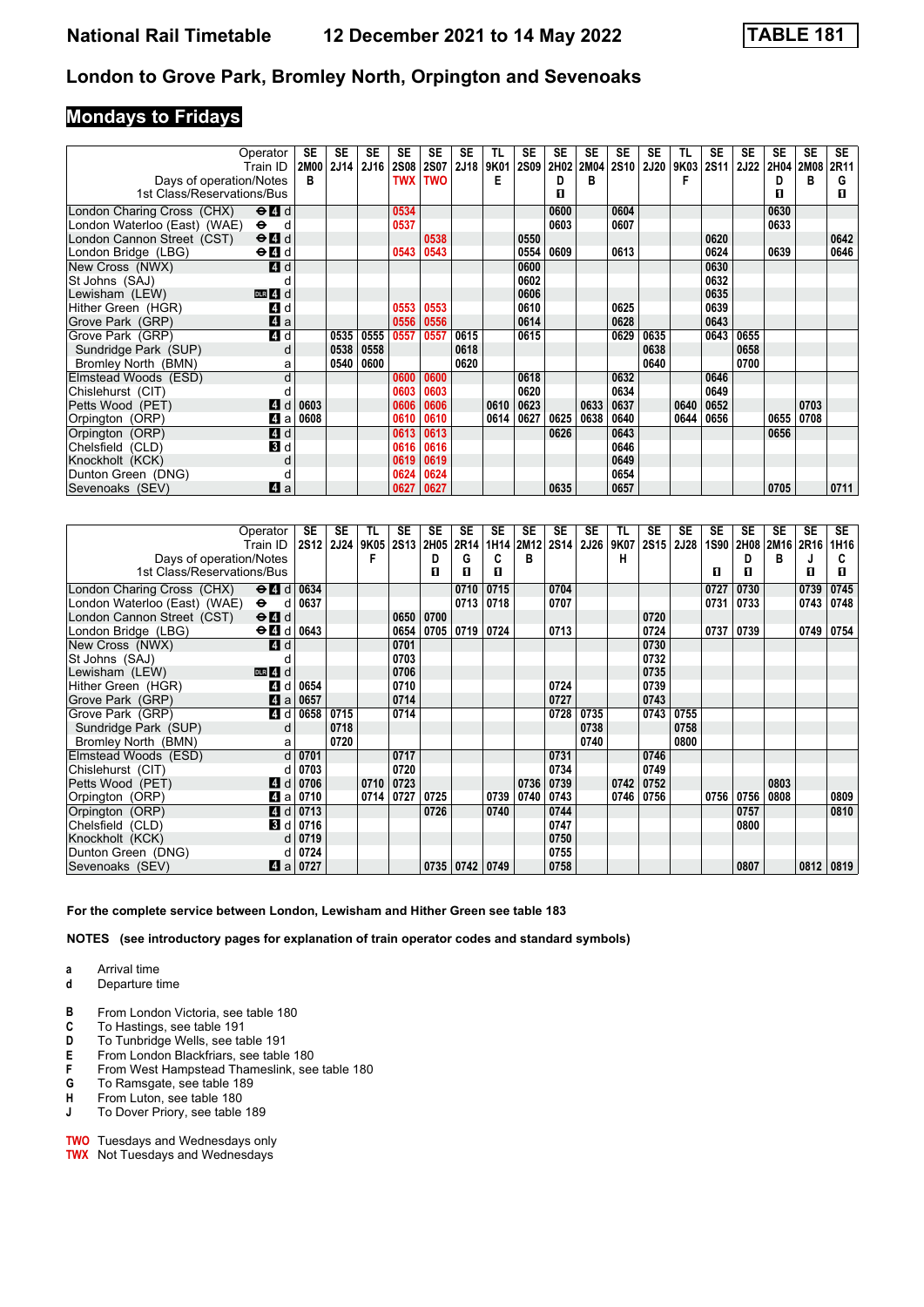# **Mondays to Fridays**

| Operator                                                                |      | SE   | SE        | TL   | SE   | <b>SE</b>        | SE          | SE   | <b>SE</b> | SE        | <b>SE</b> | SE          | TL   | <b>SE</b>        | <b>SE</b> | <b>SE</b> | SE        | <b>SE</b>   | SE.  |
|-------------------------------------------------------------------------|------|------|-----------|------|------|------------------|-------------|------|-----------|-----------|-----------|-------------|------|------------------|-----------|-----------|-----------|-------------|------|
| Train ID                                                                |      |      | 2S16 2J30 | 9K09 | 1S92 | 2H <sub>12</sub> | <b>2S17</b> | 2M20 | 2R18      |           | 1H18 2S18 | <b>2J32</b> | 9K11 | 2S <sub>19</sub> | 1S94      |           | 2H14 2M24 | <b>2R20</b> | 1H20 |
| Days of operation/Notes                                                 |      |      |           | н    |      | D                |             | в    | А         | C         |           |             | н    |                  |           | D         | в         |             |      |
| 1st Class/Reservations/Bus                                              |      |      |           |      | п    | п                |             |      | п         | п         |           |             |      |                  | п         | п         |           | п           | п    |
| London Charing Cross (CHX)<br>$\Theta$ $\blacksquare$ d                 |      | 0732 |           |      | 0757 | 0800             |             |      | 0809      | 0815      | 0802      |             |      |                  | 0827      | 0830      |           | 0839        | 0845 |
| London Waterloo (East) (WAE)<br>$\bullet$                               | d    | 0735 |           |      | 0801 | 0803             |             |      | 0813      | 0818      | 0805      |             |      |                  | 0831      | 0833      |           | 0843        | 0848 |
| London Cannon Street (CST)<br>$\Theta$ <sup><math>\Omega</math></sup> d |      |      |           |      |      |                  | 0750        |      |           |           |           |             |      | 0819             |           |           |           |             |      |
| $\Theta$ d 0741<br>London Bridge (LBG)                                  |      |      |           |      | 0807 | 0809             | 0754        |      |           | 0819 0824 | 0811      |             |      | 0823             | 0837      | 0839      |           | 0849        | 0854 |
| New Cross (NWX)<br><b>4</b> d                                           |      |      |           |      |      |                  | 0800        |      |           |           |           |             |      | 0830             |           |           |           |             |      |
| St Johns (SAJ)                                                          |      |      |           |      |      |                  | 0802        |      |           |           |           |             |      | 0832             |           |           |           |             |      |
| Lewisham (LEW)<br>$DLR$ 4 $d$                                           |      |      |           |      |      |                  | 0808        |      |           |           |           |             |      | 0835             |           |           |           |             |      |
| 4 d<br>Hither Green (HGR)                                               |      | 0754 |           |      |      |                  | 0814        |      |           |           | 0824      |             |      | 0840             |           |           |           |             |      |
| ZI a<br>Grove Park (GRP)                                                | 0757 |      |           |      |      |                  | 0817        |      |           |           | 0827      |             |      | 0843             |           |           |           |             |      |
| 4 d<br>Grove Park (GRP)                                                 |      | 0758 | 0815      |      |      |                  | 0818        |      |           |           | 0828      | 0835        |      | 0844             |           |           |           |             |      |
| Sundridge Park (SUP)                                                    | d    |      | 0818      |      |      |                  |             |      |           |           |           | 0838        |      |                  |           |           |           |             |      |
| Bromley North (BMN)                                                     | a    |      | 0820      |      |      |                  |             |      |           |           |           | 0840        |      |                  |           |           |           |             |      |
| Elmstead Woods (ESD)                                                    | d    | 0801 |           |      |      |                  | 0821        |      |           |           | 0831      |             |      | 0847             |           |           |           |             |      |
| Chislehurst (CIT)                                                       |      | 0803 |           |      |      |                  | 0823        |      |           |           | 0833      |             |      | 0849             |           |           |           |             |      |
| Petts Wood (PET)<br>ZI d                                                |      | 0806 |           | 0815 |      |                  | 0826        | 0833 |           |           | 0836      |             | 0843 | 0852             |           |           | 0903      |             |      |
| Orpington (ORP)<br>ZI a                                                 |      | 0810 |           | 0818 | 0826 | 0827             | 0830        | 0838 |           | 0839      | 0840      |             | 0847 | 0856             | 0856      | 0857      | 0908      |             | 0909 |
| 4 d<br>Orpington (ORP)                                                  |      | 0813 |           |      |      | 0827             |             |      |           | 0840      | 0843      |             |      |                  |           | 0857      |           |             | 0910 |
| <b>B</b> d<br>Chelsfield (CLD)                                          |      | 0816 |           |      |      |                  |             |      |           |           | 0846      |             |      |                  |           |           |           |             |      |
| Knockholt (KCK)                                                         | d    | 0819 |           |      |      |                  |             |      |           |           | 0849      |             |      |                  |           |           |           |             |      |
| Dunton Green (DNG)                                                      |      | 0824 |           |      |      |                  |             |      |           |           | 0854      |             |      |                  |           |           |           |             |      |
| Sevenoaks (SEV)<br>ZI a                                                 |      | 0827 |           |      |      | 0836             |             |      | 0842      | 0849      | 0857      |             |      |                  |           | 0906      |           | 0912        | 0919 |

|                              | Operator<br>Train ID      | <b>SE</b><br><b>2S20</b> | <b>SE</b><br>2J34 | <b>SE</b><br>2H <sub>16</sub> | <b>SE</b><br><b>2S21</b> | <b>SE</b><br>2M28 | <b>SE</b><br>2R22 | <b>SE</b><br>1H22 | <b>SE</b><br><b>2S22</b> | <b>SE</b><br>2J38 | TL<br>9K15 | <b>SE</b><br>2H <sub>18</sub> | <b>SE</b> | <b>SE</b><br>2S23 2M32 | <b>SE</b><br><b>2R24</b> | <b>SE</b><br>1H24 | <b>SE</b><br><b>2S24</b> | <b>SE</b><br><b>2J40</b> | TL.<br>9K17 |
|------------------------------|---------------------------|--------------------------|-------------------|-------------------------------|--------------------------|-------------------|-------------------|-------------------|--------------------------|-------------------|------------|-------------------------------|-----------|------------------------|--------------------------|-------------------|--------------------------|--------------------------|-------------|
| Days of operation/Notes      |                           |                          |                   | D                             |                          | в                 | А                 | C                 |                          |                   | н          | D                             |           | в                      |                          | C                 |                          |                          | н           |
| 1st Class/Reservations/Bus   |                           |                          |                   | п                             |                          |                   | п                 | п                 |                          |                   |            | п                             |           |                        | п                        | п                 |                          |                          |             |
|                              |                           |                          |                   |                               |                          |                   |                   |                   |                          |                   |            |                               |           |                        |                          |                   |                          |                          |             |
| London Charing Cross (CHX)   | $\Theta$ $\blacksquare$ d | 0832                     |                   | 0900                          |                          |                   | 0910              | 0915              | 0904                     |                   |            | 0930                          |           |                        | 0940                     | 0945              | 0934                     |                          |             |
| London Waterloo (East) (WAE) | $\bullet$<br>d            | 0835                     |                   | 0903                          |                          |                   | 0913              | 0918              | 0907                     |                   |            | 0933                          |           |                        | 0943                     | 0948              | 0937                     |                          |             |
| London Cannon Street (CST)   | $\Theta$ $\blacksquare$ d |                          |                   |                               | 0850                     |                   |                   |                   |                          |                   |            |                               | 0920      |                        |                          |                   |                          |                          |             |
| London Bridge (LBG)          | $\Theta$ $\blacksquare$ d | 0841                     |                   | 0909                          | 0854                     |                   | 0919              | 0924              | 0913                     |                   |            | 0939                          | 0924      |                        | 0949                     | 0954              | 0943                     |                          |             |
| New Cross (NWX)              | ZI d                      |                          |                   |                               | 0900                     |                   |                   |                   |                          |                   |            |                               | 0930      |                        |                          |                   |                          |                          |             |
| St Johns (SAJ)               |                           |                          |                   |                               | 0902                     |                   |                   |                   |                          |                   |            |                               | 0932      |                        |                          |                   |                          |                          |             |
| Lewisham (LEW)               | $DLR$ 4 $d$               |                          |                   |                               | 0905                     |                   |                   |                   |                          |                   |            |                               | 0935      |                        |                          |                   |                          |                          |             |
| Hither Green (HGR)           | $\boldsymbol{A}$<br>d     | 0854                     |                   |                               | 0911                     |                   |                   |                   | 0923                     |                   |            |                               | 0939      |                        |                          |                   | 0953                     |                          |             |
| Grove Park (GRP)             | Zi a                      | 0857                     |                   |                               | 0914                     |                   |                   |                   | 0926                     |                   |            |                               | 0943      |                        |                          |                   | 0956                     |                          |             |
| Grove Park (GRP)             | 4 d                       | 0858                     | 0902              |                               | 0915                     |                   |                   |                   | 0927                     | 0932              |            |                               | 0943      |                        |                          |                   | 0957                     | 1002                     |             |
| Sundridge Park (SUP)         | d                         |                          | 0905              |                               |                          |                   |                   |                   |                          | 0935              |            |                               |           |                        |                          |                   |                          | 1005                     |             |
| Bromley North (BMN)          | а                         |                          | 0907              |                               |                          |                   |                   |                   |                          | 0937              |            |                               |           |                        |                          |                   |                          | 1007                     |             |
| Elmstead Woods (ESD)         | d                         | 0901                     |                   |                               | 0918                     |                   |                   |                   | 0930                     |                   |            |                               | 0946      |                        |                          |                   | 1000                     |                          |             |
| Chislehurst (CIT)            |                           | 0903                     |                   |                               | 0920                     |                   |                   |                   | 0933                     |                   |            |                               | 0949      |                        |                          |                   | 1003                     |                          |             |
| Petts Wood (PET)             | I 4 I<br>d                | 0906                     |                   |                               | 0923                     | 0933              |                   |                   | 0936                     |                   | 0942       |                               | 0952      | 1003                   |                          |                   | 1006                     |                          | 1010        |
| Orpington (ORP)              | 4<br>a                    | 0910                     |                   | 0925                          | 0928                     | 0938              |                   | 0939              | 0940                     |                   | 0946       | 0955                          | 0956      | 1008                   |                          | 1009              | 1010                     |                          | 1014        |
| Orpington (ORP)              | 4<br>d                    | 0913                     |                   | 0926                          |                          |                   |                   | 0940              | 0943                     |                   |            | 0956                          |           |                        |                          | 1010              | 1013                     |                          |             |
| Chelsfield (CLD)             | <b>3</b> d                | 0916                     |                   |                               |                          |                   |                   |                   | 0946                     |                   |            |                               |           |                        |                          |                   | 1016                     |                          |             |
| Knockholt (KCK)              |                           | 0919                     |                   |                               |                          |                   |                   |                   | 0949                     |                   |            |                               |           |                        |                          |                   | 1019                     |                          |             |
| Dunton Green (DNG)           |                           | 0924                     |                   |                               |                          |                   |                   |                   | 0954                     |                   |            |                               |           |                        |                          |                   | 1024                     |                          |             |
| Sevenoaks (SEV)              | 4<br>a                    | 0927                     |                   | 0935                          |                          |                   | 0942              | 0949              | 0957                     |                   |            | 1005                          |           |                        | 1012                     | 1019              | 1027                     |                          |             |

**NOTES (see introductory pages for explanation of train operator codes and standard symbols)**

**a** Arrival time

**d** Departure time

- **A** To Ashford International, see table 189<br>**B** From London Victoria, see table 180
- **From London Victoria, see table 180**
- **C** To Hastings, see table 191<br>**D** To Tunbridge Wells, see ta
- **D** To Tunbridge Wells, see table 191<br>**H** From Luton, see table 180
- **H** From Luton, see table 180<br>**J** To Dover Priory, see table
- **-** To Dover Priory, see table 18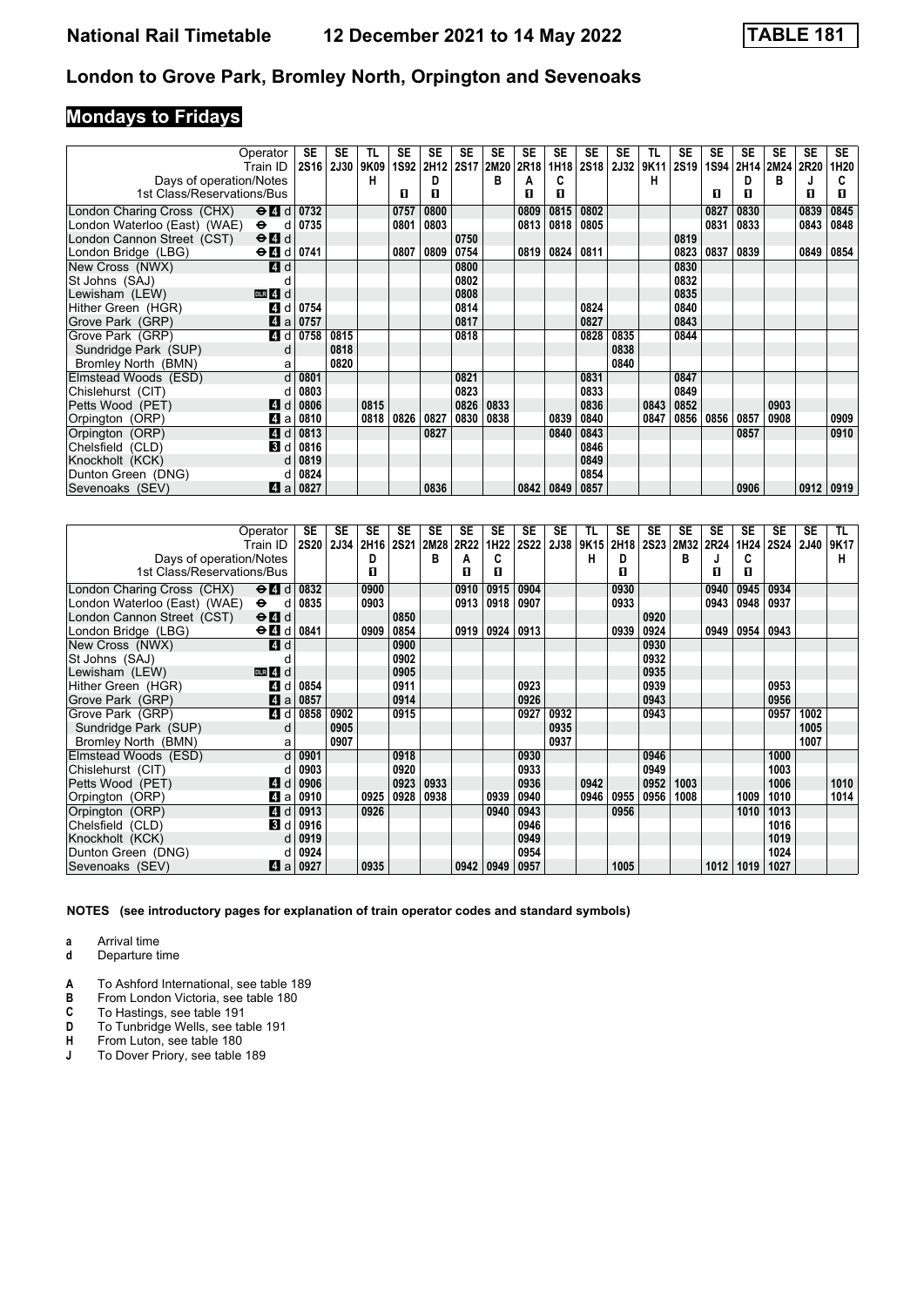# **Mondays to Fridays**

| Operator                                                                                   | SE   | <b>SE</b> | <b>SE</b> | <b>SE</b> | <b>SE</b> | <b>SE</b>   | SE          | <b>SE</b>   | <b>SE</b> | <b>SE</b>   | SE   | <b>SE</b> | <b>SE</b> | <b>SE</b>   | <b>SE</b> | SE   | <b>SE</b> | SE.         |
|--------------------------------------------------------------------------------------------|------|-----------|-----------|-----------|-----------|-------------|-------------|-------------|-----------|-------------|------|-----------|-----------|-------------|-----------|------|-----------|-------------|
| Train ID                                                                                   | 2H20 | 2S25 2M36 |           | 2R26      | 1H26      | <b>2S26</b> | <b>2J44</b> | <b>2S27</b> | 2M40      | <b>2R28</b> | 1H28 | 2S28      | 2J46      | <b>2S29</b> | 2MA4      | 2R30 | 1H30      | <b>2S30</b> |
| Days of operation/Notes                                                                    | D    |           | в         | А         | C         |             |             |             | в         |             | C    |           |           |             | в         | А    | C         |             |
| 1st Class/Reservations/Bus                                                                 | п    |           |           | п         | п         |             |             |             |           | п           | п    |           |           |             |           | п    | п         |             |
| London Charing Cross (CHX)<br>$\Theta$ <sup><math>\Omega</math></sup> d                    | 1000 |           |           | 1010      | 1015      | 1004        |             |             |           | 1040        | 1045 | 1034      |           |             |           | 1110 | 1115      | 1104        |
| London Waterloo (East) (WAE)<br>$\bullet$<br>d                                             | 1003 |           |           | 1013      | 1018      | 1007        |             |             |           | 1043        | 1048 | 1037      |           |             |           | 1113 | 1118      | 1107        |
| London Cannon Street (CST)<br>$\Theta$ <sup><math>\blacksquare</math> <math>d</math></sup> |      | 0950      |           |           |           |             |             | 1020        |           |             |      |           |           | 1050        |           |      |           |             |
| $\Theta$ $\blacksquare$ d<br>London Bridge (LBG)                                           | 1009 | 0954      |           | 1019      | 1024      | 1013        |             | 1024        |           | 1049        | 1054 | 1043      |           | 1054        |           | 1119 | 1124      | 1113        |
| New Cross (NWX)<br><b>4</b> d                                                              |      | 1000      |           |           |           |             |             | 1030        |           |             |      |           |           | 1100        |           |      |           |             |
| St Johns (SAJ)                                                                             |      | 1002      |           |           |           |             |             | 1032        |           |             |      |           |           | 1102        |           |      |           |             |
| Lewisham (LEW)<br>$DLR$ 4 $d$                                                              |      | 1005      |           |           |           |             |             | 1035        |           |             |      |           |           | 1105        |           |      |           |             |
| 4 d<br>Hither Green (HGR)                                                                  |      | 1009      |           |           |           | 1023        |             | 1039        |           |             |      | 1053      |           | 1109        |           |      |           | 1123        |
| 4a<br>Grove Park (GRP)                                                                     |      | 1013      |           |           |           | 1026        |             | 1043        |           |             |      | 1056      |           | 1113        |           |      |           | 1126        |
| 4d<br>Grove Park (GRP)                                                                     |      | 1013      |           |           |           | 1027        | 1032        | 1043        |           |             |      | 1057      | 1102      | 1113        |           |      |           | 1127        |
| Sundridge Park (SUP)<br>d                                                                  |      |           |           |           |           |             | 1035        |             |           |             |      |           | 1105      |             |           |      |           |             |
| Bromley North (BMN)<br>a                                                                   |      |           |           |           |           |             | 1037        |             |           |             |      |           | 1107      |             |           |      |           |             |
| Elmstead Woods (ESD)<br>d                                                                  |      | 1016      |           |           |           | 1030        |             | 1046        |           |             |      | 1100      |           | 1116        |           |      |           | 1130        |
| Chislehurst (CIT)                                                                          |      | 1019      |           |           |           | 1033        |             | 1049        |           |             |      | 1103      |           | 1119        |           |      |           | 1133        |
| Petts Wood (PET)<br>4 d                                                                    |      | 1022      | 1033      |           |           | 1036        |             | 1052        | 1103      |             |      | 1106      |           | 1122        | 1133      |      |           | 1136        |
| 4 a<br>Orpington (ORP)                                                                     | 1025 | 1026      | 1038      |           | 1039      | 1040        |             | 1056        | 1108      |             | 1109 | 1110      |           | 1126        | 1138      |      | 1139      | 1140        |
| 4d<br>Orpington (ORP)                                                                      | 1026 |           |           |           | 1040      | 1043        |             |             |           |             | 1110 | 1113      |           |             |           |      | 1140      | 1143        |
| <b>B</b> d<br>Chelsfield (CLD)                                                             |      |           |           |           |           | 1046        |             |             |           |             |      | 1116      |           |             |           |      |           | 1146        |
| Knockholt (KCK)<br>d                                                                       |      |           |           |           |           | 1049        |             |             |           |             |      | 1119      |           |             |           |      |           | 1149        |
| Dunton Green (DNG)<br>d                                                                    |      |           |           |           |           | 1054        |             |             |           |             |      | 1124      |           |             |           |      |           | 1154        |
| Sevenoaks (SEV)<br>ZI a                                                                    | 1035 |           |           | 1042      | 1049      | 1057        |             |             |           | 1112        | 1119 | 1127      |           |             |           | 1142 | 1149      | 1157        |

|                              | Operator<br>Train ID                        | <b>SE</b><br><b>2J50</b> | <b>SE</b> | <b>SE</b><br>2S31 2M48 | <b>SE</b><br>2R32 | <b>SE</b><br>1H32 | <b>SE</b><br><b>2S32</b> | <b>SE</b><br><b>2J52</b> | <b>SE</b> | <b>SE</b><br>2S33 2M52 | <b>SE</b><br>2R34 | SE<br>1H34 | <b>SE</b><br>2S34 | <b>SE</b><br>2J56 | <b>SE</b><br><b>2S35</b> | <b>SE</b><br>2M56 | <b>SE</b><br>2R36 | <b>SE</b><br>1H36 | <b>SE</b><br><b>2S36</b> |
|------------------------------|---------------------------------------------|--------------------------|-----------|------------------------|-------------------|-------------------|--------------------------|--------------------------|-----------|------------------------|-------------------|------------|-------------------|-------------------|--------------------------|-------------------|-------------------|-------------------|--------------------------|
| Days of operation/Notes      |                                             |                          |           | в                      | J                 | C                 |                          |                          |           | в                      | A                 | C          |                   |                   |                          | в                 |                   | C                 |                          |
| 1st Class/Reservations/Bus   |                                             |                          |           |                        | п                 | п                 |                          |                          |           |                        | п                 | п          |                   |                   |                          |                   | п                 | п                 |                          |
| London Charing Cross (CHX)   | $\Theta$ $\blacksquare$ d                   |                          |           |                        | 1140              | 1145              | 1134                     |                          |           |                        | 1210              | 1215       | 1204              |                   |                          |                   | 1240              | 1245              | 1234                     |
| London Waterloo (East) (WAE) | $\bullet$<br>d                              |                          |           |                        | 1143              | 1148              | 1137                     |                          |           |                        | 1213              | 1218       | 1207              |                   |                          |                   | 1243              | 1248              | 1237                     |
| London Cannon Street (CST)   | $\Theta$ $\blacksquare$ d                   |                          | 1120      |                        |                   |                   |                          |                          | 1150      |                        |                   |            |                   |                   | 1220                     |                   |                   |                   |                          |
| London Bridge (LBG)          | $\Theta$ <b><math>\blacksquare</math></b> d |                          | 1124      |                        | 1149              | 1154              | 1143                     |                          | 1154      |                        | 1219              | 1224       | 1213              |                   | 1224                     |                   | 1249              | 1254              | 1243                     |
| New Cross (NWX)              | 4 d                                         |                          | 1130      |                        |                   |                   |                          |                          | 1200      |                        |                   |            |                   |                   | 1230                     |                   |                   |                   |                          |
| St Johns (SAJ)               |                                             |                          | 1132      |                        |                   |                   |                          |                          | 1202      |                        |                   |            |                   |                   | 1232                     |                   |                   |                   |                          |
| Lewisham (LEW)               | $DLR$ 4 d                                   |                          | 1135      |                        |                   |                   |                          |                          | 1205      |                        |                   |            |                   |                   | 1235                     |                   |                   |                   |                          |
| Hither Green (HGR)           | ZI d                                        |                          | 1139      |                        |                   |                   | 1153                     |                          | 1209      |                        |                   |            | 1223              |                   | 1239                     |                   |                   |                   | 1253                     |
| Grove Park (GRP)             | 4a                                          |                          | 1143      |                        |                   |                   | 1156                     |                          | 1213      |                        |                   |            | 1226              |                   | 1243                     |                   |                   |                   | 1256                     |
| Grove Park (GRP)             | $\blacksquare$                              | 1132                     | 1143      |                        |                   |                   | 1157                     | 1202                     | 1213      |                        |                   |            | 1227              | 1232              | 1243                     |                   |                   |                   | 1257                     |
| Sundridge Park (SUP)         | d                                           | 1135                     |           |                        |                   |                   |                          | 1205                     |           |                        |                   |            |                   | 1235              |                          |                   |                   |                   |                          |
| Bromley North (BMN)          | a                                           | 1137                     |           |                        |                   |                   |                          | 1207                     |           |                        |                   |            |                   | 1237              |                          |                   |                   |                   |                          |
| Elmstead Woods (ESD)         | d                                           |                          | 1146      |                        |                   |                   | 1200                     |                          | 1216      |                        |                   |            | 1230              |                   | 1246                     |                   |                   |                   | 1300                     |
| Chislehurst (CIT)            |                                             |                          | 1149      |                        |                   |                   | 1203                     |                          | 1219      |                        |                   |            | 1233              |                   | 1249                     |                   |                   |                   | 1303                     |
| Petts Wood (PET)             | ZI d                                        |                          | 1152      | 1203                   |                   |                   | 1206                     |                          | 1222      | 1233                   |                   |            | 1236              |                   | 1252                     | 1303              |                   |                   | 1306                     |
| Orpington (ORP)              | 41 a                                        |                          | 1156      | 1208                   |                   | 1209              | 1210                     |                          | 1226      | 1238                   |                   | 1239       | 1240              |                   | 1256                     | 1308              |                   | 1309              | 1310                     |
| Orpington (ORP)              | 4d                                          |                          |           |                        |                   | 1210              | 1213                     |                          |           |                        |                   | 1240       | 1243              |                   |                          |                   |                   | 1310              | 1313                     |
| Chelsfield (CLD)             | 3d                                          |                          |           |                        |                   |                   | 1216                     |                          |           |                        |                   |            | 1246              |                   |                          |                   |                   |                   | 1316                     |
| Knockholt (KCK)              | d                                           |                          |           |                        |                   |                   | 1219                     |                          |           |                        |                   |            | 1249              |                   |                          |                   |                   |                   | 1319                     |
| Dunton Green (DNG)           |                                             |                          |           |                        |                   |                   | 1224                     |                          |           |                        |                   |            | 1254              |                   |                          |                   |                   |                   | 1324                     |
| Sevenoaks (SEV)              | ZI a                                        |                          |           |                        | 1212              | 1219              | 1227                     |                          |           |                        | 1242              | 1249       | 1257              |                   |                          |                   | 1312              | 1319              | 1327                     |

**NOTES (see introductory pages for explanation of train operator codes and standard symbols)**

**a** Arrival time

**d** Departure time

**A** To Ashford International, see table 189<br>**B** From London Victoria, see table 180

**B** From London Victoria, see table 180<br>**C** To Hastings, see table 191

**C** To Hastings, see table 191<br>**D** To Tunbridge Wells, see tal **D** To Tunbridge Wells, see table 191<br>**J** To Dover Priory, see table 189

**-** To Dover Priory, see table 18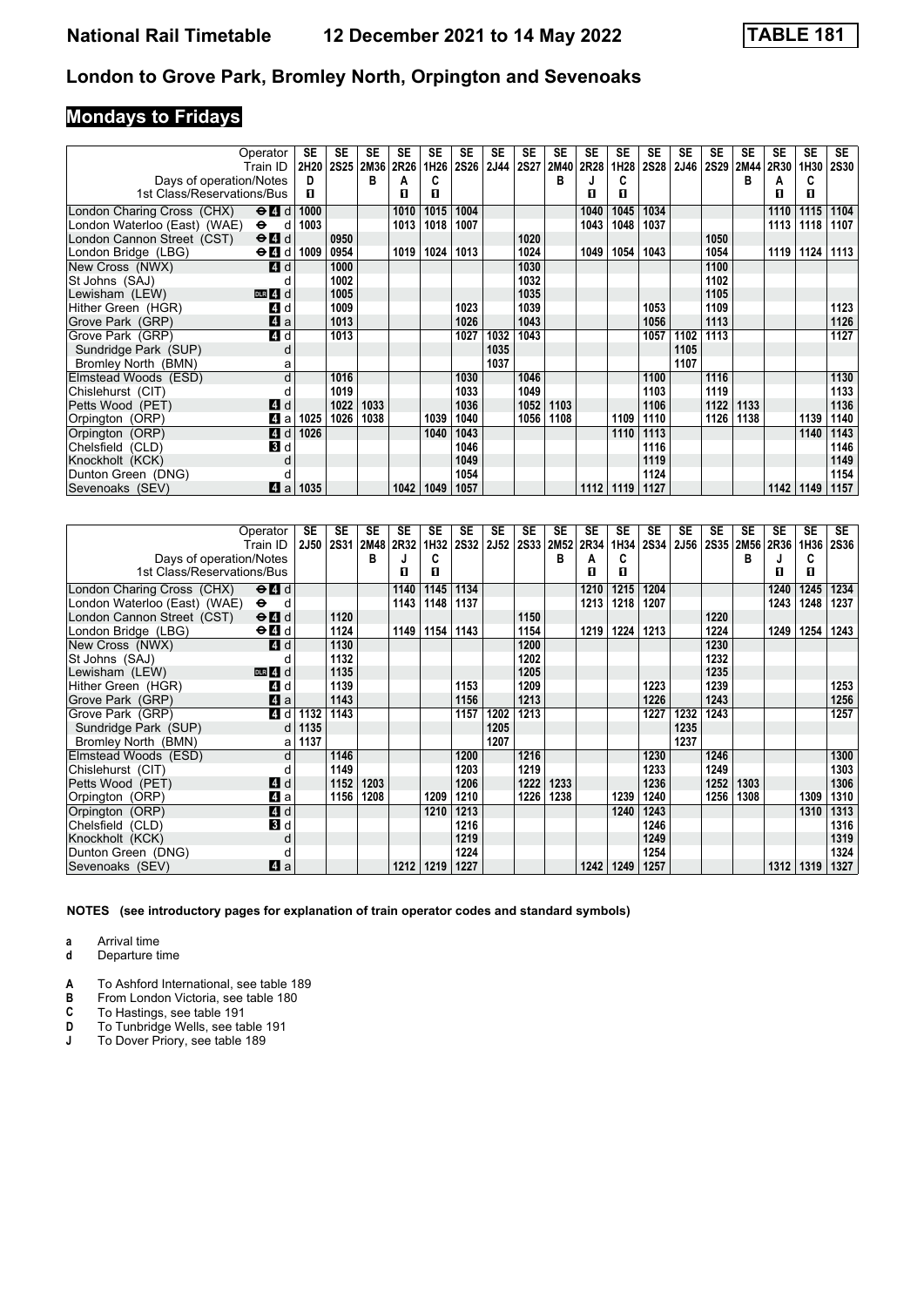# **Mondays to Fridays**

|                                                       | Operator<br>Train ID                            | SE<br><b>2J58</b> | <b>SE</b><br><b>2S37</b> | <b>SE</b><br>2M60 | <b>SE</b><br>2R38 | <b>SE</b><br>1H38 | <b>SE</b><br><b>2S38</b> | SE<br><b>2J62</b> | <b>SE</b><br><b>2S39</b> | <b>SE</b><br>2M64 | <b>SE</b><br>2R40 | SE<br>1H40 | <b>SE</b><br><b>2S40</b> | <b>SE</b><br><b>2J64</b> | <b>SE</b><br><b>2S41</b> | <b>SE</b><br>2M68 | SE<br>2R42 | <b>SE</b><br>1H42 | SE.<br><b>2S42</b> |
|-------------------------------------------------------|-------------------------------------------------|-------------------|--------------------------|-------------------|-------------------|-------------------|--------------------------|-------------------|--------------------------|-------------------|-------------------|------------|--------------------------|--------------------------|--------------------------|-------------------|------------|-------------------|--------------------|
|                                                       |                                                 |                   |                          | в                 |                   | C                 |                          |                   |                          | в                 | G                 | C          |                          |                          |                          | в                 |            | C                 |                    |
| Days of operation/Notes<br>1st Class/Reservations/Bus |                                                 |                   |                          |                   | А<br>п            | п                 |                          |                   |                          |                   | п                 | п          |                          |                          |                          |                   | А<br>п     | п                 |                    |
|                                                       |                                                 |                   |                          |                   |                   |                   |                          |                   |                          |                   |                   |            |                          |                          |                          |                   |            |                   |                    |
| London Charing Cross (CHX)                            | $\Theta$ <sup><math>\Omega</math></sup> d       |                   |                          |                   | 1310              | 1315              | 1304                     |                   |                          |                   | 1340              | 1345       | 1334                     |                          |                          |                   | 1410       | 1415              | 1404               |
| London Waterloo (East) (WAE)                          | $\bullet$<br>d                                  |                   |                          |                   | 1313              | 1318              | 1307                     |                   |                          |                   | 1343              | 1348       | 1337                     |                          |                          |                   | 1413       | 1418              | 1407               |
| London Cannon Street (CST)                            | $\Theta$ <sup><math>\Omega</math></sup> d       |                   | 1250                     |                   |                   |                   |                          |                   | 1320                     |                   |                   |            |                          |                          | 1350                     |                   |            |                   |                    |
| London Bridge (LBG)                                   | $\Theta$ <sup><math>\blacksquare</math> d</sup> |                   | 1254                     |                   | 1319              | 1324              | 1313                     |                   | 1324                     |                   | 1349              | 1354       | 1343                     |                          | 1354                     |                   | 1419       | 1424              | 1413               |
| New Cross (NWX)                                       | <b>4</b> d                                      |                   | 1300                     |                   |                   |                   |                          |                   | 1330                     |                   |                   |            |                          |                          | 1400                     |                   |            |                   |                    |
| St Johns (SAJ)                                        |                                                 |                   | 1302                     |                   |                   |                   |                          |                   | 1332                     |                   |                   |            |                          |                          | 1402                     |                   |            |                   |                    |
| Lewisham (LEW)                                        | $DLR$ 4 $d$                                     |                   | 1305                     |                   |                   |                   |                          |                   | 1335                     |                   |                   |            |                          |                          | 1405                     |                   |            |                   |                    |
| Hither Green (HGR)                                    | 4 d                                             |                   | 1309                     |                   |                   |                   | 1323                     |                   | 1339                     |                   |                   |            | 1353                     |                          | 1409                     |                   |            |                   | 1423               |
| Grove Park (GRP)                                      | 4a                                              |                   | 1313                     |                   |                   |                   | 1326                     |                   | 1343                     |                   |                   |            | 1356                     |                          | 1413                     |                   |            |                   | 1426               |
| Grove Park (GRP)                                      | <b>4</b> d                                      | 1302              | 1313                     |                   |                   |                   | 1327                     | 1332              | 1343                     |                   |                   |            | 1357                     | 1402                     | 1413                     |                   |            |                   | 1427               |
| Sundridge Park (SUP)                                  | d                                               | 1305              |                          |                   |                   |                   |                          | 1335              |                          |                   |                   |            |                          | 1405                     |                          |                   |            |                   |                    |
| Bromley North (BMN)                                   | a                                               | 1307              |                          |                   |                   |                   |                          | 1337              |                          |                   |                   |            |                          | 1407                     |                          |                   |            |                   |                    |
| Elmstead Woods (ESD)                                  | d                                               |                   | 1316                     |                   |                   |                   | 1330                     |                   | 1346                     |                   |                   |            | 1400                     |                          | 1416                     |                   |            |                   | 1430               |
| Chislehurst (CIT)                                     | d                                               |                   | 1319                     |                   |                   |                   | 1333                     |                   | 1349                     |                   |                   |            | 1403                     |                          | 1419                     |                   |            |                   | 1433               |
| Petts Wood (PET)                                      | <b>4</b> d                                      |                   | 1322                     | 1333              |                   |                   | 1336                     |                   | 1352                     | 1403              |                   |            | 1406                     |                          | 1422                     | 1433              |            |                   | 1436               |
| Orpington (ORP)                                       | ZI a                                            |                   | 1326                     | 1338              |                   | 1339              | 1340                     |                   | 1356                     | 1408              |                   | 1409       | 1410                     |                          | 1426                     | 1438              |            | 1439              | 1440               |
| Orpington (ORP)                                       | 4d                                              |                   |                          |                   |                   | 1340              | 1343                     |                   |                          |                   |                   | 1410       | 1413                     |                          |                          |                   |            | 1440              | 1443               |
| Chelsfield (CLD)                                      | $\mathbf{3}$ d                                  |                   |                          |                   |                   |                   | 1346                     |                   |                          |                   |                   |            | 1416                     |                          |                          |                   |            |                   | 1446               |
| Knockholt (KCK)                                       | d                                               |                   |                          |                   |                   |                   | 1349                     |                   |                          |                   |                   |            | 1419                     |                          |                          |                   |            |                   | 1449               |
| Dunton Green (DNG)                                    | d                                               |                   |                          |                   |                   |                   | 1354                     |                   |                          |                   |                   |            | 1424                     |                          |                          |                   |            |                   | 1454               |
| Sevenoaks (SEV)                                       | Z1 a                                            |                   |                          |                   | 1342              | 1349              | 1357                     |                   |                          |                   | 1412              | 1419       | 1427                     |                          |                          |                   | 1442       | 1449              | 1457               |

|                              | Operator<br>Train ID      | SE<br><b>2J68</b> | <b>SE</b> | <b>SE</b><br>2S43 2M72 | <b>SE</b><br>2R44 | SE<br>1H44 | <b>SE</b><br><b>2S44</b> | <b>SE</b><br><b>2J70</b> | <b>SE</b><br>2H40 | <b>SE</b><br><b>2S45</b> | <b>SE</b><br>2M76 | <b>SE</b><br>2R46 | <b>SE</b><br>1H46 | <b>SE</b><br><b>2S46</b> | <b>SE</b><br>2J74 | <b>SE</b><br>2H42 | SE<br><b>2S47</b> | <b>SE</b><br><b>2M80</b> | <b>SE</b><br>2R48 |
|------------------------------|---------------------------|-------------------|-----------|------------------------|-------------------|------------|--------------------------|--------------------------|-------------------|--------------------------|-------------------|-------------------|-------------------|--------------------------|-------------------|-------------------|-------------------|--------------------------|-------------------|
| Days of operation/Notes      |                           |                   |           | в                      | G                 |            |                          |                          | D                 |                          | в                 | G                 | C                 |                          |                   | D                 |                   | в                        | G                 |
| 1st Class/Reservations/Bus   |                           |                   |           |                        | п                 | п          |                          |                          | п                 |                          |                   | п                 | п                 |                          |                   | п                 |                   |                          | п                 |
| London Charing Cross (CHX)   | $\Theta$ $\blacksquare$ d |                   |           |                        | 1440              | 1445       | 1434                     |                          | 1500              |                          |                   | 1510              | 1515              | 1504                     |                   | 1530              |                   |                          | 1540              |
| London Waterloo (East) (WAE) | $\bullet$<br>d            |                   |           |                        | 1443              | 1448       | 1437                     |                          | 1503              |                          |                   | 1513              | 1518              | 1507                     |                   | 1533              |                   |                          | 1543              |
| London Cannon Street (CST)   | $\Theta$ $\blacksquare$ d |                   | 1420      |                        |                   |            |                          |                          |                   | 1450                     |                   |                   |                   |                          |                   |                   | 1520              |                          |                   |
| London Bridge (LBG)          | $\Theta$ $\blacksquare$ d |                   | 1424      |                        | 1449              | 1454       | 1443                     |                          | 1509              | 1454                     |                   | 1519              | 1524              | 1513                     |                   | 1539              | 1524              |                          | 1549              |
| New Cross (NWX)              | <b>4</b> d                |                   | 1430      |                        |                   |            |                          |                          |                   | 1500                     |                   |                   |                   |                          |                   |                   | 1530              |                          |                   |
| St Johns (SAJ)               |                           |                   | 1432      |                        |                   |            |                          |                          |                   | 1502                     |                   |                   |                   |                          |                   |                   | 1532              |                          |                   |
| Lewisham (LEW)               | $DLR$ 4 $d$               |                   | 1435      |                        |                   |            |                          |                          |                   | 1505                     |                   |                   |                   |                          |                   |                   | 1535              |                          |                   |
| Hither Green (HGR)           | 4 d                       |                   | 1439      |                        |                   |            | 1453                     |                          |                   | 1509                     |                   |                   |                   | 1523                     |                   |                   | 1539              |                          |                   |
| Grove Park (GRP)             | $\blacksquare$ a          |                   | 1443      |                        |                   |            | 1456                     |                          |                   | 1513                     |                   |                   |                   | 1526                     |                   |                   | 1543              |                          |                   |
| Grove Park (GRP)             | 4 d                       | 1432              | 1443      |                        |                   |            | 1457                     | 1502                     |                   | 1513                     |                   |                   |                   | 1527                     | 1532              |                   | 1543              |                          |                   |
| Sundridge Park (SUP)         | d                         | 1435              |           |                        |                   |            |                          | 1505                     |                   |                          |                   |                   |                   |                          | 1535              |                   |                   |                          |                   |
| Bromley North (BMN)          | a                         | 1437              |           |                        |                   |            |                          | 1507                     |                   |                          |                   |                   |                   |                          | 1537              |                   |                   |                          |                   |
| Elmstead Woods (ESD)         | d                         |                   | 1446      |                        |                   |            | 1500                     |                          |                   | 1516                     |                   |                   |                   | 1530                     |                   |                   | 1546              |                          |                   |
| Chislehurst (CIT)            |                           |                   | 1449      |                        |                   |            | 1503                     |                          |                   | 1519                     |                   |                   |                   | 1533                     |                   |                   | 1549              |                          |                   |
| Petts Wood (PET)             | ZI d                      |                   | 1452      | 1503                   |                   |            | 1506                     |                          |                   | 1522                     | 1533              |                   |                   | 1536                     |                   |                   | 1552              | 1603                     |                   |
| Orpington (ORP)              | 41 a                      |                   | 1456      | 1508                   |                   | 1509       | 1510                     |                          | 1525              | 1526                     | 1538              |                   | 1539              | 1540                     |                   | 1555              | 1556              | 1607                     |                   |
| Orpington (ORP)              | 4 d                       |                   |           |                        |                   | 1510       | 1513                     |                          | 1526              |                          |                   |                   | 1540              | 1543                     |                   | 1556              |                   |                          |                   |
| Chelsfield (CLD)             | 3d                        |                   |           |                        |                   |            | 1516                     |                          |                   |                          |                   |                   |                   | 1546                     |                   |                   |                   |                          |                   |
| Knockholt (KCK)              | d                         |                   |           |                        |                   |            | 1519                     |                          |                   |                          |                   |                   |                   | 1549                     |                   |                   |                   |                          |                   |
| Dunton Green (DNG)           |                           |                   |           |                        |                   |            | 1524                     |                          |                   |                          |                   |                   |                   | 1554                     |                   |                   |                   |                          |                   |
| Sevenoaks (SEV)              | ZI a                      |                   |           |                        | 1512              | 1519       | 1527                     |                          | 1535              |                          |                   | 1542              | 1549              | 1557                     |                   | 1605              |                   |                          | 1612              |

**NOTES (see introductory pages for explanation of train operator codes and standard symbols)**

**a** Arrival time

**d** Departure time

**A** To Ashford International, see table 189<br>**B** From London Victoria, see table 180

**B** From London Victoria, see table 180<br>**C** To Hastings, see table 191

**C** To Hastings, see table 191<br>**D** To Tunbridge Wells, see tal

**D** To Tunbridge Wells, see table 191<br>**G** To Ramsgate, see table 189

**\*** To Ramsgate, see table 18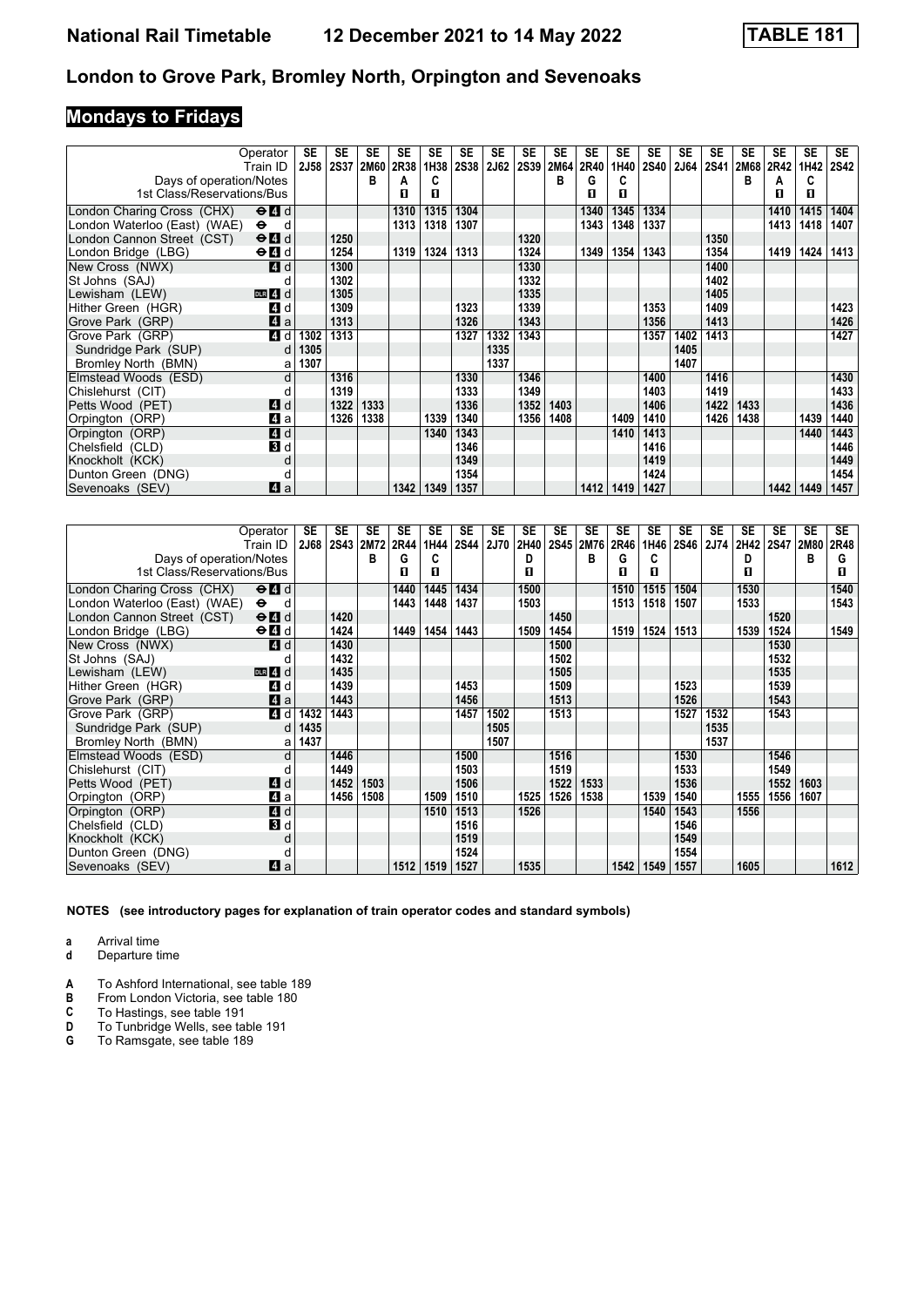# **Mondays to Fridays**

| Operator                                  |                                             | SE   | <b>SE</b>   | SE   | SE   | <b>SE</b> | SE   | <b>SE</b> | SE               | <b>SE</b>   | <b>SE</b> | SE   | SE   | <b>SE</b> | <b>SE</b>   | <b>SE</b> | <b>SE</b> | <b>SE</b> | <b>SE</b>   |
|-------------------------------------------|---------------------------------------------|------|-------------|------|------|-----------|------|-----------|------------------|-------------|-----------|------|------|-----------|-------------|-----------|-----------|-----------|-------------|
|                                           | Train ID                                    | 1H48 | <b>2S48</b> | 2J76 | 2H46 | 2S49      | 2M84 | 2R50      | 1H <sub>02</sub> | <b>2S50</b> | 2J80      | 2R85 | 2H48 | 2S80      | <b>2S51</b> | 2M88      | 2R52      | 1H04      | <b>2S52</b> |
| Days of operation/Notes                   |                                             | c    |             |      | D    |           | в    | G         | C                |             |           | Κ    | D    |           |             | в         | G         | C         |             |
| 1st Class/Reservations/Bus                |                                             | п    |             |      | п    |           |      | п         | п                |             |           | п    | п    | п         |             |           | п         | п         |             |
| London Charing Cross (CHX)                | $\Theta$ <sup><math>\Omega</math></sup> $d$ | 1545 | 1534        |      | 1600 |           |      | 1610      | 1615             | 1605        |           |      | 1630 | 1620      |             |           | 1640      | 1645      | 1634        |
| London Waterloo (East) (WAE)<br>$\bullet$ | d                                           | 1548 | 1537        |      | 1603 |           |      | 1613      | 1618             | 1608        |           |      | 1633 | 1623      |             |           | 1643      | 1648      | 1637        |
| London Cannon Street (CST)                | $\Theta$ $\blacksquare$ d                   |      |             |      |      | 1550      |      |           |                  |             |           | 1630 |      |           | 1619        |           |           |           |             |
| London Bridge (LBG)                       | $\Theta$ d 1554                             |      | 1543        |      | 1609 | 1554      |      | 1619      | 1624             | 1613        |           | 1635 | 1639 | 1629      | 1624        |           | 1649      | 1654      | 1643        |
| New Cross (NWX)                           | ZI d                                        |      |             |      |      | 1600      |      |           |                  |             |           |      |      |           | 1630        |           |           |           |             |
| St Johns (SAJ)                            |                                             |      |             |      |      | 1602      |      |           |                  |             |           |      |      |           | 1632        |           |           |           |             |
| Lewisham (LEW)                            | $DIR$ 4 d                                   |      |             |      |      | 1605      |      |           |                  |             |           |      |      |           | 1635        |           |           |           |             |
| Hither Green (HGR)                        | ZI d                                        |      | 1553        |      |      | 1609      |      |           |                  | 1623        |           |      |      |           | 1640        |           |           |           | 1653        |
| Grove Park (GRP)                          | Zi a                                        |      | 1556        |      |      | 1613      |      |           |                  | 1626        |           |      |      | 1642      | 1643        |           |           |           | 1656        |
| Grove Park (GRP)                          | 4 d                                         |      | 1557        | 1602 |      | 1613      |      |           |                  | 1627        | 1632      |      |      | 1643      | 1646        |           |           |           | 1657        |
| Sundridge Park (SUP)                      | d                                           |      |             | 1605 |      |           |      |           |                  |             | 1635      |      |      |           |             |           |           |           |             |
| Bromley North (BMN)                       | а                                           |      |             | 1607 |      |           |      |           |                  |             | 1637      |      |      |           |             |           |           |           |             |
| Elmstead Woods (ESD)                      | d                                           |      | 1600        |      |      | 1616      |      |           |                  | 1630        |           |      |      | 1646      | 1649        |           |           |           | 1700        |
| Chislehurst (CIT)                         |                                             |      | 1603        |      |      | 1619      |      |           |                  | 1633        |           |      |      | 1649      | 1652        |           |           |           | 1703        |
| Petts Wood (PET)                          | <b>4</b> d                                  |      | 1606        |      |      | 1622      | 1633 |           |                  | 1636        |           |      |      | 1652      | 1656        | 1703      |           |           | 1706        |
| Orpington (ORP)                           | ZI a                                        | 1609 | 1610        |      | 1625 | 1626      | 1638 |           | 1639             | 1640        |           |      | 1656 | 1658      | 1702        | 1708      |           |           | 1709        |
| Orpington (ORP)                           | <b>4</b> d                                  | 1610 | 1613        |      | 1626 |           |      |           | 1640             | 1643        |           |      | 1657 |           |             |           |           |           | 1713        |
| Chelsfield (CLD)                          | 3d                                          |      | 1616        |      |      |           |      |           |                  | 1646        |           |      |      |           |             |           |           |           | 1716        |
| Knockholt (KCK)                           |                                             |      | 1619        |      |      |           |      |           |                  | 1649        |           |      |      |           |             |           |           |           | 1719        |
| Dunton Green (DNG)                        |                                             |      | 1624        |      |      |           |      |           |                  | 1654        |           |      |      |           |             |           |           |           | 1724        |
| Sevenoaks (SEV)                           | ZI a                                        | 1619 | 1627        |      | 1635 |           |      | 1642      | 1649             | 1657        |           | 1701 | 1706 |           |             |           | 1713      | 1718      | 1727        |

|                                                       | Operator<br>Train ID      | SE<br><b>2J82</b> | TL<br>9K45 | <b>SE</b><br>1H05 | <b>SE</b><br>2H02 | <b>SE</b><br><b>2S82</b> | SE<br><b>2S53</b> | <b>SE</b><br>2M04 | <b>SE</b><br>2R54 | SE<br>1H06 | <b>SE</b><br>2S54 | <b>SE</b><br>2J86 | TL<br>9K87 | <b>SE</b> | <b>SE</b><br>2S84 2S55 | SE        | <b>SE</b><br>2H04 | <b>SE</b> | <b>SE</b> |
|-------------------------------------------------------|---------------------------|-------------------|------------|-------------------|-------------------|--------------------------|-------------------|-------------------|-------------------|------------|-------------------|-------------------|------------|-----------|------------------------|-----------|-------------------|-----------|-----------|
|                                                       |                           |                   |            | C                 | D                 |                          |                   | B                 | G                 | C          |                   |                   | E          |           |                        | 2R91<br>A | D                 | 2M08<br>в | 2R56<br>G |
| Days of operation/Notes<br>1st Class/Reservations/Bus |                           |                   |            | п                 | п                 | л                        |                   |                   | п                 | п          |                   |                   |            | л         |                        | п         | п                 |           | п         |
|                                                       |                           |                   |            |                   |                   |                          |                   |                   |                   |            |                   |                   |            |           |                        |           |                   |           |           |
| London Charing Cross (CHX)                            | $\Theta$ $\blacksquare$ d |                   |            |                   | 1700              | 1650                     |                   |                   | 1710              | 1715       | 1704              |                   |            | 1720      |                        |           | 1730              |           | 1740      |
| London Waterloo (East) (WAE)                          | $\bullet$<br>d            |                   |            |                   | 1703              | 1653                     |                   |                   | 1713              | 1718       | 1707              |                   |            | 1723      |                        |           | 1733              |           | 1743      |
| London Cannon Street (CST)                            | $\Theta$ $\blacksquare$ d |                   |            | 1700              |                   |                          | 1649              |                   |                   |            |                   |                   |            |           | 1719                   | 1730      |                   |           |           |
| London Bridge (LBG)                                   | $\Theta$ $\blacksquare$ d |                   |            | 1705              | 1709              | 1659                     | 1654              |                   | 1719              | 1724       | 1713              |                   |            | 1729      | 1724                   | 1735      | 1739              |           | 1749      |
| New Cross (NWX)                                       | 4 d                       |                   |            |                   |                   |                          | 1700              |                   |                   |            |                   |                   |            |           | 1730                   |           |                   |           |           |
| St Johns (SAJ)                                        |                           |                   |            |                   |                   |                          | 1702              |                   |                   |            |                   |                   |            |           | 1732                   |           |                   |           |           |
| Lewisham (LEW)                                        | $DLR$ 4 d                 |                   |            |                   |                   |                          | 1705              |                   |                   |            |                   |                   |            |           | 1735                   |           |                   |           |           |
| Hither Green (HGR)                                    | L4 d                      |                   |            |                   |                   |                          | 1710              |                   |                   |            | 1724              |                   |            |           | 1740                   |           |                   |           |           |
| Grove Park (GRP)                                      | $\blacksquare$ a          |                   |            |                   |                   | 1712                     | 1714              |                   |                   |            | 1727              |                   |            | 1742      | 1745                   |           |                   |           |           |
| Grove Park (GRP)                                      | $\overline{a}$            | 1702              |            |                   |                   | 1713                     | 1716              |                   |                   |            | 1728              | 1732              |            | 1743      | 1746                   |           |                   |           |           |
| Sundridge Park (SUP)                                  | d                         | 1705              |            |                   |                   |                          |                   |                   |                   |            |                   | 1735              |            |           |                        |           |                   |           |           |
| Bromley North (BMN)                                   | a                         | 1707              |            |                   |                   |                          |                   |                   |                   |            |                   | 1737              |            |           |                        |           |                   |           |           |
| Elmstead Woods (ESD)                                  | d                         |                   |            |                   |                   | 1716                     | 1719              |                   |                   |            | 1731              |                   |            | 1746      | 1749                   |           |                   |           |           |
| Chislehurst (CIT)                                     | п                         |                   |            |                   |                   | 1719                     | 1722              |                   |                   |            | 1734              |                   |            | 1749      | 1752                   |           |                   |           |           |
| Petts Wood (PET)                                      | 4d                        |                   | 1710       |                   |                   | 1722                     | 1726              | 1733              |                   |            | 1737              |                   | 1742       | 1752      | 1756                   |           |                   | 1803      |           |
| Orpington (ORP)                                       | 41 a                      |                   | 1714       |                   | 1726              | 1728                     | 1732              | 1738              |                   |            | 1740              |                   | 1745       | 1758      | 1802                   |           |                   | 1808      |           |
| Orpington (ORP)                                       | 4d                        |                   |            |                   | 1727              |                          |                   |                   |                   |            | 1743              |                   |            |           |                        |           |                   |           |           |
| Chelsfield (CLD)                                      | <b>B</b> d                |                   |            |                   |                   |                          |                   |                   |                   |            | 1746              |                   |            |           |                        |           | 1758              |           |           |
| Knockholt (KCK)                                       | d                         |                   |            |                   |                   |                          |                   |                   |                   |            | 1749              |                   |            |           |                        |           |                   |           |           |
| Dunton Green (DNG)                                    |                           |                   |            |                   |                   |                          |                   |                   |                   |            | 1754              |                   |            |           |                        |           |                   |           |           |
| Sevenoaks (SEV)                                       | ZI a                      |                   |            | 1731              | 1736              |                          |                   |                   | 1743              | 1748       | 1757              |                   |            |           |                        | 1801      | 1805              |           | 1814      |

- **a** Arrival time
- **d** Departure time
- **A** To Ashford International, see table 189<br>**B** From London Victoria, see table 180
- **B** From London Victoria, see table 18
- **C** To Hastings, see table 191<br>**D** To Tunbridge Wells, see ta
- **D** To Tunbridge Wells, see table 191<br>**E** From London Blackfriars, see table
- **E** From London Blackfriars, see table 180<br>**G** To Ramsgate, see table 189
- **6** To Ramsgate, see table 189<br>**K** To Tonbridge, see table 191
- **K** To Tonbridge, see table 191<br>**L** From Kentish Town, see tab
- From Kentish Town, see table 180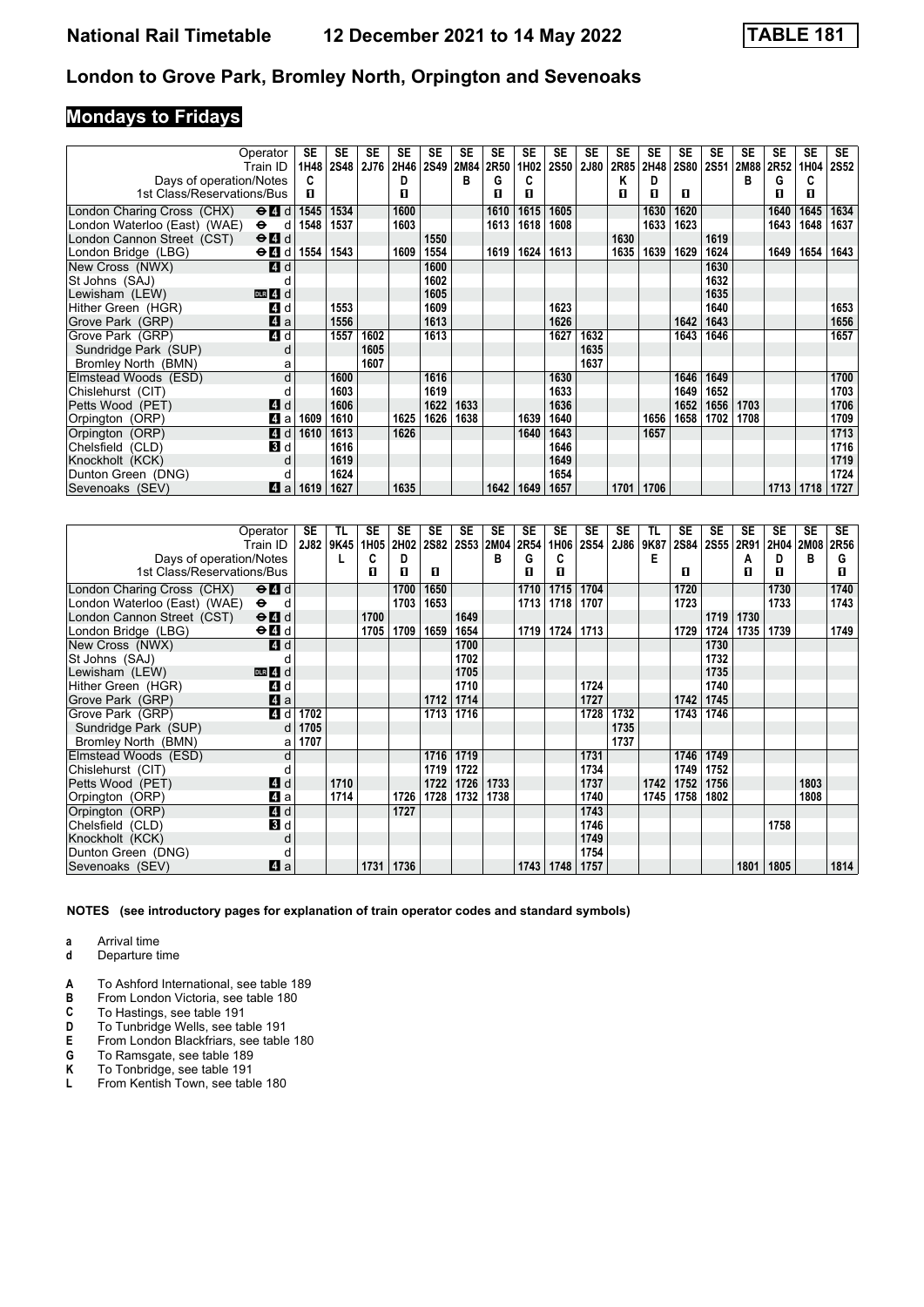# **Mondays to Fridays**

| Operator<br>Train ID                                                                       | SE<br>1H08        | <b>SE</b><br><b>2S56</b> | <b>SE</b><br>2J88 | TL<br>9K49 | <b>SE</b><br>2S86 2S57 | <b>SE</b> | SE<br>2R93 | SE<br>2H08 | <b>SE</b><br>2M12 | <b>SE</b><br>2R58 | <b>SE</b><br>1H10 | <b>SE</b><br><b>2S58</b> | <b>SE</b><br><b>2J04</b> | TL<br>9K51 | <b>SE</b><br>2R95 | <b>SE</b><br>2H10 | <b>SE</b><br><b>2S88</b> | SE<br><b>2S59</b> |
|--------------------------------------------------------------------------------------------|-------------------|--------------------------|-------------------|------------|------------------------|-----------|------------|------------|-------------------|-------------------|-------------------|--------------------------|--------------------------|------------|-------------------|-------------------|--------------------------|-------------------|
|                                                                                            | c                 |                          |                   | F          |                        |           |            | D          | B                 | G                 | C                 |                          |                          | F          |                   | D                 |                          |                   |
| Days of operation/Notes<br>1st Class/Reservations/Bus                                      | п                 |                          |                   |            | п                      |           | A<br>п     | п          |                   | п                 | п                 |                          |                          |            | A<br>п            | п                 | п                        |                   |
|                                                                                            |                   |                          |                   |            |                        |           |            |            |                   |                   |                   |                          |                          |            |                   |                   |                          |                   |
| London Charing Cross (CHX)<br>$\Theta$ <sup><math>\blacksquare</math> <math>d</math></sup> | 1745              | 1734                     |                   |            | 1750                   |           |            | 1800       |                   | 1810              | 1815              | 1804                     |                          |            |                   | 1830              | 1820                     |                   |
| London Waterloo (East) (WAE)<br>$\Theta$ d                                                 | 1748              | 1737                     |                   |            | 1753                   |           |            | 1803       |                   | 1813              | 1818              | 1807                     |                          |            |                   | 1833              | 1823                     |                   |
| London Cannon Street (CST)<br>$\Theta$ <sup><math>\Omega</math></sup> d                    |                   |                          |                   |            |                        | 1749      | 1802       |            |                   |                   |                   |                          |                          |            | 1830              |                   |                          | 1819              |
| London Bridge (LBG)                                                                        | $\Theta$ d   1754 | 1743                     |                   |            | 1759                   | 1754      | 1807       | 1809       |                   | 1819              | 1824              | 1813                     |                          |            | 1835              | 1839              | 1829                     | 1824              |
| New Cross (NWX)<br>ZI d                                                                    |                   |                          |                   |            |                        | 1800      |            |            |                   |                   |                   |                          |                          |            |                   |                   |                          | 1830              |
| St Johns (SAJ)                                                                             |                   |                          |                   |            |                        | 1802      |            |            |                   |                   |                   |                          |                          |            |                   |                   |                          | 1832              |
| Lewisham (LEW)<br>$DLR$ 4 $d$                                                              |                   |                          |                   |            |                        | 1805      |            |            |                   |                   |                   |                          |                          |            |                   |                   |                          | 1835              |
| 4 d<br>Hither Green (HGR)                                                                  |                   | 1754                     |                   |            |                        | 1810      |            |            |                   |                   |                   | 1824                     |                          |            |                   |                   |                          | 1840              |
| 4a<br>Grove Park (GRP)                                                                     |                   | 1757                     |                   |            | 1812                   | 1814      |            |            |                   |                   |                   | 1827                     |                          |            |                   |                   | 1842                     | 1844              |
| 4d<br>Grove Park (GRP)                                                                     |                   | 1758                     | 1802              |            | 1813                   | 1816      |            |            |                   |                   |                   | 1828                     | 1832                     |            |                   |                   | 1843                     | 1846              |
| Sundridge Park (SUP)                                                                       | d                 |                          | 1805              |            |                        |           |            |            |                   |                   |                   |                          | 1835                     |            |                   |                   |                          |                   |
| Bromley North (BMN)                                                                        | a                 |                          | 1807              |            |                        |           |            |            |                   |                   |                   |                          | 1837                     |            |                   |                   |                          |                   |
| Elmstead Woods (ESD)                                                                       | d                 | 1801                     |                   |            | 1816                   | 1819      |            |            |                   |                   |                   | 1831                     |                          |            |                   |                   | 1846                     | 1849              |
| Chislehurst (CIT)                                                                          |                   | 1804                     |                   |            | 1819                   | 1822      |            |            |                   |                   |                   | 1834                     |                          |            |                   |                   | 1849                     | 1852              |
| Petts Wood (PET)<br>4 d                                                                    |                   | 1807                     |                   | 1812       | 1822                   | 1826      |            |            | 1833              |                   |                   | 1837                     |                          | 1844       |                   |                   | 1852                     | 1856              |
| ZI a<br>Orpington (ORP)                                                                    |                   | 1810                     |                   | 1816       | 1826                   | 1832      |            |            | 1838              |                   |                   | 1840                     |                          | 1848       |                   | 1855              | 1858                     | 1902              |
| Orpington (ORP)<br>$\blacksquare$ d                                                        |                   | 1813                     |                   |            |                        |           |            |            |                   |                   |                   | 1843                     |                          |            |                   | 1856              |                          |                   |
| $\mathbf{3}$ d<br>Chelsfield (CLD)                                                         |                   | 1816                     |                   |            |                        |           |            | 1828       |                   |                   |                   | 1846                     |                          |            |                   | 1859              |                          |                   |
| Knockholt (KCK)                                                                            | d                 | 1819                     |                   |            |                        |           |            |            |                   |                   |                   | 1849                     |                          |            |                   |                   |                          |                   |
| Dunton Green (DNG)                                                                         | o                 | 1824                     |                   |            |                        |           |            |            |                   |                   |                   | 1854                     |                          |            |                   |                   |                          |                   |
| Sevenoaks (SEV)<br>Z1 a                                                                    | 1817              | 1827                     |                   |            |                        |           | 1832       | 1835       |                   | 1843              | 1848              | 1857                     |                          |            | 1901              | 1907              |                          |                   |

|                              | Operator<br>Train ID      | SE<br>2M16 2R60 | <b>SE</b> | <b>SE</b><br>1H <sub>12</sub> | <b>SE</b><br><b>2S60</b> | <b>SE</b><br><b>2J06</b> | TL<br>9K53 | <b>SE</b><br>2H12 | <b>SE</b><br><b>2S90</b> | <b>SE</b><br>2S61 | <b>SE</b><br>2M20 | <b>SE</b><br>2R62 | <b>SE</b><br>1H16 | <b>SE</b><br><b>2S66</b> | <b>SE</b><br><b>2J10</b> | TL<br>9K85 | <b>SE</b><br>2H14 | <b>SE</b><br>2S67 | <b>SE</b><br>2M24 |
|------------------------------|---------------------------|-----------------|-----------|-------------------------------|--------------------------|--------------------------|------------|-------------------|--------------------------|-------------------|-------------------|-------------------|-------------------|--------------------------|--------------------------|------------|-------------------|-------------------|-------------------|
| Days of operation/Notes      |                           | в               | G         | C                             |                          |                          | н          | D                 |                          |                   | в                 | G                 | C                 |                          |                          | Е          | D                 |                   | в                 |
| 1st Class/Reservations/Bus   |                           |                 | П         | п                             |                          |                          |            | п                 | п                        |                   |                   | п                 | п                 |                          |                          |            | п                 |                   |                   |
| London Charing Cross (CHX)   | $\Theta$ $\blacksquare$ d |                 | 1840      | 1845                          | 1834                     |                          |            | 1900              | 1850                     |                   |                   | 1910              | 1915              | 1904                     |                          |            | 1930              |                   |                   |
| London Waterloo (East) (WAE) | $\bullet$<br>d            |                 | 1843      | 1848                          | 1837                     |                          |            | 1903              | 1853                     |                   |                   | 1913              | 1918              | 1907                     |                          |            | 1933              |                   |                   |
| London Cannon Street (CST)   | $\Theta$ $\blacksquare$ d |                 |           |                               |                          |                          |            |                   |                          | 1849              |                   |                   |                   |                          |                          |            |                   | 1920              |                   |
| London Bridge (LBG)          | $\Theta$ $\blacksquare$ d |                 | 1849      | 1854                          | 1843                     |                          |            | 1909              | 1859                     | 1854              |                   | 1919              | 1924              | 1913                     |                          |            | 1939              | 1924              |                   |
| New Cross (NWX)              | ZI d                      |                 |           |                               |                          |                          |            |                   |                          | 1900              |                   |                   |                   |                          |                          |            |                   | 1930              |                   |
| St Johns (SAJ)               |                           |                 |           |                               |                          |                          |            |                   |                          | 1902              |                   |                   |                   |                          |                          |            |                   | 1932              |                   |
| Lewisham (LEW)               | $DLR$ 4 $d$               |                 |           |                               |                          |                          |            |                   |                          | 1905              |                   |                   |                   |                          |                          |            |                   | 1935              |                   |
| Hither Green (HGR)           | <b>4</b> d                |                 |           |                               | 1854                     |                          |            |                   |                          | 1910              |                   |                   |                   | 1923                     |                          |            |                   | 1940              |                   |
| Grove Park (GRP)             | ZI a                      |                 |           |                               | 1857                     |                          |            |                   | 1911                     | 1914              |                   |                   |                   | 1926                     |                          |            |                   | 1943              |                   |
| Grove Park (GRP)             | 4d                        |                 |           |                               | 1858                     | 1902                     |            |                   | 1913                     | 1916              |                   |                   |                   | 1927                     | 1932                     |            |                   | 1944              |                   |
| Sundridge Park (SUP)         | d                         |                 |           |                               |                          | 1905                     |            |                   |                          |                   |                   |                   |                   |                          | 1935                     |            |                   |                   |                   |
| Bromley North (BMN)          | a                         |                 |           |                               |                          | 1907                     |            |                   |                          |                   |                   |                   |                   |                          | 1937                     |            |                   |                   |                   |
| Elmstead Woods (ESD)         | d                         |                 |           |                               | 1901                     |                          |            |                   | 1916                     | 1919              |                   |                   |                   | 1930                     |                          |            |                   | 1947              |                   |
| Chislehurst (CIT)            |                           |                 |           |                               | 1904                     |                          |            |                   | 1919                     | 1922              |                   |                   |                   | 1933                     |                          |            |                   | 1949              |                   |
| Petts Wood (PET)             | <b>A</b><br>d             | 1903            |           |                               | 1907                     |                          | 1910       |                   | 1922                     | 1926              | 1933              |                   |                   | 1936                     |                          | 1941       |                   | 1952              | 2003              |
| Orpington (ORP)              | $\boldsymbol{A}$<br>a     | 1908            |           | 1909                          | 1910                     |                          | 1914       | 1925              | 1929                     | 1932              | 1938              |                   | 1939              | 1940                     |                          | 1944       | 1955              | 1959              | 2008              |
| Orpington (ORP)              | 4 d                       |                 |           | 1910                          | 1913                     |                          |            | 1926              |                          |                   |                   |                   | 1940              | 1943                     |                          |            | 1956              |                   |                   |
| Chelsfield (CLD)             | 3d                        |                 |           |                               | 1916                     |                          |            |                   |                          |                   |                   |                   |                   | 1946                     |                          |            |                   |                   |                   |
| Knockholt (KCK)              |                           |                 |           |                               | 1919                     |                          |            |                   |                          |                   |                   |                   |                   | 1949                     |                          |            |                   |                   |                   |
| Dunton Green (DNG)           |                           |                 |           |                               | 1924                     |                          |            |                   |                          |                   |                   |                   |                   | 1954                     |                          |            |                   |                   |                   |
| Sevenoaks (SEV)              | $\blacksquare$ a          |                 | 1913      | 1919                          | 1927                     |                          |            | 1935              |                          |                   |                   | 1942              | 1949              | 1957                     |                          |            | 2005              |                   |                   |

- **a** Arrival time
- **d** Departure time
- **A** To Ashford International, see table 189<br>**B** From London Victoria, see table 180
- **B** From London Victoria, see table 18
- **C** To Hastings, see table 191<br>**D** To Tunbridge Wells, see ta
- **D** To Tunbridge Wells, see table 191<br>**E** From London Blackfriars, see table
- **E** From London Blackfriars, see table 180<br>**F** From West Hampstead Thameslink. see
- From West Hampstead Thameslink, see table 180
- **6** To Ramsgate, see table 189<br>**H** From Luton, see table 180
- From Luton, see table 180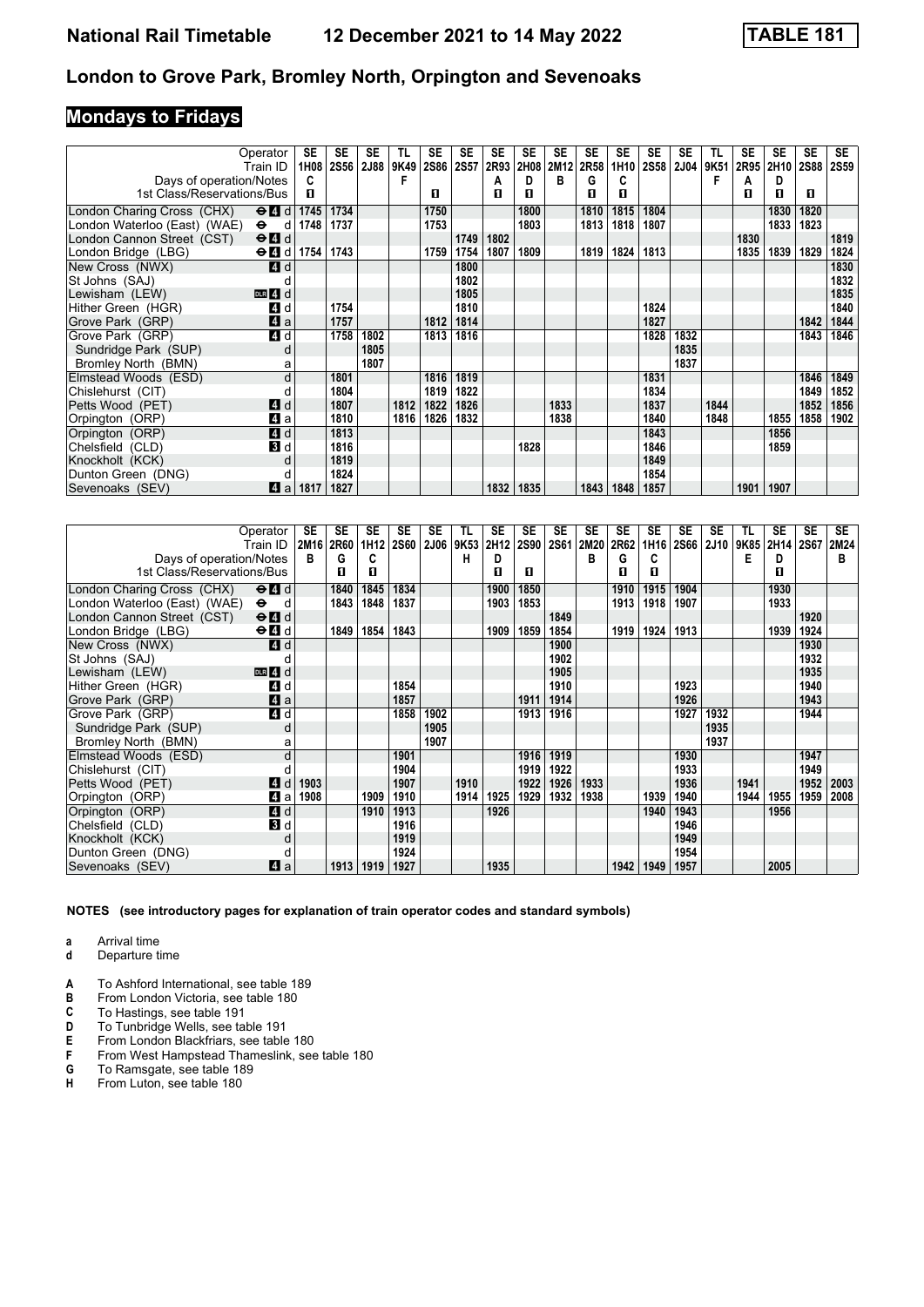# **Mondays to Fridays**

|                               | Operator                                    | SE   | SE   | <b>SE</b>   | SE          | <b>SE</b>        | SE          | <b>SE</b> | SE   | <b>SE</b> | <b>SE</b>   | <b>SE</b>   | <b>SE</b> | <b>SE</b>   | <b>SE</b> | <b>SE</b> | <b>SE</b> | <b>SE</b>   | <b>SE</b>   |
|-------------------------------|---------------------------------------------|------|------|-------------|-------------|------------------|-------------|-----------|------|-----------|-------------|-------------|-----------|-------------|-----------|-----------|-----------|-------------|-------------|
|                               | Train ID                                    | 2R64 | 1H18 | <b>2S68</b> | <b>2J12</b> | 2H <sub>16</sub> | <b>2S69</b> | 2M28      | 2R66 | 1H20      | <b>2S70</b> | <b>2J16</b> | 2H18      | <b>2S71</b> | 2M32      | 2R68      | 1H22      | <b>2S72</b> | <b>2J18</b> |
| Days of operation/Notes       |                                             | G    | C    |             |             | n.               |             | в         | А    | c         |             |             | D         |             | в         | G         | C         |             |             |
| 1st Class/Reservations/Bus    |                                             | п    | п    |             |             | п                |             |           | п    | п         |             |             | п         |             |           | п         | п         |             |             |
| London Charing Cross (CHX)    | $\Theta$ <sup><math>\Omega</math></sup> d   | 1940 | 1945 | 1934        |             | 2000             |             |           | 2010 | 2015      | 2004        |             | 2030      |             |           | 2040      | 2045      | 2034        |             |
| London Waterloo (East) (WAE). | $\ddot{\mathbf{e}}$<br>d                    | 1943 | 1948 | 1937        |             | 2003             |             |           | 2013 | 2018      | 2007        |             | 2033      |             |           | 2043      | 2048      | 2037        |             |
| London Cannon Street (CST)    | $\Theta$ <sup><math>\Omega</math></sup> d   |      |      |             |             |                  | 1950        |           |      |           |             |             |           | 2020        |           |           |           |             |             |
| London Bridge (LBG)           | $\Theta$ <b><math>\blacksquare</math></b> d | 1949 | 1954 | 1943        |             | 2009             | 1954        |           |      | 2019 2024 | 2013        |             | 2039      | 2024        |           | 2049      | 2054      | 2043        |             |
| New Cross (NWX)               | <b>4</b> d                                  |      |      |             |             |                  | 2000        |           |      |           |             |             |           | 2030        |           |           |           |             |             |
| St Johns (SAJ)                |                                             |      |      |             |             |                  | 2002        |           |      |           |             |             |           | 2032        |           |           |           |             |             |
| Lewisham (LEW)                | $DLR$ 4 d                                   |      |      |             |             |                  | 2005        |           |      |           |             |             |           | 2035        |           |           |           |             |             |
| Hither Green (HGR)            | L4 d                                        |      |      | 1953        |             |                  | 2009        |           |      |           | 2023        |             |           | 2039        |           |           |           | 2053        |             |
| Grove Park (GRP)              | 4a                                          |      |      | 1956        |             |                  | 2013        |           |      |           | 2026        |             |           | 2043        |           |           |           | 2056        |             |
| Grove Park (GRP)              | $\blacksquare$                              |      |      | 1957        | 2002        |                  | 2013        |           |      |           | 2027        | 2032        |           | 2043        |           |           |           | 2057        | 2102        |
| Sundridge Park (SUP)          | d                                           |      |      |             | 2005        |                  |             |           |      |           |             | 2035        |           |             |           |           |           |             | 2105        |
| Bromley North (BMN)           | a                                           |      |      |             | 2007        |                  |             |           |      |           |             | 2037        |           |             |           |           |           |             | 2107        |
| Elmstead Woods (ESD)          | d                                           |      |      | 2000        |             |                  | 2016        |           |      |           | 2030        |             |           | 2046        |           |           |           | 2100        |             |
| Chislehurst (CIT)             |                                             |      |      | 2003        |             |                  | 2019        |           |      |           | 2033        |             |           | 2049        |           |           |           | 2103        |             |
| Petts Wood (PET)              | <b>4</b> d                                  |      |      | 2006        |             |                  | 2022        | 2033      |      |           | 2036        |             |           | 2052        | 2103      |           |           | 2106        |             |
| Orpington (ORP)               | ZI a                                        |      | 2009 | 2010        |             | 2025             | 2026        | 2038      |      | 2039      | 2040        |             | 2055      | 2056        | 2108      |           | 2109      | 2110        |             |
| Orpington (ORP)               | 4d                                          |      | 2010 | 2013        |             | 2026             |             |           |      | 2040      | 2043        |             | 2056      |             |           |           | 2110      | 2113        |             |
| Chelsfield (CLD)              | $\mathbf{3}$ d                              |      |      | 2016        |             |                  |             |           |      |           | 2046        |             |           |             |           |           |           | 2116        |             |
| Knockholt (KCK)               | d                                           |      |      | 2019        |             |                  |             |           |      |           | 2049        |             |           |             |           |           |           | 2119        |             |
| Dunton Green (DNG)            |                                             |      |      | 2024        |             |                  |             |           |      |           | 2054        |             |           |             |           |           |           | 2124        |             |
| Sevenoaks (SEV)               | ZI a                                        | 2012 | 2019 | 2027        |             | 2035             |             |           | 2042 | 2049      | 2057        |             | 2105      |             |           | 2112      | 2119      | 2127        |             |

|                              | Operator                   | SE   | <b>SE</b> | <b>SE</b> | <b>SE</b> | <b>SE</b>        | SE          | <b>SE</b> | <b>SE</b> | <b>SE</b> | SE   | SE   | <b>SE</b> | SE          | <b>SE</b>   | <b>SE</b>   | <b>SE</b> | <b>SE</b> | <b>SE</b> |
|------------------------------|----------------------------|------|-----------|-----------|-----------|------------------|-------------|-----------|-----------|-----------|------|------|-----------|-------------|-------------|-------------|-----------|-----------|-----------|
|                              | Train ID                   | 2H20 |           | 2S73 2M36 | 2R70      | 1H <sub>24</sub> | <b>2S74</b> | 2J28      | 2H22      | 2S75      | 2M40 | 2R72 | 1H26      | <b>2S76</b> | <b>2J30</b> | <b>2S77</b> | 2M44      | 2R74      | 2H24      |
| Days of operation/Notes      |                            | D    |           | в         | А         | C                |             |           | D         |           | в    | G    | C         |             |             |             | B         | А         | D         |
| 1st Class/Reservations/Bus   |                            | п    |           |           | п         | п                |             |           | п         |           |      | п    | п         |             |             |             |           | п         | п         |
| London Charing Cross (CHX)   | $\Theta$ $\blacksquare$ d  | 2100 |           |           | 2110      | 2115             | 2104        |           | 2130      |           |      | 2140 | 2145      | 2134        |             |             |           | 2210      | 2215      |
| London Waterloo (East) (WAE) | $\bullet$<br>d             | 2103 |           |           | 2113      | 2118             | 2107        |           | 2133      |           |      | 2143 | 2148      | 2137        |             |             |           | 2213      | 2218      |
| London Cannon Street (CST)   | $\Theta$ $\blacksquare$ d  |      | 2050      |           |           |                  |             |           |           | 2120      |      |      |           |             |             | 2150        |           |           |           |
| London Bridge (LBG)          | $\Theta$ d $\theta$ d 2109 |      | 2054      |           | 2119      | 2124             | 2113        |           | 2139      | 2124      |      | 2149 | 2154      | 2143        |             | 2154        |           | 2219      | 2224      |
| New Cross (NWX)              | ZI d                       |      | 2100      |           |           |                  |             |           |           | 2130      |      |      |           |             |             | 2200        |           |           |           |
| St Johns (SAJ)               |                            |      | 2102      |           |           |                  |             |           |           | 2132      |      |      |           |             |             | 2202        |           |           |           |
| Lewisham (LEW)               | $D$ uR $4$ d               |      | 2105      |           |           |                  |             |           |           | 2135      |      |      |           |             |             | 2205        |           |           |           |
| Hither Green (HGR)           | <b>4</b> d                 |      | 2110      |           |           |                  | 2123        |           |           | 2139      |      |      |           | 2153        |             | 2209        |           |           |           |
| Grove Park (GRP)             | 4 a                        |      | 2113      |           |           |                  | 2126        |           |           | 2143      |      |      |           | 2156        |             | 2213        |           |           |           |
| Grove Park (GRP)             | 4d                         |      | 2114      |           |           |                  | 2127        | 2132      |           | 2143      |      |      |           | 2157        | 2202        | 2213        |           |           |           |
| Sundridge Park (SUP)         | d                          |      |           |           |           |                  |             | 2135      |           |           |      |      |           |             | 2205        |             |           |           |           |
| Bromley North (BMN)          | а                          |      |           |           |           |                  |             | 2137      |           |           |      |      |           |             | 2207        |             |           |           |           |
| Elmstead Woods (ESD)         | d                          |      | 2117      |           |           |                  | 2130        |           |           | 2146      |      |      |           | 2200        |             | 2216        |           |           |           |
| Chislehurst (CIT)            |                            |      | 2119      |           |           |                  | 2133        |           |           | 2149      |      |      |           | 2203        |             | 2219        |           |           |           |
| Petts Wood (PET)             | ZI d                       |      | 2122      | 2133      |           |                  | 2136        |           |           | 2152      | 2203 |      |           | 2206        |             | 2222        | 2233      |           |           |
| Orpington (ORP)              | ZI a                       | 2125 | 2126      | 2138      |           | 2139             | 2140        |           | 2155      | 2156      | 2208 |      | 2209      | 2210        |             | 2226        | 2238      |           | 2239      |
| Orpington (ORP)              | <b>4</b> d                 | 2126 |           |           |           | 2140             | 2143        |           | 2156      |           |      |      | 2210      | 2213        |             |             |           |           | 2240      |
| Chelsfield (CLD)             | 3d                         |      |           |           |           |                  | 2146        |           |           |           |      |      |           | 2216        |             |             |           |           |           |
| Knockholt (KCK)              | d                          |      |           |           |           |                  | 2149        |           |           |           |      |      |           | 2219        |             |             |           |           |           |
| Dunton Green (DNG)           |                            |      |           |           |           |                  | 2154        |           |           |           |      |      |           | 2224        |             |             |           |           |           |
| Sevenoaks (SEV)              | $\blacksquare$ a           | 2135 |           |           | 2142 2149 |                  | 2157        |           | 2205      |           |      | 2212 | 2219      | 2227        |             |             |           | 2242      | 2249      |

**NOTES (see introductory pages for explanation of train operator codes and standard symbols)**

**a** Arrival time

**d** Departure time

**A** To Ashford International, see table 189<br>**B** From London Victoria, see table 180

**B** From London Victoria, see table 180<br>**C** To Hastings, see table 191

**C** To Hastings, see table 191<br>**D** To Tunbridge Wells, see tal

**D** To Tunbridge Wells, see table 191<br>**G** To Ramsgate, see table 189

**\*** To Ramsgate, see table 18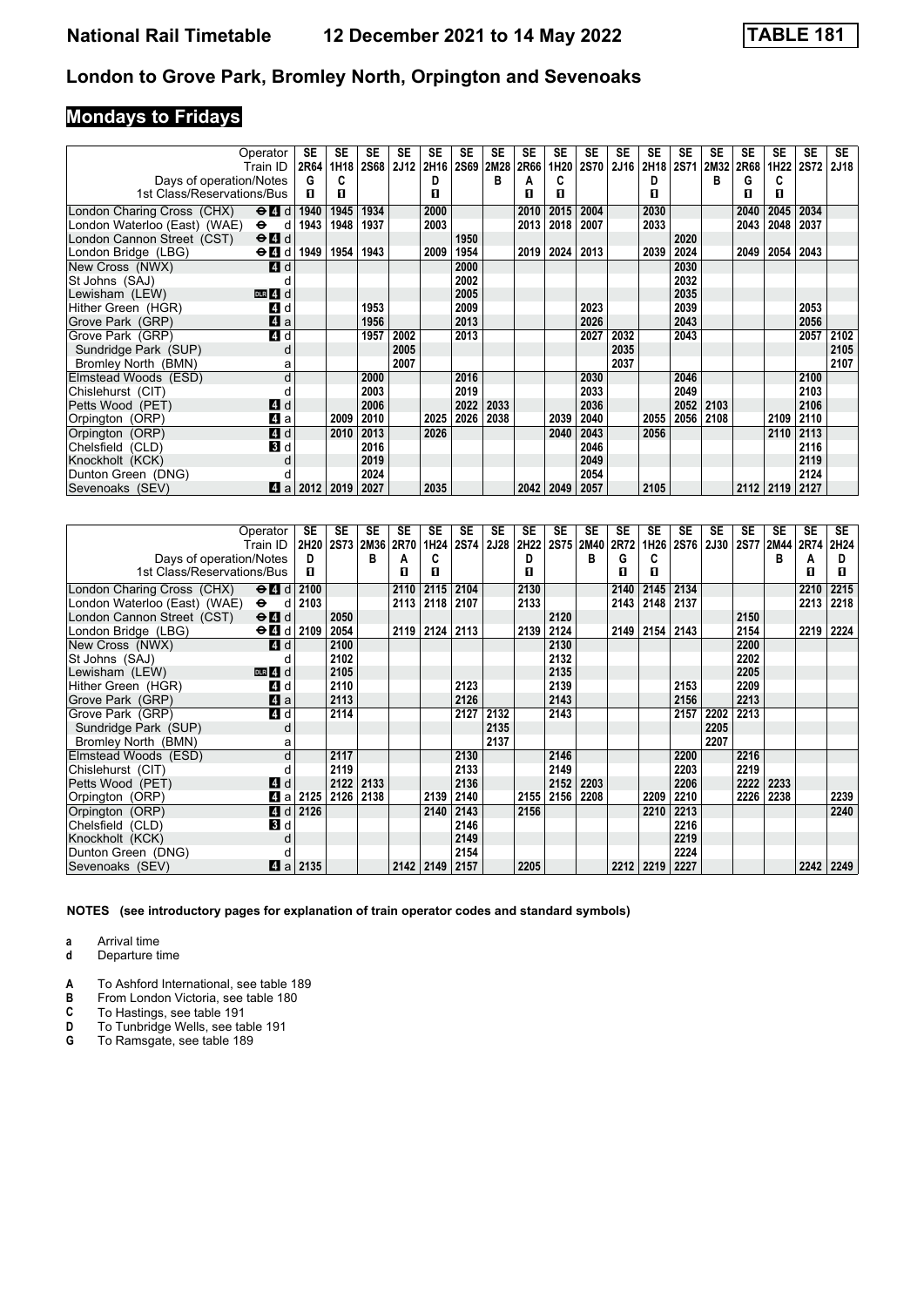### **Mondays to Fridays**

|                              | Operator                                                     | SE          | <b>SE</b>   | SE   | <b>SE</b> | <b>SE</b> | <b>SE</b> | <b>SE</b>   | <b>SE</b> | <b>SE</b>   | <b>SE</b> | <b>SE</b> | <b>SE</b> | <b>SE</b>   | <b>SE</b>   | SE   | <b>SE</b> | <b>SE</b> | <b>SE</b> |
|------------------------------|--------------------------------------------------------------|-------------|-------------|------|-----------|-----------|-----------|-------------|-----------|-------------|-----------|-----------|-----------|-------------|-------------|------|-----------|-----------|-----------|
|                              | Train ID                                                     | <b>2S78</b> | <b>2J34</b> | 2S79 | 2M48      | 2R76      | 1H30      | <b>2S80</b> | 2J36      | <b>2S81</b> | 2M52      | 2R78      | 2H30      | <b>2S82</b> | <b>2J40</b> | 2S83 | 2J42      | 2M56      | 2R79      |
| Days of operation/Notes      |                                                              |             |             |      | в         |           | C         |             |           |             | в         | A         | D         |             |             |      |           | SM B MTO  |           |
|                              |                                                              |             |             |      |           |           |           |             |           |             |           |           |           |             |             |      |           |           | А         |
| 1st Class/Reservations/Bus   |                                                              |             |             |      |           | O         | п         |             |           |             |           | O         | п         |             |             |      |           |           | п         |
| London Charing Cross (CHX)   | $\Theta$ <sup><math>\blacksquare</math> <math>d</math></sup> | 2204        |             |      |           | 2240      | 2245      | 2234        |           |             |           | 2310      | 2315      | 2304        |             |      |           |           |           |
| London Waterloo (East) (WAE) | $\bullet$<br>d                                               | 2207        |             |      |           | 2243      | 2248      | 2237        |           |             |           | 2313      | 2318      | 2307        |             |      |           |           |           |
| London Cannon Street (CST)   | $\Theta$ <sup><math>\Omega</math></sup> $d$                  |             |             | 2220 |           |           |           |             |           | 2250        |           |           |           |             |             | 2320 |           |           | 2344      |
| London Bridge (LBG)          | $\Theta$ <sup><math>d</math></sup>                           | 2213        |             | 2224 |           | 2249      | 2254      | 2243        |           | 2254        |           | 2319      | 2324      | 2313        |             | 2324 |           |           | 2349      |
| New Cross (NWX)              | 4 <sup>d</sup>                                               |             |             | 2230 |           |           |           |             |           | 2300        |           |           |           |             |             | 2330 |           |           |           |
| St Johns (SAJ)               |                                                              |             |             | 2232 |           |           |           |             |           | 2302        |           |           |           |             |             | 2332 |           |           |           |
| Lewisham (LEW)               | $DLR$ 4 d                                                    |             |             | 2235 |           |           |           |             |           | 2305        |           |           |           |             |             | 2335 |           |           |           |
| Hither Green (HGR)           | 4<br>d                                                       | 2223        |             | 2239 |           |           |           | 2253        |           | 2309        |           |           |           | 2323        |             | 2339 |           |           |           |
| Grove Park (GRP)             | 4a                                                           | 2226        |             | 2243 |           |           |           | 2256        |           | 2313        |           |           |           | 2326        |             | 2343 |           |           |           |
| Grove Park (GRP)             | 4 d                                                          | 2227        | 2232        | 2243 |           |           |           | 2257        | 2302      | 2313        |           |           |           | 2327        | 2332        | 2343 | 2355      |           |           |
| Sundridge Park (SUP)         | d                                                            |             | 2235        |      |           |           |           |             | 2305      |             |           |           |           |             | 2335        |      | 2358      |           |           |
| Bromley North (BMN)          | a                                                            |             | 2237        |      |           |           |           |             | 2307      |             |           |           |           |             | 2337        |      | 0001      |           |           |
| Elmstead Woods (ESD)         | d                                                            | 2230        |             | 2246 |           |           |           | 2300        |           | 2316        |           |           |           | 2330        |             | 2346 |           |           |           |
| Chislehurst (CIT)            |                                                              | 2233        |             | 2249 |           |           |           | 2303        |           | 2319        |           |           |           | 2333        |             | 2349 |           |           |           |
| Petts Wood (PET)             | <b>4</b> d                                                   | 2236        |             | 2253 | 2303      |           |           | 2306        |           | 2322        | 2333      |           |           | 2336        |             | 2352 |           | 0003      |           |
| Orpington (ORP)              | Zi a                                                         | 2240        |             | 2259 | 2308      |           | 2309      | 2309        |           | 2326        | 2338      |           | 2339      | 2340        |             | 2356 |           | 0008      |           |
| Orpington (ORP)              | 4d                                                           | 2243        |             |      |           |           | 2310      | 2313        |           |             |           |           | 2340      | 2343        |             |      |           |           |           |
| Chelsfield (CLD)             | 3d                                                           | 2246        |             |      |           |           |           | 2316        |           |             |           |           |           | 2346        |             |      |           |           |           |
| Knockholt (KCK)              |                                                              | 2249        |             |      |           |           |           | 2319        |           |             |           |           |           | 2349        |             |      |           |           |           |
| Dunton Green (DNG)           |                                                              | 2254        |             |      |           |           |           | 2324        |           |             |           |           |           | 2354        |             |      |           |           |           |
| Sevenoaks (SEV)              | ZI a                                                         | 2257        |             |      |           | 2312      | 2319      | 2327        |           |             |           | 2342      | 2349      | 2357        |             |      |           |           | 0013      |

|                              | Operator                                    | SE   | SE              | SE         | <b>SE</b>  | <b>SE</b> | SE              | SE                | SE   | <b>SE</b>   | SE   | <b>SE</b>       | SE          | SE          | SE          | <b>SE</b> | SE          | <b>SE</b>   |
|------------------------------|---------------------------------------------|------|-----------------|------------|------------|-----------|-----------------|-------------------|------|-------------|------|-----------------|-------------|-------------|-------------|-----------|-------------|-------------|
|                              | Train ID                                    |      | 2R80 2M56       | 1H33       | 1H34       | 2S85 2S84 |                 | 2S84              | 2J44 | <b>2M60</b> | 2S91 | 2S92            | <b>2J46</b> | 1Y85        | 1Y86        | 2M64      | <b>2S93</b> | <b>2S94</b> |
| Days of operation/Notes      |                                             |      | <b>MTX FX B</b> | <b>MTO</b> | <b>MTX</b> |           | <b>MTO WTHO</b> | <b>FO</b>         |      | в           |      | <b>TWO THFO</b> |             | TWO         | <b>THFO</b> | B         | <b>TWO</b>  | <b>THFO</b> |
|                              |                                             | A    |                 | c          | c          |           |                 |                   |      |             |      |                 |             | D           | D           |           |             |             |
| 1st Class/Reservations/Bus   |                                             | п.   |                 | п          | п          |           |                 |                   |      |             |      |                 |             | п           | п           |           |             |             |
| London Charing Cross (CHX)   | $\Theta$ <sup><math>\Omega</math></sup> d   | 2340 |                 |            | 2345       |           | 2334            | 2334              |      |             |      | 0004            |             |             | 0015        |           |             | 0050        |
| London Waterloo (East) (WAE) | $\bullet$<br>d                              | 2343 |                 |            | 2348       |           | 2337            | 2337              |      |             |      | 0007            |             |             | 0018        |           |             | 0053        |
| London Cannon Street (CST)   | $\Theta$ <sup><math>\Omega</math></sup> d   |      |                 | 2349       |            | 2337      |                 |                   |      |             | 0008 |                 |             | 0020        |             |           | 0054        |             |
| London Bridge (LBG)          | $\Theta$ <b><math>\blacksquare</math></b> d | 2349 |                 | 2354       | 2354       | 2343      | 2343            | 2343              |      |             | 0013 | 0013            |             | 0024        | 0024        |           | 0059        | 0059        |
| New Cross (NWX)              | 4d                                          |      |                 |            |            |           |                 |                   |      |             |      |                 |             |             |             |           |             |             |
| St Johns (SAJ)               |                                             |      |                 |            |            |           |                 |                   |      |             |      |                 |             |             |             |           |             |             |
| Lewisham (LEW)               | DR 4 d                                      |      |                 |            |            |           |                 |                   |      |             | 0023 | 0023            |             |             |             |           | 0109        | 0109        |
| Hither Green (HGR)           | L4 d                                        |      |                 |            |            | 2354      | 2354            | 2353              |      |             | 0028 | 0028            |             |             |             |           | 0114        | 0114        |
| Grove Park (GRP)             | $\blacksquare$ a                            |      |                 |            |            | 2357      | 2357            | 2356              |      |             | 0032 | 0032            |             |             |             |           | 0117        | 0117        |
| Grove Park (GRP)             | 4 d                                         |      |                 |            |            | 2358      | 2358            | 2357              | 0015 |             | 0032 | 0032            | 0036        |             |             |           | 0118        | 0118        |
| Sundridge Park (SUP)         | d                                           |      |                 |            |            |           |                 |                   | 0018 |             |      |                 | 0039s       |             |             |           |             |             |
| Bromley North (BMN)          | a                                           |      |                 |            |            |           |                 |                   | 0020 |             |      |                 | 0041        |             |             |           |             |             |
| Elmstead Woods (ESD)         | d                                           |      |                 |            |            | 0002      | 0002            | 2359              |      |             | 0035 | 0035            |             |             |             |           | 0121        | 0121        |
| Chislehurst (CIT)            |                                             |      |                 |            |            |           | 0009c 0009c     | 0003              |      |             | 0038 | 0038            |             |             |             |           | 0123        | 0123        |
| Petts Wood (PET)             | 4d                                          |      | 0007            |            |            | 0012      | 0012            | 0006              |      | 0033        | 0041 | 0041            |             |             |             | 0103      | 0126        | 0127        |
| Orpington (ORP)              | 4 a                                         |      | 0011            | 0013       | 0009       | 0016      | 0016            | 0010              |      | 0038        | 0046 | 0046            |             | 0051        | 0053        | 0108      | 0131        | 0131        |
| Orpington (ORP)              | 4 d                                         |      |                 | 0014       | 0010       | 0017      | 0017            | 0013              |      |             |      |                 |             | 0052        | 0054        |           |             |             |
| Chelsfield (CLD)             | <b>B</b> d                                  |      |                 |            |            |           |                 | 0020s 0020s 0016s |      |             |      |                 |             | 0055s 0057s |             |           |             |             |
| Knockholt (KCK)              | d                                           |      |                 |            |            |           |                 | 0023s 0023s 0019s |      |             |      |                 |             |             |             |           |             |             |
| Dunton Green (DNG)           | d                                           |      |                 |            |            |           |                 | 0028s 0028s 0024s |      |             |      |                 |             | 0101s 0103s |             |           |             |             |
| Sevenoaks (SEV)              | ZI a                                        | 0013 |                 | 0023       | 0020       | 0031      | 0031            | 0027              |      |             |      |                 |             | 0104        | 0106        |           |             |             |

- **a** Arrival time
- **d** Departure time
- **s** Stops to set down only
- **c** Arrives 4 minutes earlier
- **A** To Ashford International, see table 18
- **B** From London Victoria, see table 180<br>**C** To Hastings, see table 191
- **C** To Hastings, see table 191
- **D** To Tunbridge Wells, see table 191
- **J** To Dover Priory, see table 189
- **FO** Fridays only
- **FX** Not Fridays
- **MTO** Mondays and Tuesdays only
- **MTX** Not Mondays and Tuesdays
- **SM** Saturday mornings
- **THFO** Thursdays and Fridays only
- **TWO** Tuesdays and Wednesdays only
- **WTHO**Wednesdays and Thursdays only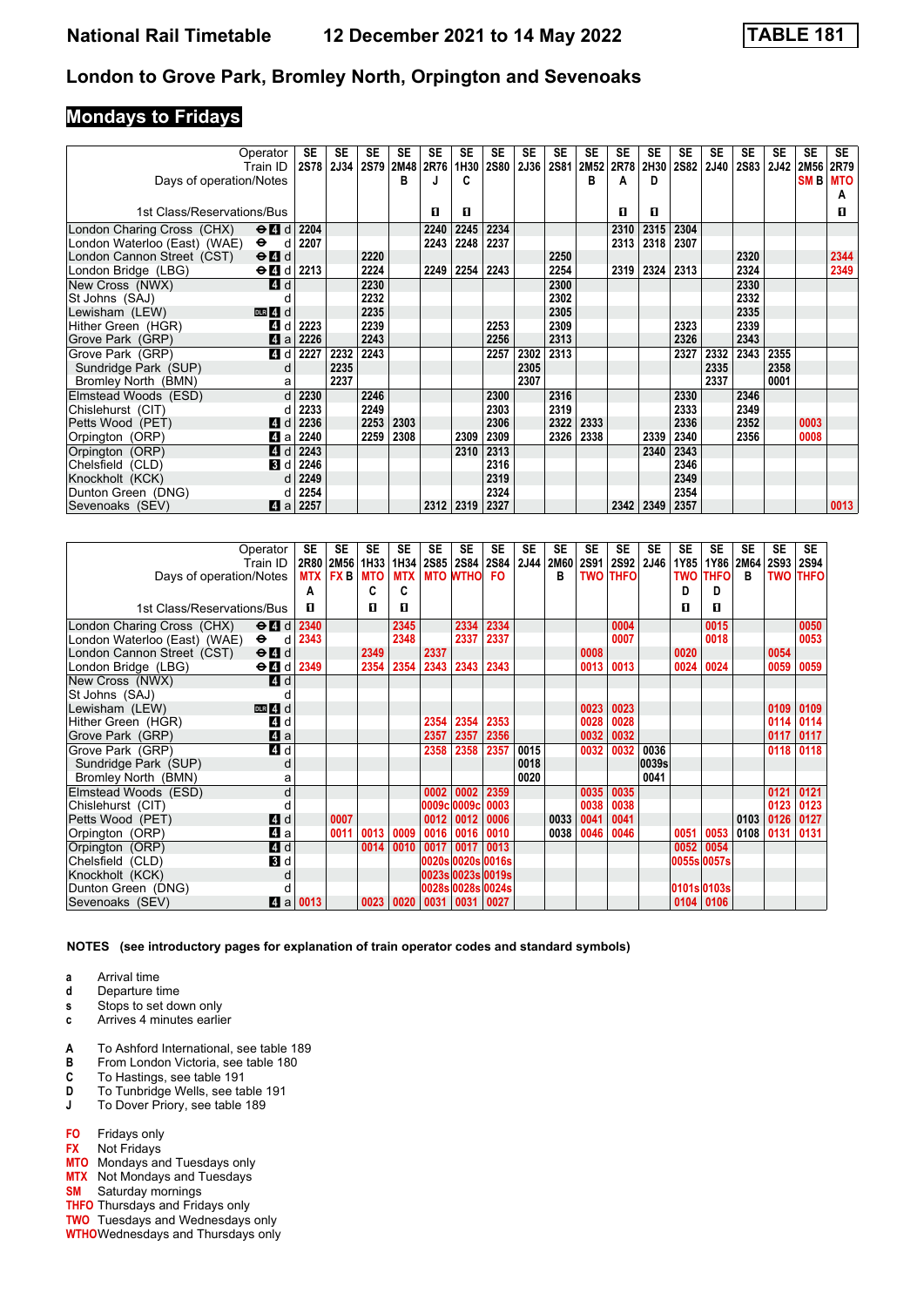# **Saturdays**

|                              | Operator                  | SE          | SE          | SE          | <b>SE</b> | <b>SE</b><br><b>2S09</b> | SE<br>2M04 | SE               | SE   | <b>SE</b> | SE          | SE<br>2J22 | SE<br>2M08 | SE<br>2S12 | <b>SE</b><br><b>2J24</b> | SE<br>2S13 | <b>SE</b> | <b>SE</b> | <b>SE</b>   |
|------------------------------|---------------------------|-------------|-------------|-------------|-----------|--------------------------|------------|------------------|------|-----------|-------------|------------|------------|------------|--------------------------|------------|-----------|-----------|-------------|
|                              | Train ID                  | <b>2J14</b> | <b>2J16</b> | <b>2S08</b> | 2J18      |                          |            | 1H <sub>10</sub> | 2S10 | 2J20      | <b>2S11</b> |            |            |            |                          |            | 2M12      | 1H14      | <b>2S14</b> |
| Days of operation/Notes      |                           |             |             |             |           |                          | А          | в                |      |           |             |            | А          |            |                          |            | А         | в         |             |
| 1st Class/Reservations/Bus   |                           |             |             |             |           |                          |            | п                |      |           |             |            |            |            |                          |            |           | п         |             |
| London Charing Cross (CHX)   | $\Theta$ $\blacksquare$ d |             |             | 0534        |           |                          |            | 0615             | 0604 |           |             |            |            | 0634       |                          |            |           | 0715      | 0704        |
| London Waterloo (East) (WAE) | $\bullet$<br>d            |             |             | 0537        |           |                          |            | 0618             | 0607 |           |             |            |            | 0637       |                          |            |           | 0718      | 0707        |
| London Cannon Street (CST)   | $\Theta$ $\blacksquare$ d |             |             |             |           | 0550                     |            |                  |      |           | 0620        |            |            |            |                          | 0650       |           |           |             |
| London Bridge (LBG)          | $\Theta$ $\blacksquare$ d |             |             | 0543        |           | 0554                     |            | 0624             | 0613 |           | 0624        |            |            | 0643       |                          | 0654       |           | 0724      | 0713        |
| New Cross (NWX)              | 4 d                       |             |             |             |           | 0600                     |            |                  |      |           | 0630        |            |            |            |                          | 0700       |           |           |             |
| St Johns (SAJ)               |                           |             |             |             |           | 0602                     |            |                  |      |           | 0632        |            |            |            |                          | 0702       |           |           |             |
| Lewisham (LEW)               | $DLR$ 4 $d$               |             |             |             |           | 0605                     |            |                  |      |           | 0635        |            |            |            |                          | 0705       |           |           |             |
| Hither Green (HGR)           | 4<br>d                    |             |             | 0553        |           | 0609                     |            |                  | 0623 |           | 0639        |            |            | 0653       |                          | 0709       |           |           | 0723        |
| Grove Park (GRP)             | $\blacksquare$ a          |             |             | 0556        |           | 0613                     |            |                  | 0626 |           | 0643        |            |            | 0656       |                          | 0713       |           |           | 0726        |
| Grove Park (GRP)             | 4 d                       | 0535        | 0555        | 0557        | 0615      | 0613                     |            |                  | 0627 | 0635      | 0643        | 0655       |            | 0657       | 0715                     | 0713       |           |           | 0727        |
| Sundridge Park (SUP)         | d                         | 0538        | 0558        |             | 0618      |                          |            |                  |      | 0638      |             | 0658       |            |            | 0718                     |            |           |           |             |
| Bromley North (BMN)          | a                         | 0540        | 0600        |             | 0620      |                          |            |                  |      | 0640      |             | 0700       |            |            | 0720                     |            |           |           |             |
| Elmstead Woods (ESD)         | d                         |             |             | 0600        |           | 0616                     |            |                  | 0630 |           | 0646        |            |            | 0700       |                          | 0716       |           |           | 0730        |
| Chislehurst (CIT)            |                           |             |             | 0603        |           | 0619                     |            |                  | 0633 |           | 0649        |            |            | 0703       |                          | 0719       |           |           | 0733        |
| Petts Wood (PET)             | 4 d                       |             |             | 0606        |           | 0622                     | 0633       |                  | 0636 |           | 0652        |            | 0703       | 0706       |                          | 0722       | 0733      |           | 0736        |
| Orpington (ORP)              | $\mathbf{A}$ a            |             |             | 0610        |           | 0626                     | 0638       | 0639             | 0640 |           | 0656        |            | 0708       | 0710       |                          | 0726       | 0738      | 0739      | 0740        |
| Orpington (ORP)              | $\blacksquare$ d          |             |             | 0613        |           |                          |            | 0640             | 0643 |           |             |            |            | 0713       |                          |            |           | 0740      | 0743        |
| Chelsfield (CLD)             | $\mathbf{3}$ d            |             |             | 0616        |           |                          |            |                  | 0646 |           |             |            |            | 0716       |                          |            |           |           | 0746        |
| Knockholt (KCK)              | d                         |             |             | 0619        |           |                          |            |                  | 0649 |           |             |            |            | 0719       |                          |            |           |           | 0749        |
| Dunton Green (DNG)           |                           |             |             | 0624        |           |                          |            |                  | 0654 |           |             |            |            | 0724       |                          |            |           |           | 0754        |
| Sevenoaks (SEV)              | ZI a                      |             |             | 0627        |           |                          |            | 0649             | 0657 |           |             |            |            | 0727       |                          |            |           | 0749      | 0757        |

|                               | Operator                                                     | SE          | <b>SE</b> | <b>SE</b> | <b>SE</b> | SE   | <b>SE</b> | <b>SE</b>        | <b>SE</b>   | <b>SE</b> | <b>SE</b> | <b>SE</b> | SE   | SE          | SE   | <b>SE</b> | <b>SE</b> | <b>SE</b> | <b>SE</b> |
|-------------------------------|--------------------------------------------------------------|-------------|-----------|-----------|-----------|------|-----------|------------------|-------------|-----------|-----------|-----------|------|-------------|------|-----------|-----------|-----------|-----------|
|                               | Train ID                                                     | <b>2J26</b> | 2S15      |           | 2J28 2M16 | 2R16 | 1H16      | 2S <sub>16</sub> | <b>2J30</b> |           | 2S17 2M20 | 1H18      | 2S18 | <b>2J32</b> | 2S19 | 2J34      | 2M24 2R20 |           | 1H20      |
| Days of operation/Notes       |                                                              |             |           |           | А         | D    | в         |                  |             |           | A         | в         |      |             |      |           | A         | D         | в         |
| 1st Class/Reservations/Bus    |                                                              |             |           |           |           | п    | п         |                  |             |           |           | п         |      |             |      |           |           | п         | п         |
| London Charing Cross (CHX)    | $\Theta$ $\blacksquare$ d                                    |             |           |           |           | 0740 | 0745      | 0734             |             |           |           | 0815      | 0804 |             |      |           |           | 0840      | 0845      |
| London Waterloo (East) (WAE). | $\bullet$<br>- d                                             |             |           |           |           | 0743 | 0748      | 0737             |             |           |           | 0818      | 0807 |             |      |           |           | 0843      | 0848      |
| London Cannon Street (CST)    | $\Theta$ $\blacksquare$ d                                    |             | 0720      |           |           |      |           |                  |             | 0750      |           |           |      |             | 0820 |           |           |           |           |
| London Bridge (LBG)           | $\Theta$ <sup><math>\blacksquare</math> <math>d</math></sup> |             | 0724      |           |           | 0749 | 0754      | 0743             |             | 0754      |           | 0824      | 0813 |             | 0824 |           |           | 0849      | 0854      |
| New Cross (NWX)               | <b>4</b> d                                                   |             | 0730      |           |           |      |           |                  |             | 0800      |           |           |      |             | 0830 |           |           |           |           |
| St Johns (SAJ)                |                                                              |             | 0732      |           |           |      |           |                  |             | 0802      |           |           |      |             | 0832 |           |           |           |           |
| Lewisham (LEW)                | $DLR$ 4 d                                                    |             | 0735      |           |           |      |           |                  |             | 0805      |           |           |      |             | 0835 |           |           |           |           |
| Hither Green (HGR)            | 4 d                                                          |             | 0739      |           |           |      |           | 0753             |             | 0809      |           |           | 0823 |             | 0839 |           |           |           |           |
| Grove Park (GRP)              | 4a                                                           |             | 0743      |           |           |      |           | 0756             |             | 0813      |           |           | 0826 |             | 0843 |           |           |           |           |
| Grove Park (GRP)              | 4 d                                                          | 0735        | 0743      | 0755      |           |      |           | 0757             | 0815        | 0813      |           |           | 0827 | 0835        | 0843 | 0855      |           |           |           |
| Sundridge Park (SUP)          | d                                                            | 0738        |           | 0758      |           |      |           |                  | 0818        |           |           |           |      | 0838        |      | 0858      |           |           |           |
| Bromley North (BMN)           | a                                                            | 0740        |           | 0800      |           |      |           |                  | 0820        |           |           |           |      | 0840        |      | 0900      |           |           |           |
| Elmstead Woods (ESD)          | d                                                            |             | 0746      |           |           |      |           | 0800             |             | 0816      |           |           | 0830 |             | 0846 |           |           |           |           |
| Chislehurst (CIT)             |                                                              |             | 0749      |           |           |      |           | 0803             |             | 0819      |           |           | 0833 |             | 0849 |           |           |           |           |
| Petts Wood (PET)              | ZI d                                                         |             | 0752      |           | 0803      |      |           | 0806             |             | 0822      | 0833      |           | 0836 |             | 0852 |           | 0903      |           |           |
| Orpington (ORP)               | 41 a                                                         |             | 0756      |           | 0808      |      | 0809      | 0810             |             | 0826      | 0838      | 0839      | 0840 |             | 0856 |           | 0908      |           | 0909      |
| Orpington (ORP)               | <b>4</b> d                                                   |             |           |           |           |      | 0810      | 0813             |             |           |           | 0840      | 0843 |             |      |           |           |           | 0910      |
| Chelsfield (CLD)              | 3d                                                           |             |           |           |           |      |           | 0816             |             |           |           |           | 0846 |             |      |           |           |           |           |
| Knockholt (KCK)               | d                                                            |             |           |           |           |      |           | 0819             |             |           |           |           | 0849 |             |      |           |           |           |           |
| Dunton Green (DNG)            |                                                              |             |           |           |           |      |           | 0824             |             |           |           |           | 0854 |             |      |           |           |           |           |
| Sevenoaks (SEV)               | ZI a                                                         |             |           |           |           | 0812 | 0819      | 0827             |             |           |           | 0849      | 0857 |             |      |           |           | 0912      | 0919      |

**NOTES (see introductory pages for explanation of train operator codes and standard symbols)**

**a** Arrival time

**d** Departure time

**A** From London Victoria, see table 180<br>**B** To Hastings, see table 191

**B** To Hastings, see table 191<br>**D** To Ramsgate, see table 189

To Ramsgate, see table 189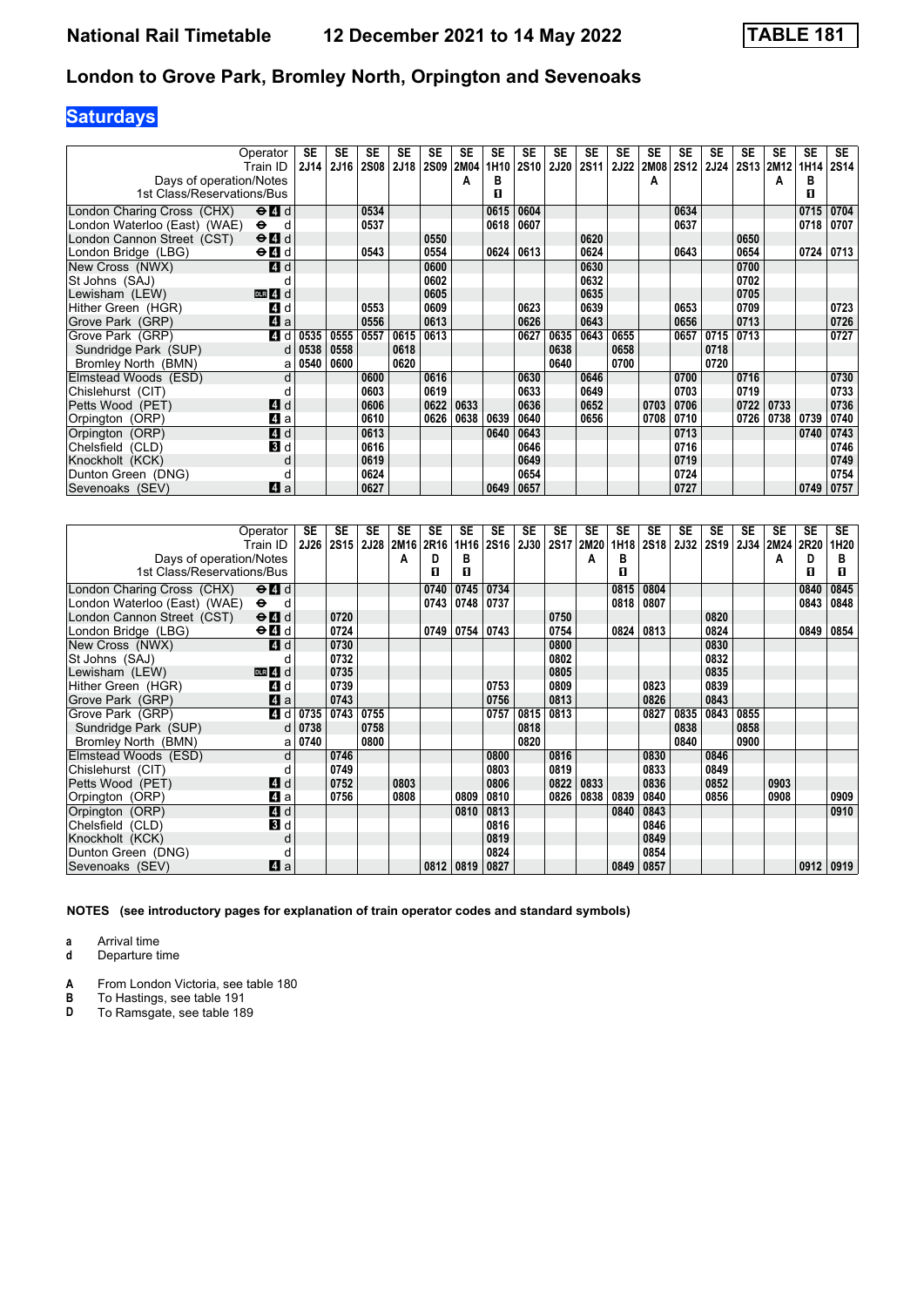# **Saturdays**

|                              | Operator                                  | SE          | SE          | <b>SE</b>   | SE   | SE   | SE   | <b>SE</b>   | SE   | <b>SE</b>   | SE          | SE   | SE   | SE   | SE   | <b>SE</b>   | <b>SE</b>   | <b>SE</b> | <b>SE</b> |
|------------------------------|-------------------------------------------|-------------|-------------|-------------|------|------|------|-------------|------|-------------|-------------|------|------|------|------|-------------|-------------|-----------|-----------|
|                              | Train ID                                  | <b>2S20</b> | <b>2J36</b> | <b>2S21</b> | 2M28 | 2R22 | 1H22 | <b>2S22</b> | 2J38 | <b>2S23</b> | <b>2J40</b> | 2M32 | 2R24 | 1H24 | 2S24 | <b>2J42</b> | <b>2S25</b> | 2H20      | 2M36      |
| Days of operation/Notes      |                                           |             |             |             | А    | Е    | в    |             |      |             |             | А    | D    | в    |      |             |             | c         | А         |
| 1st Class/Reservations/Bus   |                                           |             |             |             |      | п    | п    |             |      |             |             |      | п    | п    |      |             |             | п         |           |
| London Charing Cross (CHX)   | $\Theta$ <sup><math>\Omega</math></sup> d | 0834        |             |             |      | 0910 | 0915 | 0904        |      |             |             |      | 0940 | 0945 | 0934 |             |             | 1000      |           |
| London Waterloo (East) (WAE) | $\bullet$<br>d                            | 0837        |             |             |      | 0913 | 0918 | 0907        |      |             |             |      | 0943 | 0948 | 0937 |             |             | 1003      |           |
| London Cannon Street (CST)   | $\Theta$ <sup><math>\Omega</math></sup> d |             |             | 0850        |      |      |      |             |      | 0920        |             |      |      |      |      |             | 0950        |           |           |
| London Bridge (LBG)          | $\Theta$ <sup><math>d</math></sup>        | 0843        |             | 0854        |      | 0919 | 0924 | 0913        |      | 0924        |             |      | 0949 | 0954 | 0943 |             | 0954        | 1009      |           |
| New Cross (NWX)              | <b>4</b> d                                |             |             | 0900        |      |      |      |             |      | 0930        |             |      |      |      |      |             | 1000        |           |           |
| St Johns (SAJ)               |                                           |             |             | 0902        |      |      |      |             |      | 0932        |             |      |      |      |      |             | 1002        |           |           |
| Lewisham (LEW)               | $DLR$ 4 d                                 |             |             | 0905        |      |      |      |             |      | 0935        |             |      |      |      |      |             | 1005        |           |           |
| Hither Green (HGR)           | 4<br>d                                    | 0853        |             | 0909        |      |      |      | 0923        |      | 0939        |             |      |      |      | 0953 |             | 1009        |           |           |
| Grove Park (GRP)             | $\blacksquare$<br>a                       | 0856        |             | 0913        |      |      |      | 0926        |      | 0943        |             |      |      |      | 0956 |             | 1013        |           |           |
| Grove Park (GRP)             | 4 d                                       | 0857        | 0915        | 0913        |      |      |      | 0927        | 0935 | 0943        | 0955        |      |      |      | 0957 | 1015        | 1013        |           |           |
| Sundridge Park (SUP)         | d                                         |             | 0918        |             |      |      |      |             | 0938 |             | 0958        |      |      |      |      | 1018        |             |           |           |
| Bromley North (BMN)          | a                                         |             | 0920        |             |      |      |      |             | 0940 |             | 1000        |      |      |      |      | 1020        |             |           |           |
| Elmstead Woods (ESD)         | $\mathsf{d}$                              | 0900        |             | 0916        |      |      |      | 0930        |      | 0946        |             |      |      |      | 1000 |             | 1016        |           |           |
| Chislehurst (CIT)            |                                           | 0903        |             | 0919        |      |      |      | 0933        |      | 0949        |             |      |      |      | 1003 |             | 1019        |           |           |
| Petts Wood (PET)             | <b>A</b><br>d                             | 0906        |             | 0922        | 0933 |      |      | 0936        |      | 0952        |             | 1003 |      |      | 1006 |             | 1022        |           | 1033      |
| Orpington (ORP)              | 4<br>a                                    | 0910        |             | 0926        | 0938 |      | 0939 | 0940        |      | 0956        |             | 1008 |      | 1009 | 1010 |             | 1026        | 1025      | 1038      |
| Orpington (ORP)              | 4<br>d                                    | 0913        |             |             |      |      | 0940 | 0943        |      |             |             |      |      | 1010 | 1013 |             |             | 1026      |           |
| Chelsfield (CLD)             | В<br>. d '                                | 0916        |             |             |      |      |      | 0946        |      |             |             |      |      |      | 1016 |             |             |           |           |
| Knockholt (KCK)              |                                           | 0919        |             |             |      |      |      | 0949        |      |             |             |      |      |      | 1019 |             |             |           |           |
| Dunton Green (DNG)           |                                           | 0924        |             |             |      |      |      | 0954        |      |             |             |      |      |      | 1024 |             |             |           |           |
| Sevenoaks (SEV)              | 4<br>a                                    | 0927        |             |             |      | 0942 | 0949 | 0957        |      |             |             |      | 1012 | 1019 | 1027 |             |             | 1035      |           |

|                              | Operator                                                     | SE   | SE   | SE          | <b>SE</b> | SE          | SE   | <b>SE</b> | <b>SE</b> | <b>SE</b> | <b>SE</b> | <b>SE</b>   | <b>SE</b> | <b>SE</b>   | SE   | SE   | SE   | <b>SE</b>   | <b>SE</b>   |
|------------------------------|--------------------------------------------------------------|------|------|-------------|-----------|-------------|------|-----------|-----------|-----------|-----------|-------------|-----------|-------------|------|------|------|-------------|-------------|
|                              | Train ID                                                     | 2R26 | 1H26 | <b>2S26</b> | 2J44      | <b>2S27</b> | 2J46 | 2R92      | 2M40      | 2R28      | 1H28      | <b>2S28</b> | 2J48      | <b>2S29</b> | 2M44 | 2R30 | 1H30 | <b>2S30</b> | <b>2J50</b> |
| Days of operation/Notes      |                                                              | Е    | в    |             |           |             |      | F         | A         | D         | в         |             |           |             | A    | Е    | в    |             |             |
| 1st Class/Reservations/Bus   |                                                              | п    | п    |             |           |             |      | п         |           | п         | п         |             |           |             |      | п    | п    |             |             |
| London Charing Cross (CHX)   | $\Theta$ <sup><math>\blacksquare</math> <math>d</math></sup> | 1010 | 1015 | 1004        |           |             |      | 1030      |           | 1040      | 1045      | 1034        |           |             |      | 1110 | 1115 | 1104        |             |
| London Waterloo (East) (WAE) | $\bullet$<br>d                                               | 1013 | 1018 | 1007        |           |             |      | 1033      |           | 1043      | 1048      | 1037        |           |             |      | 1113 | 1118 | 1107        |             |
| London Cannon Street (CST)   | $\Theta$ <sup><math>\blacksquare</math> <math>d</math></sup> |      |      |             |           | 1020        |      |           |           |           |           |             |           | 1050        |      |      |      |             |             |
| London Bridge (LBG)          | $\Theta$ $\blacksquare$ d                                    | 1019 | 1024 | 1013        |           | 1024        |      | 1039      |           | 1049      | 1054      | 1043        |           | 1054        |      | 1119 | 1124 | 1113        |             |
| New Cross (NWX)              | <b>4</b> d                                                   |      |      |             |           | 1030        |      |           |           |           |           |             |           | 1100        |      |      |      |             |             |
| St Johns (SAJ)               |                                                              |      |      |             |           | 1032        |      |           |           |           |           |             |           | 1102        |      |      |      |             |             |
| Lewisham (LEW)               | $DLR$ 4 $d$                                                  |      |      |             |           | 1035        |      |           |           |           |           |             |           | 1105        |      |      |      |             |             |
| Hither Green (HGR)           | <b>4</b><br>d                                                |      |      | 1023        |           | 1039        |      |           |           |           |           | 1053        |           | 1109        |      |      |      | 1123        |             |
| Grove Park (GRP)             | $\blacksquare$ a                                             |      |      | 1026        |           | 1043        |      |           |           |           |           | 1056        |           | 1113        |      |      |      | 1126        |             |
| Grove Park (GRP)             | 4 d                                                          |      |      | 1027        | 1035      | 1043        | 1055 |           |           |           |           | 1057        | 1115      | 1113        |      |      |      | 1127        | 1135        |
| Sundridge Park (SUP)         | d                                                            |      |      |             | 1038      |             | 1058 |           |           |           |           |             | 1118      |             |      |      |      |             | 1138        |
| Bromley North (BMN)          | a                                                            |      |      |             | 1040      |             | 1100 |           |           |           |           |             | 1120      |             |      |      |      |             | 1140        |
| Elmstead Woods (ESD)         | d                                                            |      |      | 1030        |           | 1046        |      |           |           |           |           | 1100        |           | 1116        |      |      |      | 1130        |             |
| Chislehurst (CIT)            |                                                              |      |      | 1033        |           | 1049        |      |           |           |           |           | 1103        |           | 1119        |      |      |      | 1133        |             |
| Petts Wood (PET)             | 4 <sup>d</sup>                                               |      |      | 1036        |           | 1052        |      |           | 1103      |           |           | 1106        |           | 1122        | 1133 |      |      | 1136        |             |
| Orpington (ORP)              | ZI a                                                         |      | 1039 | 1040        |           | 1056        |      | 1055      | 1108      |           | 1109      | 1110        |           | 1126        | 1138 |      | 1139 | 1140        |             |
| Orpington (ORP)              | 4d                                                           |      | 1040 | 1043        |           |             |      | 1056      |           |           | 1110      | 1113        |           |             |      |      | 1140 | 1143        |             |
| Chelsfield (CLD)             | 3d                                                           |      |      | 1046        |           |             |      |           |           |           |           | 1116        |           |             |      |      |      | 1146        |             |
| Knockholt (KCK)              | d                                                            |      |      | 1049        |           |             |      |           |           |           |           | 1119        |           |             |      |      |      | 1149        |             |
| Dunton Green (DNG)           |                                                              |      |      | 1054        |           |             |      |           |           |           |           | 1124        |           |             |      |      |      | 1154        |             |
| Sevenoaks (SEV)              | ZI a                                                         | 1042 | 1049 | 1057        |           |             |      | 1105      |           | 1112      | 1119      | 1127        |           |             |      | 1142 | 1149 | 1157        |             |

**NOTES (see introductory pages for explanation of train operator codes and standard symbols)**

**a** Arrival time

**d** Departure time

**A** From London Victoria, see table 180<br>**B** To Hastings, see table 191

**B** To Hastings, see table 191<br>**C** To Tunbridge Wells, see tal

**C** To Tunbridge Wells, see table 191<br>**D** To Ramsgate, see table 189

**D** To Ramsgate, see table 189<br>**E** To Ashford International, see

**E** To Ashford International, see table 189<br>**F** To Tonbridge, see table 191

To Tonbridge, see table 191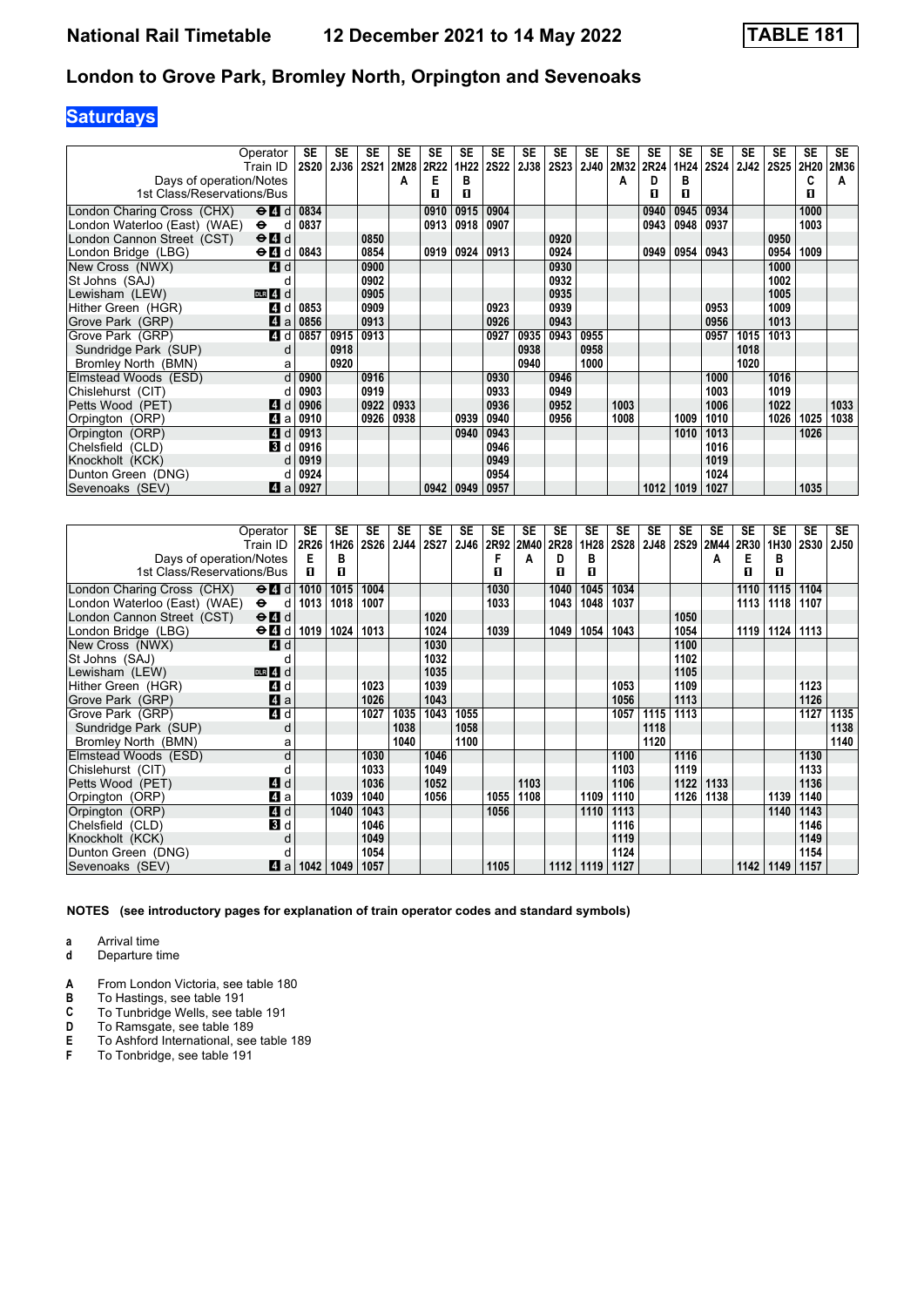# **Saturdays**

|                              | Operator                                     | SE   | SE          | <b>SE</b> | <b>SE</b> | SE   | SE   | <b>SE</b>   | <b>SE</b> | SE   | SE   | SE   | <b>SE</b> | <b>SE</b> | SE          | <b>SE</b> | <b>SE</b>   | <b>SE</b> | <b>SE</b> |
|------------------------------|----------------------------------------------|------|-------------|-----------|-----------|------|------|-------------|-----------|------|------|------|-----------|-----------|-------------|-----------|-------------|-----------|-----------|
|                              | Train ID                                     | 2S31 | <b>2J52</b> | 2H26      | 2M48      | 2R32 | 1H32 | <b>2S32</b> | 2J54      | 2S33 | 2M52 | 2R34 | 1H34      | 2S34      | <b>2J56</b> | 2S35      | <b>2J58</b> | 2H30      | 2M56      |
| Days of operation/Notes      |                                              |      |             | C         | А         | D    | в    |             |           |      | А    | Е    | в         |           |             |           |             | C         | А         |
| 1st Class/Reservations/Bus   |                                              |      |             | п         |           | п    | п    |             |           |      |      | п    | п         |           |             |           |             | п         |           |
| London Charing Cross (CHX)   | $\Theta$ $\blacksquare$ d                    |      |             | 1130      |           | 1140 | 1145 | 1134        |           |      |      | 1210 | 1215      | 1204      |             |           |             | 1230      |           |
| London Waterloo (East) (WAE) | $\bullet$<br>d                               |      |             | 1133      |           | 1143 | 1148 | 1137        |           |      |      | 1213 | 1218      | 1207      |             |           |             | 1233      |           |
| London Cannon Street (CST)   | $\Theta$ <sub><math>\Omega</math></sub><br>d | 1120 |             |           |           |      |      |             |           | 1150 |      |      |           |           |             | 1220      |             |           |           |
| London Bridge (LBG)          | $\Theta$ $\blacksquare$ d                    | 1124 |             | 1139      |           | 1149 | 1154 | 1143        |           | 1154 |      | 1219 | 1224      | 1213      |             | 1224      |             | 1239      |           |
| New Cross (NWX)              | $\boldsymbol{A}$<br>d                        | 1130 |             |           |           |      |      |             |           | 1200 |      |      |           |           |             | 1230      |             |           |           |
| St Johns (SAJ)               |                                              | 1132 |             |           |           |      |      |             |           | 1202 |      |      |           |           |             | 1232      |             |           |           |
| Lewisham (LEW)               | $DLR$ 4<br>d                                 | 1135 |             |           |           |      |      |             |           | 1205 |      |      |           |           |             | 1235      |             |           |           |
| Hither Green (HGR)           | 4<br>d                                       | 1139 |             |           |           |      |      | 1153        |           | 1209 |      |      |           | 1223      |             | 1239      |             |           |           |
| Grove Park (GRP)             | $\blacksquare$<br>a                          | 1143 |             |           |           |      |      | 1156        |           | 1213 |      |      |           | 1226      |             | 1243      |             |           |           |
| Grove Park (GRP)             | 4<br>d                                       | 1143 | 1155        |           |           |      |      | 1157        | 1215      | 1213 |      |      |           | 1227      | 1235        | 1243      | 1255        |           |           |
| Sundridge Park (SUP)         | d                                            |      | 1158        |           |           |      |      |             | 1218      |      |      |      |           |           | 1238        |           | 1258        |           |           |
| Bromley North (BMN)          | a                                            |      | 1200        |           |           |      |      |             | 1220      |      |      |      |           |           | 1240        |           | 1300        |           |           |
| Elmstead Woods (ESD)         | d                                            | 1146 |             |           |           |      |      | 1200        |           | 1216 |      |      |           | 1230      |             | 1246      |             |           |           |
| Chislehurst (CIT)            |                                              | 1149 |             |           |           |      |      | 1203        |           | 1219 |      |      |           | 1233      |             | 1249      |             |           |           |
| Petts Wood (PET)             | <b>A</b><br>d                                | 1152 |             |           | 1203      |      |      | 1206        |           | 1222 | 1233 |      |           | 1236      |             | 1252      |             |           | 1303      |
| Orpington (ORP)              | 4<br>a                                       | 1156 |             | 1155      | 1208      |      | 1209 | 1210        |           | 1226 | 1238 |      | 1239      | 1240      |             | 1256      |             | 1255      | 1308      |
| Orpington (ORP)              | 4 d                                          |      |             | 1156      |           |      | 1210 | 1213        |           |      |      |      | 1240      | 1243      |             |           |             | 1256      |           |
| Chelsfield (CLD)             | 3d                                           |      |             |           |           |      |      | 1216        |           |      |      |      |           | 1246      |             |           |             |           |           |
| Knockholt (KCK)              | d                                            |      |             |           |           |      |      | 1219        |           |      |      |      |           | 1249      |             |           |             |           |           |
| Dunton Green (DNG)           |                                              |      |             |           |           |      |      | 1224        |           |      |      |      |           | 1254      |             |           |             |           |           |
| Sevenoaks (SEV)              | ZI a                                         |      |             | 1205      |           | 1212 | 1219 | 1227        |           |      |      | 1242 | 1249      | 1257      |             |           |             | 1305      |           |

|                              | Operator                  | SE   | <b>SE</b> | <b>SE</b>   | <b>SE</b> | <b>SE</b>   | <b>SE</b> | <b>SE</b> | <b>SE</b> | <b>SE</b>   | SE          | <b>SE</b> | <b>SE</b> | <b>SE</b> | SE   | <b>SE</b>   | <b>SE</b> | <b>SE</b>   | <b>SE</b>   |
|------------------------------|---------------------------|------|-----------|-------------|-----------|-------------|-----------|-----------|-----------|-------------|-------------|-----------|-----------|-----------|------|-------------|-----------|-------------|-------------|
|                              | Train ID                  | 2R36 | 1H36      | <b>2S36</b> | 2J60      | <b>2S37</b> | 2M60      | 2R38      | 1H38      | <b>2S38</b> | <b>2J62</b> | 2S39      | 2J64      | 2H34      | 2M64 | <b>2R40</b> | 1H40      | <b>2S40</b> | <b>2J66</b> |
| Days of operation/Notes      |                           | D    | в         |             |           |             | А         | Е         | в         |             |             |           |           | C         | A    | D           | в         |             |             |
| 1st Class/Reservations/Bus   |                           | п    | п         |             |           |             |           | П         | п         |             |             |           |           | п         |      | п           | п         |             |             |
| London Charing Cross (CHX)   | $\Theta$ $\blacksquare$ d | 1240 | 1245      | 1234        |           |             |           | 1310      | 1315      | 1304        |             |           |           | 1330      |      | 1340        | 1345      | 1334        |             |
| London Waterloo (East) (WAE) | $\bullet$<br>d            | 1243 | 1248      | 1237        |           |             |           | 1313      | 1318      | 1307        |             |           |           | 1333      |      | 1343        | 1348      | 1337        |             |
| London Cannon Street (CST)   | $\Theta$ $\blacksquare$ d |      |           |             |           | 1250        |           |           |           |             |             | 1320      |           |           |      |             |           |             |             |
| London Bridge (LBG)          | $\Theta$ $\blacksquare$ d | 1249 | 1254      | 1243        |           | 1254        |           | 1319      | 1324      | 1313        |             | 1324      |           | 1339      |      | 1349        | 1354      | 1343        |             |
| New Cross (NWX)              | <b>4</b> d                |      |           |             |           | 1300        |           |           |           |             |             | 1330      |           |           |      |             |           |             |             |
| St Johns (SAJ)               |                           |      |           |             |           | 1302        |           |           |           |             |             | 1332      |           |           |      |             |           |             |             |
| Lewisham (LEW)               | $DLR$ 4 $d$               |      |           |             |           | 1305        |           |           |           |             |             | 1335      |           |           |      |             |           |             |             |
| Hither Green (HGR)           | <b>4</b><br>d             |      |           | 1253        |           | 1309        |           |           |           | 1323        |             | 1339      |           |           |      |             |           | 1353        |             |
| Grove Park (GRP)             | 4 a                       |      |           | 1256        |           | 1313        |           |           |           | 1326        |             | 1343      |           |           |      |             |           | 1356        |             |
| Grove Park (GRP)             | 4d                        |      |           | 1257        | 1315      | 1313        |           |           |           | 1327        | 1335        | 1343      | 1355      |           |      |             |           | 1357        | 1415        |
| Sundridge Park (SUP)         | d                         |      |           |             | 1318      |             |           |           |           |             | 1338        |           | 1358      |           |      |             |           |             | 1418        |
| Bromley North (BMN)          | a                         |      |           |             | 1320      |             |           |           |           |             | 1340        |           | 1400      |           |      |             |           |             | 1420        |
| Elmstead Woods (ESD)         | d                         |      |           | 1300        |           | 1316        |           |           |           | 1330        |             | 1346      |           |           |      |             |           | 1400        |             |
| Chislehurst (CIT)            |                           |      |           | 1303        |           | 1319        |           |           |           | 1333        |             | 1349      |           |           |      |             |           | 1403        |             |
| Petts Wood (PET)             | ZI d                      |      |           | 1306        |           | 1322        | 1333      |           |           | 1336        |             | 1352      |           |           | 1403 |             |           | 1406        |             |
| Orpington (ORP)              | 41 a                      |      | 1309      | 1310        |           | 1326        | 1338      |           | 1339      | 1340        |             | 1356      |           | 1355      | 1408 |             | 1409      | 1410        |             |
| Orpington (ORP)              | 4 d                       |      | 1310      | 1313        |           |             |           |           | 1340      | 1343        |             |           |           | 1356      |      |             | 1410      | 1413        |             |
| Chelsfield (CLD)             | 3d                        |      |           | 1316        |           |             |           |           |           | 1346        |             |           |           |           |      |             |           | 1416        |             |
| Knockholt (KCK)              | d                         |      |           | 1319        |           |             |           |           |           | 1349        |             |           |           |           |      |             |           | 1419        |             |
| Dunton Green (DNG)           |                           |      |           | 1324        |           |             |           |           |           | 1354        |             |           |           |           |      |             |           | 1424        |             |
| Sevenoaks (SEV)              | ZI a                      | 1312 | 1319      | 1327        |           |             |           | 1342      | 1349      | 1357        |             |           |           | 1405      |      | 1412        | 1419      | 1427        |             |

**NOTES (see introductory pages for explanation of train operator codes and standard symbols)**

**a** Arrival time

**d** Departure time

**A** From London Victoria, see table 180<br>**B** To Hastings, see table 191

**B** To Hastings, see table 191<br>**C** To Tunbridge Wells, see tal

**C** To Tunbridge Wells, see table 191<br>**D** To Ramsgate, see table 189

**D** To Ramsgate, see table 189<br>**E** To Ashford International, see

**E** To Ashford International, see table 18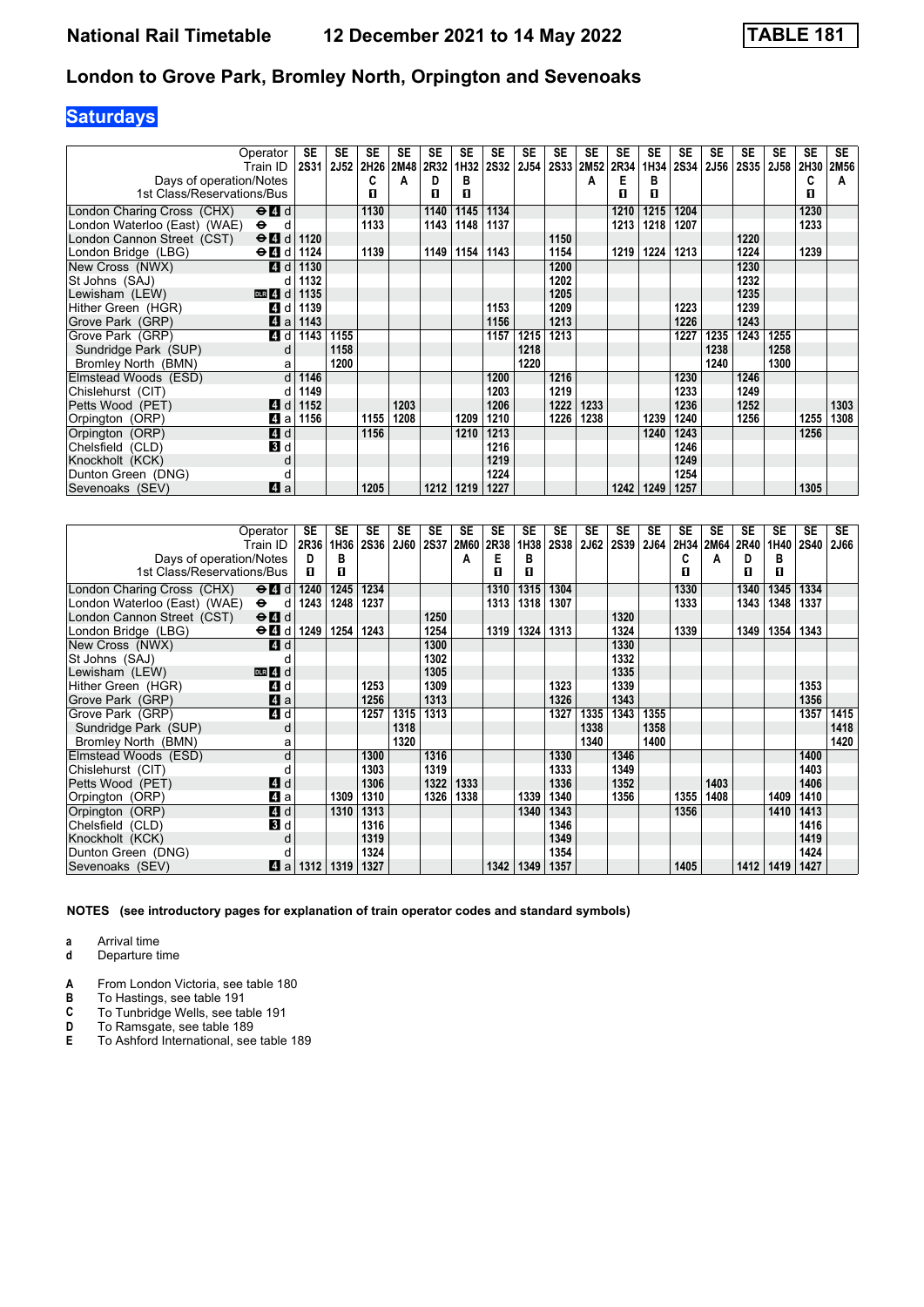# **Saturdays**

|                              | Operator                                  | SE          | SE   | <b>SE</b>   | <b>SE</b> | <b>SE</b>   | SE          | <b>SE</b> | <b>SE</b> | <b>SE</b> | SE          | <b>SE</b> | <b>SE</b>   | <b>SE</b>   | <b>SE</b> | <b>SE</b> | <b>SE</b> | <b>SE</b> | <b>SE</b>   |
|------------------------------|-------------------------------------------|-------------|------|-------------|-----------|-------------|-------------|-----------|-----------|-----------|-------------|-----------|-------------|-------------|-----------|-----------|-----------|-----------|-------------|
|                              | Train ID                                  | <b>2S41</b> | 2H36 | <b>2M68</b> | 1H42      | <b>2S42</b> | <b>2J68</b> | 2S43      | 2J70      | 2M72      | <b>2R44</b> | 1H44      | <b>2S44</b> | <b>2J72</b> | 2S45      | 2M76      | 1H46      | 2S46      | <b>2J74</b> |
| Days of operation/Notes      |                                           |             | C    | А           | в         |             |             |           |           | А         | D           | в         |             |             |           | А         | в         |           |             |
| 1st Class/Reservations/Bus   |                                           |             | п    |             | п         |             |             |           |           |           | п           | п         |             |             |           |           | п         |           |             |
| London Charing Cross (CHX)   | $\Theta$ <sup><math>\Omega</math></sup> d |             | 1400 |             | 1415      | 1404        |             |           |           |           | 1440        | 1445      | 1434        |             |           |           | 1515      | 1504      |             |
| London Waterloo (East) (WAE) | $\bullet$<br>d.                           |             | 1403 |             | 1418      | 1407        |             |           |           |           | 1443        | 1448      | 1437        |             |           |           | 1518      | 1507      |             |
| London Cannon Street (CST)   | $\Theta$ $\blacksquare$ d                 | 1350        |      |             |           |             |             | 1420      |           |           |             |           |             |             | 1450      |           |           |           |             |
| London Bridge (LBG)          | $\Theta$ $\blacksquare$ d                 | 1354        | 1409 |             | 1424      | 1413        |             | 1424      |           |           | 1449        | 1454      | 1443        |             | 1454      |           | 1524      | 1513      |             |
| New Cross (NWX)              | <b>4</b> d                                | 1400        |      |             |           |             |             | 1430      |           |           |             |           |             |             | 1500      |           |           |           |             |
| St Johns (SAJ)               |                                           | 1402        |      |             |           |             |             | 1432      |           |           |             |           |             |             | 1502      |           |           |           |             |
| Lewisham (LEW)               | $DLR$ 4<br>d                              | 1405        |      |             |           |             |             | 1435      |           |           |             |           |             |             | 1505      |           |           |           |             |
| Hither Green (HGR)           | 14<br>d                                   | 1409        |      |             |           | 1423        |             | 1439      |           |           |             |           | 1453        |             | 1509      |           |           | 1523      |             |
| Grove Park (GRP)             | $\overline{A}$<br>a                       | 1413        |      |             |           | 1426        |             | 1443      |           |           |             |           | 1456        |             | 1513      |           |           | 1526      |             |
| Grove Park (GRP)             | $\overline{A}$<br>d                       | 1413        |      |             |           | 1427        | 1435        | 1443      | 1455      |           |             |           | 1457        | 1515        | 1513      |           |           | 1527      | 1535        |
| Sundridge Park (SUP)         | d                                         |             |      |             |           |             | 1438        |           | 1458      |           |             |           |             | 1518        |           |           |           |           | 1538        |
| Bromley North (BMN)          | a                                         |             |      |             |           |             | 1440        |           | 1500      |           |             |           |             | 1520        |           |           |           |           | 1540        |
| Elmstead Woods (ESD)         | d                                         | 1416        |      |             |           | 1430        |             | 1446      |           |           |             |           | 1500        |             | 1516      |           |           | 1530      |             |
| Chislehurst (CIT)            |                                           | 1419        |      |             |           | 1433        |             | 1449      |           |           |             |           | 1503        |             | 1519      |           |           | 1533      |             |
| Petts Wood (PET)             | 4<br>d                                    | 1422        |      | 1433        |           | 1436        |             | 1452      |           | 1503      |             |           | 1506        |             | 1522      | 1533      |           | 1536      |             |
| Orpington (ORP)              | $\boldsymbol{A}$<br>a                     | 1426        | 1425 | 1438        | 1439      | 1440        |             | 1456      |           | 1508      |             | 1509      | 1510        |             | 1526      | 1538      | 1539      | 1540      |             |
| Orpington (ORP)              | 4d                                        |             | 1426 |             | 1440      | 1443        |             |           |           |           |             | 1510      | 1513        |             |           |           | 1540      | 1543      |             |
| Chelsfield (CLD)             | 3 d                                       |             |      |             |           | 1446        |             |           |           |           |             |           | 1516        |             |           |           |           | 1546      |             |
| Knockholt (KCK)              | d                                         |             |      |             |           | 1449        |             |           |           |           |             |           | 1519        |             |           |           |           | 1549      |             |
| Dunton Green (DNG)           | d                                         |             |      |             |           | 1454        |             |           |           |           |             |           | 1524        |             |           |           |           | 1554      |             |
| Sevenoaks (SEV)              | <b>4</b> a                                |             | 1435 |             | 1449      | 1457        |             |           |           |           | 1512        | 1519      | 1527        |             |           |           | 1549      | 1557      |             |

|                              | Operator<br>Train ID                        | SE<br>2S47 | <b>SE</b><br><b>2J76</b> | <b>SE</b><br><b>2M80</b> | <b>SE</b><br>2R48 | <b>SE</b><br>1H48 | <b>SE</b><br>2S48 | <b>SE</b><br>2J78 | <b>SE</b><br><b>2S49</b> | <b>SE</b><br>2M84 | <b>SE</b><br>1H02 | SE<br><b>2S50</b> | <b>SE</b><br><b>2J80</b> | SE<br>2S51 | <b>SE</b><br>2J82 | <b>SE</b><br>2M88 | <b>SE</b><br>2R52 | <b>SE</b><br>1H04 | <b>SE</b><br><b>2S52</b> |
|------------------------------|---------------------------------------------|------------|--------------------------|--------------------------|-------------------|-------------------|-------------------|-------------------|--------------------------|-------------------|-------------------|-------------------|--------------------------|------------|-------------------|-------------------|-------------------|-------------------|--------------------------|
| Days of operation/Notes      |                                             |            |                          | A                        | D                 | в                 |                   |                   |                          | A                 | в                 |                   |                          |            |                   | Α                 | D                 | в                 |                          |
| 1st Class/Reservations/Bus   |                                             |            |                          |                          | п                 | п                 |                   |                   |                          |                   | п                 |                   |                          |            |                   |                   | п                 | п                 |                          |
|                              |                                             |            |                          |                          |                   |                   |                   |                   |                          |                   |                   |                   |                          |            |                   |                   |                   |                   |                          |
| London Charing Cross (CHX)   | $\Theta$ <sup><math>\Omega</math></sup> $d$ |            |                          |                          | 1540              | 1545              | 1534              |                   |                          |                   | 1615              | 1604              |                          |            |                   |                   | 1640              | 1645              | 1634                     |
| London Waterloo (East) (WAE) | $\bullet$<br>d                              |            |                          |                          | 1543              | 1548              | 1537              |                   |                          |                   | 1618              | 1607              |                          |            |                   |                   | 1643              | 1648              | 1637                     |
| London Cannon Street (CST)   | $\Theta$ <sup><math>\Omega</math></sup> d   | 1520       |                          |                          |                   |                   |                   |                   | 1550                     |                   |                   |                   |                          | 1620       |                   |                   |                   |                   |                          |
| London Bridge (LBG)          | $\Theta$ $\blacksquare$ d                   | 1524       |                          |                          | 1549              | 1554              | 1543              |                   | 1554                     |                   | 1624              | 1613              |                          | 1624       |                   |                   | 1649              | 1654              | 1643                     |
| New Cross (NWX)              | ZI d                                        | 1530       |                          |                          |                   |                   |                   |                   | 1600                     |                   |                   |                   |                          | 1630       |                   |                   |                   |                   |                          |
| St Johns (SAJ)               |                                             | 1532       |                          |                          |                   |                   |                   |                   | 1602                     |                   |                   |                   |                          | 1632       |                   |                   |                   |                   |                          |
| Lewisham (LEW)               | $DLR$ 4 d                                   | 1535       |                          |                          |                   |                   |                   |                   | 1605                     |                   |                   |                   |                          | 1635       |                   |                   |                   |                   |                          |
| Hither Green (HGR)           | $\vert$ 4<br>d                              | 1539       |                          |                          |                   |                   | 1553              |                   | 1609                     |                   |                   | 1623              |                          | 1639       |                   |                   |                   |                   | 1653                     |
| Grove Park (GRP)             | 4a                                          | 1543       |                          |                          |                   |                   | 1556              |                   | 1613                     |                   |                   | 1626              |                          | 1643       |                   |                   |                   |                   | 1656                     |
| Grove Park (GRP)             | 4 d                                         | 1543       | 1555                     |                          |                   |                   | 1557              | 1615              | 1613                     |                   |                   | 1627              | 1635                     | 1643       | 1655              |                   |                   |                   | 1657                     |
| Sundridge Park (SUP)         | d                                           |            | 1558                     |                          |                   |                   |                   | 1618              |                          |                   |                   |                   | 1638                     |            | 1658              |                   |                   |                   |                          |
| Bromley North (BMN)          | a                                           |            | 1600                     |                          |                   |                   |                   | 1620              |                          |                   |                   |                   | 1640                     |            | 1700              |                   |                   |                   |                          |
| Elmstead Woods (ESD)         | q                                           | 1546       |                          |                          |                   |                   | 1600              |                   | 1616                     |                   |                   | 1630              |                          | 1646       |                   |                   |                   |                   | 1700                     |
| Chislehurst (CIT)            |                                             | 1549       |                          |                          |                   |                   | 1603              |                   | 1619                     |                   |                   | 1633              |                          | 1649       |                   |                   |                   |                   | 1703                     |
| Petts Wood (PET)             | <b>4</b> d                                  | 1552       |                          | 1603                     |                   |                   | 1606              |                   | 1622                     | 1633              |                   | 1636              |                          | 1652       |                   | 1703              |                   |                   | 1706                     |
| Orpington (ORP)              | Z1 a                                        | 1556       |                          | 1608                     |                   | 1609              | 1610              |                   | 1626                     | 1638              | 1639              | 1640              |                          | 1656       |                   | 1708              |                   | 1709              | 1709                     |
| Orpington (ORP)              | $\blacksquare$                              |            |                          |                          |                   | 1610              | 1613              |                   |                          |                   | 1640              | 1643              |                          |            |                   |                   |                   | 1710              | 1713                     |
| Chelsfield (CLD)             | 3d                                          |            |                          |                          |                   |                   | 1616              |                   |                          |                   |                   | 1646              |                          |            |                   |                   |                   |                   | 1716                     |
| Knockholt (KCK)              | d                                           |            |                          |                          |                   |                   | 1619              |                   |                          |                   |                   | 1649              |                          |            |                   |                   |                   |                   | 1719                     |
| Dunton Green (DNG)           |                                             |            |                          |                          |                   |                   | 1624              |                   |                          |                   |                   | 1654              |                          |            |                   |                   |                   |                   | 1724                     |
| Sevenoaks (SEV)              | $\blacksquare$ a                            |            |                          |                          | 1612              | 1619              | 1627              |                   |                          |                   | 1649              | 1657              |                          |            |                   |                   | 1712              | 1719              | 1727                     |

**NOTES (see introductory pages for explanation of train operator codes and standard symbols)**

**a** Arrival time

**d** Departure time

**A** From London Victoria, see table 180<br>**B** To Hastings, see table 191

**B** To Hastings, see table 191<br>**C** To Tunbridge Wells, see table<br>**D** To Ramsgate, see table 18

To Tunbridge Wells, see table 191

To Ramsgate, see table 189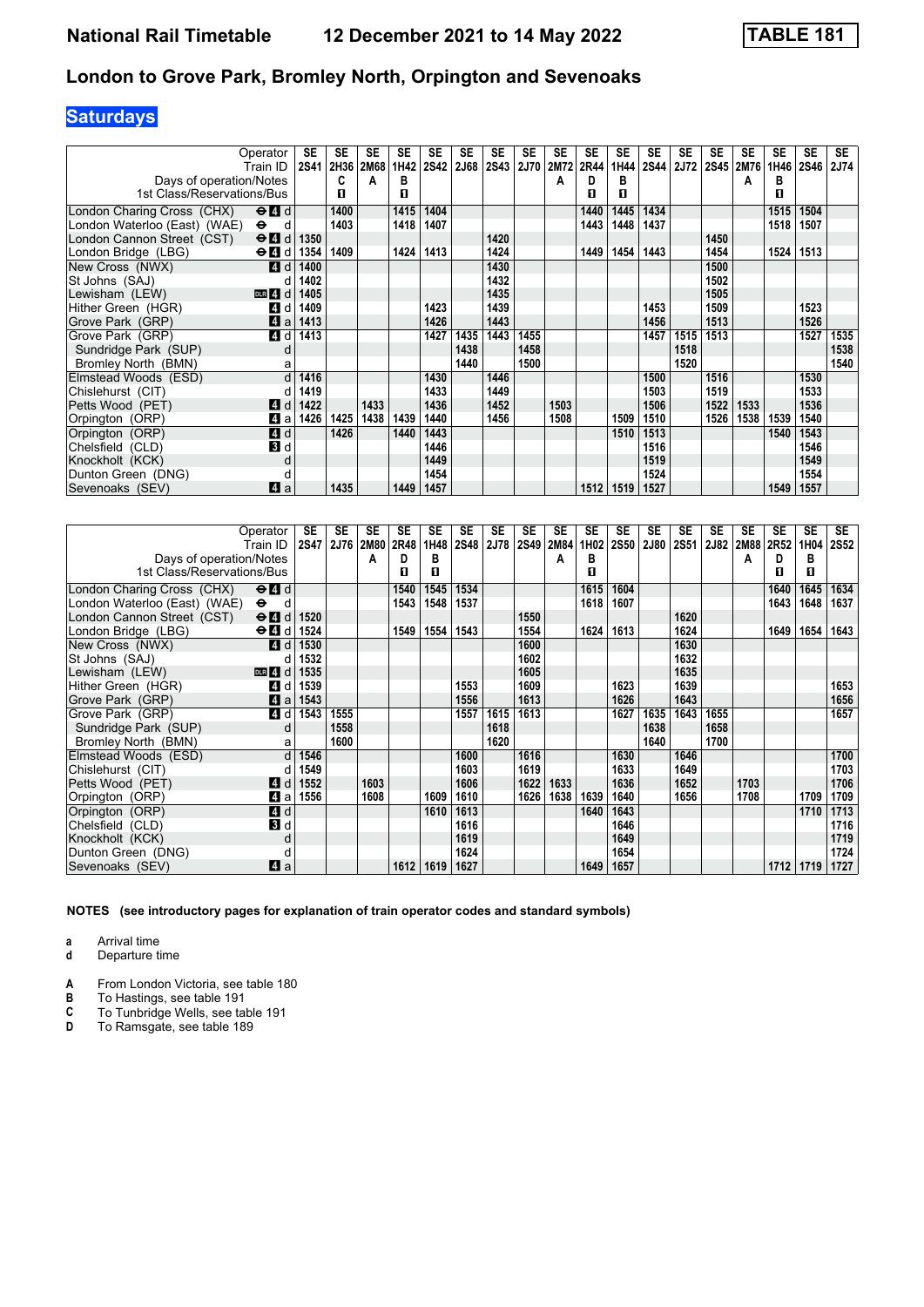# **Saturdays**

|                              | Operator<br>Train ID      | SE<br><b>2J84</b> | <b>SE</b><br>2S53 | SE<br>2M04 | <b>SE</b><br>2R54 | <b>SE</b><br>1H06 | SE<br><b>2S54</b> | SE<br><b>2J86</b> | <b>SE</b><br><b>2S55</b> | <b>SE</b><br>2J88 | <b>SE</b><br><b>2M08</b> | SE<br>2R56 | <b>SE</b><br>1H08 | <b>SE</b><br><b>2S56</b> | <b>SE</b><br><b>2J02</b> | <b>SE</b><br>2S57 | <b>SE</b><br>2M12 | <b>SE</b><br>2R58 | <b>SE</b><br>1H10 |
|------------------------------|---------------------------|-------------------|-------------------|------------|-------------------|-------------------|-------------------|-------------------|--------------------------|-------------------|--------------------------|------------|-------------------|--------------------------|--------------------------|-------------------|-------------------|-------------------|-------------------|
| Days of operation/Notes      |                           |                   |                   | А          | E                 | в                 |                   |                   |                          |                   | А                        | D          | в                 |                          |                          |                   | А                 | Е                 | в                 |
| 1st Class/Reservations/Bus   |                           |                   |                   |            | п                 | п                 |                   |                   |                          |                   |                          | п          | п                 |                          |                          |                   |                   | п                 | п                 |
| London Charing Cross (CHX)   | $\Theta$ $\blacksquare$ d |                   |                   |            | 1710              | 1715              | 1704              |                   |                          |                   |                          | 1740       | 1745              | 1734                     |                          |                   |                   | 1810              | 1815              |
| London Waterloo (East) (WAE) | $\bullet$<br>d            |                   |                   |            | 1713              | 1718              | 1707              |                   |                          |                   |                          | 1743       | 1748              | 1737                     |                          |                   |                   | 1813              | 1818              |
| London Cannon Street (CST)   | $\Theta$ $\blacksquare$ d |                   | 1650              |            |                   |                   |                   |                   | 1720                     |                   |                          |            |                   |                          |                          | 1750              |                   |                   |                   |
| London Bridge (LBG)          | $\Theta$ $\blacksquare$ d |                   | 1654              |            | 1719              | 1724              | 1713              |                   | 1724                     |                   |                          | 1749       | 1754              | 1743                     |                          | 1754              |                   | 1819              | 1824              |
| New Cross (NWX)              | <b>4</b> d                |                   | 1700              |            |                   |                   |                   |                   | 1730                     |                   |                          |            |                   |                          |                          | 1800              |                   |                   |                   |
| St Johns (SAJ)               |                           |                   | 1702              |            |                   |                   |                   |                   | 1732                     |                   |                          |            |                   |                          |                          | 1802              |                   |                   |                   |
| Lewisham (LEW)               | $DLR$ 4 $d$               |                   | 1705              |            |                   |                   |                   |                   | 1735                     |                   |                          |            |                   |                          |                          | 1805              |                   |                   |                   |
| Hither Green (HGR)           | 4 d                       |                   | 1709              |            |                   |                   | 1723              |                   | 1739                     |                   |                          |            |                   | 1753                     |                          | 1809              |                   |                   |                   |
| Grove Park (GRP)             | 4a                        |                   | 1713              |            |                   |                   | 1726              |                   | 1743                     |                   |                          |            |                   | 1756                     |                          | 1813              |                   |                   |                   |
| Grove Park (GRP)             | 4 d                       | 1715              | 1713              |            |                   |                   | 1727              | 1735              | 1743                     | 1755              |                          |            |                   | 1757                     | 1815                     | 1813              |                   |                   |                   |
| Sundridge Park (SUP)         | d                         | 1718              |                   |            |                   |                   |                   | 1738              |                          | 1758              |                          |            |                   |                          | 1818                     |                   |                   |                   |                   |
| Bromley North (BMN)          | a                         | 1720              |                   |            |                   |                   |                   | 1740              |                          | 1800              |                          |            |                   |                          | 1820                     |                   |                   |                   |                   |
| Elmstead Woods (ESD)         | d                         |                   | 1716              |            |                   |                   | 1730              |                   | 1746                     |                   |                          |            |                   | 1800                     |                          | 1816              |                   |                   |                   |
| Chislehurst (CIT)            |                           |                   | 1719              |            |                   |                   | 1733              |                   | 1749                     |                   |                          |            |                   | 1803                     |                          | 1819              |                   |                   |                   |
| Petts Wood (PET)             | 4 d                       |                   | 1722              | 1733       |                   |                   | 1736              |                   | 1752                     |                   | 1803                     |            |                   | 1806                     |                          | 1822              | 1833              |                   |                   |
| Orpington (ORP)              | ZI a                      |                   | 1726              | 1738       |                   | 1739              | 1740              |                   | 1756                     |                   | 1808                     |            | 1809              | 1810                     |                          | 1826              | 1838              |                   | 1839              |
| Orpington (ORP)              | $\blacksquare$ d          |                   |                   |            |                   | 1740              | 1743              |                   |                          |                   |                          |            | 1810              | 1813                     |                          |                   |                   |                   | 1840              |
| Chelsfield (CLD)             | <b>B</b> d                |                   |                   |            |                   |                   | 1746              |                   |                          |                   |                          |            |                   | 1816                     |                          |                   |                   |                   |                   |
| Knockholt (KCK)              | d                         |                   |                   |            |                   |                   | 1749              |                   |                          |                   |                          |            |                   | 1819                     |                          |                   |                   |                   |                   |
| Dunton Green (DNG)           | C                         |                   |                   |            |                   |                   | 1754              |                   |                          |                   |                          |            |                   | 1824                     |                          |                   |                   |                   |                   |
| Sevenoaks (SEV)              | ZI a                      |                   |                   |            | 1742              | 1749              | 1757              |                   |                          |                   |                          | 1812       | 1819              | 1827                     |                          |                   |                   | 1842              | 1849              |

|                               | Operator<br>Train ID                                         | SE<br><b>2S58</b> | SE<br><b>2J04</b> | <b>SE</b><br><b>2S59</b> | <b>SE</b><br><b>2J06</b> | <b>SE</b><br><b>2M16</b> | <b>SE</b><br>2R60 | <b>SE</b><br>1H12 | SE<br><b>2S60</b> | <b>SE</b><br><b>2J08</b> | SE<br><b>2S61</b> | <b>SE</b><br>2M20 | SE<br>2R62 | <b>SE</b><br>1H16 | <b>SE</b><br><b>2S66</b> | <b>SE</b><br><b>2J10</b> | <b>SE</b><br>2S67 | <b>SE</b><br><b>2J12</b> | SE<br>2M24 |
|-------------------------------|--------------------------------------------------------------|-------------------|-------------------|--------------------------|--------------------------|--------------------------|-------------------|-------------------|-------------------|--------------------------|-------------------|-------------------|------------|-------------------|--------------------------|--------------------------|-------------------|--------------------------|------------|
| Days of operation/Notes       |                                                              |                   |                   |                          |                          | Α                        | D                 | в                 |                   |                          |                   | А                 | Е          | в                 |                          |                          |                   |                          | А          |
| 1st Class/Reservations/Bus    |                                                              |                   |                   |                          |                          |                          | п                 | П                 |                   |                          |                   |                   | п          | п                 |                          |                          |                   |                          |            |
| London Charing Cross (CHX)    | $\Theta$ $\blacksquare$ d                                    | 1804              |                   |                          |                          |                          | 1840              | 1845              | 1834              |                          |                   |                   | 1910       | 1915              | 1904                     |                          |                   |                          |            |
| London Waterloo (East) (WAE). | $\bullet$<br>d                                               | 1807              |                   |                          |                          |                          | 1843              | 1848              | 1837              |                          |                   |                   | 1913       | 1918              | 1907                     |                          |                   |                          |            |
| London Cannon Street (CST)    | $\Theta$ $\blacksquare$ d                                    |                   |                   | 1820                     |                          |                          |                   |                   |                   |                          | 1850              |                   |            |                   |                          |                          | 1920              |                          |            |
| London Bridge (LBG)           | $\Theta$ <sup><math>\blacksquare</math> <math>d</math></sup> | 1813              |                   | 1824                     |                          |                          | 1849              | 1854              | 1843              |                          | 1854              |                   | 1919       | 1924              | 1913                     |                          | 1924              |                          |            |
| New Cross (NWX)               | ZI d                                                         |                   |                   | 1830                     |                          |                          |                   |                   |                   |                          | 1900              |                   |            |                   |                          |                          | 1930              |                          |            |
| St Johns (SAJ)                |                                                              |                   |                   | 1832                     |                          |                          |                   |                   |                   |                          | 1902              |                   |            |                   |                          |                          | 1932              |                          |            |
| Lewisham (LEW)                | $DLR$ 4 $d$                                                  |                   |                   | 1835                     |                          |                          |                   |                   |                   |                          | 1905              |                   |            |                   |                          |                          | 1935              |                          |            |
| Hither Green (HGR)            | $\overline{4}$<br>d                                          | 1823              |                   | 1839                     |                          |                          |                   |                   | 1853              |                          | 1909              |                   |            |                   | 1923                     |                          | 1939              |                          |            |
| Grove Park (GRP)              | 4a                                                           | 1826              |                   | 1843                     |                          |                          |                   |                   | 1856              |                          | 1913              |                   |            |                   | 1926                     |                          | 1943              |                          |            |
| Grove Park (GRP)              | 4 d                                                          | 1827              | 1835              | 1843                     | 1855                     |                          |                   |                   | 1857              | 1915                     | 1913              |                   |            |                   | 1927                     | 1935                     | 1943              | 1955                     |            |
| Sundridge Park (SUP)          | d                                                            |                   | 1838              |                          | 1858                     |                          |                   |                   |                   | 1918                     |                   |                   |            |                   |                          | 1938                     |                   | 1958                     |            |
| Bromley North (BMN)           | a                                                            |                   | 1840              |                          | 1900                     |                          |                   |                   |                   | 1920                     |                   |                   |            |                   |                          | 1940                     |                   | 2000                     |            |
| Elmstead Woods (ESD)          | d                                                            | 1830              |                   | 1846                     |                          |                          |                   |                   | 1900              |                          | 1916              |                   |            |                   | 1930                     |                          | 1946              |                          |            |
| Chislehurst (CIT)             |                                                              | 1833              |                   | 1849                     |                          |                          |                   |                   | 1903              |                          | 1919              |                   |            |                   | 1933                     |                          | 1949              |                          |            |
| Petts Wood (PET)              | <b>A</b><br>d                                                | 1836              |                   | 1852                     |                          | 1903                     |                   |                   | 1906              |                          | 1922              | 1933              |            |                   | 1936                     |                          | 1952              |                          | 2003       |
| Orpington (ORP)               | 4<br>a                                                       | 1840              |                   | 1856                     |                          | 1908                     |                   | 1909              | 1910              |                          | 1926              | 1938              |            | 1939              | 1940                     |                          | 1956              |                          | 2008       |
| Orpington (ORP)               | 4d                                                           | 1843              |                   |                          |                          |                          |                   | 1910              | 1913              |                          |                   |                   |            | 1940              | 1943                     |                          |                   |                          |            |
| Chelsfield (CLD)              | <b>3</b> d                                                   | 1846              |                   |                          |                          |                          |                   |                   | 1916              |                          |                   |                   |            |                   | 1946                     |                          |                   |                          |            |
| Knockholt (KCK)               |                                                              | 1849              |                   |                          |                          |                          |                   |                   | 1919              |                          |                   |                   |            |                   | 1949                     |                          |                   |                          |            |
| Dunton Green (DNG)            |                                                              | 1854              |                   |                          |                          |                          |                   |                   | 1924              |                          |                   |                   |            |                   | 1954                     |                          |                   |                          |            |
| Sevenoaks (SEV)               | ZI a                                                         | 1857              |                   |                          |                          |                          | 1912              | 1919              | 1927              |                          |                   |                   | 1942       | 1949              | 1957                     |                          |                   |                          |            |

**NOTES (see introductory pages for explanation of train operator codes and standard symbols)**

**a** Arrival time

**d** Departure time

**A** From London Victoria, see table 180<br>**B** To Hastings, see table 191

**B** To Hastings, see table 191<br>**D** To Ramsgate, see table 18

**D** To Ramsgate, see table 189<br>**E** To Ashford International, see

**E** To Ashford International, see table 18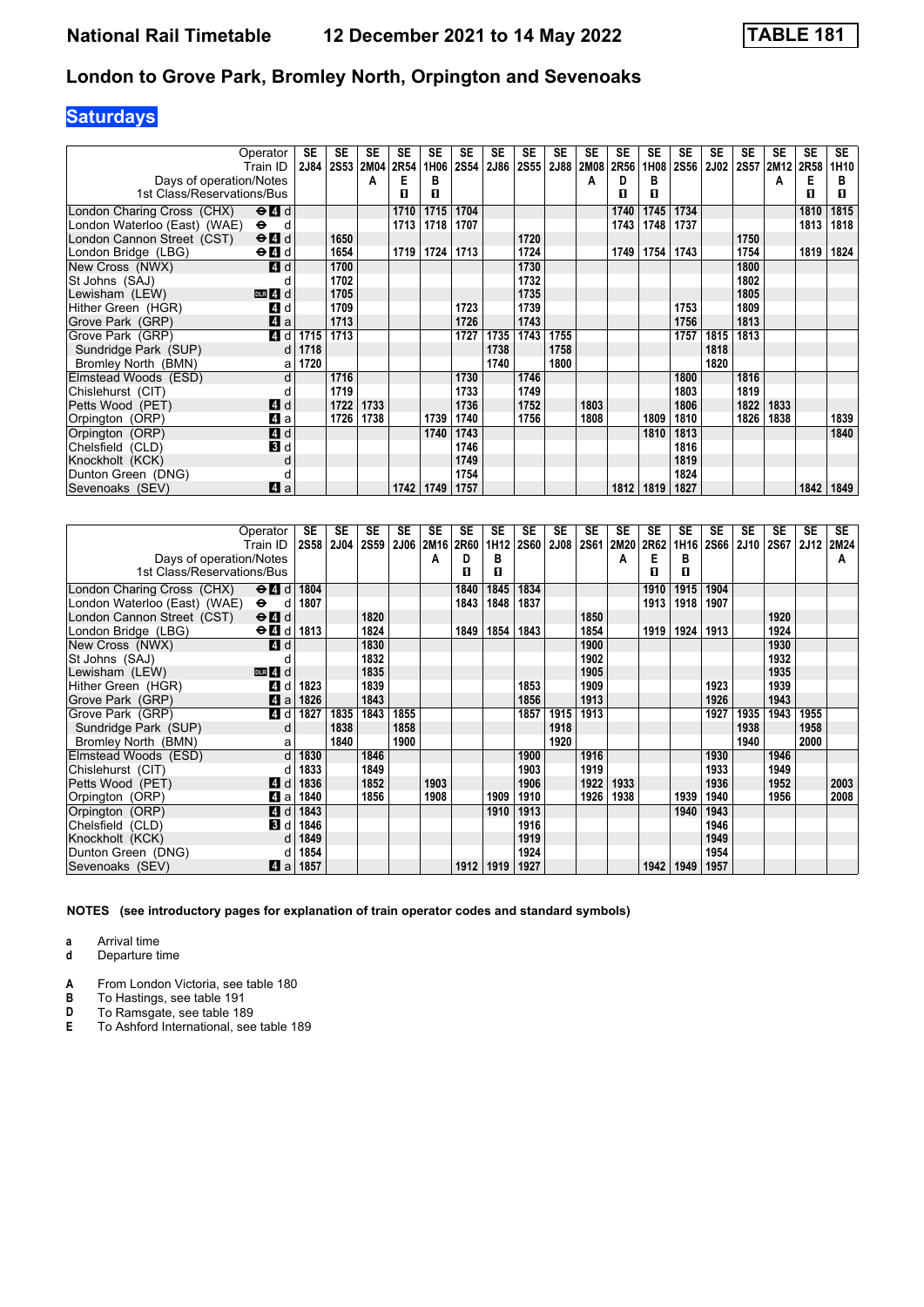# **Saturdays**

|                              | Operator                           | SE          | <b>SE</b> | <b>SE</b> | <b>SE</b> | <b>SE</b>   | SE   | <b>SE</b> | <b>SE</b>   | SE   | <b>SE</b>   | <b>SE</b> | <b>SE</b> | <b>SE</b> | <b>SE</b> | <b>SE</b>   | <b>SE</b>   | <b>SE</b>   | <b>SE</b> |
|------------------------------|------------------------------------|-------------|-----------|-----------|-----------|-------------|------|-----------|-------------|------|-------------|-----------|-----------|-----------|-----------|-------------|-------------|-------------|-----------|
|                              | Train ID                           | <b>2R64</b> | 1H18      | 2S68      | 2J14      | <b>2S69</b> | 2M28 | 1H20      | <b>2S70</b> | 2J16 | <b>2S71</b> | 2J18      | 2M32      | 2R68      | 1H22      | <b>2S72</b> | <b>2J20</b> | <b>2S73</b> | 2M36      |
| Days of operation/Notes      |                                    | D           | в         |           |           |             | А    | в         |             |      |             |           | А         | D         | в         |             |             |             | A         |
| 1st Class/Reservations/Bus   |                                    | п           | п         |           |           |             |      | п         |             |      |             |           |           | п         | п         |             |             |             |           |
| London Charing Cross (CHX)   | $\Theta$ $\blacksquare$ d          | 1940        | 1945      | 1934      |           |             |      | 2015      | 2004        |      |             |           |           | 2040      | 2045      | 2034        |             |             |           |
| London Waterloo (East) (WAE) | $\bullet$<br>d                     | 1943        | 1948      | 1937      |           |             |      | 2018      | 2007        |      |             |           |           | 2043      | 2048      | 2037        |             |             |           |
| London Cannon Street (CST)   | $\Theta$ $\blacksquare$ d          |             |           |           |           | 1950        |      |           |             |      | 2020        |           |           |           |           |             |             | 2050        |           |
| London Bridge (LBG)          | $\Theta$ <sup><math>d</math></sup> | 1949        | 1954      | 1943      |           | 1954        |      | 2024      | 2013        |      | 2024        |           |           | 2049      | 2054      | 2043        |             | 2054        |           |
| New Cross (NWX)              | ZI d                               |             |           |           |           | 2000        |      |           |             |      | 2030        |           |           |           |           |             |             | 2100        |           |
| St Johns (SAJ)               |                                    |             |           |           |           | 2002        |      |           |             |      | 2032        |           |           |           |           |             |             | 2102        |           |
| Lewisham (LEW)               | $DLR$ 4 $d$                        |             |           |           |           | 2005        |      |           |             |      | 2035        |           |           |           |           |             |             | 2105        |           |
| Hither Green (HGR)           | 4<br>d                             |             |           | 1953      |           | 2009        |      |           | 2023        |      | 2039        |           |           |           |           | 2053        |             | 2109        |           |
| Grove Park (GRP)             | 4a                                 |             |           | 1956      |           | 2013        |      |           | 2026        |      | 2043        |           |           |           |           | 2056        |             | 2113        |           |
| Grove Park (GRP)             | 4d                                 |             |           | 1957      | 2015      | 2013        |      |           | 2027        | 2035 | 2043        | 2055      |           |           |           | 2057        | 2115        | 2113        |           |
| Sundridge Park (SUP)         | d                                  |             |           |           | 2018      |             |      |           |             | 2038 |             | 2058      |           |           |           |             | 2118        |             |           |
| Bromley North (BMN)          | a                                  |             |           |           | 2020      |             |      |           |             | 2040 |             | 2100      |           |           |           |             | 2120        |             |           |
| Elmstead Woods (ESD)         | d                                  |             |           | 2000      |           | 2016        |      |           | 2030        |      | 2046        |           |           |           |           | 2100        |             | 2116        |           |
| Chislehurst (CIT)            |                                    |             |           | 2003      |           | 2019        |      |           | 2033        |      | 2049        |           |           |           |           | 2103        |             | 2119        |           |
| Petts Wood (PET)             | $\blacksquare$ d                   |             |           | 2006      |           | 2022        | 2033 |           | 2036        |      | 2052        |           | 2103      |           |           | 2106        |             | 2122        | 2133      |
| Orpington (ORP)              | 71 a                               |             | 2009      | 2010      |           | 2026        | 2038 | 2039      | 2040        |      | 2056        |           | 2108      |           | 2109      | 2110        |             | 2126        | 2138      |
| Orpington (ORP)              | $\blacksquare$ d                   |             | 2010      | 2013      |           |             |      | 2040      | 2043        |      |             |           |           |           | 2110      | 2113        |             |             |           |
| Chelsfield (CLD)             | <b>B</b> d                         |             |           | 2016      |           |             |      |           | 2046        |      |             |           |           |           |           | 2116        |             |             |           |
| Knockholt (KCK)              |                                    |             |           | 2019      |           |             |      |           | 2049        |      |             |           |           |           |           | 2119        |             |             |           |
| Dunton Green (DNG)           |                                    |             |           | 2024      |           |             |      |           | 2054        |      |             |           |           |           |           | 2124        |             |             |           |
| Sevenoaks (SEV)              | ZI a                               | 2012        | 2019      | 2027      |           |             |      | 2049      | 2057        |      |             |           |           | 2112      | 2119      | 2127        |             |             |           |

|                              | Operator                                    | SE   | <b>SE</b> | <b>SE</b>   | <b>SE</b> | <b>SE</b>   | <b>SE</b> | <b>SE</b> | <b>SE</b> | <b>SE</b>   | <b>SE</b>   | <b>SE</b> | <b>SE</b>   | <b>SE</b> | <b>SE</b>   | <b>SE</b>   | <b>SE</b>   | <b>SE</b> | <b>SE</b> |
|------------------------------|---------------------------------------------|------|-----------|-------------|-----------|-------------|-----------|-----------|-----------|-------------|-------------|-----------|-------------|-----------|-------------|-------------|-------------|-----------|-----------|
|                              | Train ID                                    |      | 1H24 2S74 | <b>2J28</b> | 2S75      | <b>2J30</b> | 2M40      | 2R72      | 1H26      | <b>2S76</b> | <b>2J32</b> | 2S77      | <b>2M44</b> | 1H28      | <b>2S78</b> | <b>2J34</b> | <b>2S79</b> | 2J36      | 2M48      |
| Days of operation/Notes      |                                             | в    |           |             |           |             | А         | D         | в         |             |             |           | А           | в         |             |             |             |           | A         |
| 1st Class/Reservations/Bus   |                                             | п    |           |             |           |             |           | п         | п         |             |             |           |             | п         |             |             |             |           |           |
| London Charing Cross (CHX)   | $\Theta$ $\blacksquare$ d   2115            |      | 2104      |             |           |             |           | 2140      | 2145      | 2134        |             |           |             | 2215      | 2204        |             |             |           |           |
| London Waterloo (East) (WAE) | $\Theta$ d                                  | 2118 | 2107      |             |           |             |           | 2143      | 2148      | 2137        |             |           |             | 2218      | 2207        |             |             |           |           |
| London Cannon Street (CST)   | $\Theta$ <sup><math>\Omega</math></sup> $d$ |      |           |             | 2120      |             |           |           |           |             |             | 2150      |             |           |             |             | 2220        |           |           |
| London Bridge (LBG)          | $\Theta$ d $\theta$ d 2124                  |      | 2113      |             | 2124      |             |           | 2149      | 2154      | 2143        |             | 2154      |             | 2224      | 2213        |             | 2224        |           |           |
| New Cross (NWX)              | ZI d                                        |      |           |             | 2130      |             |           |           |           |             |             | 2200      |             |           |             |             | 2230        |           |           |
| St Johns (SAJ)               |                                             |      |           |             | 2132      |             |           |           |           |             |             | 2202      |             |           |             |             | 2232        |           |           |
| Lewisham (LEW)               | $DLR$ 4 $d$                                 |      |           |             | 2135      |             |           |           |           |             |             | 2205      |             |           |             |             | 2235        |           |           |
| Hither Green (HGR)           | 4 d                                         |      | 2123      |             | 2139      |             |           |           |           | 2153        |             | 2209      |             |           | 2223        |             | 2239        |           |           |
| Grove Park (GRP)             | $\mathbf{A}$ a                              |      | 2126      |             | 2143      |             |           |           |           | 2156        |             | 2213      |             |           | 2226        |             | 2243        |           |           |
| Grove Park (GRP)             | 4d                                          |      | 2127      | 2135        | 2143      | 2155        |           |           |           | 2157        | 2215        | 2213      |             |           | 2227        | 2235        | 2243        | 2255      |           |
| Sundridge Park (SUP)         | d                                           |      |           | 2138        |           | 2158        |           |           |           |             | 2218        |           |             |           |             | 2238        |             | 2258      |           |
| Bromley North (BMN)          | а                                           |      |           | 2140        |           | 2200        |           |           |           |             | 2220        |           |             |           |             | 2240        |             | 2300      |           |
| Elmstead Woods (ESD)         | d                                           |      | 2130      |             | 2146      |             |           |           |           | 2200        |             | 2216      |             |           | 2230        |             | 2246        |           |           |
| Chislehurst (CIT)            |                                             |      | 2133      |             | 2149      |             |           |           |           | 2203        |             | 2219      |             |           | 2233        |             | 2249        |           |           |
| Petts Wood (PET)             | ZI d                                        |      | 2136      |             | 2152      |             | 2203      |           |           | 2206        |             | 2222      | 2233        |           | 2236        |             | 2252        |           | 2303      |
| Orpington (ORP)              | ZI a                                        | 2139 | 2140      |             | 2156      |             | 2208      |           | 2209      | 2210        |             | 2226      | 2238        | 2241      | 2240        |             | 2256        |           | 2308      |
| Orpington (ORP)              | 4 <sup>d</sup>                              | 2140 | 2143      |             |           |             |           |           | 2210      | 2213        |             |           |             | 2242      | 2243        |             |             |           |           |
| Chelsfield (CLD)             | 3d                                          |      | 2146      |             |           |             |           |           |           | 2216        |             |           |             |           | 2246        |             |             |           |           |
| Knockholt (KCK)              | d                                           |      | 2149      |             |           |             |           |           |           | 2219        |             |           |             |           | 2249        |             |             |           |           |
| Dunton Green (DNG)           |                                             |      | 2154      |             |           |             |           |           |           | 2224        |             |           |             |           | 2254        |             |             |           |           |
| Sevenoaks (SEV)              | ZI a                                        | 2149 | 2157      |             |           |             |           | 2212      | 2219      | 2227        |             |           |             | 2254      | 2257        |             |             |           |           |

**NOTES (see introductory pages for explanation of train operator codes and standard symbols)**

**a** Arrival time

**d** Departure time

**A** From London Victoria, see table 180<br>**B** To Hastings, see table 191

**B** To Hastings, see table 191<br>**D** To Ramsgate, see table 189

To Ramsgate, see table 189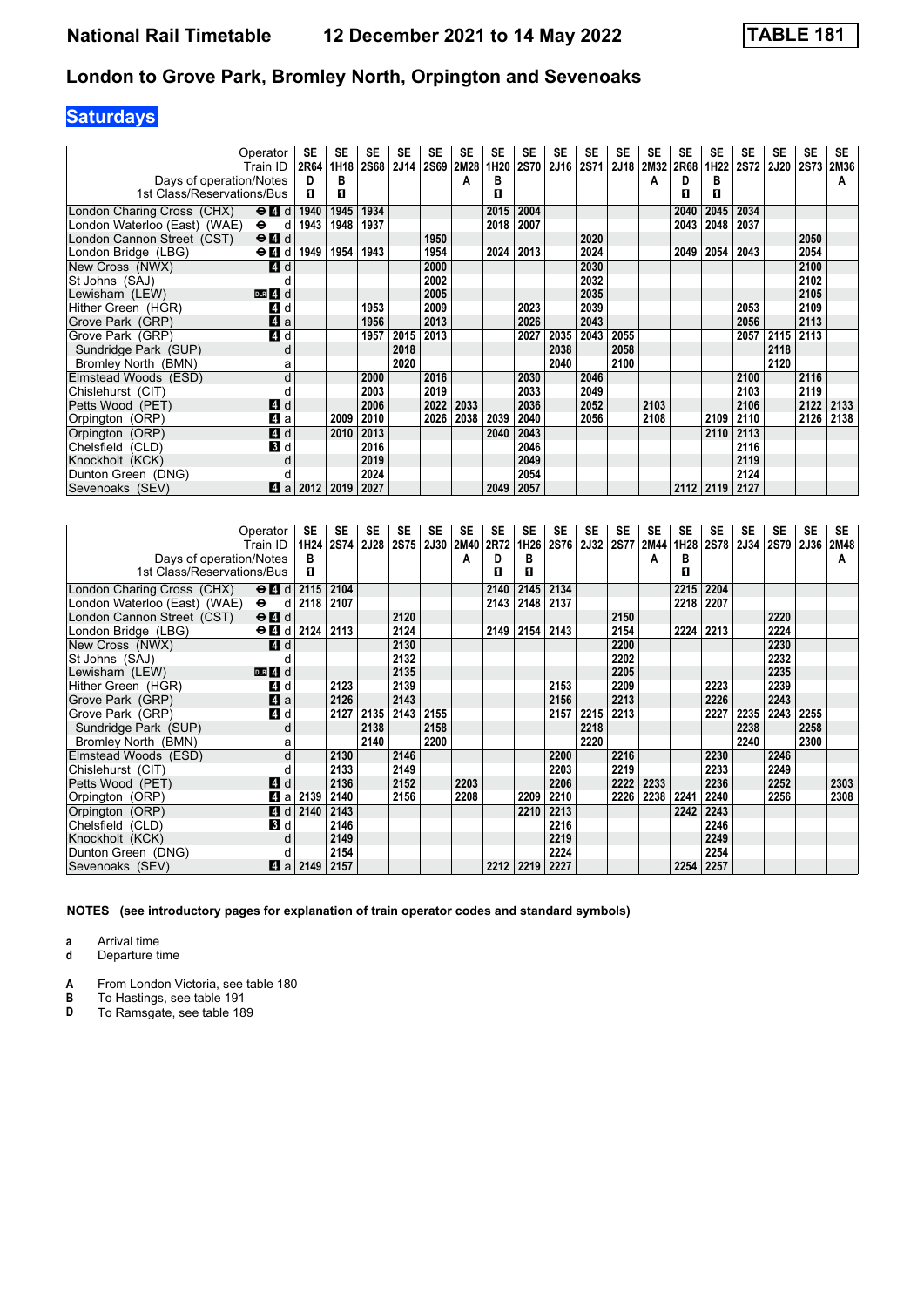# **Saturdays**

|                              | Operator                                  | SE   | SE   | <b>SE</b>   | <b>SE</b> | SE          | SE   | SE   | <b>SE</b> | SE          | SE          | SE          | <b>SE</b> | <b>SE</b> | SE   | SE   | SE   | <b>SE</b>   | <b>SE</b>   |
|------------------------------|-------------------------------------------|------|------|-------------|-----------|-------------|------|------|-----------|-------------|-------------|-------------|-----------|-----------|------|------|------|-------------|-------------|
|                              | Train ID                                  | 2R76 | 1H30 | <b>2S80</b> | 2J38      | <b>2S81</b> | 2M52 | 2R78 | 1H32      | <b>2S82</b> | <b>2J40</b> | <b>2S83</b> | 2J42      | 2M56      | 2R80 | 1H34 | 2S84 | <b>2J44</b> | <b>2S85</b> |
| Days of operation/Notes      |                                           | D    | в    |             |           |             | А    | E    | в         |             |             |             |           | A         | G    | в    |      |             |             |
| 1st Class/Reservations/Bus   |                                           | п    | п    |             |           |             |      | п    | п         |             |             |             |           |           | п    | п    |      |             |             |
| London Charing Cross (CHX)   | $\Theta$ 4                                | 2240 | 2245 | 2234        |           |             |      | 2310 | 2315      | 2304        |             |             |           |           | 2340 | 2345 | 2334 |             |             |
| London Waterloo (East) (WAE) | $\bullet$<br>d                            | 2243 | 2248 | 2237        |           |             |      | 2313 | 2318      | 2307        |             |             |           |           | 2343 | 2348 | 2337 |             |             |
| London Cannon Street (CST)   | $\Theta$ <sup><math>\Omega</math></sup> d |      |      |             |           | 2250        |      |      |           |             |             | 2320        |           |           |      |      |      |             | 2350        |
| London Bridge (LBG)          | $\Theta$ $\blacksquare$ $d$               | 2249 | 2254 | 2243        |           | 2254        |      | 2319 | 2324      | 2313        |             | 2324        |           |           | 2349 | 2354 | 2343 |             | 2354        |
| New Cross (NWX)              | <b>4</b> d                                |      |      |             |           | 2300        |      |      |           |             |             | 2330        |           |           |      |      |      |             | 2359        |
| St Johns (SAJ)               |                                           |      |      |             |           | 2302        |      |      |           |             |             | 2332        |           |           |      |      |      |             | 0002        |
| Lewisham (LEW)               | $DLR$ 4 $d$                               |      |      |             |           | 2305        |      |      |           |             |             | 2335        |           |           |      |      |      |             | 0005        |
| Hither Green (HGR)           | 4<br>d                                    |      |      | 2253        |           | 2309        |      |      |           | 2323        |             | 2339        |           |           |      |      | 2353 |             | 0009        |
| Grove Park (GRP)             | 4a                                        |      |      | 2256        |           | 2313        |      |      |           | 2326        |             | 2343        |           |           |      |      | 2356 |             | 0013        |
| Grove Park (GRP)             | 4d                                        |      |      | 2257        | 2315      | 2313        |      |      |           | 2327        | 2335        | 2343        | 2355      |           |      |      | 2357 | 0015        | 0013        |
| Sundridge Park (SUP)         | d                                         |      |      |             | 2318      |             |      |      |           |             | 2338        |             | 2358      |           |      |      |      | 0018        |             |
| Bromley North (BMN)          | a                                         |      |      |             | 2320      |             |      |      |           |             | 2340        |             | 0001      |           |      |      |      | 0020        |             |
| Elmstead Woods (ESD)         | d                                         |      |      | 2300        |           | 2316        |      |      |           | 2330        |             | 2346        |           |           |      |      | 2359 |             | 0016        |
| Chislehurst (CIT)            |                                           |      |      | 2303        |           | 2319        |      |      |           | 2333        |             | 2349        |           |           |      |      | 0003 |             | 0019        |
| Petts Wood (PET)             | 4 d                                       |      |      | 2306        |           | 2322        | 2333 |      |           | 2336        |             | 2352        |           | 0003      |      |      | 0006 |             | 0022        |
| Orpington (ORP)              | 71 a                                      |      | 2309 | 2309        |           | 2326        | 2338 |      | 2339      | 2340        |             | 2356        |           | 0008      |      | 0009 | 0010 |             | 0026        |
| Orpington (ORP)              | 4d                                        |      | 2310 | 2313        |           |             |      |      | 2340      | 2343        |             |             |           |           |      | 0010 | 0013 |             |             |
| Chelsfield (CLD)             | <b>B</b> d                                |      |      | 2316        |           |             |      |      |           | 2346        |             |             |           |           |      |      | 0016 |             |             |
| Knockholt (KCK)              |                                           |      |      | 2319        |           |             |      |      |           | 2349        |             |             |           |           |      |      | 0019 |             |             |
| Dunton Green (DNG)           |                                           |      |      | 2324        |           |             |      |      |           | 2354        |             |             |           |           |      |      | 0024 |             |             |
| Sevenoaks (SEV)              | ZI a                                      | 2312 | 2319 | 2327        |           |             |      | 2342 | 2349      | 2357        |             |             |           |           | 0012 | 0019 | 0027 |             |             |

|                              | Operator<br>Train ID                      | SE<br>A | <b>SE</b><br>2M60 2S86 | <b>SE</b><br>2J46 | <b>SE</b><br>C | <b>SE</b> | <b>SE</b> | <b>SE</b><br>1Y86 2S87 2J48 2M64 2S02<br>A | <b>SE</b> |
|------------------------------|-------------------------------------------|---------|------------------------|-------------------|----------------|-----------|-----------|--------------------------------------------|-----------|
| Days of operation/Notes      |                                           |         |                        |                   |                |           |           |                                            |           |
| London Charing Cross (CHX)   | $\Theta$ <sup><math>\Omega</math></sup> d |         | 0004                   |                   | 0015           |           |           |                                            | 0050      |
| London Waterloo (East) (WAE) | $\bullet$<br>d                            |         | 0007                   |                   | 0018           |           |           |                                            | 0053      |
| London Cannon Street (CST)   | $\Theta$ <sup><math>\Omega</math></sup> d |         |                        |                   |                | 0020      |           |                                            |           |
| London Bridge (LBG)          | $\Theta$ $\blacksquare$ d                 |         | 0013                   |                   | 0024           | 0024      |           |                                            | 0059      |
| New Cross (NWX)              | ZI d                                      |         |                        |                   |                | 0030      |           |                                            |           |
| St Johns (SAJ)               | d                                         |         |                        |                   |                | 0032      |           |                                            |           |
| Lewisham (LEW)               | $DLR$ 4 d                                 |         |                        |                   |                | 0035      |           |                                            | 0108      |
| Hither Green (HGR)           | 4 d                                       |         | 0023                   |                   |                | 0039      |           |                                            | 0113      |
| Grove Park (GRP)             | ZI a                                      |         | 0026                   |                   |                | 0043      |           |                                            | 0116      |
| Grove Park (GRP)             | 4 d                                       |         | 0027                   | 0035              |                | 0043      | 0055      |                                            | 0117      |
| Sundridge Park (SUP)         | d                                         |         |                        | 0038              |                |           | 0058      |                                            |           |
| Bromley North (BMN)          | a                                         |         |                        | 0040              |                |           | 0100      |                                            |           |
| Elmstead Woods (ESD)         | d                                         |         | 0030                   |                   |                | 0046      |           |                                            | 0120      |
| Chislehurst (CIT)            | d                                         |         | 0033                   |                   |                | 0049      |           |                                            | 0122      |
| Petts Wood (PET)             | d<br>4                                    | 0033    | 0036                   |                   |                | 0052      |           | 0103                                       | 0125      |
| Orpington (ORP)              | l4l a l                                   | 0038    | 0041                   |                   | 0049           | 0056      |           | 0107                                       | 0130      |
| Orpington (ORP)              | <b>4 d</b>                                |         |                        |                   | 0051           |           |           |                                            |           |
| Chelsfield (CLD)             | 3 d                                       |         |                        |                   | 0054s          |           |           |                                            |           |
| Knockholt (KCK)              | d                                         |         |                        |                   |                |           |           |                                            |           |
| Dunton Green (DNG)           | d                                         |         |                        |                   | 0100s          |           |           |                                            |           |
| Sevenoaks (SEV)              | $\vert$ 4<br>a                            |         |                        |                   | 0103           |           |           |                                            |           |

- **a** Arrival time<br>**d** Departure t **d** Departure time
- **s** Stops to set down only
- **A** From London Victoria, see table 180<br>**B** To Hastings, see table 191
- **B** To Hastings, see table 191<br>**C** To Tunbridge Wells, see tal
- **C** To Tunbridge Wells, see table 191<br>**D** To Ramsgate, see table 189
- **D** To Ramsgate, see table 189<br>**E** To Ashford International, see
- **E** To Ashford International, see table 189<br>**G** To Dover Priory, see table 189
- **\*** To Dover Priory, see table 18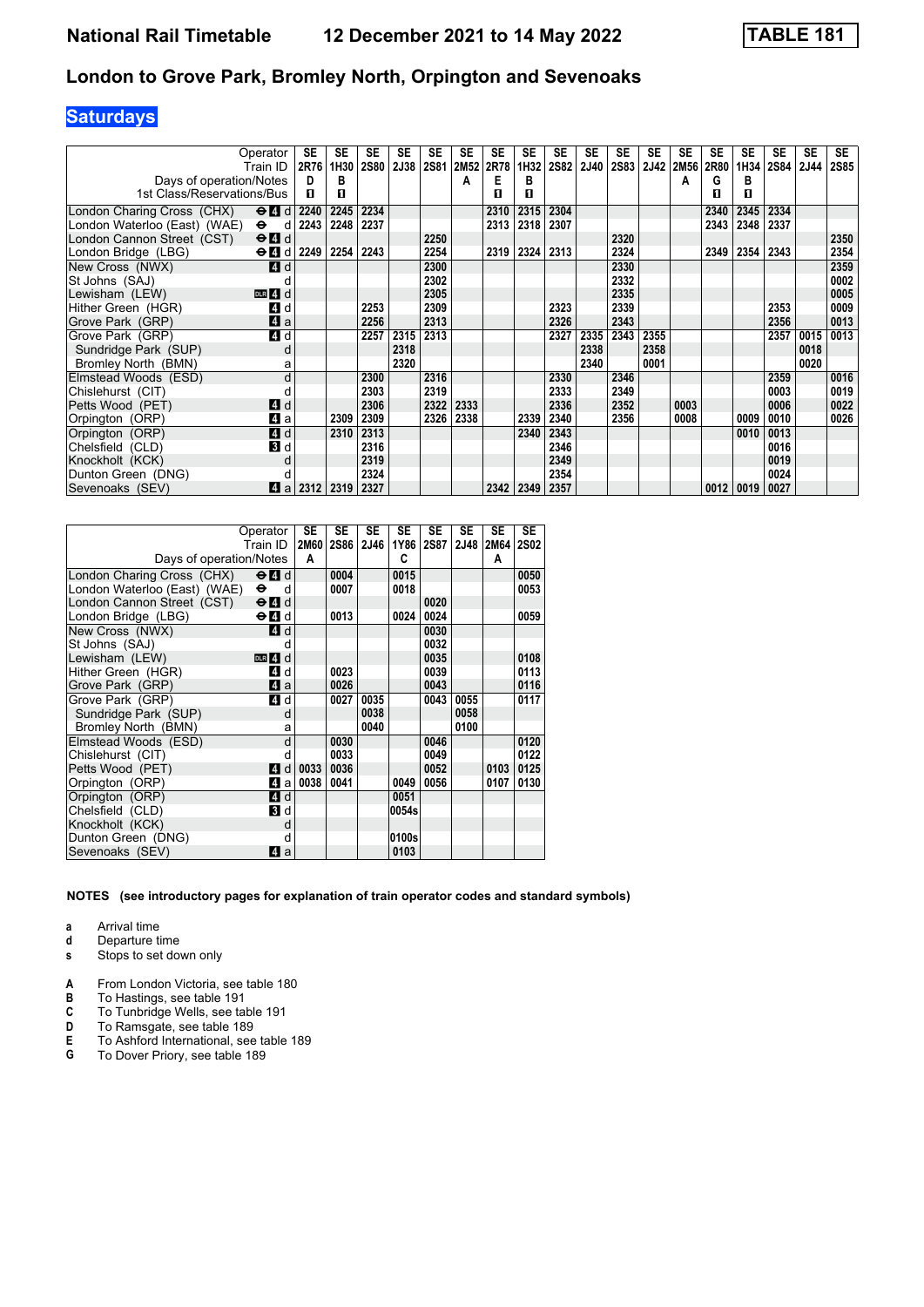# **Sundays**

| Operator<br>Train ID                                                    | SE   | <b>SE</b><br>2M14 2S16 2M16 | SE   | <b>SE</b><br>1H04 | <b>SE</b><br>2S18 | <b>SE</b><br><b>2R20</b> | SE<br>2M18 | <b>SE</b><br>1H06 | <b>SE</b><br><b>2S20</b> | <b>SE</b><br>2M20 | <b>SE</b><br>1H08 | <b>SE</b><br><b>2S22</b> | <b>SE</b><br>2R24 | <b>SE</b><br>2M22 | <b>SE</b><br>1H10 | SE<br>2S24 | <b>SE</b><br>2M24 | SE.<br>1H12 |
|-------------------------------------------------------------------------|------|-----------------------------|------|-------------------|-------------------|--------------------------|------------|-------------------|--------------------------|-------------------|-------------------|--------------------------|-------------------|-------------------|-------------------|------------|-------------------|-------------|
| Days of operation/Notes                                                 | A    |                             | A    | в                 |                   |                          | A          | в                 |                          | A                 | в                 |                          | C                 | А                 | в                 |            | А                 | в           |
| 1st Class/Reservations/Bus                                              |      |                             |      | П                 |                   | п                        |            | п                 |                          |                   | п                 |                          | п                 |                   | п                 |            |                   | п           |
| London Charing Cross (CHX)<br>$\Theta$ $\blacksquare$ d                 |      | 0746                        |      | 0825              | 0816              | 0840                     |            | 0855              | 0846                     |                   | 0925              | 0916                     | 0940              |                   | 0955              | 0946       |                   | 1025        |
| London Waterloo (East) (WAE)<br>$\bullet$<br>⊂ d                        |      | 0749                        |      | 0828              | 0819              | 0843                     |            | 0858              | 0849                     |                   | 0928              | 0919                     | 0943              |                   | 0958              | 0949       |                   | 1028        |
| London Cannon Street (CST)<br>$\Theta$ <sup><math>\Omega</math></sup> d |      |                             |      |                   |                   |                          |            |                   |                          |                   |                   |                          |                   |                   |                   |            |                   |             |
| $\Theta$ $\blacksquare$ d<br>London Bridge (LBG)                        |      | 0755                        |      | 0834              | 0825              | 0849                     |            | 0904              | 0855                     |                   | 0934              | 0925                     | 0949              |                   | 1004              | 0955       |                   | 1034        |
| New Cross (NWX)<br>4 d                                                  |      |                             |      |                   |                   |                          |            |                   |                          |                   |                   |                          |                   |                   |                   |            |                   |             |
| St Johns (SAJ)                                                          |      |                             |      |                   |                   |                          |            |                   |                          |                   |                   |                          |                   |                   |                   |            |                   |             |
| Lewisham (LEW)<br>$DLR$ 4 d                                             |      | 0805                        |      |                   | 0835              |                          |            |                   | 0905                     |                   |                   | 0935                     |                   |                   |                   | 1005       |                   |             |
| Hither Green (HGR)<br>4 d                                               |      | 0810                        |      |                   | 0840              |                          |            |                   | 0910                     |                   |                   | 0940                     |                   |                   |                   | 1010       |                   |             |
| $\blacksquare$ a<br>Grove Park (GRP)                                    |      | 0813                        |      |                   | 0843              |                          |            |                   | 0913                     |                   |                   | 0943                     |                   |                   |                   | 1013       |                   |             |
| 4d<br>Grove Park (GRP)                                                  |      | 0814                        |      |                   | 0844              |                          |            |                   | 0914                     |                   |                   | 0944                     |                   |                   |                   | 1014       |                   |             |
| Sundridge Park (SUP)<br>d                                               |      |                             |      |                   |                   |                          |            |                   |                          |                   |                   |                          |                   |                   |                   |            |                   |             |
| Bromley North (BMN)<br>a                                                |      |                             |      |                   |                   |                          |            |                   |                          |                   |                   |                          |                   |                   |                   |            |                   |             |
| Elmstead Woods (ESD)<br>d                                               |      | 0817                        |      |                   | 0847              |                          |            |                   | 0917                     |                   |                   | 0947                     |                   |                   |                   | 1017       |                   |             |
| Chislehurst (CIT)<br>d                                                  |      | 0819                        |      |                   | 0849              |                          |            |                   | 0919                     |                   |                   | 0949                     |                   |                   |                   | 1019       |                   |             |
| Petts Wood (PET)<br>L4 d                                                | 0803 | 0823                        | 0833 |                   | 0853              |                          | 0903       |                   | 0923                     | 0933              |                   | 0953                     |                   | 1003              |                   | 1023       | 1033              |             |
| 4<br>Orpington (ORP)<br>a                                               | 0808 | 0827                        | 0838 | 0850              | 0857              | 0905                     | 0908       | 0920              | 0927                     | 0938              | 0950              | 0957                     | 1005              | 1008              | 1020              | 1027       | 1038              | 1050        |
| 4d<br>Orpington (ORP)                                                   |      | 0828                        |      | 0851              | 0858              | 0905                     |            | 0921              | 0928                     |                   | 0951              | 0958                     | 1005              |                   | 1021              | 1028       |                   | 1051        |
| <b>B</b> d<br>Chelsfield (CLD)                                          |      | 0831                        |      |                   | 0901              |                          |            |                   | 0931                     |                   |                   | 1001                     |                   |                   |                   | 1031       |                   |             |
| Knockholt (KCK)<br>d                                                    |      | 0834                        |      |                   | 0904              |                          |            |                   | 0934                     |                   |                   | 1004                     |                   |                   |                   | 1034       |                   |             |
| Dunton Green (DNG)<br>d                                                 |      | 0839                        |      |                   | 0909              |                          |            |                   | 0939                     |                   |                   | 1009                     |                   |                   |                   | 1039       |                   |             |
| Sevenoaks (SEV)<br>Z1 a                                                 |      | 0842                        |      | 0900              | 0912              | 0914                     |            | 0930              | 0942                     |                   | 1000              | 1012                     | 1014              |                   | 1030              | 1042       |                   | 1100        |

|                              | Operator<br>Train ID                                         | SE   | <b>SE</b><br>2S26 2R28 | <b>SE</b><br>2M26 | <b>SE</b><br>1H14 | <b>SE</b><br>2S28 2M28 | SE   | <b>SE</b><br>1H16 | <b>SE</b><br><b>2S30</b> | <b>SE</b><br>2R32 | SE<br>2M30 | <b>SE</b><br>1H18 | <b>SE</b> | <b>SE</b><br>2S32 2M32 | <b>SE</b><br>1H20 | <b>SE</b><br>2S34 | SE<br>2R36 | <b>SE</b><br>2M34 | <b>SE</b><br>1H <sub>22</sub> |
|------------------------------|--------------------------------------------------------------|------|------------------------|-------------------|-------------------|------------------------|------|-------------------|--------------------------|-------------------|------------|-------------------|-----------|------------------------|-------------------|-------------------|------------|-------------------|-------------------------------|
| Days of operation/Notes      |                                                              |      | C                      | А                 | в                 |                        | A    | в                 |                          | C                 | A          | в                 |           | А                      | в                 |                   | C          | A                 | в                             |
| 1st Class/Reservations/Bus   |                                                              |      | п                      |                   | п                 |                        |      | п                 |                          | п                 |            | п                 |           |                        | п                 |                   | п          |                   | п                             |
| London Charing Cross (CHX)   | $\Theta$ <sup><math>\Omega</math></sup> d                    | 1016 | 1040                   |                   | 1055              | 1046                   |      | 1125              | 1116                     | 1140              |            | 1155              | 1146      |                        | 1225              | 1216              | 1240       |                   | 1255                          |
| London Waterloo (East) (WAE) | $\bullet$<br>d                                               | 1019 | 1043                   |                   | 1058              | 1049                   |      | 1128              | 1119                     | 1143              |            | 1158              | 1149      |                        | 1228              | 1219              | 1243       |                   | 1258                          |
| London Cannon Street (CST)   | $\Theta$ <sup><math>\blacksquare</math> <math>d</math></sup> |      |                        |                   |                   |                        |      |                   |                          |                   |            |                   |           |                        |                   |                   |            |                   |                               |
| London Bridge (LBG)          | $\Theta$ $\blacksquare$ d                                    | 1025 | 1049                   |                   | 1104              | 1055                   |      | 1134              | 1125                     | 1149              |            | 1204              | 1155      |                        | 1234              | 1225              | 1249       |                   | 1304                          |
| New Cross (NWX)              | 4 d                                                          |      |                        |                   |                   |                        |      |                   |                          |                   |            |                   |           |                        |                   |                   |            |                   |                               |
| St Johns (SAJ)               |                                                              |      |                        |                   |                   |                        |      |                   |                          |                   |            |                   |           |                        |                   |                   |            |                   |                               |
| Lewisham (LEW)               | DLR 4<br>d                                                   | 1035 |                        |                   |                   | 1105                   |      |                   | 1135                     |                   |            |                   | 1205      |                        |                   | 1235              |            |                   |                               |
| Hither Green (HGR)           | $\overline{4}$<br>d                                          | 1040 |                        |                   |                   | 1110                   |      |                   | 1140                     |                   |            |                   | 1210      |                        |                   | 1240              |            |                   |                               |
| Grove Park (GRP)             | ZI a                                                         | 1043 |                        |                   |                   | 1113                   |      |                   | 1143                     |                   |            |                   | 1213      |                        |                   | 1243              |            |                   |                               |
| Grove Park (GRP)             | $\blacksquare$<br>d                                          | 1044 |                        |                   |                   | 1114                   |      |                   | 1144                     |                   |            |                   | 1214      |                        |                   | 1244              |            |                   |                               |
| Sundridge Park (SUP)         | d                                                            |      |                        |                   |                   |                        |      |                   |                          |                   |            |                   |           |                        |                   |                   |            |                   |                               |
| Bromley North (BMN)          | a                                                            |      |                        |                   |                   |                        |      |                   |                          |                   |            |                   |           |                        |                   |                   |            |                   |                               |
| Elmstead Woods (ESD)         | d                                                            | 1047 |                        |                   |                   | 1117                   |      |                   | 1147                     |                   |            |                   | 1217      |                        |                   | 1247              |            |                   |                               |
| Chislehurst (CIT)            |                                                              | 1049 |                        |                   |                   | 1119                   |      |                   | 1149                     |                   |            |                   | 1219      |                        |                   | 1249              |            |                   |                               |
| Petts Wood (PET)             | <b>4</b> d                                                   | 1053 |                        | 1103              |                   | 1123                   | 1133 |                   | 1153                     |                   | 1203       |                   | 1223      | 1233                   |                   | 1253              |            | 1303              |                               |
| Orpington (ORP)              | 4<br>a                                                       | 1057 | 1105                   | 1108              | 1120              | 1127                   | 1138 | 1150              | 1157                     | 1205              | 1208       | 1220              | 1227      | 1238                   | 1250              | 1257              | 1305       | 1308              | 1320                          |
| Orpington (ORP)              | <b>4</b> d                                                   | 1058 | 1105                   |                   | 1121              | 1128                   |      | 1151              | 1158                     | 1205              |            | 1221              | 1228      |                        | 1251              | 1258              | 1305       |                   | 1321                          |
| Chelsfield (CLD)             | 3 d                                                          | 1101 |                        |                   |                   | 1131                   |      |                   | 1201                     |                   |            |                   | 1231      |                        |                   | 1301              |            |                   |                               |
| Knockholt (KCK)              | d                                                            | 1104 |                        |                   |                   | 1134                   |      |                   | 1204                     |                   |            |                   | 1234      |                        |                   | 1304              |            |                   |                               |
| Dunton Green (DNG)           |                                                              | 1109 |                        |                   |                   | 1139                   |      |                   | 1209                     |                   |            |                   | 1239      |                        |                   | 1309              |            |                   |                               |
| Sevenoaks (SEV)              | ZI a                                                         | 1112 | 1114                   |                   | 1130              | 1142                   |      | 1200              | 1212                     | 1214              |            | 1230              | 1242      |                        | 1300              | 1312              | 1314       |                   | 1330                          |

**NOTES (see introductory pages for explanation of train operator codes and standard symbols)**

**a** Arrival time

**d** Departure time

**A** From London Victoria, see table 180<br>**B** To Hastings, see table 191

**B** To Hastings, see table 191<br>**C** To Ramsgate, see table 189

To Ramsgate, see table 189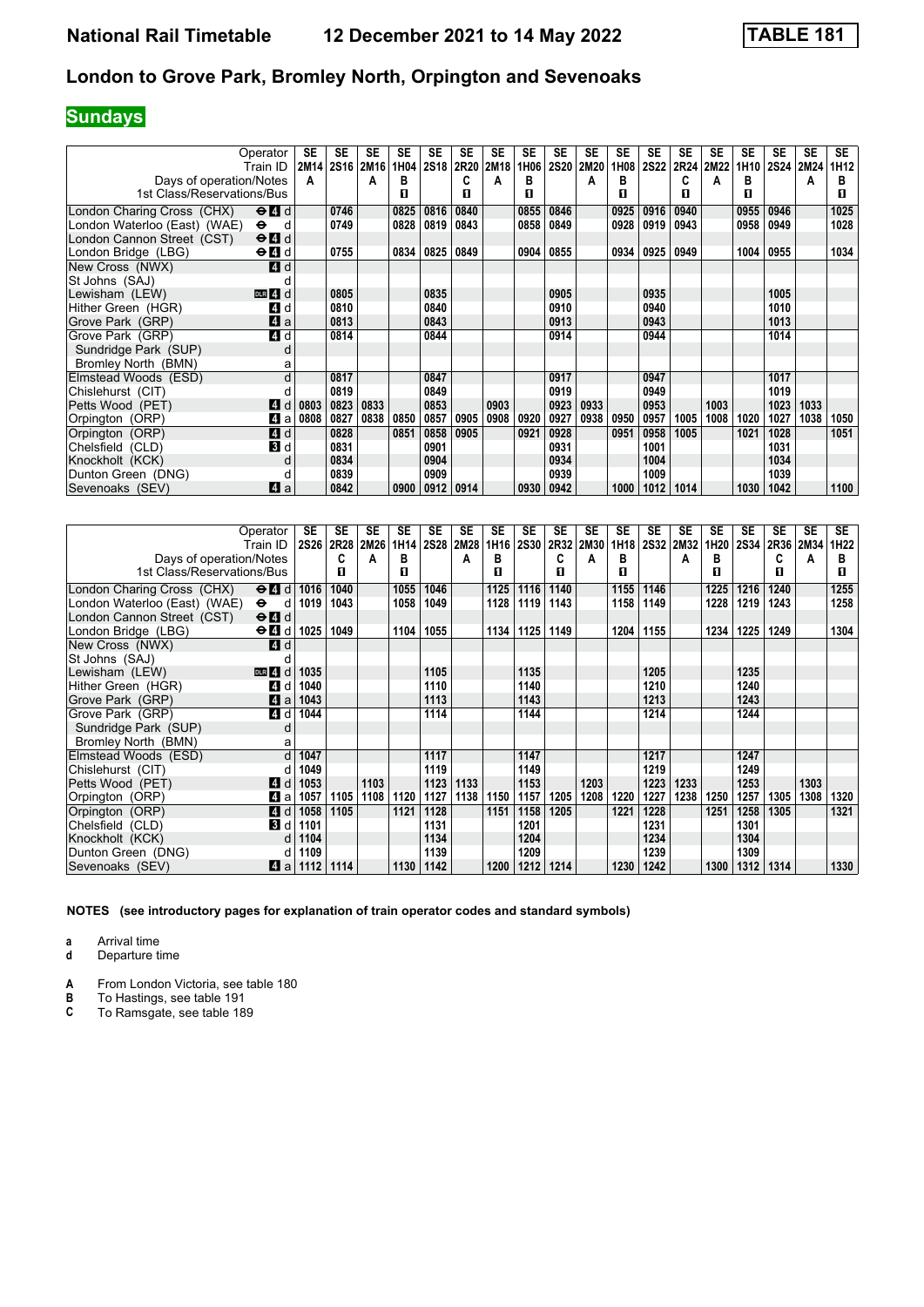# **Sundays**

| Operator<br>Train ID                                    | SE   | <b>SE</b><br>2S36 2M36 | SE<br>1H24 | <b>SE</b><br><b>2S38</b> | <b>SE</b><br>2R40 | <b>SE</b><br>2M38 | <b>SE</b><br>1H26 | <b>SE</b><br><b>2S40</b> | <b>SE</b><br>2M40 | <b>SE</b><br>1H28 | <b>SE</b><br><b>2S42</b> | <b>SE</b><br>2R44 | <b>SE</b><br>2M42 | <b>SE</b><br>1H30 | <b>SE</b><br>2S44 | SE<br>2M44 | <b>SE</b><br>1H32 | <b>SE</b><br><b>2S46</b> |
|---------------------------------------------------------|------|------------------------|------------|--------------------------|-------------------|-------------------|-------------------|--------------------------|-------------------|-------------------|--------------------------|-------------------|-------------------|-------------------|-------------------|------------|-------------------|--------------------------|
| Days of operation/Notes                                 |      | А                      | в          |                          | C                 | А                 | в                 |                          | A                 | в                 |                          | C                 | A                 | в                 |                   | А          | в                 |                          |
| 1st Class/Reservations/Bus                              |      |                        | п          |                          | п                 |                   | п                 |                          |                   | п                 |                          | п                 |                   | п                 |                   |            | п                 |                          |
| London Charing Cross (CHX)<br>$\Theta$ $\blacksquare$ d | 1246 |                        | 1325       | 1316                     | 1340              |                   | 1355              | 1346                     |                   | 1425              | 1416                     | 1440              |                   | 1455              | 1446              |            | 1525              | 1516                     |
| London Waterloo (East) (WAE)<br>$\bullet$<br>d          | 1249 |                        | 1328       | 1319                     | 1343              |                   | 1358              | 1349                     |                   | 1428              | 1419                     | 1443              |                   | 1458              | 1449              |            | 1528              | 1519                     |
| London Cannon Street (CST)<br>$\Theta$ $\blacksquare$ d |      |                        |            |                          |                   |                   |                   |                          |                   |                   |                          |                   |                   |                   |                   |            |                   |                          |
| London Bridge (LBG)<br>$\Theta$ $\blacksquare$ $d$      | 1255 |                        | 1334       | 1325                     | 1349              |                   | 1404              | 1355                     |                   | 1434              | 1425                     | 1449              |                   | 1504              | 1455              |            | 1534              | 1525                     |
| New Cross (NWX)<br><b>4</b> d                           |      |                        |            |                          |                   |                   |                   |                          |                   |                   |                          |                   |                   |                   |                   |            |                   |                          |
| St Johns (SAJ)                                          |      |                        |            |                          |                   |                   |                   |                          |                   |                   |                          |                   |                   |                   |                   |            |                   |                          |
| Lewisham (LEW)<br>DLR 4<br>d                            | 1305 |                        |            | 1335                     |                   |                   |                   | 1405                     |                   |                   | 1435                     |                   |                   |                   | 1505              |            |                   | 1535                     |
| Hither Green (HGR)<br><b>A</b><br>d                     | 1310 |                        |            | 1340                     |                   |                   |                   | 1410                     |                   |                   | 1440                     |                   |                   |                   | 1510              |            |                   | 1540                     |
| 4a<br>Grove Park (GRP)                                  | 1313 |                        |            | 1343                     |                   |                   |                   | 1413                     |                   |                   | 1443                     |                   |                   |                   | 1513              |            |                   | 1543                     |
| 4 d<br>Grove Park (GRP)                                 | 1314 |                        |            | 1344                     |                   |                   |                   | 1414                     |                   |                   | 1444                     |                   |                   |                   | 1514              |            |                   | 1544                     |
| Sundridge Park (SUP)<br>d                               |      |                        |            |                          |                   |                   |                   |                          |                   |                   |                          |                   |                   |                   |                   |            |                   |                          |
| Bromley North (BMN)<br>а                                |      |                        |            |                          |                   |                   |                   |                          |                   |                   |                          |                   |                   |                   |                   |            |                   |                          |
| Elmstead Woods (ESD)                                    | 1317 |                        |            | 1347                     |                   |                   |                   | 1417                     |                   |                   | 1447                     |                   |                   |                   | 1517              |            |                   | 1547                     |
| Chislehurst (CIT)                                       | 1319 |                        |            | 1349                     |                   |                   |                   | 1419                     |                   |                   | 1449                     |                   |                   |                   | 1519              |            |                   | 1549                     |
| Petts Wood (PET)<br><b>4</b> d                          | 1323 | 1333                   |            | 1353                     |                   | 1403              |                   | 1423                     | 1433              |                   | 1453                     |                   | 1503              |                   | 1523              | 1533       |                   | 1553                     |
| Orpington (ORP)<br>4<br>a                               | 1327 | 1338                   | 1350       | 1357                     | 1405              | 1408              | 1420              | 1427                     | 1438              | 1450              | 1457                     | 1505              | 1508              | 1520              | 1527              | 1538       | 1550              | 1557                     |
| Orpington (ORP)<br><b>4</b> d                           | 1328 |                        | 1351       | 1358                     | 1405              |                   | 1421              | 1428                     |                   | 1451              | 1458                     | 1505              |                   | 1521              | 1528              |            | 1551              | 1558                     |
| <b>3</b> d<br>Chelsfield (CLD)                          | 1331 |                        |            | 1401                     |                   |                   |                   | 1431                     |                   |                   | 1501                     |                   |                   |                   | 1531              |            |                   | 1601                     |
| Knockholt (KCK)                                         | 1334 |                        |            | 1404                     |                   |                   |                   | 1434                     |                   |                   | 1504                     |                   |                   |                   | 1534              |            |                   | 1604                     |
| Dunton Green (DNG)                                      | 1339 |                        |            | 1409                     |                   |                   |                   | 1439                     |                   |                   | 1509                     |                   |                   |                   | 1539              |            |                   | 1609                     |
| Sevenoaks (SEV)<br>Z1 a                                 | 1342 |                        | 1400       | 1412                     | 1414              |                   | 1430              | 1442                     |                   | 1500              | 1512                     | 1514              |                   | 1530              | 1542              |            | 1600              | 1612                     |

|                              | Operator<br>Train ID                                         | SE   | <b>SE</b><br>2R48 2M46 | SE<br>1H34 | <b>SE</b> | <b>SE</b><br>2S48 2M48 | <b>SE</b><br>1H36 | SE<br><b>2S50</b> | <b>SE</b><br>2R52 | <b>SE</b><br>2M50 | <b>SE</b><br>1H38 | <b>SE</b><br>2S52 | <b>SE</b><br>2M52 | <b>SE</b><br>1H40 | <b>SE</b><br>2S54 | <b>SE</b> | SE<br>2R56 2M54 | <b>SE</b><br>1H42 | SE.<br><b>2S56</b> |
|------------------------------|--------------------------------------------------------------|------|------------------------|------------|-----------|------------------------|-------------------|-------------------|-------------------|-------------------|-------------------|-------------------|-------------------|-------------------|-------------------|-----------|-----------------|-------------------|--------------------|
| Days of operation/Notes      |                                                              | C    | A                      | в          |           | А                      | в                 |                   | C                 | A                 | в                 |                   | A                 | в                 |                   | C         | A               | в                 |                    |
| 1st Class/Reservations/Bus   |                                                              | п    |                        | п          |           |                        | п                 |                   | п                 |                   | п                 |                   |                   | п                 |                   | п         |                 | п                 |                    |
| London Charing Cross (CHX)   | $\Theta$ <sup><math>\blacksquare</math> <math>d</math></sup> | 1540 |                        | 1555       | 1546      |                        | 1625              | 1616              | 1640              |                   | 1655              | 1646              |                   | 1725              | 1716              | 1740      |                 | 1755              | 1746               |
| London Waterloo (East) (WAE) | $\bullet$<br>d                                               | 1543 |                        | 1558       | 1549      |                        | 1628              | 1619              | 1643              |                   | 1658              | 1649              |                   | 1728              | 1719              | 1743      |                 | 1758              | 1749               |
| London Cannon Street (CST)   | $\Theta$ <sup><math>\blacksquare</math> <math>d</math></sup> |      |                        |            |           |                        |                   |                   |                   |                   |                   |                   |                   |                   |                   |           |                 |                   |                    |
| London Bridge (LBG)          | $\Theta$ <b><math>\blacksquare</math></b> d                  | 1549 |                        | 1604       | 1555      |                        | 1634              | 1625              | 1649              |                   | 1704              | 1655              |                   | 1734              | 1725              | 1749      |                 | 1804              | 1755               |
| New Cross (NWX)              | 4d                                                           |      |                        |            |           |                        |                   |                   |                   |                   |                   |                   |                   |                   |                   |           |                 |                   |                    |
| St Johns (SAJ)               |                                                              |      |                        |            |           |                        |                   |                   |                   |                   |                   |                   |                   |                   |                   |           |                 |                   |                    |
| Lewisham (LEW)               | $DLR$ 4 $d$                                                  |      |                        |            | 1605      |                        |                   | 1635              |                   |                   |                   | 1705              |                   |                   | 1735              |           |                 |                   | 1805               |
| Hither Green (HGR)           | ZI d                                                         |      |                        |            | 1610      |                        |                   | 1640              |                   |                   |                   | 1710              |                   |                   | 1740              |           |                 |                   | 1810               |
| Grove Park (GRP)             | $\mathbf{A}$ a                                               |      |                        |            | 1613      |                        |                   | 1643              |                   |                   |                   | 1713              |                   |                   | 1743              |           |                 |                   | 1813               |
| Grove Park (GRP)             | 4d                                                           |      |                        |            | 1614      |                        |                   | 1644              |                   |                   |                   | 1714              |                   |                   | 1744              |           |                 |                   | 1814               |
| Sundridge Park (SUP)         | d                                                            |      |                        |            |           |                        |                   |                   |                   |                   |                   |                   |                   |                   |                   |           |                 |                   |                    |
| Bromley North (BMN)          | a                                                            |      |                        |            |           |                        |                   |                   |                   |                   |                   |                   |                   |                   |                   |           |                 |                   |                    |
| Elmstead Woods (ESD)         | d                                                            |      |                        |            | 1617      |                        |                   | 1647              |                   |                   |                   | 1717              |                   |                   | 1747              |           |                 |                   | 1817               |
| Chislehurst (CIT)            |                                                              |      |                        |            | 1619      |                        |                   | 1649              |                   |                   |                   | 1719              |                   |                   | 1749              |           |                 |                   | 1819               |
| Petts Wood (PET)             | 4d                                                           |      | 1603                   |            | 1623      | 1633                   |                   | 1653              |                   | 1703              |                   | 1723              | 1733              |                   | 1753              |           | 1803            |                   | 1823               |
| Orpington (ORP)              | Да                                                           | 1605 | 1608                   | 1620       | 1627      | 1638                   | 1650              | 1657              | 1705              | 1708              | 1720              | 1727              | 1738              | 1750              | 1757              | 1805      | 1808            | 1820              | 1827               |
| Orpington (ORP)              | 4d                                                           | 1605 |                        | 1621       | 1628      |                        | 1651              | 1658              | 1705              |                   | 1721              | 1728              |                   | 1751              | 1758              | 1805      |                 | 1821              | 1828               |
| Chelsfield (CLD)             | <b>3</b> d                                                   |      |                        |            | 1631      |                        |                   | 1701              |                   |                   |                   | 1731              |                   |                   | 1801              |           |                 |                   | 1831               |
| Knockholt (KCK)              | d                                                            |      |                        |            | 1634      |                        |                   | 1704              |                   |                   |                   | 1734              |                   |                   | 1804              |           |                 |                   | 1834               |
| Dunton Green (DNG)           | п                                                            |      |                        |            | 1639      |                        |                   | 1709              |                   |                   |                   | 1739              |                   |                   | 1809              |           |                 |                   | 1839               |
| Sevenoaks (SEV)              | $\vert$ all                                                  | 1614 |                        | 1630       | 1642      |                        | 1700              | 1712              | 1714              |                   | 1730              | 1742              |                   | 1800              | 1812              | 1814      |                 | 1830              | 1842               |

**NOTES (see introductory pages for explanation of train operator codes and standard symbols)**

**a** Arrival time

**d** Departure time

**A** From London Victoria, see table 180<br>**B** To Hastings, see table 191

**B** To Hastings, see table 191<br>**C** To Ramsgate, see table 189

To Ramsgate, see table 189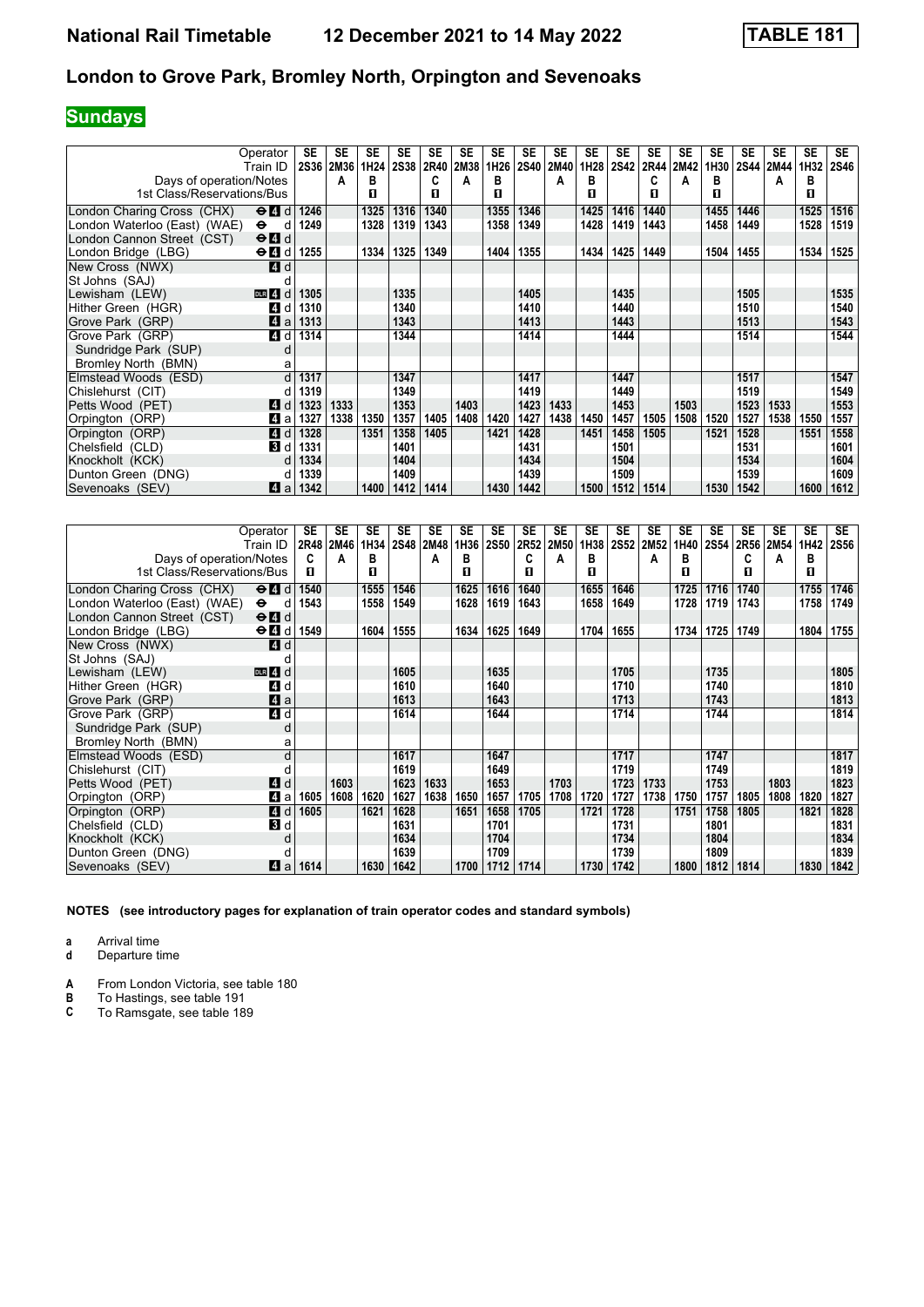# **Sundays**

| Operator<br>Train ID                                                      | <b>SE</b><br>2M56 | SE<br>1H44 | <b>SE</b><br>2S58 | <b>SE</b><br>2R60 | <b>SE</b><br>2M58 | <b>SE</b><br>1H46 | <b>SE</b><br><b>2S60</b> | <b>SE</b><br>2M60 | SE<br>1H48 | <b>SE</b><br><b>2S62</b> | <b>SE</b><br>2R68 | <b>SE</b><br>2M62 | <b>SE</b><br>1H02 | <b>SE</b><br><b>2S64</b> | <b>SE</b><br>2M64 | <b>SE</b><br>1H04 | <b>SE</b><br><b>2S66</b> | <b>SE</b><br>2R72 |
|---------------------------------------------------------------------------|-------------------|------------|-------------------|-------------------|-------------------|-------------------|--------------------------|-------------------|------------|--------------------------|-------------------|-------------------|-------------------|--------------------------|-------------------|-------------------|--------------------------|-------------------|
| Days of operation/Notes                                                   | A                 | в          |                   | C                 | А                 | в                 |                          | A                 | в          |                          | c                 | A                 | в                 |                          | А                 | в                 |                          |                   |
| 1st Class/Reservations/Bus                                                |                   | п          |                   | П                 |                   | п                 |                          |                   | п          |                          | п                 |                   | п                 |                          |                   | п                 |                          | п                 |
| London Charing Cross (CHX)<br>$\Theta$ <sup><math>\Omega</math></sup> $d$ |                   | 1825       | 1816              | 1840              |                   | 1855              | 1846                     |                   | 1925       | 1916                     | 1940              |                   | 1955              | 1946                     |                   | 2025              | 2016                     | 2040              |
| London Waterloo (East) (WAE)<br>$\bullet$<br>d                            |                   | 1828       | 1819              | 1843              |                   | 1858              | 1849                     |                   | 1928       | 1919                     | 1943              |                   | 1958              | 1949                     |                   | 2028              | 2019                     | 2043              |
| London Cannon Street (CST)<br>$\Theta$ <sup><math>\Omega</math></sup> d   |                   |            |                   |                   |                   |                   |                          |                   |            |                          |                   |                   |                   |                          |                   |                   |                          |                   |
| London Bridge (LBG)<br>$\Theta$ $\blacksquare$ d                          |                   | 1834       | 1825              | 1849              |                   | 1904              | 1855                     |                   | 1934       | 1925                     | 1949              |                   | 2004              | 1955                     |                   | 2034              | 2025                     | 2049              |
| New Cross (NWX)<br>4 d                                                    |                   |            |                   |                   |                   |                   |                          |                   |            |                          |                   |                   |                   |                          |                   |                   |                          |                   |
| St Johns (SAJ)                                                            |                   |            |                   |                   |                   |                   |                          |                   |            |                          |                   |                   |                   |                          |                   |                   |                          |                   |
| Lewisham (LEW)<br>$DLR$ 4 d                                               |                   |            | 1835              |                   |                   |                   | 1905                     |                   |            | 1935                     |                   |                   |                   | 2005                     |                   |                   | 2035                     |                   |
| Hither Green (HGR)<br>ZI d                                                |                   |            | 1840              |                   |                   |                   | 1910                     |                   |            | 1940                     |                   |                   |                   | 2010                     |                   |                   | 2040                     |                   |
| $\blacksquare$ a<br>Grove Park (GRP)                                      |                   |            | 1843              |                   |                   |                   | 1913                     |                   |            | 1943                     |                   |                   |                   | 2013                     |                   |                   | 2043                     |                   |
| 4d<br>Grove Park (GRP)                                                    |                   |            | 1844              |                   |                   |                   | 1914                     |                   |            | 1944                     |                   |                   |                   | 2014                     |                   |                   | 2044                     |                   |
| Sundridge Park (SUP)<br>d                                                 |                   |            |                   |                   |                   |                   |                          |                   |            |                          |                   |                   |                   |                          |                   |                   |                          |                   |
| Bromley North (BMN)<br>a                                                  |                   |            |                   |                   |                   |                   |                          |                   |            |                          |                   |                   |                   |                          |                   |                   |                          |                   |
| Elmstead Woods (ESD)<br>d                                                 |                   |            | 1847              |                   |                   |                   | 1917                     |                   |            | 1947                     |                   |                   |                   | 2017                     |                   |                   | 2047                     |                   |
| Chislehurst (CIT)                                                         |                   |            | 1849              |                   |                   |                   | 1919                     |                   |            | 1949                     |                   |                   |                   | 2019                     |                   |                   | 2049                     |                   |
| Petts Wood (PET)<br><b>4</b> d                                            | 1833              |            | 1853              |                   | 1903              |                   | 1923                     | 1933              |            | 1953                     |                   | 2003              |                   | 2023                     | 2033              |                   | 2053                     |                   |
| Orpington (ORP)<br>$\boldsymbol{A}$<br>a                                  | 1838              | 1850       | 1857              | 1905              | 1908              | 1920              | 1927                     | 1938              | 1950       | 1957                     | 2005              | 2008              | 2020              | 2027                     | 2038              | 2050              | 2057                     | 2105              |
| 4d<br>Orpington (ORP)                                                     |                   | 1851       | 1858              | 1905              |                   | 1921              | 1928                     |                   | 1951       | 1958                     | 2005              |                   | 2021              | 2028                     |                   | 2051              | 2058                     | 2105              |
| <b>B</b> d<br>Chelsfield (CLD)                                            |                   |            | 1901              |                   |                   |                   | 1931                     |                   |            | 2001                     |                   |                   |                   | 2031                     |                   |                   | 2101                     |                   |
| Knockholt (KCK)<br>d                                                      |                   |            | 1904              |                   |                   |                   | 1934                     |                   |            | 2004                     |                   |                   |                   | 2034                     |                   |                   | 2104                     |                   |
| Dunton Green (DNG)<br>d                                                   |                   |            | 1909              |                   |                   |                   | 1939                     |                   |            | 2009                     |                   |                   |                   | 2039                     |                   |                   | 2109                     |                   |
| Sevenoaks (SEV)<br>Z1 a                                                   |                   | 1900       | 1912              | 1914              |                   | 1930              | 1942                     |                   | 2000       | 2012                     | 2014              |                   | 2030              | 2042                     |                   | 2100              | 2112                     | 2114              |

|                              | Operator<br>Train ID                        | SE<br>2M66 | <b>SE</b><br>1H06 | <b>SE</b> | <b>SE</b><br>2S68 2M68 | <b>SE</b><br>1H08 | <b>SE</b><br><b>2S70</b> | <b>SE</b><br>2R76 | <b>SE</b><br>2M70 | <b>SE</b> | <b>SE</b><br>2S72 2M72 | <b>SE</b><br>1H12 | <b>SE</b><br>2S74 | <b>SE</b><br>2R80 | <b>SE</b><br>2M74 | <b>SE</b> | SE<br>2S76 2M76 | <b>SE</b><br>1H16 | <b>SE</b><br><b>2S78</b> |
|------------------------------|---------------------------------------------|------------|-------------------|-----------|------------------------|-------------------|--------------------------|-------------------|-------------------|-----------|------------------------|-------------------|-------------------|-------------------|-------------------|-----------|-----------------|-------------------|--------------------------|
| Days of operation/Notes      |                                             | A          | в                 |           | A                      | в                 |                          | C                 | A                 |           | A                      | в                 |                   | D                 | A                 |           | А               | в                 |                          |
| 1st Class/Reservations/Bus   |                                             |            | п                 |           |                        | п                 |                          | п                 |                   |           |                        | п                 |                   | п                 |                   |           |                 | п                 |                          |
| London Charing Cross (CHX)   | $\Theta$ $\blacksquare$ d                   |            | 2055              | 2046      |                        | 2125              | 2116                     | 2140              |                   | 2146      |                        | 2225              | 2216              | 2240              |                   | 2246      |                 | 2325              | 2316                     |
| London Waterloo (East) (WAE) | $\bullet$<br>ി                              |            | 2058              | 2049      |                        | 2128              | 2119                     | 2143              |                   | 2149      |                        | 2228              | 2219              | 2243              |                   | 2249      |                 | 2328              | 2319                     |
| London Cannon Street (CST)   | $\Theta$ <sup><math>\Omega</math></sup> d   |            |                   |           |                        |                   |                          |                   |                   |           |                        |                   |                   |                   |                   |           |                 |                   |                          |
| London Bridge (LBG)          | $\Theta$ <b><math>\blacksquare</math></b> d |            | 2104              | 2055      |                        |                   | 2134 2125                | 2149              |                   | 2155      |                        | 2234              | 2225              | 2249              |                   | 2255      |                 | 2334              | 2325                     |
| New Cross (NWX)              | <b>4</b> d                                  |            |                   |           |                        |                   |                          |                   |                   |           |                        |                   |                   |                   |                   |           |                 |                   |                          |
| St Johns (SAJ)               |                                             |            |                   |           |                        |                   |                          |                   |                   |           |                        |                   |                   |                   |                   |           |                 |                   |                          |
| Lewisham (LEW)               | $DLR$ 4 $d$                                 |            |                   | 2105      |                        |                   | 2135                     |                   |                   | 2205      |                        |                   | 2235              |                   |                   | 2305      |                 |                   | 2335                     |
| Hither Green (HGR)           | 4 d                                         |            |                   | 2110      |                        |                   | 2140                     |                   |                   | 2210      |                        |                   | 2240              |                   |                   | 2310      |                 |                   | 2340                     |
| Grove Park (GRP)             | $\mathbf{A}$ a                              |            |                   | 2113      |                        |                   | 2143                     |                   |                   | 2213      |                        |                   | 2243              |                   |                   | 2313      |                 |                   | 2343                     |
| Grove Park (GRP)             | 4 d                                         |            |                   | 2114      |                        |                   | 2144                     |                   |                   | 2214      |                        |                   | 2244              |                   |                   | 2314      |                 |                   | 2344                     |
| Sundridge Park (SUP)         | d                                           |            |                   |           |                        |                   |                          |                   |                   |           |                        |                   |                   |                   |                   |           |                 |                   |                          |
| Bromley North (BMN)          | a                                           |            |                   |           |                        |                   |                          |                   |                   |           |                        |                   |                   |                   |                   |           |                 |                   |                          |
| Elmstead Woods (ESD)         | d                                           |            |                   | 2117      |                        |                   | 2147                     |                   |                   | 2217      |                        |                   | 2247              |                   |                   | 2317      |                 |                   | 2347                     |
| Chislehurst (CIT)            |                                             |            |                   | 2119      |                        |                   | 2149                     |                   |                   | 2219      |                        |                   | 2249              |                   |                   | 2319      |                 |                   | 2349                     |
| Petts Wood (PET)             | <b>4</b> d                                  | 2103       |                   | 2123      | 2133                   |                   | 2153                     |                   | 2203              | 2223      | 2233                   |                   | 2253              |                   | 2303              | 2323      | 2333            |                   | 2353                     |
| Orpington (ORP)              | 41 a                                        | 2108 2120  |                   | 2127      | 2138                   | 2150              | 2157                     | 2205              | 2208              | 2227      | 2238                   | 2250              | 2257              | 2305              | 2308              | 2327      | 2338            | 2350              | 2357                     |
| Orpington (ORP)              | 4 d                                         |            | 2121              | 2128      |                        | 2151              | 2158                     | 2205              |                   | 2228      |                        | 2251              | 2258              | 2305              |                   | 2328      |                 | 2351              | 2358                     |
| Chelsfield (CLD)             | <b>3</b> d                                  |            |                   | 2131      |                        |                   | 2201                     |                   |                   | 2231      |                        |                   | 2301              |                   |                   | 2331      |                 |                   | 0001                     |
| Knockholt (KCK)              | d                                           |            |                   | 2134      |                        |                   | 2204                     |                   |                   | 2234      |                        |                   | 2304              |                   |                   | 2334      |                 |                   | 0004                     |
| Dunton Green (DNG)           | п                                           |            |                   | 2139      |                        |                   | 2209                     |                   |                   | 2239      |                        |                   | 2309              |                   |                   | 2339      |                 |                   | 0009                     |
| Sevenoaks (SEV)              | ZI a                                        |            | 2130              | 2142      |                        | 2200              | 2212 2214                |                   |                   | 2242      |                        | 2300              | 2312              | 2314              |                   | 2342      |                 | 0001              | 0012                     |

**NOTES (see introductory pages for explanation of train operator codes and standard symbols)**

**a** Arrival time

**d** Departure time

**A** From London Victoria, see table 180<br>**B** To Hastings, see table 191

**B** To Hastings, see table 191<br>**C** To Ramsgate, see table 18<br>**D** To Dover Priory, see table

To Ramsgate, see table 189

To Dover Priory, see table 189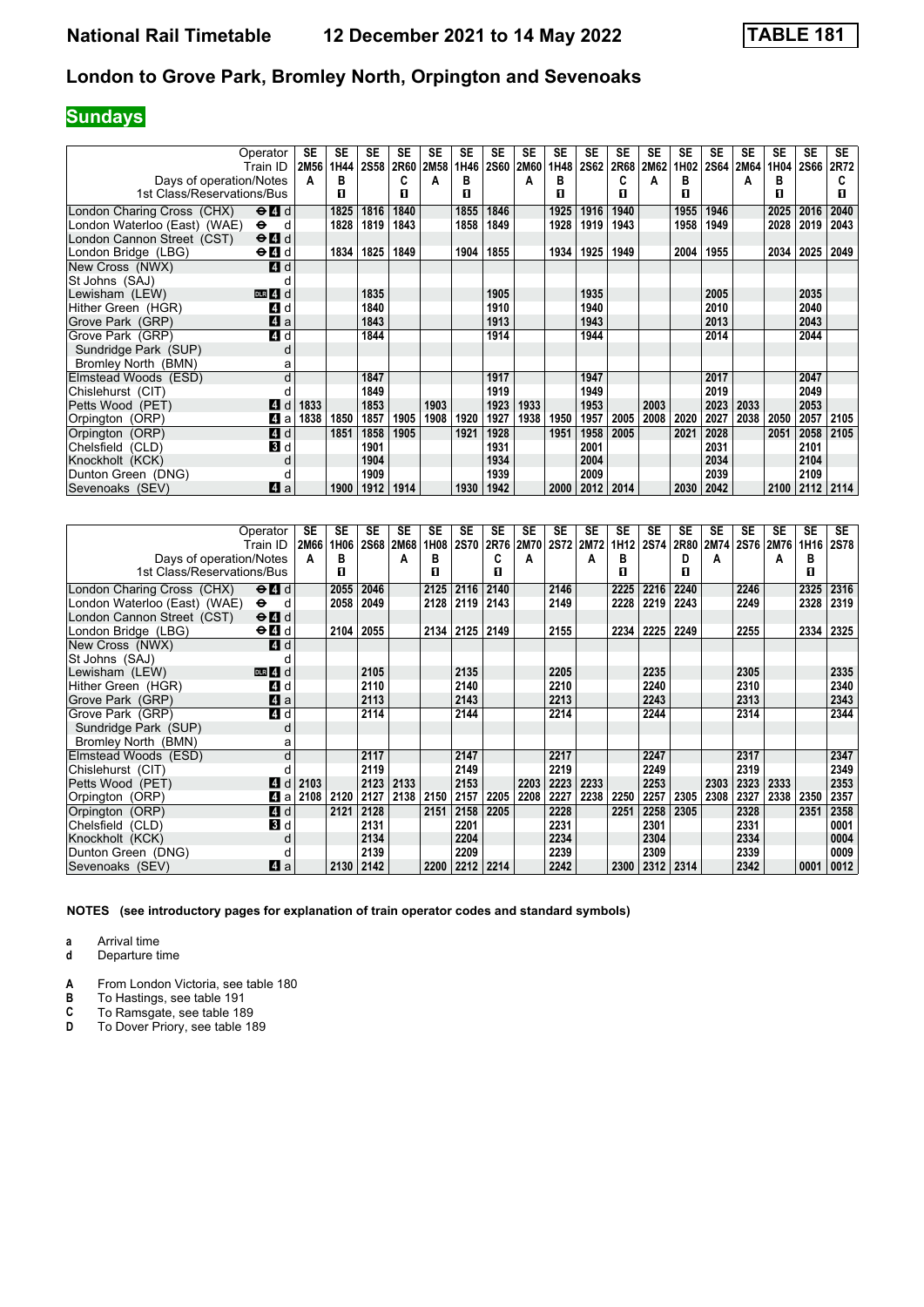# **Sundays**

|                              | Operator                                  | <b>SE</b><br>2R84 | <b>SE</b> | <b>SE</b>   | <b>SE</b> | <b>SE</b>   | <b>SE</b> |
|------------------------------|-------------------------------------------|-------------------|-----------|-------------|-----------|-------------|-----------|
|                              | Train ID                                  |                   | 2M78      | <b>2S80</b> | 2M80      | <b>2S82</b> | 2S84      |
| Days of operation/Notes      |                                           | E                 | A         |             | A         |             |           |
| 1st Class/Reservations/Bus   |                                           | п                 |           |             |           |             |           |
| London Charing Cross (CHX)   | $\Theta$ $\blacksquare$ di                | 2340              |           | 2346        |           | 0016        | 0046      |
| London Waterloo (East) (WAE) | $\bullet$<br>d                            | 2343              |           | 2349        |           | 0019        | 0049      |
| London Cannon Street (CST)   | $\Theta$ <sup><math>\Omega</math></sup> d |                   |           |             |           |             |           |
| London Bridge (LBG)          | $\Theta$ $\blacksquare$ di                | 2349              |           | 2355        |           | 0025        | 0055      |
| New Cross (NWX)              | <b>4 d</b>                                |                   |           |             |           |             |           |
| St Johns (SAJ)               | d                                         |                   |           |             |           |             |           |
| Lewisham (LEW)               | $DLR$ 4 $d$                               |                   |           | 0005        |           | 0035        | 0105      |
| Hither Green (HGR)           | ZI d                                      |                   |           | 0010        |           | 0040        | 0110      |
| Grove Park (GRP)             | <b>4</b> a                                |                   |           | 0013        |           | 0043        | 0113      |
| Grove Park (GRP)             | ZI d                                      |                   |           | 0014        |           | 0044        | 0114      |
| Sundridge Park (SUP)         | d                                         |                   |           |             |           |             |           |
| Bromley North (BMN)          | a                                         |                   |           |             |           |             |           |
| Elmstead Woods (ESD)         | d                                         |                   |           | 0017        |           | 0047        | 0117      |
| Chislehurst (CIT)            | d                                         |                   |           | 0019        |           | 0049        | 0119      |
| Petts Wood (PET)             | 4 d                                       |                   | 0003      | 0023        | 0033      | 0053        | 0123      |
| Orpington (ORP)              | $\overline{A}$<br>a                       | 0005              | 0008      | 0027        | 0038      | 0057        | 0129      |
| Orpington (ORP)              | <b>4d</b>                                 | 0005              |           | 0028        |           |             |           |
| Chelsfield (CLD)             | <b>B</b> d                                |                   |           | 0031s       |           |             |           |
| Knockholt (KCK)              | d                                         |                   |           | 0034s       |           |             |           |
| Dunton Green (DNG)           | d                                         |                   |           | 0039s       |           |             |           |
| Sevenoaks (SEV)              | 41<br>a                                   | 0014              |           | 0042        |           |             |           |

- **a** Arrival time
- **d** Departure time<br>**s** Stops to set dow
- Stops to set down only
- **A** From London Victoria, see table 180<br>**E** To Ashford International, see table 18
- **E** To Ashford International, see table 18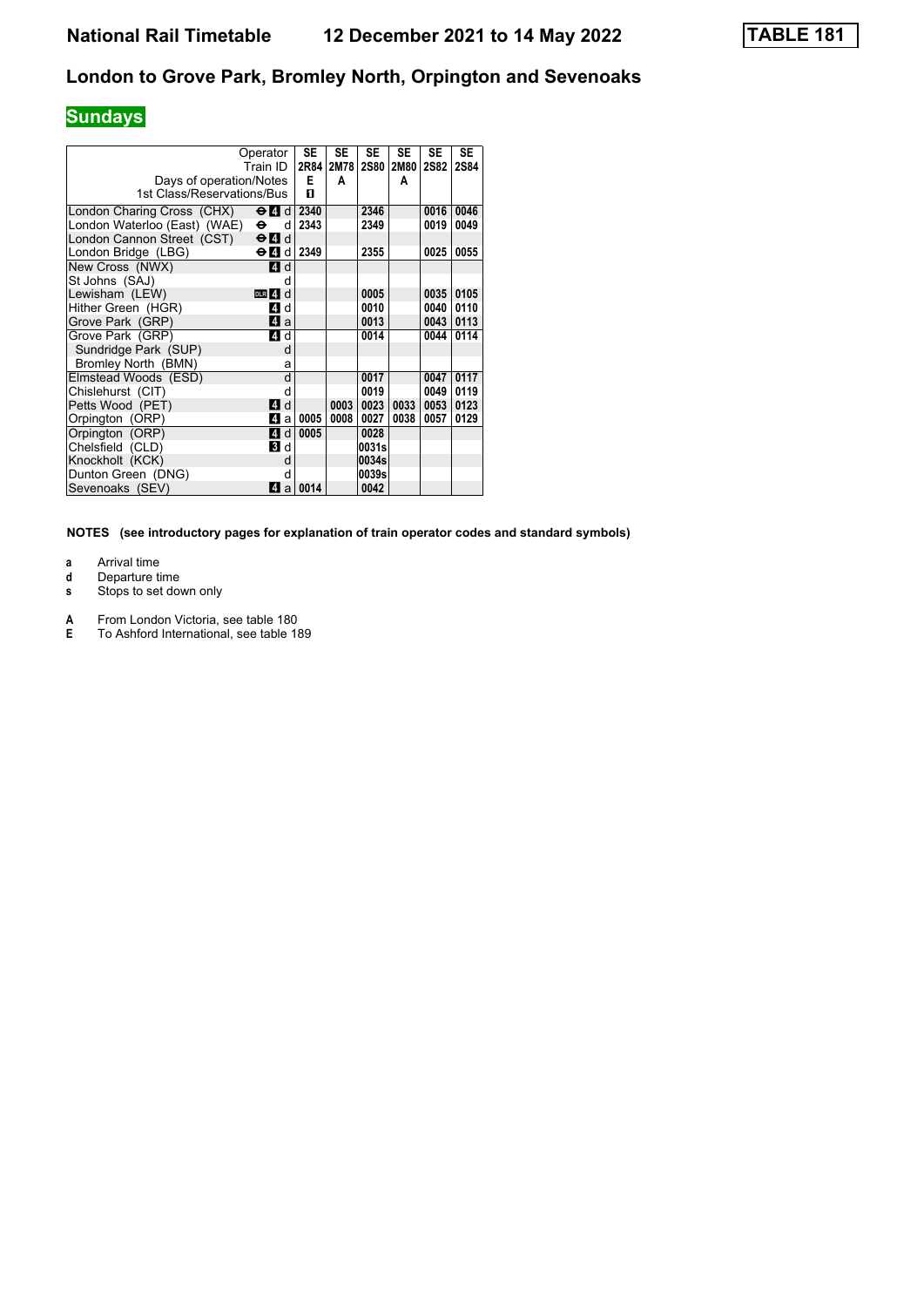# **Mondays to Fridays**

|                              | Operator<br>Train ID                        | TL<br>9K00 | SE<br><b>2D06</b> | SE<br>2F02 | TL<br>9K02 | <b>SE</b><br>1Y02 | SE<br>2J13 | SE<br>2F04 | <b>SE</b><br>2D08 | <b>SE</b><br>2J15 | <b>SE</b><br>2F05 | SE<br>2F06 | <b>SE</b><br>2H52 | <b>SE</b> | SE   | TL<br>2D10 2W05 9K06 | SE<br>2J17 | <b>SE</b><br>2F07 | SE.<br><b>2F08</b> |
|------------------------------|---------------------------------------------|------------|-------------------|------------|------------|-------------------|------------|------------|-------------------|-------------------|-------------------|------------|-------------------|-----------|------|----------------------|------------|-------------------|--------------------|
| Days of operation/Notes      |                                             | A          | B                 |            | А          | C                 |            |            | в                 |                   |                   |            | D                 | B         | Е    | A                    |            |                   |                    |
| 1st Class/Reservations/Bus   |                                             |            |                   |            |            | п                 |            |            |                   |                   |                   |            | п                 |           | п    |                      |            |                   |                    |
|                              |                                             |            |                   |            |            |                   |            |            |                   |                   |                   |            |                   |           |      |                      |            |                   |                    |
| Sevenoaks (SEV)              | 4 d                                         |            |                   |            |            | 0457              |            |            |                   |                   |                   | 0532       | 0540              |           | 0549 |                      |            |                   | 0602               |
| Dunton Green (DNG)           |                                             |            |                   |            |            |                   |            |            |                   |                   |                   | 0535       |                   |           |      |                      |            |                   | 0605               |
| Knockholt (KCK)              |                                             |            |                   |            |            |                   |            |            |                   |                   |                   | 0540       |                   |           |      |                      |            |                   | 0610               |
| Chelsfield (CLD)             | 3 d                                         |            |                   |            |            | 0505              |            |            |                   |                   |                   | 0543       | 0547              |           |      |                      |            |                   | 0613               |
| Orpington (ORP)              | $\blacksquare$ a                            |            |                   |            |            | 0508              |            |            |                   |                   |                   | 0547       | 0550              |           | 0557 |                      |            |                   | 0616               |
| Orpington (ORP)              | 4 d                                         | 0432       | 0454              | 0459       | 0502       | 0509              |            | 0520       | 0524              |                   | 0541              | 0550       | 0551              | 0554      | 0558 | 0602                 |            | 0611              | 0619               |
| Petts Wood (PET)             |                                             |            | 4 d 0435a 0457a   |            | 0503 0505a |                   |            | 0523       | 0527a             |                   | 0545              | 0553       |                   | 0557a     |      | 0605a                |            | 0615              | 0622               |
| Chislehurst (CIT)            |                                             |            |                   | 0506       |            |                   |            | 0526       |                   |                   | 0548              | 0556       |                   |           |      |                      |            | 0618              | 0625               |
| Elmstead Woods (ESD)         |                                             |            |                   | 0508       |            |                   |            | 0528       |                   |                   | 0550              | 0558       |                   |           |      |                      |            | 0620              | 0627               |
| Bromley North (BMN)          |                                             |            |                   |            |            |                   | 0522       |            |                   | 0545              |                   |            |                   |           |      |                      | 0605       |                   |                    |
| Sundridge Park (SUP)         | d                                           |            |                   |            |            |                   | 0524       |            |                   | 0547              |                   |            |                   |           |      |                      | 0607       |                   |                    |
| Grove Park (GRP)             | ZI a                                        |            |                   | 0511       |            |                   | 0527       | 0531       |                   | 0550              | 0553              | 0601       |                   |           |      |                      | 0610       | 0623              | 0630               |
| Grove Park (GRP)             | 4d                                          |            |                   | 0512       |            |                   |            | 0532       |                   |                   | 0554              | 0602       |                   |           |      |                      |            | 0624              | 0631               |
| Hither Green (HGR)           | 4 d                                         |            |                   | 0516       |            |                   |            | 0536       |                   |                   | 0558              | 0606       |                   |           |      |                      |            | 0628              | 0636               |
| Lewisham (LEW)               | $\overline{m}$ 4 a                          |            |                   | 0520       |            |                   |            |            |                   |                   | 0602              |            |                   |           |      |                      |            | 0632              |                    |
| St Johns (SAJ)               |                                             |            |                   |            |            |                   |            |            |                   |                   | 0606              |            |                   |           |      |                      |            | 0636              |                    |
| New Cross (NWX)              | ZI a                                        |            |                   |            |            |                   |            |            |                   |                   | 0608              |            |                   |           |      |                      |            | 0638              |                    |
| London Bridge (LBG)          | $\Theta$ <b><math>\blacksquare</math></b> a |            |                   | 0531       |            | 0533              |            | 0545       |                   |                   | 0613              | 0615       | 0606              |           | 0615 |                      |            | 0643              | 0645               |
| London Cannon Street (CST)   | $\Theta$ <b><math>\Omega</math></b> a       |            |                   |            |            |                   |            |            |                   |                   | 0621              |            |                   |           | 0623 |                      |            | 0651              |                    |
| London Waterloo (East) (WAE) | $\bullet$<br>a                              |            |                   | 0536       |            | 0539              |            | 0552       |                   |                   |                   | 0622       | 0612              |           |      |                      |            |                   | 0651               |
| London Charing Cross (CHX)   | $\Theta$ <b>A</b> a                         |            |                   | 0540       |            | 0545              |            | 0556       |                   |                   |                   | 0626       | 0619              |           |      |                      |            |                   | 0657               |

|                                           | Operator                                    | SE        | SE   | <b>SE</b>   | TL   | SE   | SE   | <b>SE</b>   | <b>SE</b>   | SE   | SE   | SE   | SE   | <b>SE</b> | SE             | TL          | <b>SE</b>   | <b>SE</b> | <b>SE</b> |
|-------------------------------------------|---------------------------------------------|-----------|------|-------------|------|------|------|-------------|-------------|------|------|------|------|-----------|----------------|-------------|-------------|-----------|-----------|
|                                           | Train ID                                    | 2H53 2W10 |      | 2D14        | 9K08 | 2J19 | 2F80 | 1H58        | <b>2J21</b> | 2F09 | 1H85 | 2F10 |      |           | 2H56 2W12 2D18 | 9K10        | <b>2J23</b> | 2F82      | 1H60      |
| Days of operation/Notes                   |                                             | D         | F    | в           | А    |      |      | G           |             |      | G    |      | D    | н         | в              | A           |             |           | G         |
| 1st Class/Reservations/Bus                |                                             | п         | п    |             |      |      |      | п           |             |      | п    |      | п    | п         |                |             |             |           | п         |
| Sevenoaks (SEV)                           | 4 d                                         | 0609      | 0619 |             |      |      |      | 0629        |             |      | 0632 | 0635 | 0642 | 0649      |                |             |             |           | 0659      |
| Dunton Green (DNG)                        |                                             |           |      |             |      |      |      |             |             |      |      | 0638 |      |           |                |             |             |           |           |
| Knockholt (KCK)                           |                                             |           |      |             |      |      |      |             |             |      |      | 0643 |      |           |                |             |             |           |           |
| Chelsfield (CLD)                          | В<br>d                                      | 0617      |      |             |      |      |      |             |             |      |      | 0646 | 0650 |           |                |             |             |           |           |
| Orpington (ORP)                           | $\blacksquare$<br>a                         | 0620      |      |             |      |      |      | 0637        |             |      | 0642 | 0649 | 0653 |           |                |             |             |           | 0707      |
| Orpington (ORP)                           | $\overline{A}$<br>d                         | 0621      |      | 0624        | 0629 |      | 0637 | 0638        |             | 0641 | 0643 | 0650 | 0653 |           |                | 0653 0658   |             | 0707      | 0708      |
| Petts Wood (PET)                          | 4d                                          |           |      | 0627a 0632a |      |      | 0640 |             |             | 0645 |      | 0653 |      |           |                | 0656a 0701a |             | 0710      |           |
| Chislehurst (CIT)                         |                                             |           |      |             |      |      | 0644 |             |             | 0648 |      | 0656 |      |           |                |             |             | 0714      |           |
| Elmstead Woods (ESD)                      |                                             |           |      |             |      |      | 0646 |             |             | 0650 |      | 0658 |      |           |                |             |             | 0716      |           |
| Bromley North (BMN)                       | d                                           |           |      |             |      | 0625 |      |             | 0645        |      |      |      |      |           |                |             | 0705        |           |           |
| Sundridge Park (SUP)                      | d                                           |           |      |             |      | 0627 |      |             | 0647        |      |      |      |      |           |                |             | 0707        |           |           |
| Grove Park (GRP)                          | 41 a                                        |           |      |             |      | 0630 | 0649 |             | 0650        | 0653 |      | 0701 |      |           |                |             | 0710        | 0719      |           |
| Grove Park (GRP)                          | 4 d                                         |           |      |             |      |      | 0650 |             |             | 0654 |      | 0702 |      |           |                |             |             | 0720      |           |
| Hither Green (HGR)                        | 4 d                                         |           |      |             |      |      | 0654 |             |             | 0658 |      | 0706 |      |           |                |             |             | 0724      |           |
| Lewisham (LEW)                            | $\overline{m}$ 4 $\overline{a}$             |           |      |             |      |      |      |             |             | 0702 |      |      |      |           |                |             |             |           |           |
| St Johns (SAJ)                            | a                                           |           |      |             |      |      |      |             |             | 0706 |      |      |      |           |                |             |             |           |           |
| New Cross (NWX)                           | 4a                                          | 0634      |      |             |      |      |      |             |             | 0708 |      |      |      |           |                |             |             |           |           |
| London Bridge (LBG)                       | $\Theta$ <b><math>\mathbf{H}</math></b> a   | 0640      | 0641 |             |      |      | 0705 | 0653        |             | 0713 | 0700 | 0715 | 0708 | 0711      |                |             |             | 0735      | 0723      |
| London Cannon Street (CST)                | $\Theta$ <b>A</b> a                         | 0648      |      |             |      |      |      |             |             | 0721 | 0708 |      |      |           |                |             |             |           |           |
| London Waterloo (East) (WAE)<br>$\bullet$ | a                                           |           | 0647 |             |      |      | 0713 | 0659        |             |      |      | 0721 | 0715 | 0718      |                |             |             | 0743      | 0729      |
| London Charing Cross (CHX)                | $\Theta$ <b><math>\blacksquare</math></b> a |           | 0652 |             |      |      |      | 0719   0706 |             |      |      | 0727 | 0721 | 0724      |                |             |             | 0749      | 0736      |

- **a** Arrival time
- **d** Departure time
- **A** To Luton, see table 180<br>**B** To London Victoria, see
- **B** To London Victoria, see table 18
- **C** From Tonbridge, see table 191<br>**D** From Tunbridge Wells, see table
- **D** From Tunbridge Wells, see table 191<br>**E** From Dover Priory, see table 189
- **E** From Dover Priory, see table 189<br>**F** From Ashford International, see ta
- **F** From Ashford International, see table 189<br>**G** From Hastings, see table 191
- **6** From Hastings, see table 191<br>**H** From Ramsgate, see table 18 From Ramsgate, see table 189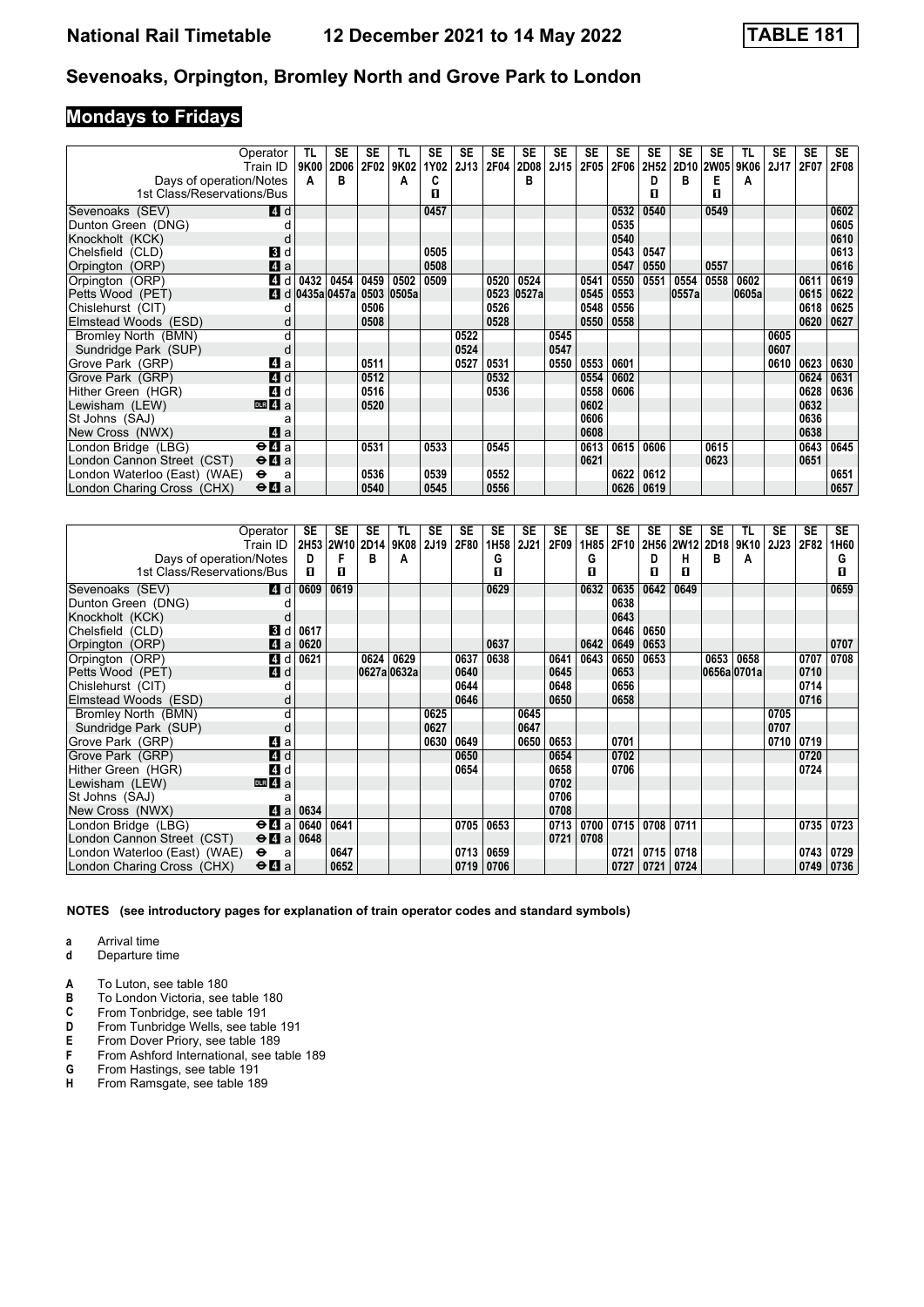# **Mondays to Fridays**

|                                                       | Operator<br>Train ID                        | SE<br>2F13 | SE<br><b>2J25</b> | SE<br>2F14 | SE   | <b>SE</b> | SE<br>2H58 2W14 2D22 | SE<br><b>2W89</b> | <b>SE</b><br>1H62 | TL<br>9K12 | <b>SE</b><br>2F84 | SE<br>2J27 | SE<br>2F15 | SE<br>2F16 | SE   | SE<br>2H62 2W16 2D26 | SE    | <b>SE</b> | <b>SE</b><br>1H64 2W91 |
|-------------------------------------------------------|---------------------------------------------|------------|-------------------|------------|------|-----------|----------------------|-------------------|-------------------|------------|-------------------|------------|------------|------------|------|----------------------|-------|-----------|------------------------|
|                                                       |                                             |            |                   |            | D    | н         | в                    | Е                 |                   |            |                   |            |            |            | D    | н                    | B     | G         |                        |
| Days of operation/Notes<br>1st Class/Reservations/Bus |                                             |            |                   |            | П    | п         |                      | п                 | п                 | A          |                   |            |            |            | п    | п                    |       | п         | п                      |
|                                                       |                                             |            |                   |            |      |           |                      |                   |                   |            |                   |            |            |            |      |                      |       |           |                        |
| Sevenoaks (SEV)                                       | 4 d                                         |            |                   | 0705       | 0712 | 0719      |                      | 0725              | 0730              |            |                   |            |            | 0735       | 0742 | 0749                 |       | 0759      | 0802                   |
| Dunton Green (DNG)                                    |                                             |            |                   | 0708       |      |           |                      |                   |                   |            |                   |            |            | 0738       |      |                      |       |           |                        |
| Knockholt (KCK)                                       |                                             |            |                   | 0713       |      |           |                      |                   |                   |            |                   |            |            | 0743       |      |                      |       |           |                        |
| Chelsfield (CLD)                                      | <b>B</b> d                                  |            |                   | 0716       | 0720 |           |                      |                   |                   |            |                   |            |            | 0746       | 0750 |                      |       |           |                        |
| Orpington (ORP)                                       | 4a                                          |            |                   | 0719       | 0723 |           |                      |                   |                   |            |                   |            |            | 0749       |      |                      |       |           |                        |
| Orpington (ORP)                                       | 4 d                                         | 0711       |                   | 0720       | 0723 |           | 0723                 |                   |                   | 0730       | 0737              |            | 0740       | 0750       |      |                      | 0753  |           |                        |
| Petts Wood (PET)                                      | 4d                                          | 0715       |                   | 0723       |      |           | 0726a                |                   |                   | 0733a      | 0740              |            | 0744       | 0753       |      |                      | 0756a |           |                        |
| Chislehurst (CIT)                                     | d                                           | 0718       |                   | 0726       |      |           |                      |                   |                   |            | 0744              |            | 0748       | 0756       |      |                      |       |           |                        |
| Elmstead Woods (ESD)                                  | d                                           | 0720       |                   | 0728       |      |           |                      |                   |                   |            | 0746              |            | 0750       | 0758       |      |                      |       |           |                        |
| Bromley North (BMN)                                   | d                                           |            | 0725              |            |      |           |                      |                   |                   |            |                   | 0745       |            |            |      |                      |       |           |                        |
| Sundridge Park (SUP)                                  |                                             |            | 0727              |            |      |           |                      |                   |                   |            |                   | 0747       |            |            |      |                      |       |           |                        |
| Grove Park (GRP)                                      | Z1 a                                        | 0723       | 0730              | 0731       |      |           |                      |                   |                   |            | 0749              | 0750       | 0753       | 0801       |      |                      |       |           |                        |
| Grove Park (GRP)                                      | 4 d                                         | 0724       |                   | 0732       |      |           |                      |                   |                   |            | 0750              |            | 0754       | 0802       |      |                      |       |           |                        |
| Hither Green (HGR)                                    | $\boldsymbol{A}$<br>d                       | 0728       |                   | 0736       |      |           |                      |                   |                   |            | 0754              |            | 0758       | 0806       |      |                      |       |           |                        |
| Lewisham (LEW)                                        | DR <sub>4</sub> a                           | 0732       |                   |            |      |           |                      |                   |                   |            |                   |            | 0802       |            |      |                      |       |           |                        |
| St Johns (SAJ)                                        |                                             | 0736       |                   |            |      |           |                      |                   |                   |            |                   |            | 0806       |            |      |                      |       |           |                        |
| New Cross (NWX)                                       | ZI a                                        | 0738       |                   |            |      |           |                      |                   |                   |            |                   |            | 0808       |            |      |                      |       |           |                        |
| London Bridge (LBG)                                   | $\Theta$ 4 a 0744                           |            |                   | 0745       | 0738 | 0741      |                      | 0750              | 0753              |            | 0805              |            | 0813       | 0815       | 0807 | 0811                 |       | 0823      | 0832                   |
| London Cannon Street (CST)                            | $\Theta$ 4 a 0751                           |            |                   |            |      |           |                      | 0758              |                   |            |                   |            | 0820       |            |      |                      |       |           | 0840                   |
| London Waterloo (East) (WAE)                          | $\bullet$<br>a                              |            |                   | 0751       | 0745 | 0748      |                      |                   | 0759              |            | 0813              |            |            | 0821       | 0815 | 0818                 |       | 0829      |                        |
| London Charing Cross (CHX)                            | $\Theta$ <b><math>\blacksquare</math></b> a |            |                   | 0757       | 0751 | 0756      |                      |                   | 0806              |            | 0819              |            |            | 0827       | 0821 | 0826                 |       | 0836      |                        |

|                              | Operator<br>Train ID                        | TL<br>9K14 | <b>SE</b><br>2J29 | <b>SE</b><br>2F86 | <b>SE</b><br>2F17 | <b>SE</b><br>2J31 | <b>SE</b><br>2F18 | <b>SE</b> | <b>SE</b><br>2H64 2W18 | SE<br>2D30 | TL<br>9K76  | <b>SE</b><br>2F88 | <b>SE</b><br>2J33 | <b>SE</b><br>2F19 | <b>SE</b><br><b>2W97</b> | <b>SE</b><br>2F20 | <b>SE</b><br>2H66 | <b>SE</b><br><b>2W20</b> | <b>SE</b><br>2D34 |
|------------------------------|---------------------------------------------|------------|-------------------|-------------------|-------------------|-------------------|-------------------|-----------|------------------------|------------|-------------|-------------------|-------------------|-------------------|--------------------------|-------------------|-------------------|--------------------------|-------------------|
| Days of operation/Notes      |                                             | A          |                   |                   |                   |                   |                   | D         | Е                      | В          | Κ           |                   |                   |                   | C                        |                   | D                 | н                        | в                 |
| 1st Class/Reservations/Bus   |                                             |            |                   |                   |                   |                   |                   | п         | п                      |            |             |                   |                   |                   | п                        |                   | п                 | п                        |                   |
| Sevenoaks (SEV)              | <b>4</b> d                                  |            |                   |                   |                   |                   | 0805              | 0812      | 0819                   |            |             |                   |                   |                   | 0833                     | 0835              | 0843              | 0849                     |                   |
| Dunton Green (DNG)           |                                             |            |                   |                   |                   |                   | 0808              |           |                        |            |             |                   |                   |                   |                          | 0838              |                   |                          |                   |
| Knockholt (KCK)              |                                             |            |                   |                   |                   |                   | 0813              |           |                        |            |             |                   |                   |                   |                          | 0843              |                   |                          |                   |
| Chelsfield (CLD)             | 3d                                          |            |                   |                   |                   |                   | 0816              | 0820      |                        |            |             |                   |                   |                   | 0841                     | 0846              |                   |                          |                   |
| Orpington (ORP)              | 4a                                          |            |                   |                   |                   |                   | 0819              |           |                        |            |             |                   |                   |                   | 0844                     | 0849              | 0851              |                          |                   |
| Orpington (ORP)              | $\boldsymbol{A}$<br>d                       | 0802       |                   | 0807              | 0811              |                   | 0820              |           |                        | 0823       | 0829        | 0837              |                   | 0841              | 0845                     | 0850              | 0852              |                          | 0854              |
| Petts Wood (PET)             | $\blacksquare$                              | $d$ 0805a  |                   | 0810              | 0815              |                   | 0823              |           |                        |            | 0826a 0832a | 0840              |                   | 0845              |                          | 0853              |                   |                          | 0857a             |
| Chislehurst (CIT)            |                                             |            |                   | 0813              | 0818              |                   | 0826              |           |                        |            |             | 0844              |                   | 0848              |                          | 0856              |                   |                          |                   |
| Elmstead Woods (ESD)         | d                                           |            |                   | 0816              | 0820              |                   | 0828              |           |                        |            |             | 0846              |                   | 0850              |                          | 0858              |                   |                          |                   |
| Bromley North (BMN)          | d                                           |            | 0805              |                   |                   | 0825              |                   |           |                        |            |             |                   | 0845              |                   |                          |                   |                   |                          |                   |
| Sundridge Park (SUP)         | d                                           |            | 0807              |                   |                   | 0827              |                   |           |                        |            |             |                   | 0847              |                   |                          |                   |                   |                          |                   |
| Grove Park (GRP)             | ZI a                                        |            | 0810              | 0819              | 0823              | 0830              | 0831              |           |                        |            |             | 0849              | 0850              | 0853              |                          | 0901              |                   |                          |                   |
| Grove Park (GRP)             | 4d                                          |            |                   | 0820              | 0824              |                   | 0832              |           |                        |            |             | 0850              |                   | 0854              |                          | 0902              |                   |                          |                   |
| Hither Green (HGR)           | $\boldsymbol{A}$<br>d                       |            |                   | 0824              | 0828              |                   | 0836              |           |                        |            |             | 0854              |                   | 0858              |                          | 0906              |                   |                          |                   |
| Lewisham (LEW)               | DR 4a                                       |            |                   |                   | 0834              |                   |                   |           |                        |            |             |                   |                   | 0902              |                          |                   |                   |                          |                   |
| St Johns (SAJ)               | a                                           |            |                   |                   |                   |                   |                   |           |                        |            |             |                   |                   | 0906              |                          |                   |                   |                          |                   |
| New Cross (NWX)              | ZI a                                        |            |                   |                   | 0838              |                   |                   |           |                        |            |             |                   |                   | 0908              |                          |                   |                   |                          |                   |
| London Bridge (LBG)          | $\Theta$ <b><math>\blacksquare</math></b> a |            |                   | 0835              | 0843              |                   | 0845              | 0837      | 0841                   |            |             | 0905              |                   | 0913              | 0901                     | 0915              | 0907              | 0911                     |                   |
| London Cannon Street (CST)   | $\Theta$ <b><math>\blacksquare</math></b> a |            |                   |                   | 0851              |                   |                   |           |                        |            |             |                   |                   | 0921              | 0909                     |                   |                   |                          |                   |
| London Waterloo (East) (WAE) | $\bullet$<br>a                              |            |                   | 0843              |                   |                   | 0851              | 0845      | 0848                   |            |             | 0913              |                   |                   |                          | 0921              | 0915              | 0918                     |                   |
| London Charing Cross (CHX)   | $\Theta$ <b><math>\blacksquare</math></b> a |            |                   | 0849              |                   |                   | 0857              | 0851      | 0856                   |            |             | 0919              |                   |                   |                          | 0927              | 0921              | 0924                     |                   |

- **a** Arrival time
- **d** Departure time
- **A** To Luton, see table 180<br>**B** To London Victoria, see
- **B** To London Victoria, see table 18
- **C** From Tonbridge, see table 191<br>**D** From Tunbridge Wells, see table
- **D** From Tunbridge Wells, see table 191<br>**E** From Dover Priory, see table 189
- **E** From Dover Priory, see table 189<br>**F** From Ashford International, see ta
- From Ashford International, see table 189
- **6** From Hastings, see table 191<br>**H** From Ramsgate, see table 18
- **H** From Ramsgate, see table 189<br>**J** From Ore, see table 191
- **J** From Ore, see table 191<br>**K** To London Blackfriars, se **K** To London Blackfriars, see table 18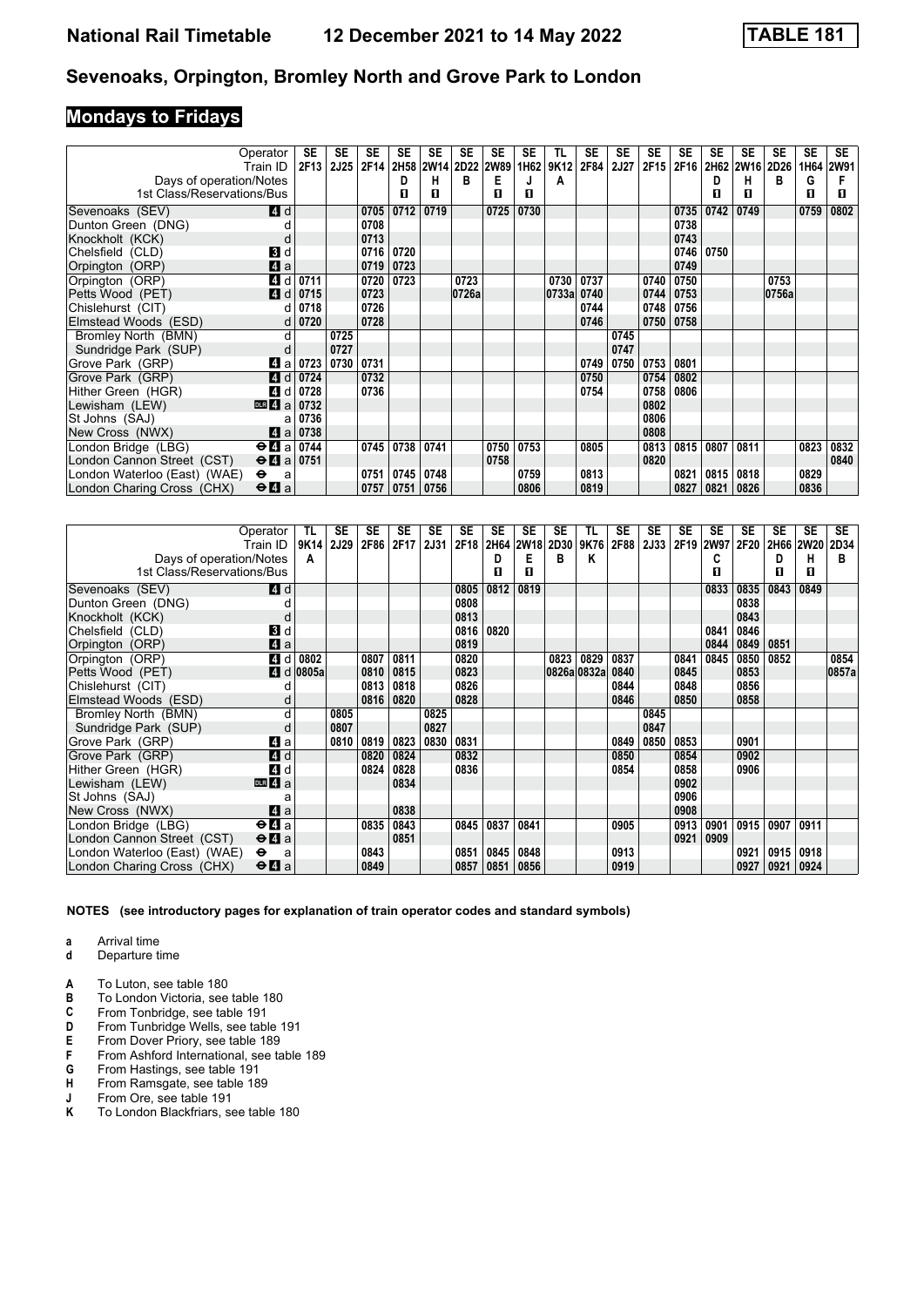# **Mondays to Fridays**

|                                                       | Operator<br>Train ID                  | TL<br>9K78                  | SE<br>2F90 | <b>SE</b><br>1H68 | <b>SE</b><br>2J37 | <b>SE</b><br>2F21 | SE<br>2F22 | <b>SE</b> | <b>SE</b><br>2H70 2W22 | <b>SE</b><br>2D38 | <b>SE</b><br>1H70 | <b>SE</b><br>2J39 | <b>SE</b><br>2F23 | <b>SE</b><br>2F24 | <b>SE</b> | <b>SE</b> | SE<br>2H72 2W24 2D42 | SE<br>1H72 | <b>SE</b><br><b>2J43</b> |
|-------------------------------------------------------|---------------------------------------|-----------------------------|------------|-------------------|-------------------|-------------------|------------|-----------|------------------------|-------------------|-------------------|-------------------|-------------------|-------------------|-----------|-----------|----------------------|------------|--------------------------|
|                                                       |                                       | Κ                           |            | G                 |                   |                   |            | D         |                        | в                 | G                 |                   |                   |                   | D         |           | в                    | G          |                          |
| Days of operation/Notes<br>1st Class/Reservations/Bus |                                       |                             |            | П                 |                   |                   |            | п         | п                      |                   | п                 |                   |                   |                   | п         | п         |                      | п          |                          |
|                                                       |                                       |                             |            |                   |                   |                   |            |           |                        |                   |                   |                   |                   |                   |           |           |                      |            |                          |
| Sevenoaks (SEV)                                       | <b>4</b> d                            |                             |            | 0859              |                   |                   | 0905       | 0913      | 0919                   |                   | 0929              |                   |                   | 0935              | 0943      | 0949      |                      | 0959       |                          |
| Dunton Green (DNG)                                    |                                       |                             |            |                   |                   |                   | 0908       |           |                        |                   |                   |                   |                   | 0938              |           |           |                      |            |                          |
| Knockholt (KCK)                                       | d                                     |                             |            |                   |                   |                   | 0913       |           |                        |                   |                   |                   |                   | 0943              |           |           |                      |            |                          |
| Chelsfield (CLD)                                      | <b>B</b> d                            |                             |            |                   |                   |                   | 0916       |           |                        |                   |                   |                   |                   | 0946              |           |           |                      |            |                          |
| Orpington (ORP)                                       | 4a                                    |                             |            | 0907              |                   |                   | 0919       | 0921      |                        |                   | 0937              |                   |                   | 0949              | 0951      |           |                      | 1007       |                          |
| Orpington (ORP)                                       | 4 d                                   | 0903                        | 0907       | 0908              |                   | 0911              | 0920       | 0922      |                        | 0924              | 0938              |                   | 0941              | 0950              | 0952      |           | 0954                 | 1008       |                          |
| Petts Wood (PET)                                      |                                       | $\blacksquare$ d 0906a 0910 |            |                   |                   | 0914              | 0923       |           |                        | 0927a             |                   |                   | 0945              | 0953              |           |           | 0957a                |            |                          |
| Chislehurst (CIT)                                     |                                       |                             | 0914       |                   |                   | 0917              | 0926       |           |                        |                   |                   |                   | 0948              | 0956              |           |           |                      |            |                          |
| Elmstead Woods (ESD)                                  | d                                     |                             | 0916       |                   |                   | 0920              | 0928       |           |                        |                   |                   |                   | 0950              | 0958              |           |           |                      |            |                          |
| Bromley North (BMN)                                   | d                                     |                             |            |                   | 0915              |                   |            |           |                        |                   |                   | 0945              |                   |                   |           |           |                      |            | 1015                     |
| Sundridge Park (SUP)                                  | d                                     |                             |            |                   | 0917              |                   |            |           |                        |                   |                   | 0947              |                   |                   |           |           |                      |            | 1017                     |
| Grove Park (GRP)                                      | ZI a                                  |                             | 0919       |                   | 0920              | 0923              | 0931       |           |                        |                   |                   | 0950              | 0953              | 1001              |           |           |                      |            | 1020                     |
| Grove Park (GRP)                                      | 4 d                                   |                             | 0920       |                   |                   | 0923              | 0932       |           |                        |                   |                   |                   | 0954              | 1002              |           |           |                      |            |                          |
| Hither Green (HGR)                                    | 4 d                                   |                             | 0924       |                   |                   | 0927              | 0936       |           |                        |                   |                   |                   | 0958              | 1006              |           |           |                      |            |                          |
| Lewisham (LEW)                                        | DR 4a                                 |                             |            |                   |                   | 0933              |            |           |                        |                   |                   |                   | 1002              |                   |           |           |                      |            |                          |
| St Johns (SAJ)                                        | a                                     |                             |            |                   |                   | 0936              |            |           |                        |                   |                   |                   | 1007              |                   |           |           |                      |            |                          |
| New Cross (NWX)                                       | ZI a                                  |                             |            |                   |                   | 0938              |            |           |                        |                   |                   |                   | 1009              |                   |           |           |                      |            |                          |
| London Bridge (LBG)                                   | $\Theta$ <b>d</b> a                   |                             | 0935       | 0923              |                   | 0944              | 0945       | 0937      | 0941                   |                   | 0953              |                   | 1014              | 1015              | 1007      | 1011      |                      | 1023       |                          |
| London Cannon Street (CST)                            | $\Theta$ <b><math>\Omega</math></b> a |                             |            |                   |                   | 0951              |            |           |                        |                   |                   |                   | 1019              |                   |           |           |                      |            |                          |
| London Waterloo (East) (WAE)                          | $\bullet$<br>a                        |                             | 0943       | 0929              |                   |                   | 0951       | 0945      | 0947                   |                   | 0959              |                   |                   | 1021              | 1013      | 1017      |                      | 1029       |                          |
| London Charing Cross (CHX)                            | $\Theta$ <b><math>\Omega</math></b> a |                             | 0949       | 0936              |                   |                   | 0957       | 0949      | 0952                   |                   | 1004              |                   |                   | 1027              | 1018      | 1022      |                      | 1034       |                          |

|                              | Operator<br>Train ID                        | <b>SE</b><br>2F25 | <b>SE</b><br>2F26 | <b>SE</b> | <b>SE</b><br>2H74 2W96 2D46 | <b>SE</b> | SE<br>1H74 | <b>SE</b><br>2J45 | <b>SE</b><br>2F27 | <b>SE</b><br>2F28 | SE   | <b>SE</b><br>2H76 2W28 | <b>SE</b><br><b>2D50</b> | <b>SE</b><br>1H76 | <b>SE</b><br><b>2J49</b> | <b>SE</b><br>2F29 | <b>SE</b><br>2F30 2W30 | <b>SE</b> | <b>SE</b><br><b>2D54</b> |
|------------------------------|---------------------------------------------|-------------------|-------------------|-----------|-----------------------------|-----------|------------|-------------------|-------------------|-------------------|------|------------------------|--------------------------|-------------------|--------------------------|-------------------|------------------------|-----------|--------------------------|
| Days of operation/Notes      |                                             |                   |                   | D         |                             | в         | G          |                   |                   |                   | D    | M                      | в                        | G                 |                          |                   |                        | Е         | в                        |
| 1st Class/Reservations/Bus   |                                             |                   |                   | П         | п                           |           | п          |                   |                   |                   | п    | п                      |                          | п                 |                          |                   |                        | п         |                          |
| Sevenoaks (SEV)              | <b>4</b> d                                  |                   | 1005              | 1013      | 1019                        |           | 1029       |                   |                   | 1035              | 1043 | 1049                   |                          | 1100              |                          |                   | 1105                   | 1119      |                          |
| Dunton Green (DNG)           |                                             |                   | 1008              |           |                             |           |            |                   |                   | 1038              |      |                        |                          |                   |                          |                   | 1108                   |           |                          |
| Knockholt (KCK)              | d                                           |                   | 1013              |           |                             |           |            |                   |                   | 1043              |      |                        |                          |                   |                          |                   | 1113                   |           |                          |
| Chelsfield (CLD)             | 3d                                          |                   | 1016              |           |                             |           |            |                   |                   | 1046              |      |                        |                          |                   |                          |                   | 1116                   |           |                          |
| Orpington (ORP)              | 4a                                          |                   | 1019              | 1021      |                             |           | 1037       |                   |                   | 1049              | 1051 |                        |                          | 1108              |                          |                   | 1119                   |           |                          |
| Orpington (ORP)              | 4 d                                         | 1011              | 1020              | 1022      |                             | 1024      | 1038       |                   | 1041              | 1050              | 1052 |                        | 1054                     | 1109              |                          | 1111              | 1120                   |           | 1124                     |
| Petts Wood (PET)             | 4d                                          | 1015              | 1023              |           |                             | 1027a     |            |                   | 1045              | 1053              |      |                        | 1057al                   |                   |                          | 1115              | 1123                   |           | 1127a                    |
| Chislehurst (CIT)            | d                                           | 1018              | 1026              |           |                             |           |            |                   | 1048              | 1056              |      |                        |                          |                   |                          | 1118              | 1126                   |           |                          |
| Elmstead Woods (ESD)         | d                                           | 1020              | 1028              |           |                             |           |            |                   | 1050              | 1058              |      |                        |                          |                   |                          | 1120              | 1128                   |           |                          |
| Bromley North (BMN)          | d                                           |                   |                   |           |                             |           |            | 1045              |                   |                   |      |                        |                          |                   | 1115                     |                   |                        |           |                          |
| Sundridge Park (SUP)         |                                             |                   |                   |           |                             |           |            | 1047              |                   |                   |      |                        |                          |                   | 1117                     |                   |                        |           |                          |
| Grove Park (GRP)             | Z1 a                                        | 1023              | 1031              |           |                             |           |            | 1050              | 1053              | 1101              |      |                        |                          |                   | 1120                     | 1123              | 1131                   |           |                          |
| Grove Park (GRP)             | ZI d                                        | 1024              | 1032              |           |                             |           |            |                   | 1054              | 1102              |      |                        |                          |                   |                          | 1124              | 1132                   |           |                          |
| Hither Green (HGR)           | 4 d                                         | 1028              | 1036              |           |                             |           |            |                   | 1058              | 1106              |      |                        |                          |                   |                          | 1128              | 1136                   |           |                          |
| Lewisham (LEW)               | $\overline{DB}$ 4 a                         | 1032              |                   |           |                             |           |            |                   | 1102              |                   |      |                        |                          |                   |                          | 1132              |                        |           |                          |
| St Johns (SAJ)               |                                             | 1036              |                   |           |                             |           |            |                   | 1106              |                   |      |                        |                          |                   |                          | 1136              |                        |           |                          |
| New Cross (NWX)              | ZI a                                        | 1038              |                   |           |                             |           |            |                   | 1108              |                   |      |                        |                          |                   |                          | 1138              |                        |           |                          |
| London Bridge (LBG)          | $\Theta$ <b><math>\blacksquare</math></b> a | 1043              | 1045              | 1037      | 1041                        |           | 1053       |                   | 1113              | 1115              | 1107 | 1111                   |                          | 1124              |                          | 1143              | 1145                   | 1141      |                          |
| London Cannon Street (CST)   | $\Theta$ <b><math>\Omega</math></b> a       | 1049              |                   |           |                             |           |            |                   | 1119              |                   |      |                        |                          |                   |                          | 1149              |                        |           |                          |
| London Waterloo (East) (WAE) | $\bullet$<br>a                              |                   | 1051              | 1043      | 1047                        |           | 1059       |                   |                   | 1121              | 1113 | 1117                   |                          | 1129              |                          |                   | 1151                   | 1147      |                          |
| London Charing Cross (CHX)   | $\Theta$ <b><math>\blacksquare</math></b> a |                   | 1057              | 1048      | 1052                        |           | 1104       |                   |                   | 1127              | 1118 | 1122                   |                          | 1134              |                          |                   | 1157                   | 1152      |                          |

**NOTES (see introductory pages for explanation of train operator codes and standard symbols)**

**a** Arrival time

**d** Departure time

**B** To London Victoria, see table 180<br>**D** From Tunbridge Wells, see table 1

**From Tunbridge Wells, see table 191** 

**E** From Dover Priory, see table 189<br>**G** From Hastings, see table 191

- **4** From Hastings, see table 191<br>**K** To London Blackfriars, see table 1<br>**L** From Faversham, see table 1
- **K** To London Blackfriars, see table 18

**L** From Faversham, see table 189<br>**M** From Margate, see table 189

From Margate, see table 189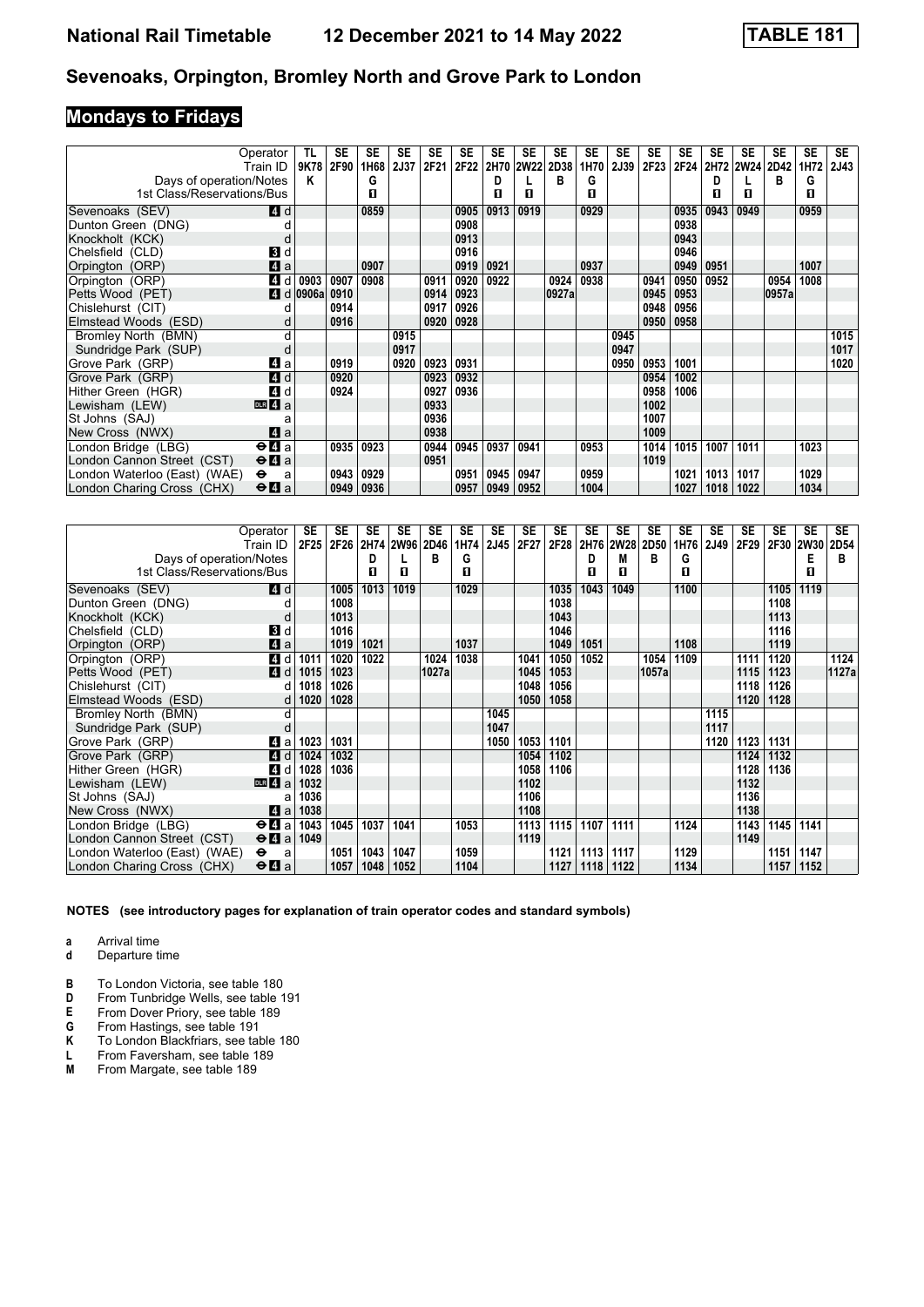# **Mondays to Fridays**

|                              | Operator                                    | SE   | SE          | <b>SE</b> | <b>SE</b> | <b>SE</b> | SE    | SE   | <b>SE</b> | SE   | SE   | SE   | SE    | <b>SE</b> | <b>SE</b>   | <b>SE</b> | <b>SE</b> | <b>SE</b>   | <b>SE</b> |
|------------------------------|---------------------------------------------|------|-------------|-----------|-----------|-----------|-------|------|-----------|------|------|------|-------|-----------|-------------|-----------|-----------|-------------|-----------|
|                              | Train ID                                    | 1H78 | <b>2J51</b> | 2F31      |           | 2F32 2W32 | 2D58  | 1H80 | 2J55      | 2F33 | 2F34 | 2W34 | 2D62  | 1H82      | <b>2J57</b> | 2F35      | 2F36      | <b>2W36</b> | 2D66      |
| Days of operation/Notes      |                                             | G    |             |           |           |           | в     | G    |           |      |      | Е    | в     | G         |             |           |           | F           | в         |
| 1st Class/Reservations/Bus   |                                             | п    |             |           |           | п         |       | п    |           |      |      | п    |       | п         |             |           |           | п           |           |
| Sevenoaks (SEV)              | <b>4</b> d                                  | 1129 |             |           | 1135      | 1149      |       | 1200 |           |      | 1205 | 1219 |       | 1229      |             |           | 1235      | 1249        |           |
| Dunton Green (DNG)           |                                             |      |             |           | 1138      |           |       |      |           |      | 1208 |      |       |           |             |           | 1238      |             |           |
| Knockholt (KCK)              |                                             |      |             |           | 1143      |           |       |      |           |      | 1213 |      |       |           |             |           | 1243      |             |           |
| Chelsfield (CLD)             | <b>3</b> d                                  |      |             |           | 1146      |           |       |      |           |      | 1216 |      |       |           |             |           | 1246      |             |           |
| Orpington (ORP)              | $\boldsymbol{A}$<br>a                       | 1137 |             |           | 1149      |           |       | 1208 |           |      | 1219 |      |       | 1237      |             |           | 1249      |             |           |
| Orpington (ORP)              | $\boldsymbol{A}$<br>d                       | 1138 |             | 1141      | 1150      |           | 1154  | 1209 |           | 1211 | 1220 |      | 1224  | 1238      |             | 1241      | 1250      |             | 1254      |
| Petts Wood (PET)             | 4d                                          |      |             | 1145      | 1153      |           | 1157a |      |           | 1215 | 1223 |      | 1227a |           |             | 1245      | 1253      |             | 1257a     |
| Chislehurst (CIT)            |                                             |      |             | 1148      | 1156      |           |       |      |           | 1218 | 1226 |      |       |           |             | 1248      | 1256      |             |           |
| Elmstead Woods (ESD)         | d                                           |      |             | 1150      | 1158      |           |       |      |           | 1220 | 1228 |      |       |           |             | 1250      | 1258      |             |           |
| Bromley North (BMN)          | d                                           |      | 1145        |           |           |           |       |      | 1215      |      |      |      |       |           | 1245        |           |           |             |           |
| Sundridge Park (SUP)         | d                                           |      | 1147        |           |           |           |       |      | 1217      |      |      |      |       |           | 1247        |           |           |             |           |
| Grove Park (GRP)             | ZI a                                        |      | 1150        | 1153      | 1201      |           |       |      | 1220      | 1223 | 1231 |      |       |           | 1250        | 1253      | 1301      |             |           |
| Grove Park (GRP)             | $\blacksquare$ d                            |      |             | 1154      | 1202      |           |       |      |           | 1224 | 1232 |      |       |           |             | 1254      | 1302      |             |           |
| Hither Green (HGR)           | $\boldsymbol{A}$<br>d                       |      |             | 1158      | 1206      |           |       |      |           | 1228 | 1236 |      |       |           |             | 1258      | 1306      |             |           |
| Lewisham (LEW)               | $DLR$ 4 a                                   |      |             | 1202      |           |           |       |      |           | 1232 |      |      |       |           |             | 1302      |           |             |           |
| St Johns (SAJ)               | a                                           |      |             | 1206      |           |           |       |      |           | 1236 |      |      |       |           |             | 1306      |           |             |           |
| New Cross (NWX)              | ZI a                                        |      |             | 1208      |           |           |       |      |           | 1238 |      |      |       |           |             | 1308      |           |             |           |
| London Bridge (LBG)          | $\Theta$ <b><math>\blacksquare</math></b> a | 1153 |             | 1213      | 1215      | 1211      |       | 1224 |           | 1243 | 1245 | 1241 |       | 1253      |             | 1313      | 1315      | 1311        |           |
| London Cannon Street (CST)   | $\Theta$ <b>A</b> a                         |      |             | 1219      |           |           |       |      |           | 1249 |      |      |       |           |             | 1319      |           |             |           |
| London Waterloo (East) (WAE) | $\bullet$<br>a                              | 1159 |             |           | 1221      | 1217      |       | 1229 |           |      | 1251 | 1247 |       | 1259      |             |           | 1321      | 1317        |           |
| London Charing Cross (CHX)   | $\Theta$ <b><math>\blacksquare</math></b> a | 1204 |             |           | 1227      | 1222      |       | 1234 |           |      | 1257 | 1252 |       | 1304      |             |           | 1327      | 1322        |           |

|                              | Operator<br>Train ID                        | SE<br>1H84 | SE<br>2J61 | <b>SE</b><br>2F37 | <b>SE</b><br>2F38 | <b>SE</b><br>2W38 2D70 | SE    | <b>SE</b><br>1H86 | <b>SE</b><br>2J63 | SE<br>2F39 | <b>SE</b> | <b>SE</b><br>2F40 2W40 | SE<br>2D74 | <b>SE</b><br>1H88 | <b>SE</b><br>2J67 | <b>SE</b><br>2F41 | <b>SE</b><br>2F42 2W42 | <b>SE</b> | <b>SE</b><br>2D78 |
|------------------------------|---------------------------------------------|------------|------------|-------------------|-------------------|------------------------|-------|-------------------|-------------------|------------|-----------|------------------------|------------|-------------------|-------------------|-------------------|------------------------|-----------|-------------------|
| Days of operation/Notes      |                                             | G          |            |                   |                   | Е                      | в     | G                 |                   |            |           |                        | в          | G                 |                   |                   |                        | E         | в                 |
| 1st Class/Reservations/Bus   |                                             | п          |            |                   |                   | п                      |       | п                 |                   |            |           | п                      |            | п                 |                   |                   |                        | п         |                   |
| Sevenoaks (SEV)              | <b>4</b> d                                  | 1300       |            |                   | 1305              | 1319                   |       | 1329              |                   |            | 1335      | 1349                   |            | 1400              |                   |                   | 1405                   | 1419      |                   |
| Dunton Green (DNG)           |                                             |            |            |                   | 1308              |                        |       |                   |                   |            | 1338      |                        |            |                   |                   |                   | 1408                   |           |                   |
| Knockholt (KCK)              | d                                           |            |            |                   | 1313              |                        |       |                   |                   |            | 1343      |                        |            |                   |                   |                   | 1413                   |           |                   |
| Chelsfield (CLD)             | BI d                                        |            |            |                   | 1316              |                        |       |                   |                   |            | 1346      |                        |            |                   |                   |                   | 1416                   |           |                   |
| Orpington (ORP)              | $\blacksquare$ a                            | 1308       |            |                   | 1319              |                        |       | 1337              |                   |            | 1349      |                        |            | 1408              |                   |                   | 1419                   |           |                   |
| Orpington (ORP)              | $\boldsymbol{A}$<br>d                       | 1309       |            | 1311              | 1320              |                        | 1324  | 1338              |                   | 1341       | 1350      |                        | 1354       | 1409              |                   | 1411              | 1420                   |           | 1424              |
| Petts Wood (PET)             | 4d                                          |            |            | 1315              | 1323              |                        | 1327a |                   |                   | 1345       | 1353      |                        | 1357a      |                   |                   | 1415              | 1423                   |           | 1427a             |
| Chislehurst (CIT)            |                                             |            |            | 1318              | 1326              |                        |       |                   |                   | 1348       | 1356      |                        |            |                   |                   | 1418              | 1426                   |           |                   |
| Elmstead Woods (ESD)         | d                                           |            |            | 1320              | 1328              |                        |       |                   |                   | 1350       | 1358      |                        |            |                   |                   | 1420              | 1428                   |           |                   |
| Bromley North (BMN)          | d                                           |            | 1315       |                   |                   |                        |       |                   | 1345              |            |           |                        |            |                   | 1415              |                   |                        |           |                   |
| Sundridge Park (SUP)         | d                                           |            | 1317       |                   |                   |                        |       |                   | 1347              |            |           |                        |            |                   | 1417              |                   |                        |           |                   |
| Grove Park (GRP)             | Z1 a                                        |            | 1320       | 1323              | 1331              |                        |       |                   | 1350              | 1353       | 1401      |                        |            |                   | 1420              | 1423              | 1431                   |           |                   |
| Grove Park (GRP)             | 4d                                          |            |            | 1324              | 1332              |                        |       |                   |                   | 1354       | 1402      |                        |            |                   |                   | 1424              | 1432                   |           |                   |
| Hither Green (HGR)           | 4 d                                         |            |            | 1328              | 1336              |                        |       |                   |                   | 1358       | 1406      |                        |            |                   |                   | 1428              | 1436                   |           |                   |
| Lewisham (LEW)               | DR 4a                                       |            |            | 1332              |                   |                        |       |                   |                   | 1402       |           |                        |            |                   |                   | 1432              |                        |           |                   |
| St Johns (SAJ)               | a                                           |            |            | 1336              |                   |                        |       |                   |                   | 1406       |           |                        |            |                   |                   | 1436              |                        |           |                   |
| New Cross (NWX)              | ZI a                                        |            |            | 1338              |                   |                        |       |                   |                   | 1408       |           |                        |            |                   |                   | 1438              |                        |           |                   |
| London Bridge (LBG)          | $\Theta$ <b><math>\blacksquare</math></b> a | 1324       |            | 1343              | 1345              | 1341                   |       | 1353              |                   | 1413       | 1415      | 1411                   |            | 1424              |                   | 1443              | 1445                   | 1441      |                   |
| London Cannon Street (CST)   | $\Theta$ <b>A</b> a                         |            |            | 1349              |                   |                        |       |                   |                   | 1419       |           |                        |            |                   |                   | 1449              |                        |           |                   |
| London Waterloo (East) (WAE) | $\bullet$<br>a                              | 1329       |            |                   | 1351              | 1347                   |       | 1359              |                   |            | 1421      | 1417                   |            | 1429              |                   |                   | 1451                   | 1447      |                   |
| London Charing Cross (CHX)   | $\Theta$ <b>A</b> a                         | 1334       |            |                   | 1357              | 1352                   |       | 1404              |                   |            | 1427      | 1422                   |            | 1434              |                   |                   | 1457                   | 1452      |                   |

**NOTES (see introductory pages for explanation of train operator codes and standard symbols)**

**a** Arrival time

**d** Departure time

**B** To London Victoria, see table 180<br>**E** From Dover Priory, see table 189

**E** From Dover Priory, see table 189<br>**F** From Ashford International, see ta

- **F** From Ashford International, see table 189<br>**G** From Hastings, see table 191
- From Hastings, see table 191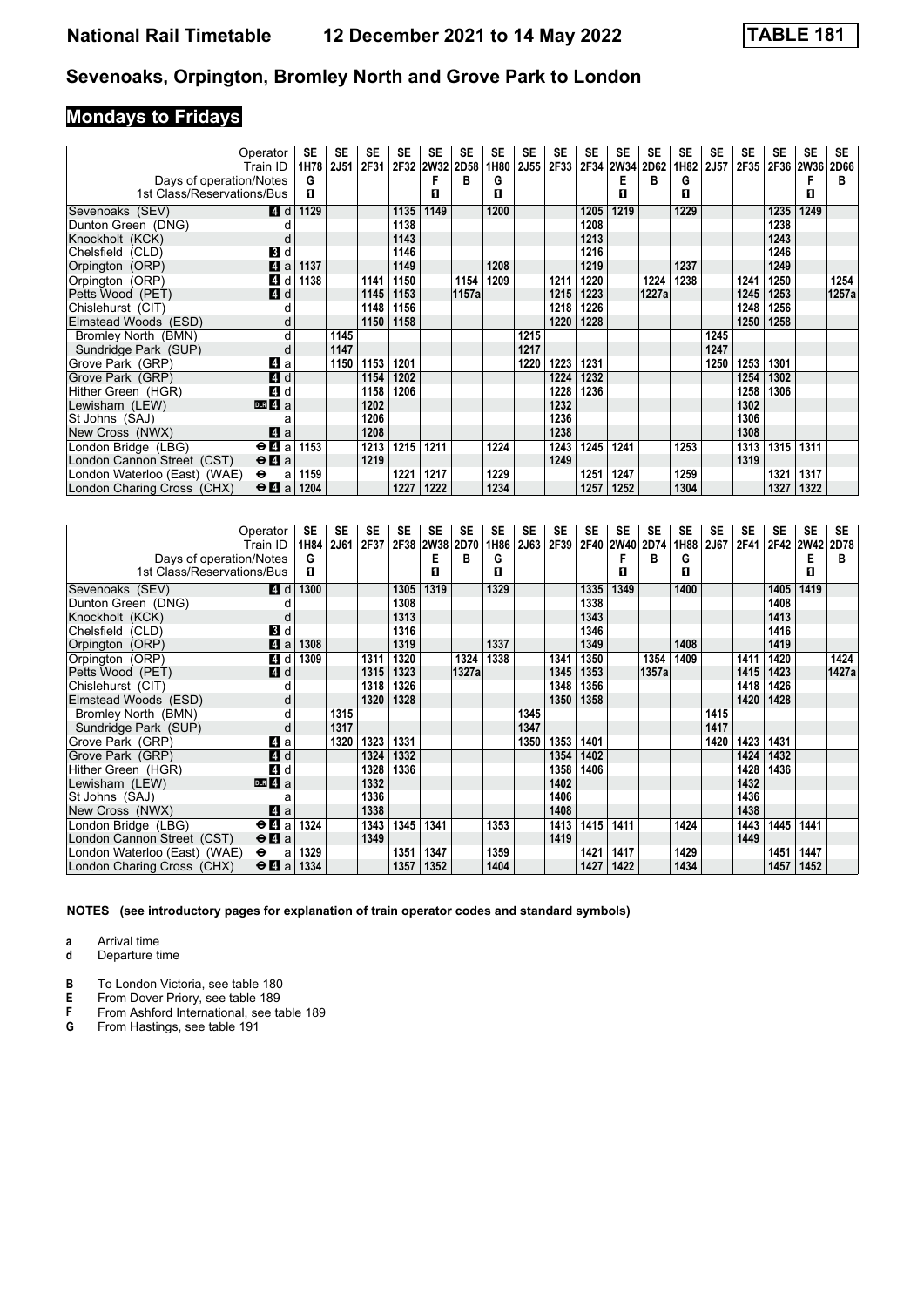# **Mondays to Fridays**

|                              | Operator                                    | SE        | SE   | SE   | SE   | <b>SE</b>      | <b>SE</b> | SE               | <b>SE</b> | <b>SE</b> | <b>SE</b> | SE          | SE   | TL          | <b>SE</b> | <b>SE</b> | SE   | <b>SE</b>   | <b>SE</b> |
|------------------------------|---------------------------------------------|-----------|------|------|------|----------------|-----------|------------------|-----------|-----------|-----------|-------------|------|-------------|-----------|-----------|------|-------------|-----------|
|                              | Train ID                                    | 1H52 2J69 |      | 2F43 |      | 2F44 2W44 2D82 |           | 1H <sub>54</sub> | 2J73      | 2F45      | 2F46      | <b>2W46</b> | 2D86 | 9K44        | 1H56      | 2J75      | 2F47 | <b>2F48</b> | 2H56      |
| Days of operation/Notes      |                                             | G         |      |      |      |                | в         | G                |           |           |           | Е           | в    | A           | G         |           |      |             | D         |
| 1st Class/Reservations/Bus   |                                             | п         |      |      |      | п              |           | п                |           |           |           | п           |      |             | п         |           |      |             | П.        |
| Sevenoaks (SEV)              | <b>4</b> d                                  | 1429      |      |      | 1435 | 1449           |           | 1500             |           |           | 1505      | 1519        |      |             | 1529      |           |      | 1535        | 1543      |
| Dunton Green (DNG)           |                                             |           |      |      | 1438 |                |           |                  |           |           | 1508      |             |      |             |           |           |      | 1538        |           |
| Knockholt (KCK)              | d                                           |           |      |      | 1443 |                |           |                  |           |           | 1513      |             |      |             |           |           |      | 1543        |           |
| Chelsfield (CLD)             | <b>3</b> d                                  |           |      |      | 1446 |                |           |                  |           |           | 1516      |             |      |             |           |           |      | 1546        |           |
| Orpington (ORP)              | $\blacksquare$ a                            | 1437      |      |      | 1449 |                |           | 1508             |           |           | 1519      |             |      |             | 1537      |           |      | 1549        | 1551      |
| Orpington (ORP)              | 4 d                                         | 1438      |      | 1441 | 1450 |                | 1454      | 1509             |           | 1511      | 1520      |             | 1524 | 1532        | 1538      |           | 1541 | 1550        | 1552      |
| Petts Wood (PET)             | 4d                                          |           |      | 1445 | 1453 |                | 1457a     |                  |           | 1515      | 1523      |             |      | 1527a 1536a |           |           | 1545 | 1553        |           |
| Chislehurst (CIT)            |                                             |           |      | 1448 | 1456 |                |           |                  |           | 1518      | 1526      |             |      |             |           |           | 1548 | 1556        |           |
| Elmstead Woods (ESD)         | d                                           |           |      | 1450 | 1458 |                |           |                  |           | 1520      | 1528      |             |      |             |           |           | 1550 | 1558        |           |
| Bromley North (BMN)          | d                                           |           | 1445 |      |      |                |           |                  | 1515      |           |           |             |      |             |           | 1545      |      |             |           |
| Sundridge Park (SUP)         | d                                           |           | 1447 |      |      |                |           |                  | 1517      |           |           |             |      |             |           | 1547      |      |             |           |
| Grove Park (GRP)             | Z1 a                                        |           | 1450 | 1453 | 1501 |                |           |                  | 1520      | 1523      | 1531      |             |      |             |           | 1550      | 1553 | 1601        |           |
| Grove Park (GRP)             | 4d                                          |           |      | 1454 | 1502 |                |           |                  |           | 1524      | 1532      |             |      |             |           |           | 1554 | 1602        |           |
| Hither Green (HGR)           | 4 d                                         |           |      | 1458 | 1506 |                |           |                  |           | 1528      | 1536      |             |      |             |           |           | 1558 | 1606        |           |
| Lewisham (LEW)               | DR 4a                                       |           |      | 1502 |      |                |           |                  |           | 1532      |           |             |      |             |           |           | 1602 |             |           |
| St Johns (SAJ)               |                                             |           |      | 1506 |      |                |           |                  |           | 1536      |           |             |      |             |           |           | 1606 |             |           |
| New Cross (NWX)              | ZI a                                        |           |      | 1508 |      |                |           |                  |           | 1538      |           |             |      |             |           |           | 1608 |             |           |
| London Bridge (LBG)          | $\Theta$ <b><math>\Omega</math></b> a       | 1453      |      | 1513 | 1515 | 1511           |           | 1524             |           | 1543      | 1545      | 1541        |      |             | 1553      |           | 1613 | 1615        | 1607      |
| London Cannon Street (CST)   | $\Theta$ <b>A</b> a                         |           |      | 1519 |      |                |           |                  |           | 1549      |           |             |      |             |           |           | 1618 |             |           |
| London Waterloo (East) (WAE) | $\bullet$<br>a                              | 1459      |      |      | 1521 | 1517           |           | 1529             |           |           | 1551      | 1547        |      |             | 1559      |           |      | 1621        | 1613      |
| London Charing Cross (CHX)   | $\Theta$ <b><math>\blacksquare</math></b> a | 1504      |      |      | 1527 | 1522           |           | 1534             |           |           | 1557      | 1552        |      |             | 1604      |           |      | 1627        | 1618      |

|                              | Operator<br>Train ID                      | SE<br><b>2W48</b> | SE<br>2D02 | TL<br>9K46  | <b>SE</b><br>1H <sub>58</sub> | <b>SE</b><br>2J79 | SE<br>2F49 | <b>SE</b><br>2F50 | <b>SE</b><br>2H58 | SE<br><b>2W50</b> | SE<br>2D06 | TL<br>9K48  | SE<br>1H60 | <b>SE</b><br>2J81 | SE<br>2F51 | SE<br>2F52 | SE<br>2H60 2W52 | <b>SE</b> | <b>SE</b><br>2D10 |
|------------------------------|-------------------------------------------|-------------------|------------|-------------|-------------------------------|-------------------|------------|-------------------|-------------------|-------------------|------------|-------------|------------|-------------------|------------|------------|-----------------|-----------|-------------------|
| Days of operation/Notes      |                                           | F                 | в          | А           | G                             |                   |            |                   | D                 | н                 | В          | A           | G          |                   |            |            | D               | F         | в                 |
| 1st Class/Reservations/Bus   |                                           | п                 |            |             | п                             |                   |            |                   | п                 | п                 |            |             | п          |                   |            |            | П               | п         |                   |
| Sevenoaks (SEV)              | <b>4d</b>                                 | 1549              |            |             | 1559                          |                   |            | 1605              | 1612              | 1619              |            |             | 1629       |                   |            | 1635       | 1643            | 1649      |                   |
| Dunton Green (DNG)           |                                           |                   |            |             |                               |                   |            | 1608              |                   |                   |            |             |            |                   |            | 1638       |                 |           |                   |
| Knockholt (KCK)              | d                                         |                   |            |             |                               |                   |            | 1613              |                   |                   |            |             |            |                   |            | 1643       |                 |           |                   |
| Chelsfield (CLD)             | BI d                                      |                   |            |             |                               |                   |            | 1616              | 1619              |                   |            |             |            |                   |            | 1646       |                 |           |                   |
| Orpington (ORP)              | $\mathbf{A}$ a                            |                   |            |             | 1607                          |                   |            | 1619              | 1622              |                   |            |             | 1637       |                   |            | 1649       | 1651            |           |                   |
| Orpington (ORP)              | 4 d                                       |                   | 1554       | 1602        | 1608                          |                   | 1611       | 1620              | 1623              |                   | 1624       | 1632        | 1638       |                   | 1641       | 1650       | 1652            |           | 1653              |
| Petts Wood (PET)             | 4d                                        |                   |            | 1557a 1606a |                               |                   | 1615       | 1623              |                   |                   |            | 1627a 1636a |            |                   | 1645       | 1653       |                 |           | 1656a             |
| Chislehurst (CIT)            |                                           |                   |            |             |                               |                   | 1618       | 1626              |                   |                   |            |             |            |                   | 1648       | 1656       |                 |           |                   |
| Elmstead Woods (ESD)         |                                           |                   |            |             |                               |                   | 1620       | 1628              |                   |                   |            |             |            |                   | 1650       | 1658       |                 |           |                   |
| Bromley North (BMN)          | d                                         |                   |            |             |                               | 1615              |            |                   |                   |                   |            |             |            | 1645              |            |            |                 |           |                   |
| Sundridge Park (SUP)         | d                                         |                   |            |             |                               | 1617              |            |                   |                   |                   |            |             |            | 1647              |            |            |                 |           |                   |
| Grove Park (GRP)             | Z1 a                                      |                   |            |             |                               | 1620              | 1623       | 1631              |                   |                   |            |             |            | 1650              | 1653       | 1701       |                 |           |                   |
| Grove Park (GRP)             | 4 d                                       |                   |            |             |                               |                   | 1624       | 1632              |                   |                   |            |             |            |                   | 1654       | 1702       |                 |           |                   |
| Hither Green (HGR)           | 4 d                                       |                   |            |             |                               |                   | 1628       | 1636              |                   |                   |            |             |            |                   | 1658       | 1706       |                 |           |                   |
| Lewisham (LEW)               | $\overline{m}$ 4 a                        |                   |            |             |                               |                   | 1632       |                   |                   |                   |            |             |            |                   | 1702       |            |                 |           |                   |
| St Johns (SAJ)               | a                                         |                   |            |             |                               |                   | 1636       |                   |                   |                   |            |             |            |                   | 1706       |            |                 |           |                   |
| New Cross (NWX)              | ZI a                                      |                   |            |             |                               |                   | 1638       |                   |                   |                   |            |             |            |                   | 1708       |            |                 |           |                   |
| London Bridge (LBG)          | $\Theta$ <b><math>\mathbf{u}</math></b> a | 1611              |            |             | 1623                          |                   | 1643       | 1645              | 1638              | 1641              |            |             | 1653       |                   | 1713       | 1715       | 1707            | 1711      |                   |
| London Cannon Street (CST)   | $\Theta$ <b><math>\Omega</math></b> a     |                   |            |             |                               |                   | 1648       |                   |                   |                   |            |             |            |                   | 1718       |            |                 |           |                   |
| London Waterloo (East) (WAE) | $\bullet$<br>a                            | 1618              |            |             | 1629                          |                   |            | 1652              | 1643              | 1647              |            |             | 1659       |                   |            | 1721       | 1713            | 1717      |                   |
| London Charing Cross (CHX)   | $\Theta$ <b>A</b> a                       | 1626              |            |             | 1634                          |                   |            | 1657              | 1648              | 1654              |            |             | 1704       |                   |            | 1727       | 1718            | 1724      |                   |

**NOTES (see introductory pages for explanation of train operator codes and standard symbols)**

**a** Arrival time

**d** Departure time

**A** To Luton, see table 180<br>**B** To London Victoria, see

**B** To London Victoria, see table 18

**D** From Tunbridge Wells, see table 191<br>**E** From Dover Priory, see table 189

**E** From Dover Priory, see table 189<br>**F** From Ashford International, see ta

**F** From Ashford International, see table 189<br>**G** From Hastings, see table 191

**6** From Hastings, see table 191<br>**H** From Ramsgate, see table 18

From Ramsgate, see table 189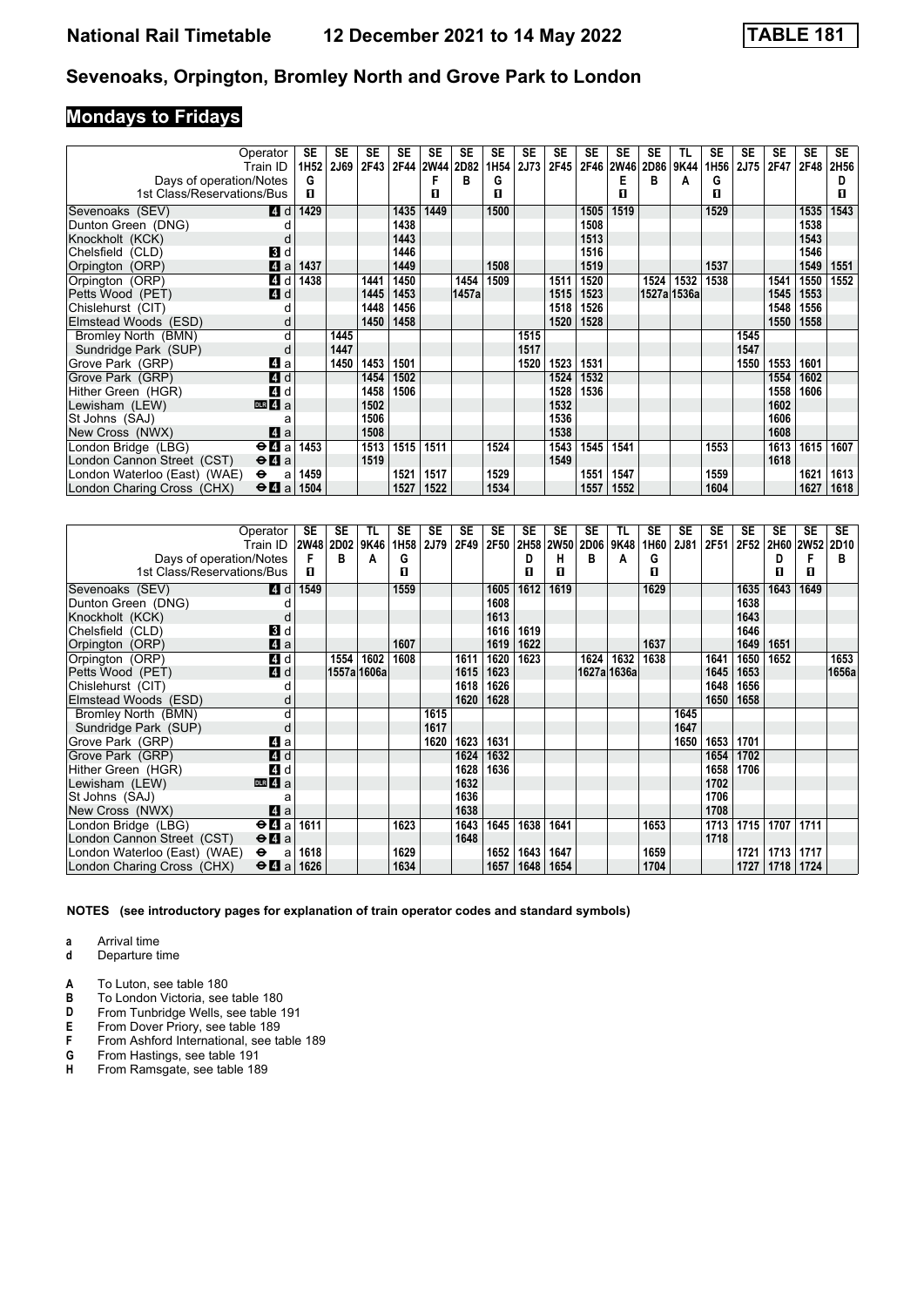# **Mondays to Fridays**

|                              | Operator<br>Train ID                        | SE<br>1F90 | <b>SE</b><br>1H62 | <b>SE</b><br><b>2J85</b> | <b>SE</b><br>2F53 | <b>SE</b><br>2F54 | SE   | SE<br>2H62 2W54 | SE<br>2D14 | TL.<br>9K52 | <b>SE</b><br>1F92 | SE<br>1H64 | SE<br>2J87 | <b>SE</b><br>2F55 | <b>SE</b><br>2F56 | <b>SE</b> | SE<br>2H64 2W56 | <b>SE</b><br>2D18 | TL.<br>9K84 |
|------------------------------|---------------------------------------------|------------|-------------------|--------------------------|-------------------|-------------------|------|-----------------|------------|-------------|-------------------|------------|------------|-------------------|-------------------|-----------|-----------------|-------------------|-------------|
| Days of operation/Notes      |                                             |            | G                 |                          |                   |                   | D    | н               | в          | А           |                   | G          |            |                   |                   | D         | н               | в                 | ĸ           |
| 1st Class/Reservations/Bus   |                                             |            | п                 |                          |                   |                   | П    | п               |            |             |                   | п          |            |                   |                   | п         | п               |                   |             |
| Sevenoaks (SEV)              | ZI d                                        |            | 1659              |                          |                   | 1705              | 1713 | 1719            |            |             |                   | 1729       |            |                   | 1735              | 1743      | 1749            |                   |             |
| Dunton Green (DNG)           |                                             |            |                   |                          |                   | 1708              |      |                 |            |             |                   |            |            |                   | 1738              |           |                 |                   |             |
| Knockholt (KCK)              |                                             |            |                   |                          |                   | 1713              |      |                 |            |             |                   |            |            |                   | 1743              |           |                 |                   |             |
| Chelsfield (CLD)             | 3d                                          |            |                   |                          |                   | 1716              |      |                 |            |             |                   |            |            |                   | 1746              |           |                 |                   |             |
| Orpington (ORP)              | 4a                                          |            | 1707              |                          |                   | 1719              | 1721 |                 |            |             |                   | 1737       |            |                   | 1749              | 1751      |                 |                   |             |
| Orpington (ORP)              | 4 d                                         | 1703       | 1708              |                          | 1711              | 1720              | 1722 |                 | 1723       | 1732        | 1733              | 1738       |            | 1741              | 1750              | 1752      |                 | 1753              | 1802        |
| Petts Wood (PET)             | 4d                                          |            |                   |                          | 1715              | 1723              |      |                 |            | 1726a 1735a |                   |            |            | 1745              | 1753              |           |                 | 1756a 1805a       |             |
| Chislehurst (CIT)            |                                             |            |                   |                          | 1718              | 1726              |      |                 |            |             |                   |            |            | 1748              | 1756              |           |                 |                   |             |
| Elmstead Woods (ESD)         |                                             |            |                   |                          | 1720              | 1728              |      |                 |            |             |                   |            |            | 1750              | 1758              |           |                 |                   |             |
| Bromley North (BMN)          | d                                           |            |                   | 1715                     |                   |                   |      |                 |            |             |                   |            | 1745       |                   |                   |           |                 |                   |             |
| Sundridge Park (SUP)         |                                             |            |                   | 1717                     |                   |                   |      |                 |            |             |                   |            | 1747       |                   |                   |           |                 |                   |             |
| Grove Park (GRP)             | ZI a                                        |            |                   | 1720                     | 1723              | 1731              |      |                 |            |             |                   |            | 1750       | 1753              | 1801              |           |                 |                   |             |
| Grove Park (GRP)             | $\blacksquare$ d                            |            |                   |                          | 1724              | 1732              |      |                 |            |             |                   |            |            | 1754              | 1802              |           |                 |                   |             |
| Hither Green (HGR)           | 4 d                                         |            |                   |                          | 1728              | 1736              |      |                 |            |             |                   |            |            | 1758              | 1806              |           |                 |                   |             |
| Lewisham (LEW)               | DR <sub>4</sub> a                           |            |                   |                          | 1732              |                   |      |                 |            |             |                   |            |            | 1802              |                   |           |                 |                   |             |
| St Johns (SAJ)               | a                                           |            |                   |                          | 1736              |                   |      |                 |            |             |                   |            |            | 1806              |                   |           |                 |                   |             |
| New Cross (NWX)              | ZI a                                        |            |                   |                          | 1738              |                   |      |                 |            |             |                   |            |            | 1808              |                   |           |                 |                   |             |
| London Bridge (LBG)          | $\Theta$ <b>El</b> a 1718                   |            | 1723              |                          | 1743              | 1745              | 1737 | 1741            |            |             | 1748              | 1753       |            | 1813              | 1815              | 1807      | 1811            |                   |             |
| London Cannon Street (CST)   | $\Theta$ <b><math>\blacksquare</math></b> a |            |                   |                          | 1748              |                   |      |                 |            |             |                   |            |            | 1818              |                   |           |                 |                   |             |
| London Waterloo (East) (WAE) | $\bullet$<br>a                              | 1724       | 1729              |                          |                   | 1751              | 1743 | 1747            |            |             | 1754              | 1759       |            |                   | 1821              | 1813      | 1817            |                   |             |
| London Charing Cross (CHX)   | $\Theta$ 4 a 1730                           |            | 1734              |                          |                   | 1757              | 1748 | 1754            |            |             | 1800              | 1804       |            |                   | 1827              | 1818      | 1824            |                   |             |

|                              | Operator<br>Train ID                        | SE<br>1F94 | <b>SE</b><br>1H66 | <b>SE</b><br><b>2J03</b> | <b>SE</b><br>2F57 | <b>SE</b><br>2F58 | <b>SE</b><br>2H66 | <b>SE</b><br><b>2W58</b> | <b>SE</b><br>2D22 | <b>SE</b><br>1F96 | TL<br>9K86 | <b>SE</b><br>1H68 | <b>SE</b><br><b>2J05</b> | <b>SE</b><br>2F59 | <b>SE</b><br>2F60 | <b>SE</b> | <b>SE</b><br>2H68 2W60 2D26 | <b>SE</b> | <b>SE</b><br>1H70 |
|------------------------------|---------------------------------------------|------------|-------------------|--------------------------|-------------------|-------------------|-------------------|--------------------------|-------------------|-------------------|------------|-------------------|--------------------------|-------------------|-------------------|-----------|-----------------------------|-----------|-------------------|
| Days of operation/Notes      |                                             |            | G                 |                          |                   |                   | D                 | н                        | B                 |                   | Κ          | G                 |                          |                   |                   | D         | н                           | в         | G                 |
| 1st Class/Reservations/Bus   |                                             |            | П                 |                          |                   |                   | п                 | п                        |                   |                   |            | п                 |                          |                   |                   | п         | п                           |           | п                 |
| Sevenoaks (SEV)              | ZI d                                        |            | 1759              |                          |                   | 1805              | 1813              | 1819                     |                   |                   |            | 1829              |                          |                   | 1835              | 1843      | 1849                        |           | 1859              |
| Dunton Green (DNG)           |                                             |            |                   |                          |                   | 1808              |                   |                          |                   |                   |            |                   |                          |                   | 1838              |           |                             |           |                   |
| Knockholt (KCK)              |                                             |            |                   |                          |                   | 1813              |                   |                          |                   |                   |            |                   |                          |                   | 1843              |           |                             |           |                   |
| Chelsfield (CLD)             | 3d                                          |            |                   |                          |                   | 1816              |                   |                          |                   |                   |            |                   |                          |                   | 1846              |           |                             |           |                   |
| Orpington (ORP)              | $\blacksquare$ a                            |            | 1807              |                          |                   | 1819              | 1821              |                          |                   |                   |            | 1837              |                          |                   | 1849              | 1851      |                             |           | 1907              |
| Orpington (ORP)              | $\boldsymbol{A}$<br>d                       | 1803       | 1808              |                          | 1811              | 1820              | 1822              |                          | 1823              | 1833              | 1833       | 1838              |                          | 1841              | 1850              | 1852      |                             | 1853      | 1908              |
| Petts Wood (PET)             | 4d                                          |            |                   |                          | 1815              | 1823              |                   |                          | 1826a             |                   | 1836a      |                   |                          | 1845              | 1853              |           |                             | 1856a     |                   |
| Chislehurst (CIT)            |                                             |            |                   |                          | 1818              | 1826              |                   |                          |                   |                   |            |                   |                          | 1848              | 1856              |           |                             |           |                   |
| Elmstead Woods (ESD)         |                                             |            |                   |                          | 1820              | 1828              |                   |                          |                   |                   |            |                   |                          | 1850              | 1858              |           |                             |           |                   |
| Bromley North (BMN)          | d                                           |            |                   | 1815                     |                   |                   |                   |                          |                   |                   |            |                   | 1845                     |                   |                   |           |                             |           |                   |
| Sundridge Park (SUP)         |                                             |            |                   | 1817                     |                   |                   |                   |                          |                   |                   |            |                   | 1847                     |                   |                   |           |                             |           |                   |
| Grove Park (GRP)             | ZI a                                        |            |                   | 1820                     | 1823              | 1831              |                   |                          |                   |                   |            |                   | 1850                     | 1853              | 1901              |           |                             |           |                   |
| Grove Park (GRP)             | 4 d                                         |            |                   |                          | 1824              | 1832              |                   |                          |                   |                   |            |                   |                          | 1854              | 1902              |           |                             |           |                   |
| Hither Green (HGR)           | 4d                                          |            |                   |                          | 1828              | 1836              |                   |                          |                   |                   |            |                   |                          | 1858              | 1906              |           |                             |           |                   |
| Lewisham (LEW)               | $DR 4a$                                     |            |                   |                          | 1832              |                   |                   |                          |                   |                   |            |                   |                          | 1902              |                   |           |                             |           |                   |
| St Johns (SAJ)               | а                                           |            |                   |                          | 1836              |                   |                   |                          |                   |                   |            |                   |                          | 1906              |                   |           |                             |           |                   |
| New Cross (NWX)              | ZI a                                        |            |                   |                          | 1838              |                   |                   |                          |                   |                   |            |                   |                          | 1908              |                   |           |                             |           |                   |
| London Bridge (LBG)          | $\Theta$ <b><math>\blacksquare</math></b> a | 1818       | 1824              |                          | 1843              | 1845              | 1837              | 1841                     |                   | 1848              |            | 1853              |                          | 1913              | 1915              | 1907      | 1911                        |           | 1923              |
| London Cannon Street (CST)   | $\Theta$ <b><math>\Omega</math></b> a       |            |                   |                          | 1848              |                   |                   |                          |                   |                   |            |                   |                          | 1919              |                   |           |                             |           |                   |
| London Waterloo (East) (WAE) | $\bullet$<br>a                              | 1824       | 1829              |                          |                   | 1851              | 1843              | 1847                     |                   | 1854              |            | 1859              |                          |                   | 1921              | 1913      | 1917                        |           | 1929              |
| London Charing Cross (CHX)   | $\Theta$ $\blacksquare$ a                   | 1830       | 1834              |                          |                   | 1857              | 1848              | 1852                     |                   | 1900              |            | 1904              |                          |                   | 1927              | 1918      | 1922                        |           | 1934              |

**NOTES (see introductory pages for explanation of train operator codes and standard symbols)**

**a** Arrival time

**d** Departure time

**A** To Luton, see table 180<br>**B** To London Victoria, see

**B** To London Victoria, see table 18

**D** From Tunbridge Wells, see table 191<br>**G** From Hastings, see table 191

**4** From Hastings, see table 191<br>**H** From Ramsgate, see table 18<br>**K** To London Blackfriars, see table

From Ramsgate, see table 189

**K** To London Blackfriars, see table 18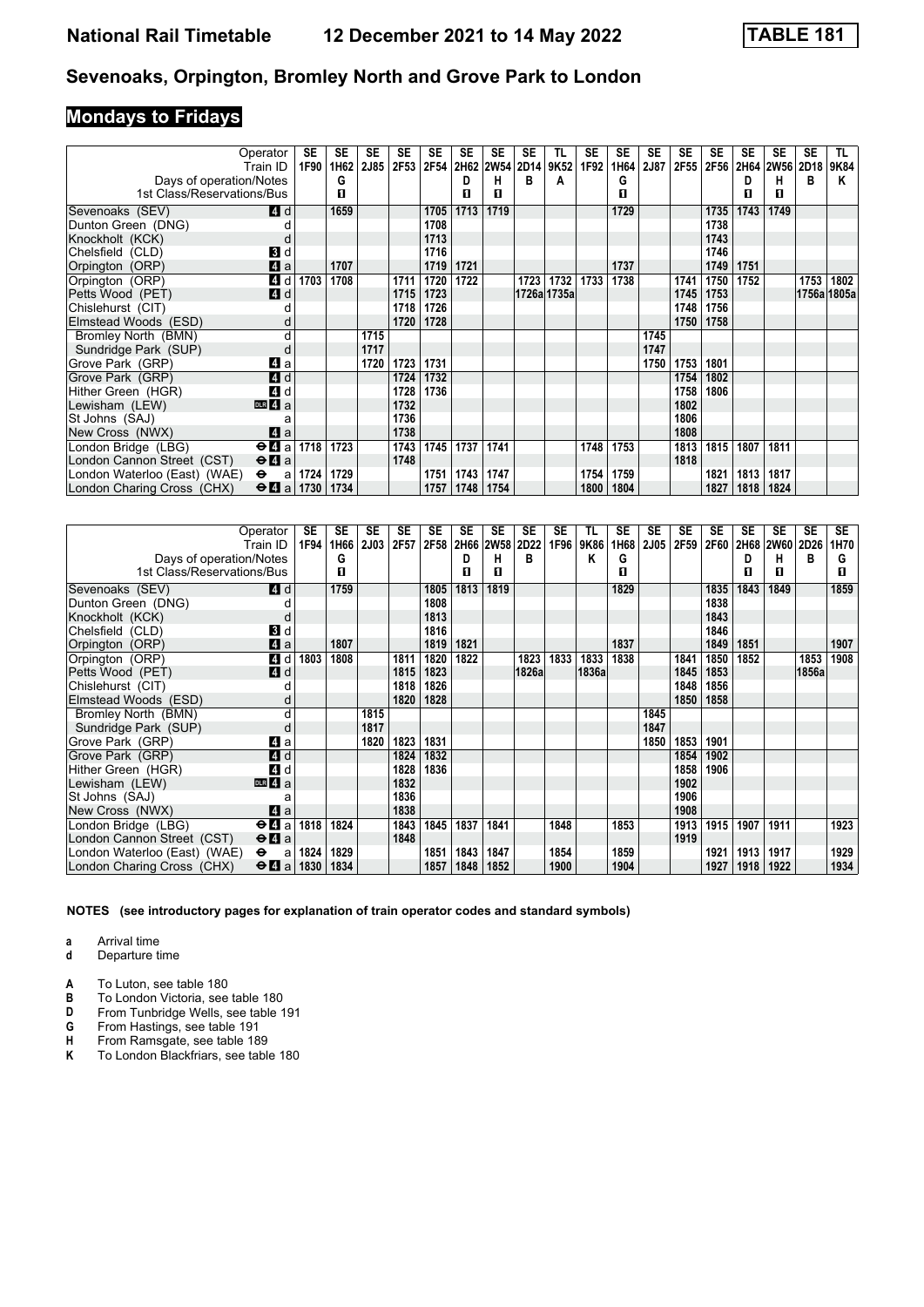# **Mondays to Fridays**

| Operator                                  | Train ID                                    | SE<br><b>2J09</b> | SE<br>2F61 | SE<br>2F66 | <b>SE</b> | <b>SE</b><br>2H70 2W62 | SE<br>2D30 | SE<br>1H72 | <b>SE</b><br>2J11 | <b>SE</b><br>2F67 | SE<br>2F68 | SE<br>2H72 | SE<br><b>2W64</b> | SE    | SE     | SE<br>2J15 | SE<br>2F69 | <b>SE</b><br>2F70 | <b>SE</b> |
|-------------------------------------------|---------------------------------------------|-------------------|------------|------------|-----------|------------------------|------------|------------|-------------------|-------------------|------------|------------|-------------------|-------|--------|------------|------------|-------------------|-----------|
|                                           |                                             |                   |            |            |           |                        | в          |            |                   |                   |            |            |                   | 2D34  | 1H74   |            |            |                   | 2H74      |
| Days of operation/Notes                   |                                             |                   |            |            | D         | н                      |            | G          |                   |                   |            | D          | н<br>п            | в     | G<br>п |            |            |                   |           |
| 1st Class/Reservations/Bus                |                                             |                   |            |            | П         | п                      |            | п          |                   |                   |            | п          |                   |       |        |            |            |                   | п         |
| Sevenoaks (SEV)                           | 4 d                                         |                   |            | 1905       | 1913      | 1919                   |            | 1929       |                   |                   | 1935       | 1943       | 1949              |       | 1959   |            |            | 2005              | 2013      |
| Dunton Green (DNG)                        |                                             |                   |            | 1908       |           |                        |            |            |                   |                   | 1938       |            |                   |       |        |            |            | 2008              |           |
| Knockholt (KCK)                           | d                                           |                   |            | 1913       |           |                        |            |            |                   |                   | 1943       |            |                   |       |        |            |            | 2013              |           |
| Chelsfield (CLD)                          | <b>B</b> d                                  |                   |            | 1916       |           |                        |            |            |                   |                   | 1946       |            |                   |       |        |            |            | 2016              |           |
| Orpington (ORP)                           | $\mathbf{A}$ a                              |                   |            | 1919       | 1921      |                        |            | 1937       |                   |                   | 1949       | 1951       |                   |       | 2007   |            |            | 2019              | 2021      |
| Orpington (ORP)                           | 4 d                                         |                   | 1911       | 1920       | 1922      |                        | 1924       | 1938       |                   | 1941              | 1950       | 1952       |                   | 1954  | 2008   |            | 2011       | 2020              | 2022      |
| Petts Wood (PET)                          | 4d                                          |                   | 1915       | 1923       |           |                        | 1927al     |            |                   | 1945              | 1953       |            |                   | 1957a |        |            | 2015       | 2023              |           |
| Chislehurst (CIT)                         |                                             |                   | 1918       | 1926       |           |                        |            |            |                   | 1948              | 1956       |            |                   |       |        |            | 2018       | 2026              |           |
| Elmstead Woods (ESD)                      | d                                           |                   | 1920       | 1928       |           |                        |            |            |                   | 1950              | 1958       |            |                   |       |        |            | 2020       | 2028              |           |
| Bromley North (BMN)                       | d                                           | 1915              |            |            |           |                        |            |            | 1945              |                   |            |            |                   |       |        | 2015       |            |                   |           |
| Sundridge Park (SUP)                      | d                                           | 1917              |            |            |           |                        |            |            | 1947              |                   |            |            |                   |       |        | 2017       |            |                   |           |
| Grove Park (GRP)                          | Z1 a                                        | 1920              | 1923       | 1931       |           |                        |            |            | 1950              | 1953              | 2001       |            |                   |       |        | 2020       | 2023       | 2031              |           |
| Grove Park (GRP)                          | 4 d                                         |                   | 1924       | 1932       |           |                        |            |            |                   | 1954              | 2002       |            |                   |       |        |            | 2024       | 2032              |           |
| Hither Green (HGR)                        | 4 d                                         |                   | 1928       | 1936       |           |                        |            |            |                   | 1958              | 2006       |            |                   |       |        |            | 2028       | 2036              |           |
| Lewisham (LEW)                            | $\overline{DB}$ 4 $\overline{a}$            |                   | 1932       |            |           |                        |            |            |                   | 2002              |            |            |                   |       |        |            | 2032       |                   |           |
| St Johns (SAJ)                            | a                                           |                   | 1936       |            |           |                        |            |            |                   | 2006              |            |            |                   |       |        |            | 2036       |                   |           |
| New Cross (NWX)                           | ZI a                                        |                   | 1938       |            |           |                        |            |            |                   | 2008              |            |            |                   |       |        |            | 2038       |                   |           |
| London Bridge (LBG)                       | $\Theta$ <b>d</b> a                         |                   | 1943       | 1945       | 1937      | 1941                   |            | 1953       |                   | 2013              | 2015       | 2007       | 2011              |       | 2023   |            | 2043       | 2045              | 2037      |
| London Cannon Street (CST)                | $\Theta$ <b><math>\Omega</math></b> a       |                   | 1949       |            |           |                        |            |            |                   | 2019              |            |            |                   |       |        |            | 2049       |                   |           |
| London Waterloo (East) (WAE)<br>$\bullet$ | a                                           |                   |            | 1951       | 1943      | 1947                   |            | 1959       |                   |                   | 2021       | 2013       | 2017              |       | 2029   |            |            | 2051              | 2043      |
| London Charing Cross (CHX)                | $\Theta$ <b><math>\blacksquare</math></b> a |                   |            | 1957       | 1948      | 1952                   |            | 2004       |                   |                   | 2027       | 2018       | 2022              |       | 2034   |            |            | 2057              | 2048      |

|                              | Operator                                    | SE          | SE    | <b>SE</b> | <b>SE</b> | <b>SE</b> | SE   | <b>SE</b> | <b>SE</b> | SE        | SE   | <b>SE</b>   | SE   | SE   | SE        | SE    | <b>SE</b> | <b>SE</b> | SE   |
|------------------------------|---------------------------------------------|-------------|-------|-----------|-----------|-----------|------|-----------|-----------|-----------|------|-------------|------|------|-----------|-------|-----------|-----------|------|
|                              | Train ID                                    | <b>2W66</b> | 2D38  | 1H76      | 2J17      | 2F71      | 2F72 |           | 2H76 2W68 | 2D42<br>в | 1H78 | <b>2J21</b> | 2F73 |      | 2F74 2W70 | 2D46  | 2H80      | 2J29      | 2F75 |
| Days of operation/Notes      |                                             | н           | в     | G         |           |           |      | D         | F         |           | G    |             |      |      | н         | в     | D         |           |      |
| 1st Class/Reservations/Bus   |                                             | п           |       | п         |           |           |      | п         | п         |           | п    |             |      |      | п         |       | п         |           |      |
| Sevenoaks (SEV)              | <b>4</b> d                                  | 2019        |       | 2029      |           |           | 2035 | 2043      | 2049      |           | 2059 |             |      | 2105 | 2119      |       | 2130      |           |      |
| Dunton Green (DNG)           |                                             |             |       |           |           |           | 2038 |           |           |           |      |             |      | 2108 |           |       |           |           |      |
| Knockholt (KCK)              |                                             |             |       |           |           |           | 2043 |           |           |           |      |             |      | 2113 |           |       |           |           |      |
| Chelsfield (CLD)             | 3d                                          |             |       |           |           |           | 2046 |           |           |           |      |             |      | 2116 |           |       |           |           |      |
| Orpington (ORP)              | $\blacksquare$ a                            |             |       | 2037      |           |           | 2049 | 2051      |           |           | 2107 |             |      | 2119 |           |       | 2138      |           |      |
| Orpington (ORP)              | 4 d                                         |             | 2024  | 2038      |           | 2041      | 2050 | 2052      |           | 2054      | 2108 |             | 2111 | 2120 |           | 2124  | 2139      |           | 2141 |
| Petts Wood (PET)             | 4d                                          |             | 2027a |           |           | 2045      | 2053 |           |           | 2057a     |      |             | 2115 | 2123 |           | 2127a |           |           | 2145 |
| Chislehurst (CIT)            |                                             |             |       |           |           | 2048      | 2056 |           |           |           |      |             | 2118 | 2126 |           |       |           |           | 2148 |
| Elmstead Woods (ESD)         |                                             |             |       |           |           | 2050      | 2058 |           |           |           |      |             | 2120 | 2128 |           |       |           |           | 2150 |
| Bromley North (BMN)          | d                                           |             |       |           | 2045      |           |      |           |           |           |      | 2115        |      |      |           |       |           | 2145      |      |
| Sundridge Park (SUP)         |                                             |             |       |           | 2047      |           |      |           |           |           |      | 2117        |      |      |           |       |           | 2147      |      |
| Grove Park (GRP)             | ZI a                                        |             |       |           | 2050      | 2053      | 2101 |           |           |           |      | 2120        | 2123 | 2131 |           |       |           | 2150      | 2153 |
| Grove Park (GRP)             | 4 d                                         |             |       |           |           | 2054      | 2102 |           |           |           |      |             | 2124 | 2132 |           |       |           |           | 2154 |
| Hither Green (HGR)           | 4 d                                         |             |       |           |           | 2058      | 2106 |           |           |           |      |             | 2128 | 2136 |           |       |           |           | 2158 |
| Lewisham (LEW)               | DR <sub>4</sub> a                           |             |       |           |           | 2102      |      |           |           |           |      |             | 2132 |      |           |       |           |           | 2202 |
| St Johns (SAJ)               | а                                           |             |       |           |           | 2106      |      |           |           |           |      |             | 2136 |      |           |       |           |           | 2206 |
| New Cross (NWX)              | ZI a                                        |             |       |           |           | 2108      |      |           |           |           |      |             | 2138 |      |           |       |           |           | 2208 |
| London Bridge (LBG)          | $\Theta$ <b><math>\blacksquare</math></b> a | 2041        |       | 2053      |           | 2113      | 2115 | 2107      | 2111      |           | 2123 |             | 2143 | 2145 | 2141      |       | 2154      |           | 2213 |
| London Cannon Street (CST)   | $\Theta$ <b><math>\blacksquare</math></b> a |             |       |           |           | 2119      |      |           |           |           |      |             | 2149 |      |           |       |           |           | 2219 |
| London Waterloo (East) (WAE) | $\bullet$<br>a                              | 2047        |       | 2059      |           |           | 2121 | 2113      | 2117      |           | 2129 |             |      | 2151 | 2147      |       | 2159      |           |      |
| London Charing Cross (CHX)   | $\Theta$ <b>A</b> a                         | 2052        |       | 2104      |           |           | 2127 | 2118      | 2122      |           | 2134 |             |      | 2157 | 2152      |       | 2204      |           |      |

**NOTES (see introductory pages for explanation of train operator codes and standard symbols)**

**a** Arrival time

**d** Departure time

**B** To London Victoria, see table 180<br>**D** From Tunbridge Wells, see table 1

**D** From Tunbridge Wells, see table 191<br>**F** From Ashford International, see table

**F** From Ashford International, see table 189<br>**G** From Hastings, see table 191

**6** From Hastings, see table 191<br>**H** From Ramsgate, see table 18 From Ramsgate, see table 189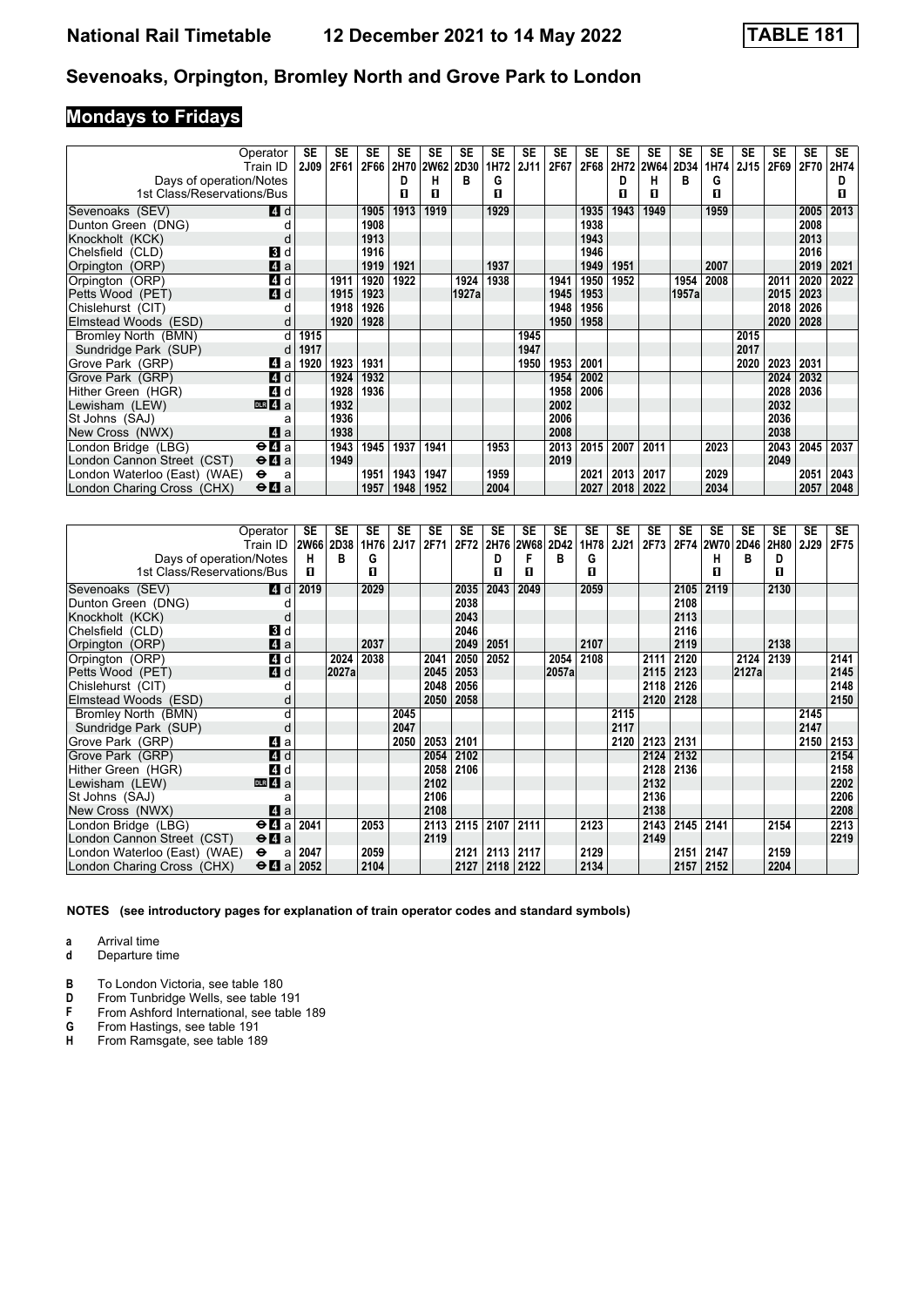# **Mondays to Fridays**

|                              | Operator<br>Train ID                        | SE   | <b>SE</b><br>2F76 2W72 | SE<br><b>2D50</b> | <b>SE</b><br>1H82 | <b>SE</b><br>2J33 | <b>SE</b><br>2F77 | <b>SE</b> | <b>SE</b><br>2F78 2W74 2D54 | <b>SE</b> | <b>SE</b><br>2H84 | SE<br><b>2J35</b> | <b>SE</b><br>2F79 | <b>SE</b><br>2F98 | SE         | SE   | <b>SE</b><br>2F80 2W75 2W76 | <b>SE</b><br>2D58 | <b>SE</b><br>1H85 |
|------------------------------|---------------------------------------------|------|------------------------|-------------------|-------------------|-------------------|-------------------|-----------|-----------------------------|-----------|-------------------|-------------------|-------------------|-------------------|------------|------|-----------------------------|-------------------|-------------------|
| Days of operation/Notes      |                                             |      |                        | В                 | G                 |                   |                   |           | н                           | в         | D                 |                   |                   | <b>MTO</b>        | <b>MTX</b> |      | <b>MTO MTX F</b>            | в                 | <b>MTO</b>        |
|                              |                                             |      |                        |                   |                   |                   |                   |           |                             |           |                   |                   |                   |                   |            |      |                             |                   | G                 |
|                              |                                             |      |                        |                   |                   |                   |                   |           |                             |           |                   |                   |                   |                   |            |      |                             |                   |                   |
| 1st Class/Reservations/Bus   |                                             |      | п                      |                   | п                 |                   |                   |           | п                           |           | п                 |                   |                   |                   |            | п    | п                           |                   | п                 |
| Sevenoaks (SEV)              | <b>4</b> d                                  | 2135 | 2149                   |                   | 2159              |                   |                   | 2205      | 2219                        |           | 2230              |                   |                   | 2235              | 2235       | 2249 | 2249                        |                   | 2259              |
| Dunton Green (DNG)           |                                             | 2138 |                        |                   |                   |                   |                   | 2208      |                             |           |                   |                   |                   | 2238              | 2238       |      |                             |                   |                   |
| Knockholt (KCK)              |                                             | 2143 |                        |                   |                   |                   |                   | 2213      |                             |           |                   |                   |                   | 2243              | 2243       |      |                             |                   |                   |
| Chelsfield (CLD)             | BJ d                                        | 2146 |                        |                   |                   |                   |                   | 2216      |                             |           |                   |                   |                   | 2246              | 2246       |      |                             |                   |                   |
| Orpington (ORP)              | Zi a                                        | 2149 |                        |                   | 2207              |                   |                   | 2219      |                             |           | 2238              |                   |                   | 2249              | 2249       |      |                             |                   | 2307              |
| Orpington (ORP)              | 4 d                                         | 2150 |                        | 2154              | 2208              |                   | 2211              | 2220      |                             | 2224      | 2239              |                   | 2241              | 2250              | 2250       |      |                             | 2254              | 2308              |
| Petts Wood (PET)             | 4d                                          | 2153 |                        | 2157a             |                   |                   | 2215              | 2223      |                             | 2227a     |                   |                   | 2245              | 2253              | 2253       |      |                             | 2257a             |                   |
| Chislehurst (CIT)            |                                             | 2156 |                        |                   |                   |                   | 2218              | 2226      |                             |           |                   |                   | 2248              | 2256              | 2256       |      |                             |                   |                   |
| Elmstead Woods (ESD)         |                                             | 2158 |                        |                   |                   |                   | 2220              | 2228      |                             |           |                   |                   | 2250              | 2258              | 2258       |      |                             |                   |                   |
| Bromley North (BMN)          | d                                           |      |                        |                   |                   | 2215              |                   |           |                             |           |                   | 2245              |                   |                   |            |      |                             |                   |                   |
| Sundridge Park (SUP)         |                                             |      |                        |                   |                   | 2217              |                   |           |                             |           |                   | 2247              |                   |                   |            |      |                             |                   |                   |
| Grove Park (GRP)             | ZI a                                        | 2201 |                        |                   |                   | 2220              | 2223              | 2231      |                             |           |                   | 2250              | 2253              | 2301              | 2301       |      |                             |                   |                   |
| Grove Park (GRP)             | 4d                                          | 2202 |                        |                   |                   |                   | 2224              | 2232      |                             |           |                   |                   | 2254              | 2302              | 2302       |      |                             |                   |                   |
| Hither Green (HGR)           | 4 d                                         | 2206 |                        |                   |                   |                   | 2228              | 2236      |                             |           |                   |                   | 2258              | 2306              | 2306       |      |                             |                   |                   |
| Lewisham (LEW)               | DR 4a                                       |      |                        |                   |                   |                   | 2232              |           |                             |           |                   |                   | 2302              |                   |            |      |                             |                   |                   |
| St Johns (SAJ)               |                                             |      |                        |                   |                   |                   | 2236              |           |                             |           |                   |                   | 2306              |                   |            |      |                             |                   |                   |
| New Cross (NWX)              | ZI a                                        |      |                        |                   |                   |                   | 2238              |           |                             |           |                   |                   | 2308              |                   |            |      |                             |                   |                   |
| London Bridge (LBG)          | $\Theta$ <b><math>\blacksquare</math></b> a | 2215 | 2211                   |                   | 2223              |                   | 2243              | 2245      | 2241                        |           | 2254              |                   | 2313              | 2315              | 2315       | 2317 | 2311                        |                   | 2323              |
| London Cannon Street (CST)   | $\Theta$ <b><math>\blacksquare</math></b> a |      |                        |                   |                   |                   | 2249              |           |                             |           |                   |                   | 2319              |                   |            | 2323 |                             |                   | 2330              |
| London Waterloo (East) (WAE) | $\ddot{\phantom{1}}$<br>a                   | 2221 | 2217                   |                   | 2229              |                   |                   | 2251      | 2247                        |           | 2259              |                   |                   |                   | 2322       |      | 2317                        |                   |                   |
| London Charing Cross (CHX)   | $\Theta$ 4 a 2227                           |      | 2222                   |                   | 2234              |                   |                   | 2257      | 2252                        |           | 2304              |                   |                   |                   | 2327       |      | 2322                        |                   |                   |

| Operator                                                                  | <b>SE</b>  | <b>SE</b> | <b>SE</b>  | <b>SE</b>  | <b>SE</b>  | <b>SE</b>  | <b>SE</b>  | <b>SE</b>   | <b>SE</b>  | <b>SE</b>  | <b>SE</b>  | <b>SE</b> | <b>SE</b> |
|---------------------------------------------------------------------------|------------|-----------|------------|------------|------------|------------|------------|-------------|------------|------------|------------|-----------|-----------|
| Train ID                                                                  | 1H86       | 2J39      |            | 2F83 2F82  | 2D64       | 2H87       | 2H88       | <b>2J41</b> | 2F85       | 2F84       | 2D66       | 2J43      | 2J45      |
| Days of operation/Notes                                                   | <b>MTX</b> |           | <b>MTO</b> | <b>MTX</b> | B          | <b>MTO</b> | <b>MTX</b> |             | <b>MTO</b> | <b>MTX</b> | R          |           |           |
|                                                                           | G          |           |            |            |            | D          | D          |             |            |            |            |           |           |
| 1st Class/Reservations/Bus                                                | п          |           |            |            |            | п          | п          |             |            |            |            |           |           |
| Sevenoaks (SEV)<br>14 d                                                   | 2259       |           | 2305       | 2305       |            | 2330       | 2330       |             | 2335       | 2335       |            |           |           |
| Dunton Green (DNG)<br>d                                                   |            |           | 2308       | 2308       |            |            |            |             | 2338       | 2338       |            |           |           |
| Knockholt (KCK)<br>d                                                      |            |           | 2313       | 2313       |            |            |            |             | 2343       | 2343       |            |           |           |
| Chelsfield (CLD)<br>$\mathbf{B}$ d                                        |            |           | 2316       | 2316       |            |            |            |             | 2346       | 2346       |            |           |           |
| Orpington (ORP)<br>ZI a                                                   | 2307       |           | 2319       | 2319       |            | 2338       | 2338       |             | 2349       | 2349       |            |           |           |
| 4 d<br>Orpington (ORP)                                                    | 2308       |           | 2320       | 2320       | 2324       | 2339       | 2339       |             | 2349       | 2349       | 2354       |           |           |
| $\blacksquare$ d<br>Petts Wood (PET)                                      |            |           | 2323       |            | 2323 2327a |            |            |             | 2353       |            | 2353 2357a |           |           |
| Chislehurst (CIT)<br>d                                                    |            |           | 2326       | 2326       |            |            |            |             | 2356       | 2356       |            |           |           |
| Elmstead Woods (ESD)<br>d                                                 |            |           | 2328       | 2328       |            |            |            |             | 2358       | 2358       |            |           |           |
| Bromley North (BMN)<br>d                                                  |            | 2315      |            |            |            |            |            | 2345        |            |            |            | 0005      | 0025      |
| Sundridge Park (SUP)<br>d                                                 |            | 2317      |            |            |            |            |            | 2347        |            |            |            | 0007      | 0027      |
| Grove Park (GRP)<br>Z1 a                                                  |            | 2320      |            | 2331 2331  |            |            |            | 2350        | 0001       | 0001       |            | 0010      | 0030      |
| 4d<br>Grove Park (GRP)                                                    |            |           | 2332       | 2332       |            |            |            |             | 0002       | 0002       |            |           |           |
| 4d<br>Hither Green (HGR)                                                  |            |           | 2336       | 2336       |            |            |            |             | 0008       | 0007       |            |           |           |
| Lewisham (LEW)<br>DR 4a                                                   |            |           |            |            |            |            |            |             |            |            |            |           |           |
| St Johns (SAJ)<br>a                                                       |            |           |            |            |            |            |            |             |            |            |            |           |           |
| ZI a<br>New Cross (NWX)                                                   |            |           |            |            |            |            |            |             |            |            |            |           |           |
| $\Theta$ <b><math>\Omega</math></b> a<br>London Bridge (LBG)              | 2323       |           | 2346       | 2345       |            | 2356       | 2354       |             | 0017       | 0016       |            |           |           |
| London Cannon Street (CST)<br>$\Theta$ <b><math>\blacksquare</math></b> a |            |           | 2352       |            |            | 0002       |            |             | 0024       |            |            |           |           |
| London Waterloo (East) (WAE)<br>$\bullet$<br>a                            | 2329       |           |            | 2351       |            |            | 2358       |             |            | 0022       |            |           |           |
| London Charing Cross (CHX)<br>$\Theta$ <b>A</b> a                         | 2334       |           |            | 2357       |            |            | 0004       |             |            | 0026       |            |           |           |

- **a** Arrival time
- **d** Departure time
- **B** To London Victoria, see table 180<br>**D** From Tunbridge Wells, see table 1
- From Tunbridge Wells, see table 191
- **F** From Ashford International, see table 189<br>**G** From Hastings, see table 191
- **6** From Hastings, see table 191<br>**H** From Ramsgate, see table 18
- From Ramsgate, see table 189
- **MTO** Mondays and Tuesdays only
- **MTX** Not Mondays and Tuesdays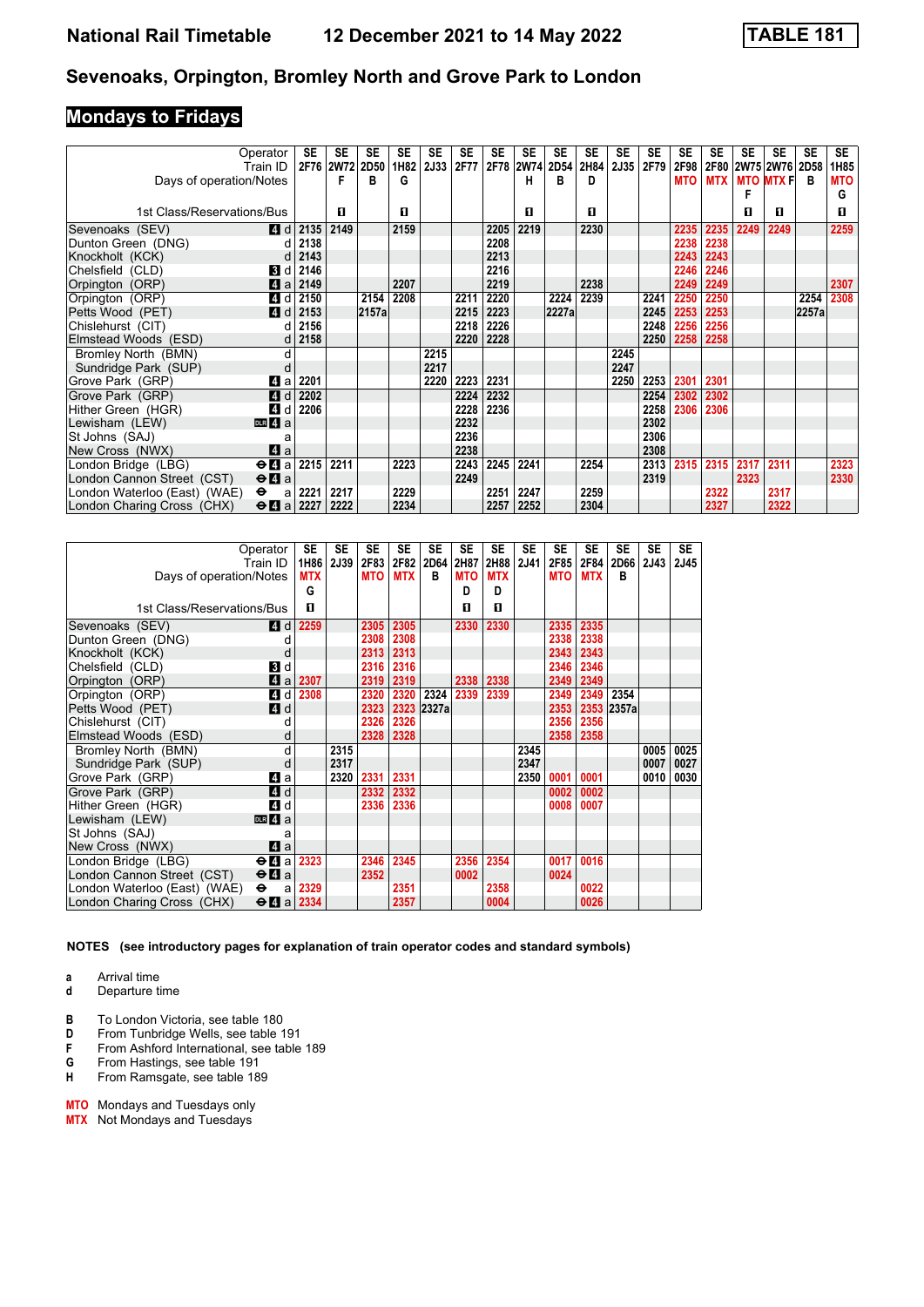# **Saturdays**

|                              | Operator                                    | <b>SE</b> | SE   | <b>SE</b> | SE        | <b>SE</b> | <b>SE</b> | SE   | <b>SE</b> | <b>SE</b> | <b>SE</b> | SE   | <b>SE</b>   | <b>SE</b> | SE   | <b>SE</b>      | SE          | <b>SE</b> | SE.  |
|------------------------------|---------------------------------------------|-----------|------|-----------|-----------|-----------|-----------|------|-----------|-----------|-----------|------|-------------|-----------|------|----------------|-------------|-----------|------|
|                              | Train ID                                    | 2J13      | 2F02 |           | 2D08 2W02 | 2J15      | 2F03      | 2F04 | 2D10      | 2J17      | 2F07      | 2J19 | <b>2F08</b> |           |      | 2H58 2W10 2D14 | <b>2J21</b> | 2F09      | 2F10 |
| Days of operation/Notes      |                                             |           |      | A         | в         |           |           |      | A         |           |           |      |             | C         | D    | А              |             |           |      |
| 1st Class/Reservations/Bus   |                                             |           |      |           | П         |           |           |      |           |           |           |      |             | п         | п    |                |             |           |      |
| Sevenoaks (SEV)              | <b>4</b> d                                  |           |      |           | 0529      |           |           | 0535 |           |           |           |      | 0605        | 0613      | 0619 |                |             |           | 0635 |
| Dunton Green (DNG)           |                                             |           |      |           |           |           |           | 0538 |           |           |           |      | 0608        |           |      |                |             |           | 0638 |
| Knockholt (KCK)              | d                                           |           |      |           |           |           |           | 0543 |           |           |           |      | 0613        |           |      |                |             |           | 0643 |
| Chelsfield (CLD)             | 3 d                                         |           |      |           |           |           |           | 0546 |           |           |           |      | 0616        |           |      |                |             |           | 0646 |
| Orpington (ORP)              | $\blacksquare$ a                            |           |      |           | 0537      |           |           | 0549 |           |           |           |      | 0619        | 0621      |      |                |             |           | 0649 |
| Orpington (ORP)              | 4 d                                         |           | 0520 | 0524      | 0538      |           | 0541      | 0550 | 0554      |           | 0611      |      | 0620        | 0622      |      | 0624           |             | 0641      | 0650 |
| Petts Wood (PET)             | 4d                                          |           | 0523 | 0527a     |           |           | 0545      | 0553 | 0557a     |           | 0615      |      | 0623        |           |      | 0627a          |             | 0645      | 0653 |
| Chislehurst (CIT)            |                                             |           | 0526 |           |           |           | 0548      | 0556 |           |           | 0618      |      | 0626        |           |      |                |             | 0648      | 0656 |
| Elmstead Woods (ESD)         | d                                           |           | 0528 |           |           |           | 0550      | 0558 |           |           | 0620      |      | 0628        |           |      |                |             | 0650      | 0658 |
| Bromley North (BMN)          | d                                           | 0522      |      |           |           | 0545      |           |      |           | 0605      |           | 0625 |             |           |      |                | 0645        |           |      |
| Sundridge Park (SUP)         | d                                           | 0524      |      |           |           | 0547      |           |      |           | 0607      |           | 0627 |             |           |      |                | 0647        |           |      |
| Grove Park (GRP)             | ZI a                                        | 0527      | 0531 |           |           | 0550      | 0553      | 0601 |           | 0610      | 0623      | 0630 | 0631        |           |      |                | 0650        | 0653      | 0701 |
| Grove Park (GRP)             | 4 d                                         |           | 0532 |           |           |           | 0554      | 0602 |           |           | 0624      |      | 0632        |           |      |                |             | 0654      | 0702 |
| Hither Green (HGR)           | 4d                                          |           | 0536 |           |           |           | 0558      | 0606 |           |           | 0628      |      | 0636        |           |      |                |             | 0658      | 0706 |
| Lewisham (LEW)               | $n = 4a$                                    |           |      |           |           |           | 0602      |      |           |           | 0632      |      |             |           |      |                |             | 0702      |      |
| St Johns (SAJ)               |                                             |           |      |           |           |           | 0606      |      |           |           | 0636      |      |             |           |      |                |             | 0706      |      |
| New Cross (NWX)              | ZI a                                        |           |      |           |           |           | 0608      |      |           |           | 0638      |      |             |           |      |                |             | 0708      |      |
| London Bridge (LBG)          | $e$ <b><math>a</math></b>                   |           | 0545 |           | 0553      |           | 0613      | 0615 |           |           | 0643      |      | 0645        | 0637      | 0641 |                |             | 0713      | 0715 |
| London Cannon Street (CST)   | $\Theta$ <b><math>\Omega</math></b> a       |           |      |           |           |           | 0618      |      |           |           | 0648      |      |             |           |      |                |             | 0718      |      |
| London Waterloo (East) (WAE) | $\bullet$<br>a                              |           | 0551 |           | 0559      |           |           | 0621 |           |           |           |      | 0651        | 0643      | 0647 |                |             |           | 0721 |
| London Charing Cross (CHX)   | $\Theta$ <b><math>\blacksquare</math></b> a |           | 0557 |           | 0604      |           |           | 0627 |           |           |           |      | 0657        | 0648      | 0652 |                |             |           | 0727 |

|                              | Operator<br>Train ID                        | SE<br>2D18             | SE<br>1H60 | SE<br><b>2J23</b> | <b>SE</b><br>2F13 | <b>SE</b><br>2J25 | SE   | <b>SE</b><br>2F14 2W14 2D22 | <b>SE</b> | SE<br>1H62 | SE<br><b>2J27</b> | SE<br>2F15 | SE<br>2F16 | <b>SE</b><br>2D26 | SE<br>1H64 | SE<br>2J29 | SE<br>2F17 | <b>SE</b><br>2J31 | <b>SE</b><br>2F18 |
|------------------------------|---------------------------------------------|------------------------|------------|-------------------|-------------------|-------------------|------|-----------------------------|-----------|------------|-------------------|------------|------------|-------------------|------------|------------|------------|-------------------|-------------------|
| Days of operation/Notes      |                                             | A                      | Е          |                   |                   |                   |      | D                           | A         | E          |                   |            |            | A                 | Е          |            |            |                   |                   |
| 1st Class/Reservations/Bus   |                                             |                        | п          |                   |                   |                   |      | п                           |           | п          |                   |            |            |                   | п          |            |            |                   |                   |
| Sevenoaks (SEV)              | ZI d                                        |                        | 0700       |                   |                   |                   | 0705 | 0719                        |           | 0729       |                   |            | 0735       |                   | 0800       |            |            |                   | 0805              |
| Dunton Green (DNG)           |                                             |                        |            |                   |                   |                   | 0708 |                             |           |            |                   |            | 0738       |                   |            |            |            |                   | 0808              |
| Knockholt (KCK)              |                                             |                        |            |                   |                   |                   | 0713 |                             |           |            |                   |            | 0743       |                   |            |            |            |                   | 0813              |
| Chelsfield (CLD)             | 3d                                          |                        |            |                   |                   |                   | 0716 |                             |           |            |                   |            | 0746       |                   |            |            |            |                   | 0816              |
| Orpington (ORP)              | Zi a                                        |                        | 0708       |                   |                   |                   | 0719 |                             |           | 0737       |                   |            | 0749       |                   | 0808       |            |            |                   | 0819              |
| Orpington (ORP)              | 4 d                                         | 0654                   | 0709       |                   | 0711              |                   | 0720 |                             | 0724      | 0738       |                   | 0741       | 0750       | 0754              | 0809       |            | 0811       |                   | 0820              |
| Petts Wood (PET)             |                                             | $\blacksquare$ d 0657a |            |                   | 0715              |                   | 0723 |                             | 0727a     |            |                   | 0745       |            | 0753 0757a        |            |            | 0815       |                   | 0823              |
| Chislehurst (CIT)            |                                             |                        |            |                   | 0718              |                   | 0726 |                             |           |            |                   | 0748       | 0756       |                   |            |            | 0818       |                   | 0826              |
| Elmstead Woods (ESD)         |                                             |                        |            |                   | 0720              |                   | 0728 |                             |           |            |                   | 0750       | 0758       |                   |            |            | 0820       |                   | 0828              |
| Bromley North (BMN)          | d                                           |                        |            | 0705              |                   | 0725              |      |                             |           |            | 0745              |            |            |                   |            | 0805       |            | 0825              |                   |
| Sundridge Park (SUP)         | d                                           |                        |            | 0707              |                   | 0727              |      |                             |           |            | 0747              |            |            |                   |            | 0807       |            | 0827              |                   |
| Grove Park (GRP)             | Z1 a                                        |                        |            | 0710              | 0723              | 0730              | 0731 |                             |           |            | 0750              | 0753       | 0801       |                   |            | 0810       | 0823       | 0830              | 0831              |
| Grove Park (GRP)             | <b>4</b> d                                  |                        |            |                   | 0724              |                   | 0732 |                             |           |            |                   | 0754       | 0802       |                   |            |            | 0824       |                   | 0832              |
| Hither Green (HGR)           | 4 d                                         |                        |            |                   | 0728              |                   | 0736 |                             |           |            |                   | 0758       | 0806       |                   |            |            | 0828       |                   | 0836              |
| Lewisham (LEW)               | DR <sub>4</sub> a                           |                        |            |                   | 0732              |                   |      |                             |           |            |                   | 0802       |            |                   |            |            | 0832       |                   |                   |
| St Johns (SAJ)               | а                                           |                        |            |                   | 0736              |                   |      |                             |           |            |                   | 0806       |            |                   |            |            | 0836       |                   |                   |
| New Cross (NWX)              | ZI a                                        |                        |            |                   | 0738              |                   |      |                             |           |            |                   | 0808       |            |                   |            |            | 0838       |                   |                   |
| London Bridge (LBG)          | $\Theta$ <b><math>\blacksquare</math></b> a |                        | 0724       |                   | 0743              |                   | 0745 | 0741                        |           | 0753       |                   | 0813       | 0815       |                   | 0824       |            | 0843       |                   | 0845              |
| London Cannon Street (CST)   | $\Theta$ <b><math>\blacksquare</math></b> a |                        |            |                   | 0748              |                   |      |                             |           |            |                   | 0818       |            |                   |            |            | 0848       |                   |                   |
| London Waterloo (East) (WAE) | $\bullet$<br>a                              |                        | 0729       |                   |                   |                   | 0751 | 0747                        |           | 0759       |                   |            | 0821       |                   | 0829       |            |            |                   | 0851              |
| London Charing Cross (CHX)   | $\Theta$ <b>A</b> a                         |                        | 0734       |                   |                   |                   | 0757 | 0752                        |           | 0804       |                   |            | 0827       |                   | 0834       |            |            |                   | 0857              |

**NOTES (see introductory pages for explanation of train operator codes and standard symbols)**

**a** Arrival time

**d** Departure time

**A** To London Victoria, see table 180<br>**B** From Tonbridge, see table 191

**B** From Tonbridge, see table 191<br>**C** From Tunbridge Wells, see table **C** From Tunbridge Wells, see table 191<br>**D** From Dover Priory, see table 189

**D** From Dover Priory, see table 189<br>**E** From Hastings, see table 191

From Hastings, see table 191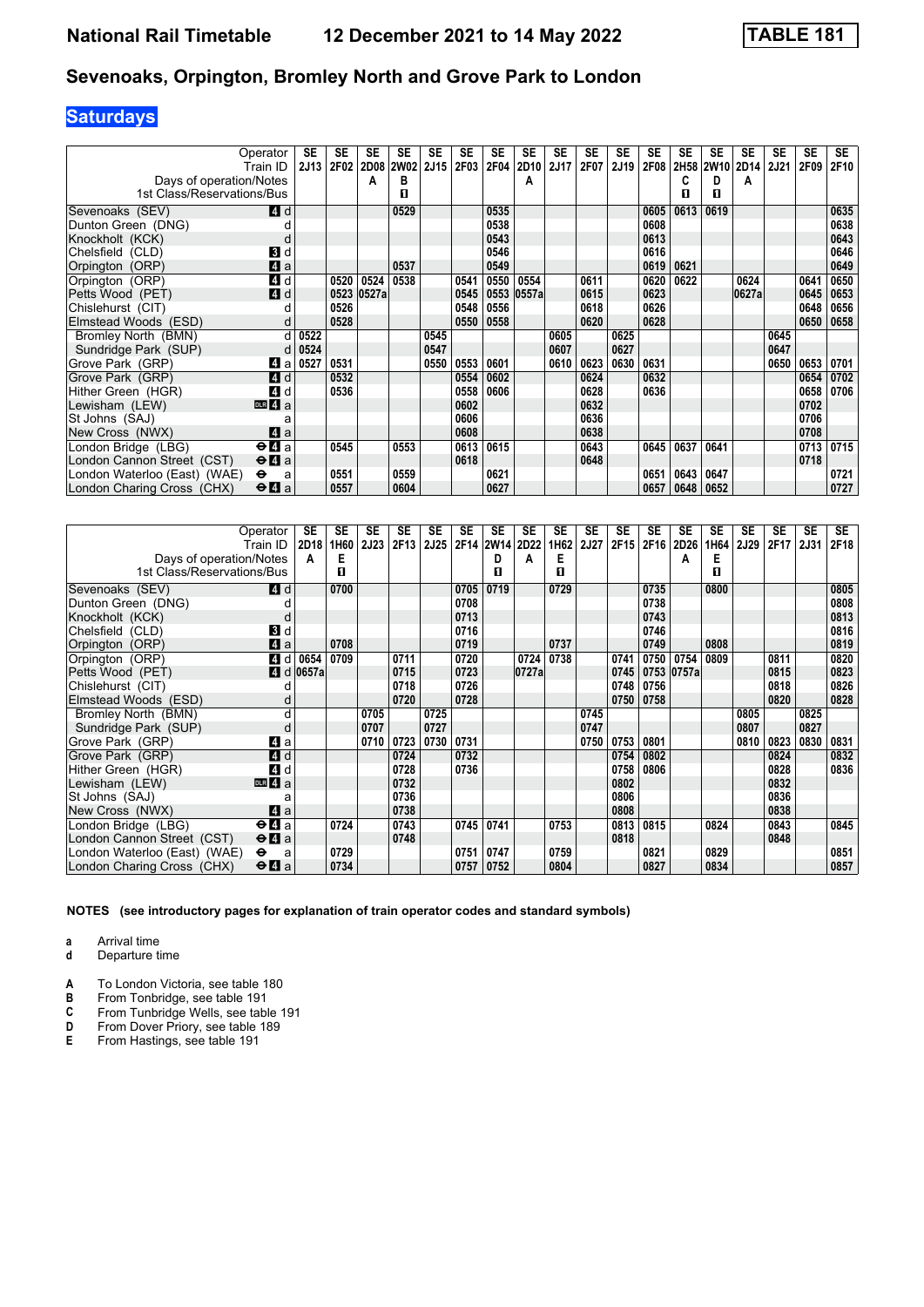# **Saturdays**

|                                                       | Operator<br>Train ID | SE   | SE<br>2W18 2D30 | SE<br>1H66 | <b>SE</b><br>2J33 | <b>SE</b><br>2F19 | SE<br>2F20 | <b>SE</b><br>2W20 | <b>SE</b><br>2D34 | SE<br>1H68 | SE<br><b>2J35</b> | SE<br>2F21 | <b>SE</b><br>2J37 | <b>SE</b><br>2F22 | <b>SE</b> | <b>SE</b><br>2H70 2W22 | <b>SE</b><br><b>2D38</b> | <b>SE</b><br>1H70 | <b>SE</b><br><b>2J39</b> |
|-------------------------------------------------------|----------------------|------|-----------------|------------|-------------------|-------------------|------------|-------------------|-------------------|------------|-------------------|------------|-------------------|-------------------|-----------|------------------------|--------------------------|-------------------|--------------------------|
|                                                       |                      | F    |                 | Е          |                   |                   |            | G                 |                   | Е          |                   |            |                   |                   |           |                        |                          | Е                 |                          |
| Days of operation/Notes<br>1st Class/Reservations/Bus |                      | п    | A               | П          |                   |                   |            | п                 | А                 | п          |                   |            |                   |                   | п         | п                      | A                        | п                 |                          |
|                                                       |                      |      |                 |            |                   |                   |            |                   |                   |            |                   |            |                   |                   |           |                        |                          |                   |                          |
| Sevenoaks (SEV)                                       | <b>4</b> d           | 0819 |                 | 0829       |                   |                   | 0835       | 0849              |                   | 0900       |                   |            |                   | 0905              | 0913      | 0919                   |                          | 0929              |                          |
| Dunton Green (DNG)                                    |                      |      |                 |            |                   |                   | 0838       |                   |                   |            |                   |            |                   | 0908              |           |                        |                          |                   |                          |
| Knockholt (KCK)                                       |                      |      |                 |            |                   |                   | 0843       |                   |                   |            |                   |            |                   | 0913              |           |                        |                          |                   |                          |
| Chelsfield (CLD)                                      | 3d                   |      |                 |            |                   |                   | 0846       |                   |                   |            |                   |            |                   | 0916              |           |                        |                          |                   |                          |
| Orpington (ORP)                                       | 4a                   |      |                 | 0837       |                   |                   | 0849       |                   |                   | 0908       |                   |            |                   | 0919              | 0921      |                        |                          | 0937              |                          |
| Orpington (ORP)                                       | 4 d                  |      | 0824            | 0838       |                   | 0841              | 0850       |                   | 0854              | 0909       |                   | 0911       |                   | 0920              | 0922      |                        | 0924                     | 0938              |                          |
| Petts Wood (PET)                                      | 4d                   |      | 0827a           |            |                   | 0845              | 0853       |                   | 0857a             |            |                   | 0915       |                   | 0923              |           |                        | 0927a                    |                   |                          |
| Chislehurst (CIT)                                     |                      |      |                 |            |                   | 0848              | 0856       |                   |                   |            |                   | 0918       |                   | 0926              |           |                        |                          |                   |                          |
| Elmstead Woods (ESD)                                  |                      |      |                 |            |                   | 0850              | 0858       |                   |                   |            |                   | 0920       |                   | 0928              |           |                        |                          |                   |                          |
| Bromley North (BMN)                                   | d                    |      |                 |            | 0845              |                   |            |                   |                   |            | 0905              |            | 0925              |                   |           |                        |                          |                   | 0945                     |
| Sundridge Park (SUP)                                  | d                    |      |                 |            | 0847              |                   |            |                   |                   |            | 0907              |            | 0927              |                   |           |                        |                          |                   | 0947                     |
| Grove Park (GRP)                                      | ZI a                 |      |                 |            | 0850              | 0853              | 0901       |                   |                   |            | 0910              | 0923       | 0930              | 0931              |           |                        |                          |                   | 0950                     |
| Grove Park (GRP)                                      | 4d                   |      |                 |            |                   | 0854              | 0902       |                   |                   |            |                   | 0924       |                   | 0932              |           |                        |                          |                   |                          |
| Hither Green (HGR)                                    | 4d                   |      |                 |            |                   | 0858              | 0906       |                   |                   |            |                   | 0928       |                   | 0936              |           |                        |                          |                   |                          |
| Lewisham (LEW)                                        | DR <sub>4</sub> a    |      |                 |            |                   | 0902              |            |                   |                   |            |                   | 0932       |                   |                   |           |                        |                          |                   |                          |
| St Johns (SAJ)                                        | a                    |      |                 |            |                   | 0906              |            |                   |                   |            |                   | 0936       |                   |                   |           |                        |                          |                   |                          |
| New Cross (NWX)                                       | ZI a                 |      |                 |            |                   | 0908              |            |                   |                   |            |                   | 0938       |                   |                   |           |                        |                          |                   |                          |
| London Bridge (LBG)                                   | $\Theta$ <b>l</b> a  | 0841 |                 | 0853       |                   | 0913              | 0915       | 0911              |                   | 0924       |                   | 0943       |                   | 0945              | 0937      | 0941                   |                          | 0953              |                          |
| London Cannon Street (CST)                            | $\Theta$ <b>A</b> a  |      |                 |            |                   | 0918              |            |                   |                   |            |                   | 0948       |                   |                   |           |                        |                          |                   |                          |
| London Waterloo (East) (WAE)                          | $\bullet$<br>a       | 0847 |                 | 0859       |                   |                   | 0921       | 0917              |                   | 0929       |                   |            |                   | 0951              | 0943      | 0947                   |                          | 0959              |                          |
| London Charing Cross (CHX)                            | $\Theta$ <b>A</b> a  | 0852 |                 | 0904       |                   |                   | 0927       | 0922              |                   | 0934       |                   |            |                   | 0957              | 0948      | 0952                   |                          | 1004              |                          |

|                                                       | Operator<br>Train ID                        | SE<br><b>2F23</b> | SE   | <b>SE</b><br>2F24 2W72 2W24 2D42 | <b>SE</b> | <b>SE</b> | SE<br>1H72 | <b>SE</b><br>2J41 | <b>SE</b><br>2F25 | SE<br>2J43 | SE   | SE<br>2F26 2W26 | SE<br>2D46 | SE<br>1H74 | SE<br>2J45 | SE<br>2F27 | <b>SE</b><br>2F28 | SE<br>2H76 | <b>SE</b><br>2W28 |
|-------------------------------------------------------|---------------------------------------------|-------------------|------|----------------------------------|-----------|-----------|------------|-------------------|-------------------|------------|------|-----------------|------------|------------|------------|------------|-------------------|------------|-------------------|
|                                                       |                                             |                   |      | в                                | G         | А         | Е          |                   |                   |            |      | F               | A          | Е          |            |            |                   | C          | G                 |
| Days of operation/Notes<br>1st Class/Reservations/Bus |                                             |                   |      | П                                | п         |           | п          |                   |                   |            |      | п               |            | п          |            |            |                   | п          | п                 |
|                                                       |                                             |                   |      |                                  |           |           |            |                   |                   |            |      |                 |            |            |            |            |                   |            |                   |
| Sevenoaks (SEV)                                       | <b>4</b> d                                  |                   | 0935 | 0943                             | 0949      |           | 1000       |                   |                   |            | 1005 | 1019            |            | 1029       |            |            | 1035              | 1043       | 1049              |
| Dunton Green (DNG)                                    | d                                           |                   | 0938 |                                  |           |           |            |                   |                   |            | 1008 |                 |            |            |            |            | 1038              |            |                   |
| Knockholt (KCK)                                       | d                                           |                   | 0943 |                                  |           |           |            |                   |                   |            | 1013 |                 |            |            |            |            | 1043              |            |                   |
| Chelsfield (CLD)                                      | <b>B</b> d                                  |                   | 0946 |                                  |           |           |            |                   |                   |            | 1016 |                 |            |            |            |            | 1046              |            |                   |
| Orpington (ORP)                                       | $\blacksquare$ a                            |                   | 0949 | 0951                             |           |           | 1008       |                   |                   |            | 1019 |                 |            | 1037       |            |            | 1049              | 1051       |                   |
| Orpington (ORP)                                       | $\boldsymbol{A}$<br>d                       | 0941              | 0950 | 0952                             |           | 0954      | 1009       |                   | 1011              |            | 1020 |                 | 1024       | 1038       |            | 1041       | 1050              | 1052       |                   |
| Petts Wood (PET)                                      | 4d                                          | 0945              | 0953 |                                  |           | 0957a     |            |                   | 1015              |            | 1023 |                 | 1027a      |            |            | 1045       | 1053              |            |                   |
| Chislehurst (CIT)                                     | d                                           | 0948              | 0956 |                                  |           |           |            |                   | 1018              |            | 1026 |                 |            |            |            | 1048       | 1056              |            |                   |
| Elmstead Woods (ESD)                                  | d                                           | 0950              | 0958 |                                  |           |           |            |                   | 1020              |            | 1028 |                 |            |            |            | 1050       | 1058              |            |                   |
| Bromley North (BMN)                                   | d                                           |                   |      |                                  |           |           |            | 1005              |                   | 1025       |      |                 |            |            | 1045       |            |                   |            |                   |
| Sundridge Park (SUP)                                  |                                             |                   |      |                                  |           |           |            | 1007              |                   | 1027       |      |                 |            |            | 1047       |            |                   |            |                   |
| Grove Park (GRP)                                      | Z1 a                                        | 0953              | 1001 |                                  |           |           |            | 1010              | 1023              | 1030       | 1031 |                 |            |            | 1050       | 1053       | 1101              |            |                   |
| Grove Park (GRP)                                      | ZI d                                        | 0954              | 1002 |                                  |           |           |            |                   | 1024              |            | 1032 |                 |            |            |            | 1054       | 1102              |            |                   |
| Hither Green (HGR)                                    | 4 d                                         | 0958              | 1006 |                                  |           |           |            |                   | 1028              |            | 1036 |                 |            |            |            | 1058       | 1106              |            |                   |
| Lewisham (LEW)                                        | DR 4a                                       | 1002              |      |                                  |           |           |            |                   | 1032              |            |      |                 |            |            |            | 1102       |                   |            |                   |
| St Johns (SAJ)                                        |                                             | 1006              |      |                                  |           |           |            |                   | 1036              |            |      |                 |            |            |            | 1106       |                   |            |                   |
| New Cross (NWX)                                       | ZI a                                        | 1008              |      |                                  |           |           |            |                   | 1038              |            |      |                 |            |            |            | 1108       |                   |            |                   |
| London Bridge (LBG)                                   | $\Theta$ <b><math>\blacksquare</math></b> a | 1013              | 1015 | 1007                             | 1011      |           | 1024       |                   | 1043              |            | 1045 | 1041            |            | 1053       |            | 1113       | 1115              | 1107       | 1111              |
| London Cannon Street (CST)                            | $\Theta$ <b><math>\blacksquare</math></b> a | 1018              |      |                                  |           |           |            |                   | 1048              |            |      |                 |            |            |            | 1118       |                   |            |                   |
| London Waterloo (East) (WAE)                          | $\bullet$<br>a                              |                   | 1021 | 1013                             | 1017      |           | 1029       |                   |                   |            | 1051 | 1047            |            | 1059       |            |            | 1121              | 1113       | 1117              |
| London Charing Cross (CHX)                            | $\Theta$ <b><math>\blacksquare</math></b> a |                   | 1027 | 1018                             | 1022      |           | 1034       |                   |                   |            | 1057 | 1052            |            | 1104       |            |            | 1127              | 1118       | 1122              |

- **a** Arrival time
- **d** Departure time
- **A** To London Victoria, see table 180<br>**B** From Tonbridge, see table 191
- **B** From Tonbridge, see table 191<br>**C** From Tunbridge Wells, see table
- **C** From Tunbridge Wells, see table 191<br>**E** From Hastings, see table 191
- **E** From Hastings, see table 191<br>**F** From Ramsgate, see table 18
- **F** From Ramsgate, see table 189<br>**G** From Ashford International, see **\*** From Ashford International, see table 18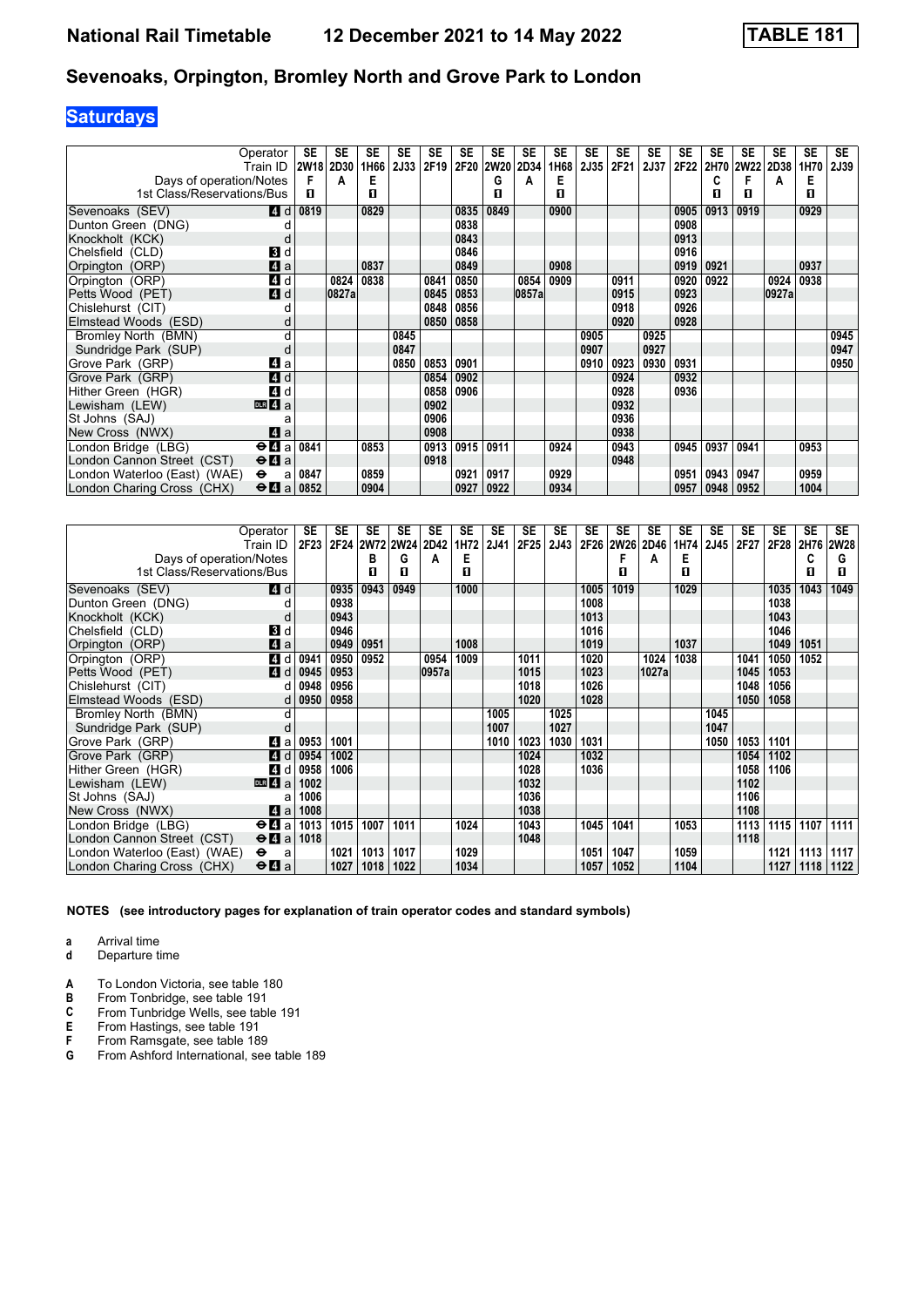# **Saturdays**

|                              | Operator                                    | SE    | SE   | <b>SE</b> | SE   | <b>SE</b> | <b>SE</b> | <b>SE</b> | <b>SE</b> | SE   | <b>SE</b>   | SE   | <b>SE</b> | <b>SE</b> | SE        | <b>SE</b>        | SE   | <b>SE</b> | <b>SE</b> |
|------------------------------|---------------------------------------------|-------|------|-----------|------|-----------|-----------|-----------|-----------|------|-------------|------|-----------|-----------|-----------|------------------|------|-----------|-----------|
|                              | Train ID                                    | 2D50  | 1H76 | 2J47      | 2F29 | 2J49      | 2F30      | 2W30      | 2D54      | 1H78 | <b>2J51</b> | 2F31 | 2F32      |           | 2H80 2W32 | 2D <sub>58</sub> | 1H80 | 2J53      | 2F33      |
| Days of operation/Notes      |                                             | A     | Е    |           |      |           |           | F         | A         | Е    |             |      |           | C         | G         | А                | Е    |           |           |
| 1st Class/Reservations/Bus   |                                             |       | п    |           |      |           |           | п         |           | п    |             |      |           | п         | п         |                  | п    |           |           |
| Sevenoaks (SEV)              | 4 d                                         |       | 1100 |           |      |           | 1105      | 1119      |           | 1129 |             |      | 1135      | 1143      | 1149      |                  | 1200 |           |           |
| Dunton Green (DNG)           |                                             |       |      |           |      |           | 1108      |           |           |      |             |      | 1138      |           |           |                  |      |           |           |
| Knockholt (KCK)              | d                                           |       |      |           |      |           | 1113      |           |           |      |             |      | 1143      |           |           |                  |      |           |           |
| Chelsfield (CLD)             | <b>3</b> d                                  |       |      |           |      |           | 1116      |           |           |      |             |      | 1146      |           |           |                  |      |           |           |
| Orpington (ORP)              | $\mathbf{A}$ a                              |       | 1108 |           |      |           | 1119      |           |           | 1137 |             |      | 1149      | 1151      |           |                  | 1208 |           |           |
| Orpington (ORP)              | $\boldsymbol{A}$<br>d                       | 1054  | 1109 |           | 1111 |           | 1120      |           | 1124      | 1138 |             | 1141 | 1150      | 1152      |           | 1154             | 1209 |           | 1211      |
| Petts Wood (PET)             | $\boldsymbol{A}$<br>$\mathsf{d}$            | 1057a |      |           | 1115 |           | 1123      |           | 1127a     |      |             | 1145 | 1153      |           |           | 1157a            |      |           | 1215      |
| Chislehurst (CIT)            |                                             |       |      |           | 1118 |           | 1126      |           |           |      |             | 1148 | 1156      |           |           |                  |      |           | 1218      |
| Elmstead Woods (ESD)         | d                                           |       |      |           | 1120 |           | 1128      |           |           |      |             | 1150 | 1158      |           |           |                  |      |           | 1220      |
| Bromley North (BMN)          | d                                           |       |      | 1105      |      | 1125      |           |           |           |      | 1145        |      |           |           |           |                  |      | 1205      |           |
| Sundridge Park (SUP)         | d                                           |       |      | 1107      |      | 1127      |           |           |           |      | 1147        |      |           |           |           |                  |      | 1207      |           |
| Grove Park (GRP)             | 41 a                                        |       |      | 1110      | 1123 | 1130      | 1131      |           |           |      | 1150        | 1153 | 1201      |           |           |                  |      | 1210      | 1223      |
| Grove Park (GRP)             | 4d                                          |       |      |           | 1124 |           | 1132      |           |           |      |             | 1154 | 1202      |           |           |                  |      |           | 1224      |
| Hither Green (HGR)           | $\boldsymbol{A}$<br>d                       |       |      |           | 1128 |           | 1136      |           |           |      |             | 1158 | 1206      |           |           |                  |      |           | 1228      |
| Lewisham (LEW)               | $\overline{m}$ 4 a                          |       |      |           | 1132 |           |           |           |           |      |             | 1202 |           |           |           |                  |      |           | 1232      |
| St Johns (SAJ)               | a                                           |       |      |           | 1136 |           |           |           |           |      |             | 1206 |           |           |           |                  |      |           | 1236      |
| New Cross (NWX)              | ZI a                                        |       |      |           | 1138 |           |           |           |           |      |             | 1208 |           |           |           |                  |      |           | 1238      |
| London Bridge (LBG)          | $\Theta$ <b><math>\blacksquare</math></b> a |       | 1124 |           | 1143 |           | 1145      | 1141      |           | 1153 |             | 1213 | 1215      | 1207      | 1211      |                  | 1224 |           | 1243      |
| London Cannon Street (CST)   | $\Theta$ <b><math>\Omega</math></b> a       |       |      |           | 1148 |           |           |           |           |      |             | 1218 |           |           |           |                  |      |           | 1248      |
| London Waterloo (East) (WAE) | $\bullet$<br>a                              |       | 1129 |           |      |           | 1151      | 1147      |           | 1159 |             |      | 1221      | 1213      | 1217      |                  | 1229 |           |           |
| London Charing Cross (CHX)   | $\Theta$ <b>A</b> a                         |       | 1134 |           |      |           | 1157      | 1152      |           | 1204 |             |      | 1227      | 1218      | 1222      |                  | 1234 |           |           |

|                              | Operator<br>Train ID                        | SE<br><b>2J55</b> | SE   | <b>SE</b><br>2F34 2W34 2D62 | <b>SE</b> | SE<br>1H82 | SE<br>2J57 | <b>SE</b><br>2F35 | SE   | <b>SE</b> | SE<br>2F36 2W84 2W36 | SE<br>2D66 | SE<br>1H84 | SE<br>2J59 | <b>SE</b><br>2F37 | <b>SE</b><br>2J61 | <b>SE</b><br>2F38 | <b>SE</b> | <b>SE</b><br>2H86 2W38 |
|------------------------------|---------------------------------------------|-------------------|------|-----------------------------|-----------|------------|------------|-------------------|------|-----------|----------------------|------------|------------|------------|-------------------|-------------------|-------------------|-----------|------------------------|
| Days of operation/Notes      |                                             |                   |      |                             | А         | Е          |            |                   |      | в         | G                    | A          | Е          |            |                   |                   |                   | c         |                        |
| 1st Class/Reservations/Bus   |                                             |                   |      | п                           |           | п          |            |                   |      | п         | п                    |            | п          |            |                   |                   |                   | п         | п                      |
| Sevenoaks (SEV)              | <b>4</b> d                                  |                   | 1205 | 1219                        |           | 1229       |            |                   | 1235 | 1243      | 1249                 |            | 1300       |            |                   |                   | 1305              | 1313      | 1319                   |
| Dunton Green (DNG)           |                                             |                   | 1208 |                             |           |            |            |                   | 1238 |           |                      |            |            |            |                   |                   | 1308              |           |                        |
| Knockholt (KCK)              | d                                           |                   | 1213 |                             |           |            |            |                   | 1243 |           |                      |            |            |            |                   |                   | 1313              |           |                        |
| Chelsfield (CLD)             | <b>B</b> Id                                 |                   | 1216 |                             |           |            |            |                   | 1246 |           |                      |            |            |            |                   |                   | 1316              |           |                        |
| Orpington (ORP)              | 4a                                          |                   | 1219 |                             |           | 1237       |            |                   | 1249 | 1251      |                      |            | 1308       |            |                   |                   | 1319              | 1321      |                        |
| Orpington (ORP)              | 4 d                                         |                   | 1220 |                             | 1224      | 1238       |            | 1241              | 1250 | 1252      |                      | 1254       | 1309       |            | 1311              |                   | 1320              | 1322      |                        |
| Petts Wood (PET)             | 4d                                          |                   | 1223 |                             | 1227a     |            |            | 1245              | 1253 |           |                      | 1257a      |            |            | 1315              |                   | 1323              |           |                        |
| Chislehurst (CIT)            |                                             |                   | 1226 |                             |           |            |            | 1248              | 1256 |           |                      |            |            |            | 1318              |                   | 1326              |           |                        |
| Elmstead Woods (ESD)         | d                                           |                   | 1228 |                             |           |            |            | 1250              | 1258 |           |                      |            |            |            | 1320              |                   | 1328              |           |                        |
| Bromley North (BMN)          | d                                           | 1225              |      |                             |           |            | 1245       |                   |      |           |                      |            |            | 1305       |                   | 1325              |                   |           |                        |
| Sundridge Park (SUP)         |                                             | 1227              |      |                             |           |            | 1247       |                   |      |           |                      |            |            | 1307       |                   | 1327              |                   |           |                        |
| Grove Park (GRP)             | ZI a                                        | 1230              | 1231 |                             |           |            | 1250       | 1253              | 1301 |           |                      |            |            | 1310       | 1323              | 1330              | 1331              |           |                        |
| Grove Park (GRP)             | <b>4</b> d                                  |                   | 1232 |                             |           |            |            | 1254              | 1302 |           |                      |            |            |            | 1324              |                   | 1332              |           |                        |
| Hither Green (HGR)           | $\boldsymbol{A}$<br>d                       |                   | 1236 |                             |           |            |            | 1258              | 1306 |           |                      |            |            |            | 1328              |                   | 1336              |           |                        |
| Lewisham (LEW)               | DB 4a                                       |                   |      |                             |           |            |            | 1302              |      |           |                      |            |            |            | 1332              |                   |                   |           |                        |
| St Johns (SAJ)               | a                                           |                   |      |                             |           |            |            | 1306              |      |           |                      |            |            |            | 1336              |                   |                   |           |                        |
| New Cross (NWX)              | $\mathbf{a}$                                |                   |      |                             |           |            |            | 1308              |      |           |                      |            |            |            | 1338              |                   |                   |           |                        |
| London Bridge (LBG)          | $\Theta$ <b><math>\blacksquare</math></b> a |                   | 1245 | 1241                        |           | 1253       |            | 1313              | 1315 | 1307      | 1311                 |            | 1324       |            | 1343              |                   | 1345              | 1337      | 1341                   |
| London Cannon Street (CST)   | $\Theta$ <b><math>\blacksquare</math></b> a |                   |      |                             |           |            |            | 1318              |      |           |                      |            |            |            | 1348              |                   |                   |           |                        |
| London Waterloo (East) (WAE) | $\bullet$<br>a                              |                   | 1251 | 1247                        |           | 1259       |            |                   | 1321 | 1313      | 1317                 |            | 1329       |            |                   |                   | 1351              | 1343      | 1347                   |
| London Charing Cross (CHX)   | $\Theta$ <b>A</b> a                         |                   | 1257 | 1252                        |           | 1304       |            |                   | 1327 | 1318      | 1322                 |            | 1334       |            |                   |                   | 1357              | 1348      | 1352                   |

**NOTES (see introductory pages for explanation of train operator codes and standard symbols)**

**a** Arrival time

**d** Departure time

**A** To London Victoria, see table 180<br>**B** From Tonbridge, see table 191

**B** From Tonbridge, see table 191<br>**C** From Tunbridge Wells, see table

**C** From Tunbridge Wells, see table 191<br>**E** From Hastings, see table 191

**E** From Hastings, see table 191<br>**F** From Ramsgate, see table 18

**F** From Ramsgate, see table 189<br>**G** From Ashford International, see **\*** From Ashford International, see table 18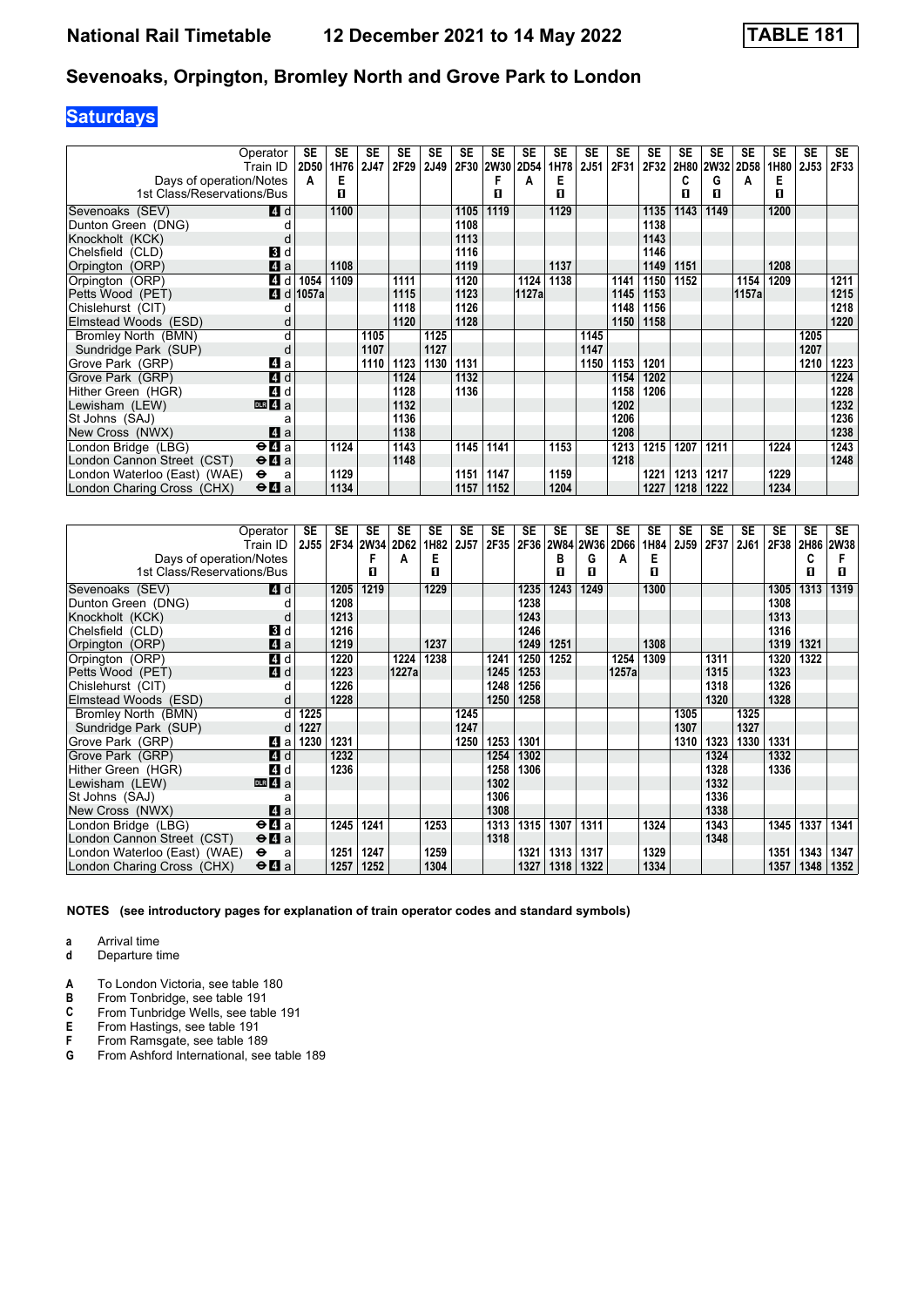# **Saturdays**

|                              | Operator                                    | SE    | <b>SE</b> | <b>SE</b> | <b>SE</b> | <b>SE</b> | <b>SE</b> | <b>SE</b> | <b>SE</b> | <b>SE</b> | <b>SE</b> | SE   | <b>SE</b> | <b>SE</b> | <b>SE</b>        | <b>SE</b> | <b>SE</b> | <b>SE</b> | <b>SE</b>    |
|------------------------------|---------------------------------------------|-------|-----------|-----------|-----------|-----------|-----------|-----------|-----------|-----------|-----------|------|-----------|-----------|------------------|-----------|-----------|-----------|--------------|
|                              | Train ID                                    | 2D70  | 1H86      | 2J63      | 2F39      | 2F40      | 2D74      | 1H88      | 2J65      | 2F41      | 2J67      |      | 2F42 2W42 | 2D78      | 1H <sub>52</sub> | 2J69      | 2F43      | 2F44      | 2D82         |
| Days of operation/Notes      |                                             | A     | Е         |           |           |           | А         | E         |           |           |           |      | F         | А         | Е                |           |           |           | А            |
| 1st Class/Reservations/Bus   |                                             |       | п         |           |           |           |           | п         |           |           |           |      | п         |           | П                |           |           |           |              |
| Sevenoaks (SEV)              | 4 d                                         |       | 1329      |           |           | 1335      |           | 1400      |           |           |           | 1405 | 1419      |           | 1429             |           |           | 1435      |              |
| Dunton Green (DNG)           |                                             |       |           |           |           | 1338      |           |           |           |           |           | 1408 |           |           |                  |           |           | 1438      |              |
| Knockholt (KCK)              |                                             |       |           |           |           | 1343      |           |           |           |           |           | 1413 |           |           |                  |           |           | 1443      |              |
| Chelsfield (CLD)             | <b>3</b> d                                  |       |           |           |           | 1346      |           |           |           |           |           | 1416 |           |           |                  |           |           | 1446      |              |
| Orpington (ORP)              | 4a                                          |       | 1337      |           |           | 1349      |           | 1408      |           |           |           | 1419 |           |           | 1437             |           |           | 1449      |              |
| Orpington (ORP)              | $\boldsymbol{A}$<br>d                       | 1324  | 1338      |           | 1341      | 1350      | 1354      | 1409      |           | 1411      |           | 1420 |           | 1424      | 1438             |           | 1441      | 1450      | 1454         |
| Petts Wood (PET)             | $\overline{A}$<br>d                         | 1327a |           |           | 1345      | 1353      | 1357a     |           |           | 1415      |           | 1423 |           | 1427a     |                  |           | 1445      |           | 1453   1457a |
| Chislehurst (CIT)            |                                             |       |           |           | 1348      | 1356      |           |           |           | 1418      |           | 1426 |           |           |                  |           | 1448      | 1456      |              |
| Elmstead Woods (ESD)         | d                                           |       |           |           | 1350      | 1358      |           |           |           | 1420      |           | 1428 |           |           |                  |           | 1450      | 1458      |              |
| Bromley North (BMN)          | d                                           |       |           | 1345      |           |           |           |           | 1405      |           | 1425      |      |           |           |                  | 1445      |           |           |              |
| Sundridge Park (SUP)         | d                                           |       |           | 1347      |           |           |           |           | 1407      |           | 1427      |      |           |           |                  | 1447      |           |           |              |
| Grove Park (GRP)             | 41 a                                        |       |           | 1350      | 1353      | 1401      |           |           | 1410      | 1423      | 1430      | 1431 |           |           |                  | 1450      | 1453      | 1501      |              |
| Grove Park (GRP)             | $\blacksquare$ d                            |       |           |           | 1354      | 1402      |           |           |           | 1424      |           | 1432 |           |           |                  |           | 1454      | 1502      |              |
| Hither Green (HGR)           | $\boldsymbol{A}$<br>d                       |       |           |           | 1358      | 1406      |           |           |           | 1428      |           | 1436 |           |           |                  |           | 1458      | 1506      |              |
| Lewisham (LEW)               | $DLR$ 4 $a$                                 |       |           |           | 1402      |           |           |           |           | 1432      |           |      |           |           |                  |           | 1502      |           |              |
| St Johns (SAJ)               | a                                           |       |           |           | 1406      |           |           |           |           | 1436      |           |      |           |           |                  |           | 1506      |           |              |
| New Cross (NWX)              | $\mathbf 4$ a                               |       |           |           | 1408      |           |           |           |           | 1438      |           |      |           |           |                  |           | 1508      |           |              |
| London Bridge (LBG)          | $\Theta$ <b><math>\blacksquare</math></b> a |       | 1353      |           | 1413      | 1415      |           | 1424      |           | 1443      |           | 1445 | 1441      |           | 1453             |           | 1513      | 1515      |              |
| London Cannon Street (CST)   | $\Theta$ <b>A</b> a                         |       |           |           | 1418      |           |           |           |           | 1448      |           |      |           |           |                  |           | 1518      |           |              |
| London Waterloo (East) (WAE) | $\bullet$<br>a                              |       | 1359      |           |           | 1421      |           | 1429      |           |           |           | 1451 | 1447      |           | 1459             |           |           | 1521      |              |
| London Charing Cross (CHX)   | $\Theta$ <b><math>\blacksquare</math></b> a |       | 1404      |           |           | 1427      |           | 1434      |           |           |           | 1457 | 1452      |           | 1504             |           |           | 1527      |              |

|                              | Operator<br>Train ID                  | SE<br>1H <sub>54</sub> | SE<br><b>2J71</b> | SE<br>2F45 | SE<br>2J73 | <b>SE</b> | SE<br>2F46 2W46 | SE<br>2D86 | SE<br>1H56 | SE<br>2J75 | SE<br>2F47 | SE<br>2F48 | SE<br>2D02 | <b>SE</b><br>1H <sub>58</sub> | SE<br><b>2J77</b> | SE<br>2F49 | <b>SE</b><br>2J79 2F50 | <b>SE</b> | <b>SE</b><br><b>2W50</b> |
|------------------------------|---------------------------------------|------------------------|-------------------|------------|------------|-----------|-----------------|------------|------------|------------|------------|------------|------------|-------------------------------|-------------------|------------|------------------------|-----------|--------------------------|
| Days of operation/Notes      |                                       | Е                      |                   |            |            |           |                 | A          | Е          |            |            |            | А          | Е                             |                   |            |                        |           |                          |
| 1st Class/Reservations/Bus   |                                       | п                      |                   |            |            |           | п               |            | п          |            |            |            |            | п                             |                   |            |                        |           | п                        |
| Sevenoaks (SEV)              | <b>4d</b>                             | 1500                   |                   |            |            | 1505      | 1519            |            | 1529       |            |            | 1535       |            | 1600                          |                   |            |                        | 1605      | 1619                     |
| Dunton Green (DNG)           |                                       |                        |                   |            |            | 1508      |                 |            |            |            |            | 1538       |            |                               |                   |            |                        | 1608      |                          |
| Knockholt (KCK)              | d                                     |                        |                   |            |            | 1513      |                 |            |            |            |            | 1543       |            |                               |                   |            |                        | 1613      |                          |
| Chelsfield (CLD)             | BI d                                  |                        |                   |            |            | 1516      |                 |            |            |            |            | 1546       |            |                               |                   |            |                        | 1616      |                          |
| Orpington (ORP)              | $\blacksquare$ a                      | 1508                   |                   |            |            | 1519      |                 |            | 1537       |            |            | 1549       |            | 1608                          |                   |            |                        | 1619      |                          |
| Orpington (ORP)              | 4 d                                   | 1509                   |                   | 1511       |            | 1520      |                 | 1524       | 1538       |            | 1541       | 1550       | 1554       | 1609                          |                   | 1611       |                        | 1620      |                          |
| Petts Wood (PET)             | 4d                                    |                        |                   | 1515       |            | 1523      |                 | 1527a      |            |            | 1545       |            | 1553 1557a |                               |                   | 1615       |                        | 1623      |                          |
| Chislehurst (CIT)            |                                       |                        |                   | 1518       |            | 1526      |                 |            |            |            | 1548       | 1556       |            |                               |                   | 1618       |                        | 1626      |                          |
| Elmstead Woods (ESD)         | d                                     |                        |                   | 1520       |            | 1528      |                 |            |            |            | 1550       | 1558       |            |                               |                   | 1620       |                        | 1628      |                          |
| Bromley North (BMN)          | d                                     |                        | 1505              |            | 1525       |           |                 |            |            | 1545       |            |            |            |                               | 1605              |            | 1625                   |           |                          |
| Sundridge Park (SUP)         | d                                     |                        | 1507              |            | 1527       |           |                 |            |            | 1547       |            |            |            |                               | 1607              |            | 1627                   |           |                          |
| Grove Park (GRP)             | ZI a                                  |                        | 1510              | 1523       | 1530       | 1531      |                 |            |            | 1550       | 1553       | 1601       |            |                               | 1610              | 1623       | 1630                   | 1631      |                          |
| Grove Park (GRP)             | 4d                                    |                        |                   | 1524       |            | 1532      |                 |            |            |            | 1554       | 1602       |            |                               |                   | 1624       |                        | 1632      |                          |
| Hither Green (HGR)           | 4d                                    |                        |                   | 1528       |            | 1536      |                 |            |            |            | 1558       | 1606       |            |                               |                   | 1628       |                        | 1636      |                          |
| Lewisham (LEW)               | $DLR$ 4 a                             |                        |                   | 1532       |            |           |                 |            |            |            | 1602       |            |            |                               |                   | 1632       |                        |           |                          |
| St Johns (SAJ)               | а                                     |                        |                   | 1536       |            |           |                 |            |            |            | 1606       |            |            |                               |                   | 1636       |                        |           |                          |
| New Cross (NWX)              | ZI a                                  |                        |                   | 1538       |            |           |                 |            |            |            | 1608       |            |            |                               |                   | 1638       |                        |           |                          |
| London Bridge (LBG)          | $\Theta$ <b><math>\Omega</math></b> a | 1524                   |                   | 1543       |            | 1545      | 1541            |            | 1553       |            | 1613       | 1615       |            | 1624                          |                   | 1643       |                        | 1645      | 1641                     |
| London Cannon Street (CST)   | $\Theta$ <b>A</b> a                   |                        |                   | 1548       |            |           |                 |            |            |            | 1618       |            |            |                               |                   | 1648       |                        |           |                          |
| London Waterloo (East) (WAE) | $\bullet$<br>a                        | 1529                   |                   |            |            | 1551      | 1547            |            | 1559       |            |            | 1621       |            | 1629                          |                   |            |                        | 1651      | 1647                     |
| London Charing Cross (CHX)   | $\Theta$ <b>A</b> a                   | 1534                   |                   |            |            | 1557      | 1552            |            | 1604       |            |            | 1627       |            | 1634                          |                   |            |                        | 1657      | 1652                     |

**NOTES (see introductory pages for explanation of train operator codes and standard symbols)**

**a** Arrival time

**d** Departure time

**A** To London Victoria, see table 180<br>**E** From Hastings, see table 191

**E** From Hastings, see table 191<br>**F** From Ramsgate, see table 18

From Ramsgate, see table 189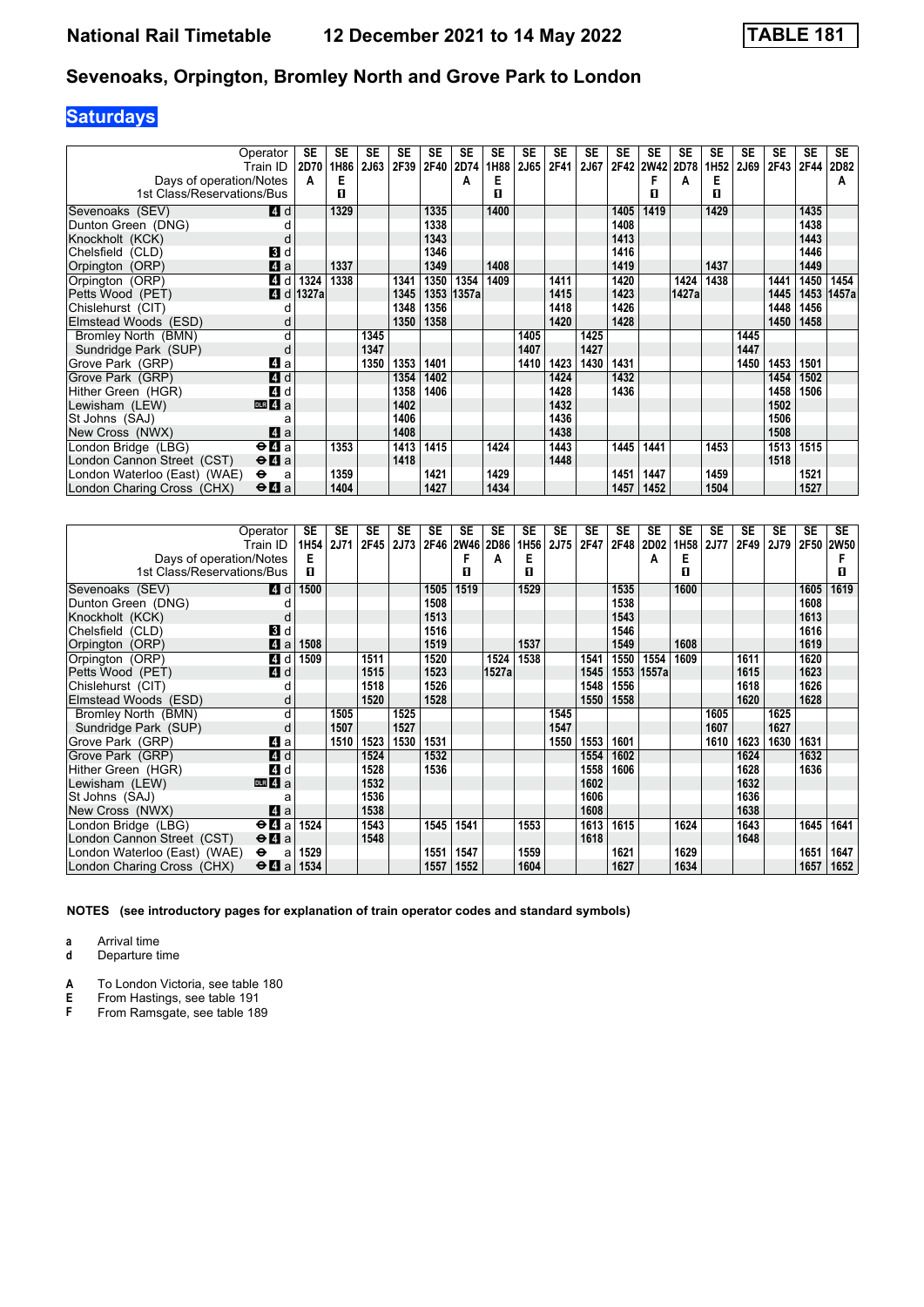# **Saturdays**

|                              | Operator                                    | SE          | <b>SE</b> | <b>SE</b> | <b>SE</b> | <b>SE</b> | <b>SE</b> | <b>SE</b> | <b>SE</b> | <b>SE</b> | <b>SE</b> | <b>SE</b>   | <b>SE</b> | <b>SE</b>   | <b>SE</b> | <b>SE</b> | <b>SE</b> | <b>SE</b> | <b>SE</b> |
|------------------------------|---------------------------------------------|-------------|-----------|-----------|-----------|-----------|-----------|-----------|-----------|-----------|-----------|-------------|-----------|-------------|-----------|-----------|-----------|-----------|-----------|
|                              | Train ID                                    | <b>2D06</b> | 1H60      | 2J81      | 2F51      |           | 2F52 2W52 | 2D10      | 1H62      | 2J83      | 2F53      | <b>2J85</b> | 2F54      | <b>2W54</b> | 2D14      | 1H64      | 2J87      | 2F55      | 2F56      |
| Days of operation/Notes      |                                             | A           | Е         |           |           |           | G         | А         | Е         |           |           |             |           | F           | А         | Е         |           |           |           |
| 1st Class/Reservations/Bus   |                                             |             | п         |           |           |           | п         |           | п         |           |           |             |           | п           |           | п         |           |           |           |
| Sevenoaks (SEV)              | <b>4</b> d                                  |             | 1629      |           |           | 1635      | 1649      |           | 1700      |           |           |             | 1705      | 1719        |           | 1729      |           |           | 1735      |
| Dunton Green (DNG)           |                                             |             |           |           |           | 1638      |           |           |           |           |           |             | 1708      |             |           |           |           |           | 1738      |
| Knockholt (KCK)              |                                             |             |           |           |           | 1643      |           |           |           |           |           |             | 1713      |             |           |           |           |           | 1743      |
| Chelsfield (CLD)             | 3d                                          |             |           |           |           | 1646      |           |           |           |           |           |             | 1716      |             |           |           |           |           | 1746      |
| Orpington (ORP)              | ZI a                                        |             | 1637      |           |           | 1649      |           |           | 1708      |           |           |             | 1719      |             |           | 1737      |           |           | 1749      |
| Orpington (ORP)              | 4 d                                         | 1624        | 1638      |           | 1641      | 1650      |           | 1654      | 1709      |           | 1711      |             | 1720      |             | 1724      | 1738      |           | 1741      | 1750      |
| Petts Wood (PET)             | 4 d                                         | 1627a       |           |           | 1645      | 1653      |           | 1657a     |           |           | 1715      |             | 1723      |             | 1727a     |           |           | 1745      | 1753      |
| Chislehurst (CIT)            |                                             |             |           |           | 1648      | 1656      |           |           |           |           | 1718      |             | 1726      |             |           |           |           | 1748      | 1756      |
| Elmstead Woods (ESD)         |                                             |             |           |           | 1650      | 1658      |           |           |           |           | 1720      |             | 1728      |             |           |           |           | 1750      | 1758      |
| Bromley North (BMN)          | d                                           |             |           | 1645      |           |           |           |           |           | 1705      |           | 1725        |           |             |           |           | 1745      |           |           |
| Sundridge Park (SUP)         | d                                           |             |           | 1647      |           |           |           |           |           | 1707      |           | 1727        |           |             |           |           | 1747      |           |           |
| Grove Park (GRP)             | ZI a                                        |             |           | 1650      | 1653      | 1701      |           |           |           | 1710      | 1723      | 1730        | 1731      |             |           |           | 1750      | 1753      | 1801      |
| Grove Park (GRP)             | 4 d                                         |             |           |           | 1654      | 1702      |           |           |           |           | 1724      |             | 1732      |             |           |           |           | 1754      | 1802      |
| Hither Green (HGR)           | 4d                                          |             |           |           | 1658      | 1706      |           |           |           |           | 1728      |             | 1736      |             |           |           |           | 1758      | 1806      |
| Lewisham (LEW)               | $\overline{DB}$ 4 a                         |             |           |           | 1702      |           |           |           |           |           | 1732      |             |           |             |           |           |           | 1802      |           |
| St Johns (SAJ)               |                                             |             |           |           | 1706      |           |           |           |           |           | 1736      |             |           |             |           |           |           | 1806      |           |
| New Cross (NWX)              | ZI a                                        |             |           |           | 1708      |           |           |           |           |           | 1738      |             |           |             |           |           |           | 1808      |           |
| London Bridge (LBG)          | $\overline{H}$ a                            |             | 1653      |           | 1713      | 1715      | 1711      |           | 1724      |           | 1743      |             | 1745      | 1741        |           | 1753      |           | 1813      | 1815      |
| London Cannon Street (CST)   | $\Theta$ <b><math>\blacksquare</math></b> a |             |           |           | 1718      |           |           |           |           |           | 1748      |             |           |             |           |           |           | 1818      |           |
| London Waterloo (East) (WAE) | $\bullet$<br>a                              |             | 1659      |           |           | 1721      | 1717      |           | 1729      |           |           |             | 1751      | 1747        |           | 1759      |           |           | 1821      |
| London Charing Cross (CHX)   | $\Theta$ <b><math>\blacksquare</math></b> a |             | 1704      |           |           | 1727      | 1722      |           | 1734      |           |           |             | 1757      | 1752        |           | 1804      |           |           | 1827      |

|                              | Operator                              | SE        | <b>SE</b> | <b>SE</b> | SE   | <b>SE</b> | <b>SE</b>   | <b>SE</b> | <b>SE</b> | <b>SE</b> | <b>SE</b> | SE          | <b>SE</b> | <b>SE</b> | <b>SE</b> | <b>SE</b> | <b>SE</b> | <b>SE</b>   | <b>SE</b> |
|------------------------------|---------------------------------------|-----------|-----------|-----------|------|-----------|-------------|-----------|-----------|-----------|-----------|-------------|-----------|-----------|-----------|-----------|-----------|-------------|-----------|
|                              | Train ID                              | 2W56 2D18 |           | 1H66      | 2J89 | 2F57      | <b>2J03</b> |           | 2F58 2W58 | 2D22      | 1H68      | <b>2J05</b> | 2F59      |           | 2F60 2W60 | 2D26      | 1H70      | <b>2J07</b> | 2F61      |
| Days of operation/Notes      |                                       | G         | A         | Е         |      |           |             |           |           | A         | Е         |             |           |           | G         | Α         | Е         |             |           |
| 1st Class/Reservations/Bus   |                                       | п         |           | п         |      |           |             |           | п         |           | п         |             |           |           | п         |           | п         |             |           |
| Sevenoaks (SEV)              | <b>4d</b>                             | 1749      |           | 1800      |      |           |             | 1805      | 1819      |           | 1829      |             |           | 1835      | 1849      |           | 1900      |             |           |
| Dunton Green (DNG)           |                                       |           |           |           |      |           |             | 1808      |           |           |           |             |           | 1838      |           |           |           |             |           |
| Knockholt (KCK)              |                                       |           |           |           |      |           |             | 1813      |           |           |           |             |           | 1843      |           |           |           |             |           |
| Chelsfield (CLD)             | 3d                                    |           |           |           |      |           |             | 1816      |           |           |           |             |           | 1846      |           |           |           |             |           |
| Orpington (ORP)              | $\blacksquare$ a                      |           |           | 1808      |      |           |             | 1819      |           |           | 1837      |             |           | 1849      |           |           | 1908      |             |           |
| Orpington (ORP)              | 4d                                    |           | 1754      | 1809      |      | 1811      |             | 1820      |           | 1824      | 1838      |             | 1841      | 1850      |           | 1854      | 1909      |             | 1911      |
| Petts Wood (PET)             | 4d                                    |           | 1757al    |           |      | 1815      |             | 1823      |           | 1827a     |           |             | 1845      | 1853      |           | 1857a     |           |             | 1915      |
| Chislehurst (CIT)            |                                       |           |           |           |      | 1818      |             | 1826      |           |           |           |             | 1848      | 1856      |           |           |           |             | 1918      |
| Elmstead Woods (ESD)         |                                       |           |           |           |      | 1820      |             | 1828      |           |           |           |             | 1850      | 1858      |           |           |           |             | 1920      |
| Bromley North (BMN)          |                                       |           |           |           | 1805 |           | 1825        |           |           |           |           | 1845        |           |           |           |           |           | 1905        |           |
| Sundridge Park (SUP)         |                                       |           |           |           | 1807 |           | 1827        |           |           |           |           | 1847        |           |           |           |           |           | 1907        |           |
| Grove Park (GRP)             | ZI a                                  |           |           |           | 1810 | 1823      | 1830        | 1831      |           |           |           | 1850        | 1853      | 1901      |           |           |           | 1910        | 1923      |
| Grove Park (GRP)             | 4d                                    |           |           |           |      | 1824      |             | 1832      |           |           |           |             | 1854      | 1902      |           |           |           |             | 1924      |
| Hither Green (HGR)           | 4 d                                   |           |           |           |      | 1828      |             | 1836      |           |           |           |             | 1858      | 1906      |           |           |           |             | 1928      |
| Lewisham (LEW)               | DR 4a                                 |           |           |           |      | 1832      |             |           |           |           |           |             | 1902      |           |           |           |           |             | 1932      |
| St Johns (SAJ)               |                                       |           |           |           |      | 1836      |             |           |           |           |           |             | 1906      |           |           |           |           |             | 1936      |
| New Cross (NWX)              | ZI a                                  |           |           |           |      | 1838      |             |           |           |           |           |             | 1908      |           |           |           |           |             | 1938      |
| London Bridge (LBG)          | $\Theta$ <b><math>\Omega</math></b> a | 1811      |           | 1824      |      | 1843      |             | 1845      | 1841      |           | 1853      |             | 1913      | 1915      | 1911      |           | 1924      |             | 1943      |
| London Cannon Street (CST)   | $\Theta$ <b>A</b> a                   |           |           |           |      | 1848      |             |           |           |           |           |             | 1918      |           |           |           |           |             | 1948      |
| London Waterloo (East) (WAE) | $\bullet$<br>a                        | 1817      |           | 1829      |      |           |             | 1851      | 1847      |           | 1859      |             |           | 1921      | 1917      |           | 1929      |             |           |
| London Charing Cross (CHX)   | $\Theta$ <b>A</b> a                   | 1822      |           | 1834      |      |           |             | 1857      | 1852      |           | 1904      |             |           | 1927      | 1922      |           | 1934      |             |           |

**NOTES (see introductory pages for explanation of train operator codes and standard symbols)**

**a** Arrival time

**d** Departure time

**A** To London Victoria, see table 180<br>**E** From Hastings, see table 191

**E** From Hastings, see table 191<br>**F** From Ramsgate, see table 18

**F** From Ramsgate, see table 189<br>**G** From Ashford International, see

**\*** From Ashford International, see table 18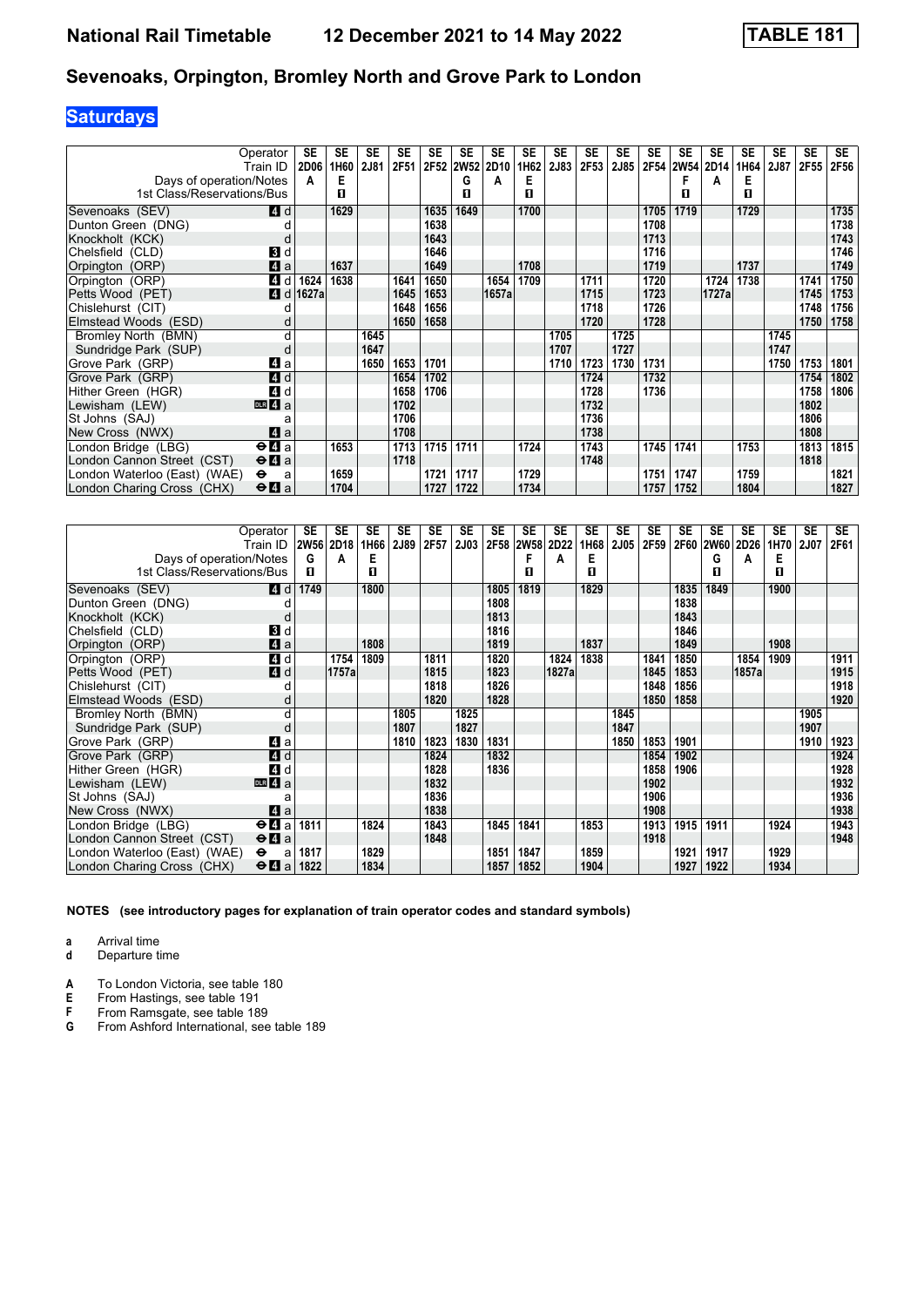# **Saturdays**

|                                                       | Operator<br>Train ID                        | SE<br><b>2J09</b> | SE   | <b>SE</b><br>2F66 2W62 2D30 | <b>SE</b> | <b>SE</b><br>1H72 | SE<br><b>2J11</b> | SE<br>2F67 | <b>SE</b><br>2F68 | <b>SE</b><br>2D34 | SE<br>1H74 | SE<br>2J13 | <b>SE</b><br>2F69 | <b>SE</b><br>2J15 | <b>SE</b> | <b>SE</b><br>2F70 2W66 | <b>SE</b><br>2D38 | <b>SE</b><br>1H76 | <b>SE</b><br><b>2J17</b> |
|-------------------------------------------------------|---------------------------------------------|-------------------|------|-----------------------------|-----------|-------------------|-------------------|------------|-------------------|-------------------|------------|------------|-------------------|-------------------|-----------|------------------------|-------------------|-------------------|--------------------------|
|                                                       |                                             |                   |      | F                           |           | Е                 |                   |            |                   |                   | Е          |            |                   |                   |           |                        |                   | Е                 |                          |
| Days of operation/Notes<br>1st Class/Reservations/Bus |                                             |                   |      | п                           | А         | п                 |                   |            |                   | А                 | п          |            |                   |                   |           | п                      | А                 | п                 |                          |
|                                                       |                                             |                   |      |                             |           |                   |                   |            |                   |                   |            |            |                   |                   |           |                        |                   |                   |                          |
| Sevenoaks (SEV)                                       | <b>4</b> d                                  |                   | 1905 | 1919                        |           | 1929              |                   |            | 1935              |                   | 2000       |            |                   |                   | 2005      | 2019                   |                   | 2029              |                          |
| Dunton Green (DNG)                                    | d                                           |                   | 1908 |                             |           |                   |                   |            | 1938              |                   |            |            |                   |                   | 2008      |                        |                   |                   |                          |
| Knockholt (KCK)                                       | d                                           |                   | 1913 |                             |           |                   |                   |            | 1943              |                   |            |            |                   |                   | 2013      |                        |                   |                   |                          |
| Chelsfield (CLD)                                      | <b>3</b> d                                  |                   | 1916 |                             |           |                   |                   |            | 1946              |                   |            |            |                   |                   | 2016      |                        |                   |                   |                          |
| Orpington (ORP)                                       | $\blacksquare$ a                            |                   | 1919 |                             |           | 1937              |                   |            | 1949              |                   | 2008       |            |                   |                   | 2019      |                        |                   | 2037              |                          |
| Orpington (ORP)                                       | $\overline{4}$ d                            |                   | 1920 |                             | 1924      | 1938              |                   | 1941       | 1950              | 1954              | 2009       |            | 2011              |                   | 2020      |                        | 2024              | 2038              |                          |
| Petts Wood (PET)                                      | 4d                                          |                   | 1923 |                             | 1927a     |                   |                   | 1945       | 1953              | 1957a             |            |            | 2015              |                   | 2023      |                        | 2027a             |                   |                          |
| Chislehurst (CIT)                                     |                                             |                   | 1926 |                             |           |                   |                   | 1948       | 1956              |                   |            |            | 2018              |                   | 2026      |                        |                   |                   |                          |
| Elmstead Woods (ESD)                                  | d                                           |                   | 1928 |                             |           |                   |                   | 1950       | 1958              |                   |            |            | 2020              |                   | 2028      |                        |                   |                   |                          |
| Bromley North (BMN)                                   | d                                           | 1925              |      |                             |           |                   | 1945              |            |                   |                   |            | 2005       |                   | 2025              |           |                        |                   |                   | 2045                     |
| Sundridge Park (SUP)                                  |                                             | 1927              |      |                             |           |                   | 1947              |            |                   |                   |            | 2007       |                   | 2027              |           |                        |                   |                   | 2047                     |
| Grove Park (GRP)                                      | 4 a                                         | 1930              | 1931 |                             |           |                   | 1950              | 1953       | 2001              |                   |            | 2010       | 2023              | 2030              | 2031      |                        |                   |                   | 2050                     |
| Grove Park (GRP)                                      | 4d                                          |                   | 1932 |                             |           |                   |                   | 1954       | 2002              |                   |            |            | 2024              |                   | 2032      |                        |                   |                   |                          |
| Hither Green (HGR)                                    | $\boldsymbol{A}$<br>d                       |                   | 1936 |                             |           |                   |                   | 1958       | 2006              |                   |            |            | 2028              |                   | 2036      |                        |                   |                   |                          |
| Lewisham (LEW)                                        | DR <sub>4</sub> a                           |                   |      |                             |           |                   |                   | 2002       |                   |                   |            |            | 2032              |                   |           |                        |                   |                   |                          |
| St Johns (SAJ)                                        | a                                           |                   |      |                             |           |                   |                   | 2006       |                   |                   |            |            | 2036              |                   |           |                        |                   |                   |                          |
| New Cross (NWX)                                       | ZI a                                        |                   |      |                             |           |                   |                   | 2008       |                   |                   |            |            | 2038              |                   |           |                        |                   |                   |                          |
| London Bridge (LBG)                                   | $\Theta$ <b>d</b> a                         |                   | 1945 | 1941                        |           | 1953              |                   | 2013       | 2015              |                   | 2024       |            | 2043              |                   | 2045      | 2041                   |                   | 2053              |                          |
| London Cannon Street (CST)                            | $\Theta$ <b>A</b> a                         |                   |      |                             |           |                   |                   | 2018       |                   |                   |            |            | 2048              |                   |           |                        |                   |                   |                          |
| London Waterloo (East) (WAE)                          | $\bullet$<br>a                              |                   | 1951 | 1947                        |           | 1959              |                   |            | 2021              |                   | 2029       |            |                   |                   | 2051      | 2047                   |                   | 2059              |                          |
| London Charing Cross (CHX)                            | $\Theta$ <b><math>\blacksquare</math></b> a |                   | 1957 | 1952                        |           | 2004              |                   |            | 2027              |                   | 2034       |            |                   |                   | 2057      | 2052                   |                   | 2104              |                          |

|                              | Operator                                    | SE   | <b>SE</b> | SE    | SE   | <b>SE</b> | SE   | SE   | <b>SE</b> | SE   | SE             | SE        | SE          | SE   | <b>SE</b> | SE         | SE   | <b>SE</b> | <b>SE</b> |
|------------------------------|---------------------------------------------|------|-----------|-------|------|-----------|------|------|-----------|------|----------------|-----------|-------------|------|-----------|------------|------|-----------|-----------|
|                              | Train ID                                    | 2F71 | 2F72      | 2D42  | 1H78 | 2J19      | 2F73 | 2J21 |           |      | 2F74 2W70 2D46 | 1H80<br>Е | <b>2J29</b> | 2F75 | 2F76      | 2D50       | 1H82 | 2J31      | 2F77      |
| Days of operation/Notes      |                                             |      |           | A     | Е    |           |      |      |           |      | A              |           |             |      |           | A          | Е    |           |           |
| 1st Class/Reservations/Bus   |                                             |      |           |       | п    |           |      |      |           | п    |                | п         |             |      |           |            | п    |           |           |
| Sevenoaks (SEV)              | <b>4</b> d                                  |      | 2035      |       | 2100 |           |      |      | 2105      | 2119 |                | 2129      |             |      | 2135      |            | 2200 |           |           |
| Dunton Green (DNG)           |                                             |      | 2038      |       |      |           |      |      | 2108      |      |                |           |             |      | 2138      |            |      |           |           |
| Knockholt (KCK)              |                                             |      | 2043      |       |      |           |      |      | 2113      |      |                |           |             |      | 2143      |            |      |           |           |
| Chelsfield (CLD)             | 3d                                          |      | 2046      |       |      |           |      |      | 2116      |      |                |           |             |      | 2146      |            |      |           |           |
| Orpington (ORP)              | $\mathbf{A}$ a                              |      | 2049      |       | 2108 |           |      |      | 2119      |      |                | 2139      |             |      | 2149      |            | 2208 |           |           |
| Orpington (ORP)              | 4 d                                         | 2041 | 2050      | 2054  | 2109 |           | 2111 |      | 2120      |      | 2124           | 2140      |             | 2141 |           | 2150 2154  | 2209 |           | 2211      |
| Petts Wood (PET)             | <b>4</b> d                                  | 2045 | 2053      | 2057a |      |           | 2115 |      | 2123      |      | 2127a          |           |             | 2145 |           | 2153 2157a |      |           | 2215      |
| Chislehurst (CIT)            | d                                           | 2048 | 2056      |       |      |           | 2118 |      | 2126      |      |                |           |             | 2148 | 2156      |            |      |           | 2218      |
| Elmstead Woods (ESD)         |                                             | 2050 | 2058      |       |      |           | 2120 |      | 2128      |      |                |           |             | 2150 | 2158      |            |      |           | 2220      |
| Bromley North (BMN)          |                                             |      |           |       |      | 2105      |      | 2125 |           |      |                |           | 2145        |      |           |            |      | 2205      |           |
| Sundridge Park (SUP)         |                                             |      |           |       |      | 2107      |      | 2127 |           |      |                |           | 2147        |      |           |            |      | 2207      |           |
| Grove Park (GRP)             | Z1 a                                        | 2053 | 2101      |       |      | 2110      | 2123 | 2130 | 2131      |      |                |           | 2150        | 2153 | 2201      |            |      | 2210      | 2223      |
| Grove Park (GRP)             | 4 d                                         | 2054 | 2102      |       |      |           | 2124 |      | 2132      |      |                |           |             | 2154 | 2202      |            |      |           | 2224      |
| Hither Green (HGR)           | 4 d                                         | 2058 | 2106      |       |      |           | 2128 |      | 2136      |      |                |           |             | 2158 | 2206      |            |      |           | 2228      |
| Lewisham (LEW)               | DR 4a                                       | 2102 |           |       |      |           | 2132 |      |           |      |                |           |             | 2202 |           |            |      |           | 2232      |
| St Johns (SAJ)               |                                             | 2106 |           |       |      |           | 2136 |      |           |      |                |           |             | 2206 |           |            |      |           | 2236      |
| New Cross (NWX)              | ZI a                                        | 2108 |           |       |      |           | 2138 |      |           |      |                |           |             | 2208 |           |            |      |           | 2238      |
| London Bridge (LBG)          | $\Theta$ 4 a 2113                           |      | 2115      |       | 2124 |           | 2143 |      | 2145      | 2141 |                | 2156      |             | 2213 | 2215      |            | 2224 |           | 2243      |
| London Cannon Street (CST)   | $\Theta$ 4 a 2118                           |      |           |       |      |           | 2148 |      |           |      |                |           |             | 2218 |           |            |      |           | 2248      |
| London Waterloo (East) (WAE) | $\bullet$<br>a                              |      | 2121      |       | 2129 |           |      |      | 2151      | 2147 |                | 2201      |             |      | 2221      |            | 2229 |           |           |
| London Charing Cross (CHX)   | $\Theta$ <b><math>\blacksquare</math></b> a |      | 2127      |       | 2134 |           |      |      | 2157      | 2152 |                | 2205      |             |      | 2227      |            | 2234 |           |           |

**NOTES (see introductory pages for explanation of train operator codes and standard symbols)**

**a** Arrival time

**d** Departure time

**A** To London Victoria, see table 180<br>**E** From Hastings, see table 191

**E** From Hastings, see table 191<br>**F** From Ramsgate, see table 18

From Ramsgate, see table 189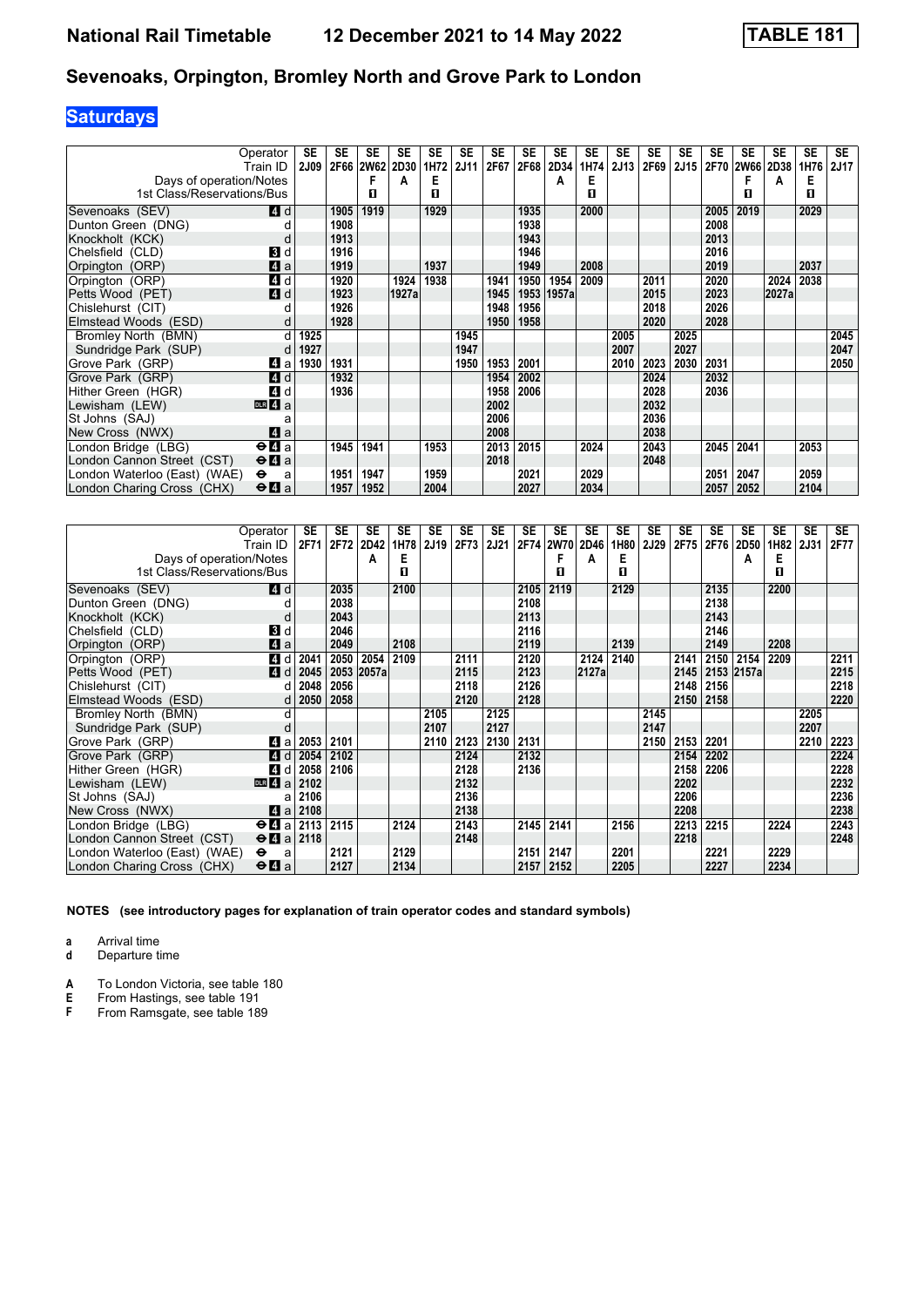# **Saturdays**

|                              | Operator                                    | SE   | <b>SE</b> | SE             | <b>SE</b> | <b>SE</b> | <b>SE</b> | SE   | <b>SE</b> | <b>SE</b>   | SE    | <b>SE</b> | <b>SE</b> | <b>SE</b> | <b>SE</b> | SE   | SE         | <b>SE</b> | <b>SE</b>   |
|------------------------------|---------------------------------------------|------|-----------|----------------|-----------|-----------|-----------|------|-----------|-------------|-------|-----------|-----------|-----------|-----------|------|------------|-----------|-------------|
|                              | Train ID                                    | 2J33 |           | 2F78 2W74 2D54 |           | 1H84      | 2J35      | 2F79 | 2F80      | <b>2W76</b> | 2D58  | 1H86      | 2J37      | 2F81      | 2J39      | 2F82 | 2D64       | 1H88      | <b>2J41</b> |
| Days of operation/Notes      |                                             |      |           |                | А         | Е         |           |      |           | G           | A     | Е         |           |           |           |      | А          | Е         |             |
| 1st Class/Reservations/Bus   |                                             |      |           | п              |           | п         |           |      |           | п           |       | п         |           |           |           |      |            | п         |             |
| Sevenoaks (SEV)              | 4 d                                         |      | 2205      | 2219           |           | 2229      |           |      | 2235      | 2249        |       | 2300      |           |           |           | 2305 |            | 2330      |             |
| Dunton Green (DNG)           |                                             |      | 2208      |                |           |           |           |      | 2238      |             |       |           |           |           |           | 2308 |            |           |             |
| Knockholt (KCK)              |                                             |      | 2213      |                |           |           |           |      | 2243      |             |       |           |           |           |           | 2313 |            |           |             |
| Chelsfield (CLD)             | <b>3</b> d                                  |      | 2216      |                |           |           |           |      | 2246      |             |       |           |           |           |           | 2316 |            |           |             |
| Orpington (ORP)              | $\mathbf{A}$ a                              |      | 2219      |                |           | 2237      |           |      | 2249      |             |       | 2308      |           |           |           | 2319 |            | 2338      |             |
| Orpington (ORP)              | 41 d                                        |      | 2220      |                | 2224      | 2238      |           | 2241 | 2250      |             | 2254  | 2309      |           | 2311      |           | 2320 | 2324       | 2339      |             |
| Petts Wood (PET)             | $\blacksquare$ d                            |      | 2223      |                | 2227a     |           |           | 2245 | 2253      |             | 2257a |           |           | 2315      |           |      | 2323 2327a |           |             |
| Chislehurst (CIT)            |                                             |      | 2226      |                |           |           |           | 2248 | 2256      |             |       |           |           | 2318      |           | 2326 |            |           |             |
| Elmstead Woods (ESD)         | d                                           |      | 2228      |                |           |           |           | 2250 | 2258      |             |       |           |           | 2320      |           | 2328 |            |           |             |
| Bromley North (BMN)          |                                             | 2225 |           |                |           |           | 2245      |      |           |             |       |           | 2305      |           | 2325      |      |            |           | 2345        |
| Sundridge Park (SUP)         |                                             | 2227 |           |                |           |           | 2247      |      |           |             |       |           | 2307      |           | 2327      |      |            |           | 2347        |
| Grove Park (GRP)             | 4<br>a                                      | 2230 | 2231      |                |           |           | 2250      | 2253 | 2301      |             |       |           | 2310      | 2323      | 2330      | 2331 |            |           | 2350        |
| Grove Park (GRP)             | $\blacksquare$ d                            |      | 2232      |                |           |           |           | 2254 | 2302      |             |       |           |           | 2324      |           | 2332 |            |           |             |
| Hither Green (HGR)           | 4 d                                         |      | 2236      |                |           |           |           | 2258 | 2306      |             |       |           |           | 2328      |           | 2336 |            |           |             |
| Lewisham (LEW)               | DR 4a                                       |      |           |                |           |           |           | 2302 |           |             |       |           |           | 2332      |           |      |            |           |             |
| St Johns (SAJ)               | a                                           |      |           |                |           |           |           | 2306 |           |             |       |           |           | 2336      |           |      |            |           |             |
| New Cross (NWX)              | ZI a                                        |      |           |                |           |           |           | 2308 |           |             |       |           |           | 2338      |           |      |            |           |             |
| London Bridge (LBG)          | $\Theta$ <b><math>\blacksquare</math></b> a |      | 2245      | 2241           |           | 2253      |           | 2313 | 2315      | 2311        |       | 2324      |           | 2343      |           | 2345 |            | 2354      |             |
| London Cannon Street (CST)   | $\Theta$ <b><math>\blacksquare</math></b> a |      |           |                |           |           |           | 2318 |           |             |       |           |           | 2348      |           |      |            |           |             |
| London Waterloo (East) (WAE) | $\bullet$<br>a                              |      | 2251      | 2247           |           | 2259      |           |      | 2321      | 2317        |       | 2329      |           |           |           | 2351 |            | 2359      |             |
| London Charing Cross (CHX)   | $\Theta$ <b><math>\blacksquare</math></b> a |      | 2257      | 2252           |           | 2304      |           |      | 2327      | 2322        |       | 2334      |           |           |           | 2357 |            | 0004      |             |

|                              | Operator<br>Train ID                        | <b>SE</b><br>2F84       | <b>SE</b><br>2D66 | <b>SE</b><br>2J43 | <b>SE</b><br>2J45 | <b>SE</b><br>2J47 |
|------------------------------|---------------------------------------------|-------------------------|-------------------|-------------------|-------------------|-------------------|
| Days of operation/Notes      |                                             |                         | A                 |                   |                   |                   |
| Sevenoaks (SEV)              | <b>4d</b>                                   | 2335                    |                   |                   |                   |                   |
| Dunton Green (DNG)           | d                                           | 2338                    |                   |                   |                   |                   |
| Knockholt (KCK)              | d                                           | 2343                    |                   |                   |                   |                   |
| Chelsfield (CLD)             | В<br>d                                      | 2346                    |                   |                   |                   |                   |
| Orpington (ORP)              |                                             | Z1 a 2349               |                   |                   |                   |                   |
| Orpington (ORP)              | 4<br>dl                                     |                         | 2350 2354         |                   |                   |                   |
| Petts Wood (PET)             |                                             | $\blacksquare$ d   2353 | 2357a             |                   |                   |                   |
| Chislehurst (CIT)            | d                                           | 2356                    |                   |                   |                   |                   |
| Elmstead Woods (ESD)         | d                                           | 2358                    |                   |                   |                   |                   |
| Bromley North (BMN)          | d                                           |                         |                   | 0005              | 0025              | 0045              |
| Sundridge Park (SUP)         | d                                           |                         |                   | 0007              | 0027              | 0047              |
| Grove Park (GRP)             | 4<br>a                                      | 0001                    |                   | 0010              | 0030              | 0050              |
| Grove Park (GRP)             | 41<br>$d \mid$                              | 0002                    |                   |                   |                   |                   |
| Hither Green (HGR)           | 4<br>d l                                    | 0006                    |                   |                   |                   |                   |
| Lewisham (LEW)               | $DLR$ 4 a                                   | 0010                    |                   |                   |                   |                   |
| St Johns (SAJ)               | a                                           |                         |                   |                   |                   |                   |
| New Cross (NWX)              | <b>4</b> a                                  |                         |                   |                   |                   |                   |
| London Bridge (LBG)          | ⊖Иа                                         | 0020                    |                   |                   |                   |                   |
| London Cannon Street (CST)   | $\Theta$ <b><math>\blacksquare</math></b> a |                         |                   |                   |                   |                   |
| London Waterloo (East) (WAE) | ⊖<br>a                                      | 0026                    |                   |                   |                   |                   |
| London Charing Cross (CHX)   | өи<br>a                                     | 0032                    |                   |                   |                   |                   |

#### **NOTES (see introductory pages for explanation of train operator codes and standard symbols)**

**a** Arrival time<br>**d** Departure t **d** Departure time

**A** To London Victoria, see table 180<br>**E** From Hastings, see table 191

**E** From Hastings, see table 191<br>**F** From Ramsgate, see table 18

**F** From Ramsgate, see table 189<br>**G** From Ashford International, see

From Ashford International, see table 189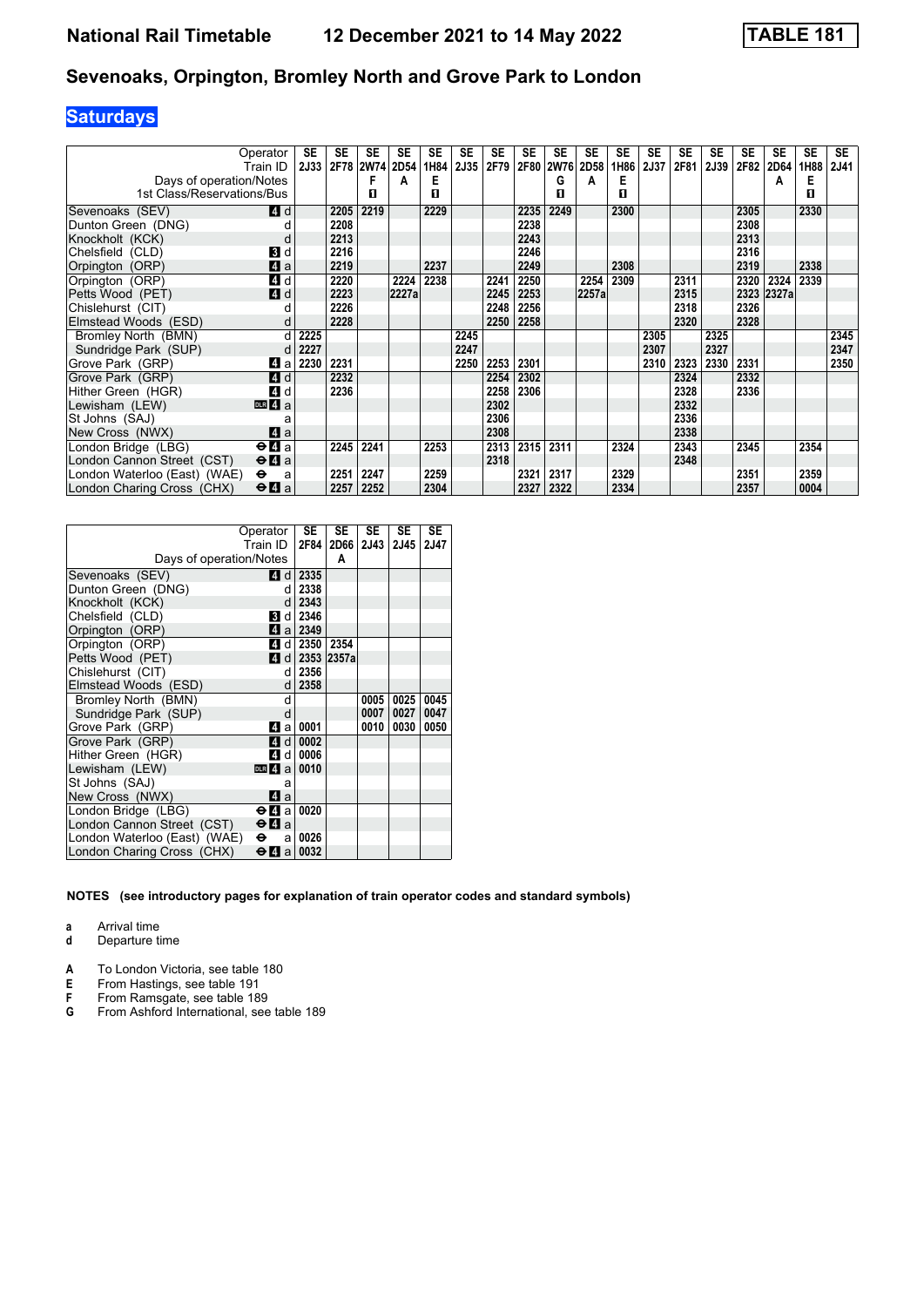# **Sundays**

|                              | Operator                              | TL                          | <b>SE</b> | <b>SE</b> | TL          | <b>SE</b> | <b>SE</b>           | <b>SE</b> | <b>SE</b> | <b>SE</b> | <b>SE</b>  | <b>SE</b>        | <b>SE</b> | <b>SE</b>  | <b>SE</b> | <b>SE</b> | <b>SE</b> | <b>SE</b>  | <b>SE</b>        |
|------------------------------|---------------------------------------|-----------------------------|-----------|-----------|-------------|-----------|---------------------|-----------|-----------|-----------|------------|------------------|-----------|------------|-----------|-----------|-----------|------------|------------------|
|                              | Train ID                              | 9K90                        | 2F12      | 2D12      | 9K92        |           | 2F14 2D14 2W10 2W12 |           |           |           | 2F16 2D16  | 1H <sub>50</sub> | 2F18      |            | 2D18 2W16 | 1H52      | 2F20      | 2D20       | 1H <sub>54</sub> |
| Days of operation/Notes      |                                       | A                           |           | A         | A           |           | А                   | в         | C         |           | A          | D                |           | А          | в         | D         |           | A          | D                |
| 1st Class/Reservations/Bus   |                                       |                             |           |           |             |           |                     | п         | п         |           |            | п                |           |            | п         | п         |           |            | п                |
| Sevenoaks (SEV)              | 4 d                                   |                             |           |           |             | 0704      |                     | 0719      | 0731      | 0734      |            | 0801             | 0804      |            | 0819      | 0831      | 0834      |            | 0901             |
| Dunton Green (DNG)           |                                       |                             |           |           |             | 0707      |                     |           |           | 0737      |            |                  | 0807      |            |           |           | 0837      |            |                  |
| Knockholt (KCK)              | d                                     |                             |           |           |             | 0712      |                     |           |           | 0742      |            |                  | 0812      |            |           |           | 0842      |            |                  |
| Chelsfield (CLD)             | 3 d                                   |                             |           |           |             | 0715      |                     |           |           | 0745      |            |                  | 0815      |            |           |           | 0845      |            |                  |
| Orpington (ORP)              | Z1 a                                  |                             |           |           |             | 0718      |                     | 0727      | 0739      | 0748      |            | 0809             | 0818      |            | 0827      | 0839      | 0848      |            | 0909             |
| Orpington (ORP)              | 4 d                                   | 0646                        | 0648      |           | 0654 0716   | 0719      | 0724                | 0728      | 0740      | 0749      | 0754       | 0810             | 0819      | 0824       | 0828      | 0840      | 0849      | 0854       | 0910             |
| Petts Wood (PET)             |                                       | $\blacksquare$ d 0649a 0652 |           |           | 0657a 0719a |           | 0722 0727a          |           |           |           | 0752 0757a |                  |           | 0822 0827a |           |           |           | 0852 0857a |                  |
| Chislehurst (CIT)            |                                       |                             | 0655      |           |             | 0725      |                     |           |           | 0755      |            |                  | 0825      |            |           |           | 0855      |            |                  |
| Elmstead Woods (ESD)         | d                                     |                             | 0657      |           |             | 0727      |                     |           |           | 0757      |            |                  | 0827      |            |           |           | 0857      |            |                  |
| Bromley North (BMN)          | d                                     |                             |           |           |             |           |                     |           |           |           |            |                  |           |            |           |           |           |            |                  |
| Sundridge Park (SUP)         | d                                     |                             |           |           |             |           |                     |           |           |           |            |                  |           |            |           |           |           |            |                  |
| Grove Park (GRP)             | 41 a                                  |                             | 0700      |           |             | 0730      |                     |           |           | 0800      |            |                  | 0830      |            |           |           | 0900      |            |                  |
| Grove Park (GRP)             | 4d                                    |                             | 0701      |           |             | 0731      |                     |           |           | 0801      |            |                  | 0831      |            |           |           | 0901      |            |                  |
| Hither Green (HGR)           | 4d                                    |                             | 0705      |           |             | 0735      |                     |           |           | 0805      |            |                  | 0835      |            |           |           | 0905      |            |                  |
| Lewisham (LEW)               | DR 4a                                 |                             | 0709      |           |             | 0739      |                     |           |           | 0809      |            |                  | 0839      |            |           |           | 0909      |            |                  |
| St Johns (SAJ)               | a                                     |                             |           |           |             |           |                     |           |           |           |            |                  |           |            |           |           |           |            |                  |
| New Cross (NWX)              | ZI a                                  |                             |           |           |             |           |                     |           |           |           |            |                  |           |            |           |           |           |            |                  |
| London Bridge (LBG)          | $\Theta$ <b>d</b> a                   |                             | 0719      |           |             | 0749      |                     | 0743      | 0755      | 0819      |            | 0825             | 0849      |            | 0843      | 0855      | 0919      |            | 0925             |
| London Cannon Street (CST)   | $\Theta$ <b><math>\Omega</math></b> a |                             |           |           |             |           |                     |           |           |           |            |                  |           |            |           |           |           |            |                  |
| London Waterloo (East) (WAE) | $\bullet$<br>a                        |                             | 0725      |           |             | 0755      |                     | 0749      | 0801      | 0825      |            | 0831             | 0855      |            | 0849      | 0901      | 0925      |            | 0931             |
| London Charing Cross (CHX)   | $\Theta$ <b>A</b> a                   |                             | 0729      |           |             | 0759      |                     | 0754      | 0806      | 0829      |            | 0836             | 0859      |            | 0854      | 0906      | 0929      |            | 0936             |

| Operator                                                                  | SE   | SE    | <b>SE</b> | <b>SE</b>        | <b>SE</b> | SE    | <b>SE</b>        | SE   | SE    | SE          | SE   | <b>SE</b> | <b>SE</b> | SE   | <b>SE</b> | <b>SE</b>      | SE   | <b>SE</b> |
|---------------------------------------------------------------------------|------|-------|-----------|------------------|-----------|-------|------------------|------|-------|-------------|------|-----------|-----------|------|-----------|----------------|------|-----------|
| Train ID                                                                  | 2F22 |       | 2D22 2W22 | 1H <sub>56</sub> | 2F24      | 2D24  | 1H <sub>58</sub> | 2F26 | 2D26  | <b>2W26</b> | 1H60 | 2F28      | 2D28      | 1H62 |           | 2F30 2D30 2W30 |      | 1H64      |
| Days of operation/Notes                                                   |      | А     | Е         | D                |           | А     | D                |      | A     | Е           | D    |           | A         | D    |           | A              | Е    | D         |
| 1st Class/Reservations/Bus                                                |      |       | п         | п                |           |       | п                |      |       | п           | п    |           |           | л    |           |                | п    | п         |
| <b>4</b> d<br>Sevenoaks (SEV)                                             | 0904 |       | 0919      | 0931             | 0934      |       | 1001             | 1004 |       | 1019        | 1031 | 1034      |           | 1101 | 1104      |                | 1119 | 1131      |
| Dunton Green (DNG)                                                        | 0907 |       |           |                  | 0937      |       |                  | 1007 |       |             |      | 1037      |           |      | 1107      |                |      |           |
| Knockholt (KCK)                                                           | 0912 |       |           |                  | 0942      |       |                  | 1012 |       |             |      | 1042      |           |      | 1112      |                |      |           |
| Chelsfield (CLD)<br><b>3</b> d                                            | 0915 |       |           |                  | 0945      |       |                  | 1015 |       |             |      | 1045      |           |      | 1115      |                |      |           |
| 4a<br>Orpington (ORP)                                                     | 0918 |       | 0927      | 0939             | 0948      |       | 1009             | 1018 |       | 1027        | 1039 | 1048      |           | 1109 | 1118      |                | 1127 | 1139      |
| $\boldsymbol{A}$<br>Orpington (ORP)<br>d                                  | 0919 | 0924  | 0928      | 0940             | 0949      | 0954  | 1010             | 1019 | 1024  | 1028        | 1040 | 1049      | 1054      | 1110 | 1119      | 1124           | 1128 | 1140      |
| 4d<br>Petts Wood (PET)                                                    | 0922 | 0927a |           |                  | 0952      | 0957a |                  | 1022 | 1027a |             |      | 1052      | 1057a     |      | 1122      | 1127a          |      |           |
| Chislehurst (CIT)                                                         | 0925 |       |           |                  | 0955      |       |                  | 1025 |       |             |      | 1055      |           |      | 1125      |                |      |           |
| Elmstead Woods (ESD)                                                      | 0927 |       |           |                  | 0957      |       |                  | 1027 |       |             |      | 1057      |           |      | 1127      |                |      |           |
| Bromley North (BMN)<br>d                                                  |      |       |           |                  |           |       |                  |      |       |             |      |           |           |      |           |                |      |           |
| Sundridge Park (SUP)                                                      |      |       |           |                  |           |       |                  |      |       |             |      |           |           |      |           |                |      |           |
| Grove Park (GRP)<br>41 a                                                  | 0930 |       |           |                  | 1000      |       |                  | 1030 |       |             |      | 1100      |           |      | 1130      |                |      |           |
| Grove Park (GRP)<br><b>4d</b>                                             | 0931 |       |           |                  | 1001      |       |                  | 1031 |       |             |      | 1101      |           |      | 1131      |                |      |           |
| $\boldsymbol{A}$<br>Hither Green (HGR)<br>d                               | 0935 |       |           |                  | 1005      |       |                  | 1035 |       |             |      | 1105      |           |      | 1135      |                |      |           |
| DR 4a<br>Lewisham (LEW)                                                   | 0939 |       |           |                  | 1009      |       |                  | 1039 |       |             |      | 1109      |           |      | 1139      |                |      |           |
| St Johns (SAJ)<br>a                                                       |      |       |           |                  |           |       |                  |      |       |             |      |           |           |      |           |                |      |           |
| 4 a<br>New Cross (NWX)                                                    |      |       |           |                  |           |       |                  |      |       |             |      |           |           |      |           |                |      |           |
| $\Theta$ <b><math>\Omega</math></b> a<br>London Bridge (LBG)              | 0949 |       | 0943      | 0955             | 1019      |       | 1025             | 1049 |       | 1043        | 1055 | 1119      |           | 1125 | 1149      |                | 1143 | 1155      |
| $\Theta$ <b><math>\blacksquare</math></b> a<br>London Cannon Street (CST) |      |       |           |                  |           |       |                  |      |       |             |      |           |           |      |           |                |      |           |
| London Waterloo (East) (WAE)<br>$\bullet$<br>a                            | 0955 |       | 0949      | 1001             | 1025      |       | 1031             | 1055 |       | 1049        | 1101 | 1125      |           | 1131 | 1155      |                | 1149 | 1201      |
| London Charing Cross (CHX)<br>$\Theta$ <b><math>\blacksquare</math></b> a | 0959 |       | 0954      | 1006             | 1029      |       | 1036             | 1059 |       | 1054        | 1106 | 1129      |           | 1136 | 1159      |                | 1154 | 1206      |

**NOTES (see introductory pages for explanation of train operator codes and standard symbols)**

**a** Arrival time

**d** Departure time

- **A** To London Victoria, see table 180<br>**B** From Ashford International, see ta
- **B** From Ashford International, see table 189<br>**C** From Tonbridge, see table 191

**C** From Tonbridge, see table 191<br>**D** From Hastings, see table 191

- **D** From Hastings, see table 191<br>**E** From Ramsgate, see table 18
- **E** From Ramsgate, see table 18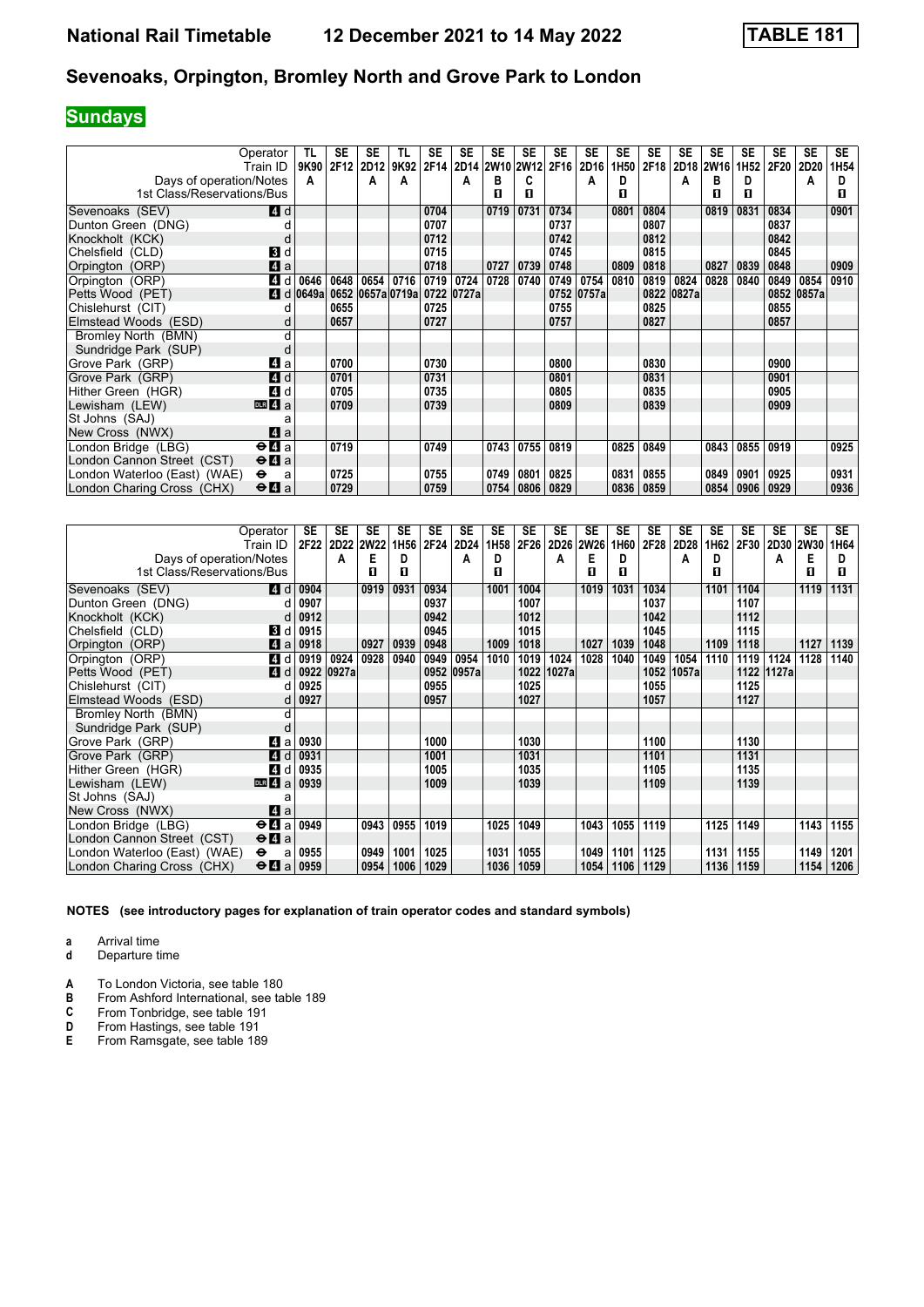# **Sundays**

|                              | Operator                              | <b>SE</b> | SE        | SE   | <b>SE</b> | <b>SE</b> | <b>SE</b> | SE   | <b>SE</b> | SE    | <b>SE</b> | <b>SE</b> | <b>SE</b> | SE        | <b>SE</b> | SE   | SE    | <b>SE</b> | SE.  |
|------------------------------|---------------------------------------|-----------|-----------|------|-----------|-----------|-----------|------|-----------|-------|-----------|-----------|-----------|-----------|-----------|------|-------|-----------|------|
|                              | Train ID                              |           | 2F32 2D32 | 1H66 | 2F34      |           | 2D34 2W34 | 1H68 | 2F36      | 2D36  | 1H70      | 2F38      |           | 2D38 2W38 | 1H72      | 2F40 | 2D40  | 1H74      | 2F42 |
| Days of operation/Notes      |                                       |           | A         | D    |           | А         | Е         | D.   |           | A     | D         |           | А         | Е         | D         |      | А     | D         |      |
| 1st Class/Reservations/Bus   |                                       |           |           | 0    |           |           | п         | п    |           |       | п         |           |           | п         | п         |      |       | п         |      |
| Sevenoaks (SEV)              | 4 d                                   | 1134      |           | 1201 | 1204      |           | 1219      | 1231 | 1234      |       | 1301      | 1304      |           | 1319      | 1331      | 1334 |       | 1401      | 1404 |
| Dunton Green (DNG)           | d                                     | 1137      |           |      | 1207      |           |           |      | 1237      |       |           | 1307      |           |           |           | 1337 |       |           | 1407 |
| Knockholt (KCK)              |                                       | 1142      |           |      | 1212      |           |           |      | 1242      |       |           | 1312      |           |           |           | 1342 |       |           | 1412 |
| Chelsfield (CLD)             | <b>3</b> d                            | 1145      |           |      | 1215      |           |           |      | 1245      |       |           | 1315      |           |           |           | 1345 |       |           | 1415 |
| Orpington (ORP)              | $\blacksquare$ a                      | 1148      |           | 1209 | 1218      |           | 1227      | 1239 | 1248      |       | 1309      | 1318      |           | 1327      | 1339      | 1348 |       | 1409      | 1418 |
| Orpington (ORP)              | 4 d                                   | 1149      | 1154      | 1210 | 1219      | 1224      | 1228      | 1240 | 1249      | 1254  | 1310      | 1319      | 1324      | 1328      | 1340      | 1349 | 1354  | 1410      | 1419 |
| Petts Wood (PET)             | 4 d                                   | 1152      | 1157a     |      | 1222      | 1227a     |           |      | 1252      | 1257a |           | 1322      | 1327a     |           |           | 1352 | 1357a |           | 1422 |
| Chislehurst (CIT)            |                                       | 1155      |           |      | 1225      |           |           |      | 1255      |       |           | 1325      |           |           |           | 1355 |       |           | 1425 |
| Elmstead Woods (ESD)         | d                                     | 1157      |           |      | 1227      |           |           |      | 1257      |       |           | 1327      |           |           |           | 1357 |       |           | 1427 |
| Bromley North (BMN)          | d                                     |           |           |      |           |           |           |      |           |       |           |           |           |           |           |      |       |           |      |
| Sundridge Park (SUP)         | d                                     |           |           |      |           |           |           |      |           |       |           |           |           |           |           |      |       |           |      |
| Grove Park (GRP)             | ZI a                                  | 1200      |           |      | 1230      |           |           |      | 1300      |       |           | 1330      |           |           |           | 1400 |       |           | 1430 |
| Grove Park (GRP)             | 4d                                    | 1201      |           |      | 1231      |           |           |      | 1301      |       |           | 1331      |           |           |           | 1401 |       |           | 1431 |
| Hither Green (HGR)           | <b>4</b> d                            | 1205      |           |      | 1235      |           |           |      | 1305      |       |           | 1335      |           |           |           | 1405 |       |           | 1435 |
| Lewisham (LEW)               | DR 4a                                 | 1209      |           |      | 1239      |           |           |      | 1309      |       |           | 1339      |           |           |           | 1409 |       |           | 1439 |
| St Johns (SAJ)               | a                                     |           |           |      |           |           |           |      |           |       |           |           |           |           |           |      |       |           |      |
| New Cross (NWX)              | ZI a                                  |           |           |      |           |           |           |      |           |       |           |           |           |           |           |      |       |           |      |
| London Bridge (LBG)          | $\Theta$ <b><math>\Omega</math></b> a | 1219      |           | 1225 | 1249      |           | 1243      | 1255 | 1319      |       | 1325      | 1349      |           | 1343      | 1355      | 1419 |       | 1425      | 1449 |
| London Cannon Street (CST)   | $\Theta$ <b><math>\Omega</math></b> a |           |           |      |           |           |           |      |           |       |           |           |           |           |           |      |       |           |      |
| London Waterloo (East) (WAE) | $\bullet$<br>a                        | 1225      |           | 1231 | 1255      |           | 1249      | 1301 | 1325      |       | 1331      | 1355      |           | 1349      | 1401      | 1425 |       | 1431      | 1455 |
| London Charing Cross (CHX)   | $\Theta$ <b>A</b> a                   | 1229      |           | 1236 | 1259      |           | 1254      | 1306 | 1329      |       | 1336      | 1359      |           | 1354      | 1406      | 1429 |       | 1436      | 1459 |

|                              | Operator<br>Train ID                        | SE    | <b>SE</b><br>2D42 2W42 | <b>SE</b><br>1H76 | <b>SE</b><br>2F44 | <b>SE</b><br><b>2D44</b> | <b>SE</b><br>1H78 | <b>SE</b><br>2F46 | <b>SE</b><br>2D46 | <b>SE</b><br><b>2W46</b> | <b>SE</b><br>1H80 | <b>SE</b><br>2F48 | <b>SE</b><br>2D48 | <b>SE</b><br>1H82 | <b>SE</b><br><b>2F50</b> | <b>SE</b> | <b>SE</b><br>2D50 2W50 | <b>SE</b><br>1H84 | <b>SE</b><br>2F52 |
|------------------------------|---------------------------------------------|-------|------------------------|-------------------|-------------------|--------------------------|-------------------|-------------------|-------------------|--------------------------|-------------------|-------------------|-------------------|-------------------|--------------------------|-----------|------------------------|-------------------|-------------------|
| Days of operation/Notes      |                                             | A     | Е                      | D                 |                   | A                        | D                 |                   | A                 | Е                        | D                 |                   | А                 | D                 |                          | А         | Е                      | D                 |                   |
| 1st Class/Reservations/Bus   |                                             |       | п                      | п                 |                   |                          | п                 |                   |                   | п                        | п                 |                   |                   | п                 |                          |           | п                      | п                 |                   |
| Sevenoaks (SEV)              | 4 d                                         |       | 1419                   | 1431              | 1434              |                          | 1501              | 1504              |                   | 1519                     | 1531              | 1534              |                   | 1601              | 1604                     |           | 1619                   | 1631              | 1634              |
| Dunton Green (DNG)           |                                             |       |                        |                   | 1437              |                          |                   | 1507              |                   |                          |                   | 1537              |                   |                   | 1607                     |           |                        |                   | 1637              |
| Knockholt (KCK)              |                                             |       |                        |                   | 1442              |                          |                   | 1512              |                   |                          |                   | 1542              |                   |                   | 1612                     |           |                        |                   | 1642              |
| Chelsfield (CLD)             | BI d                                        |       |                        |                   | 1445              |                          |                   | 1515              |                   |                          |                   | 1545              |                   |                   | 1615                     |           |                        |                   | 1645              |
| Orpington (ORP)              | ZI a                                        |       | 1427                   | 1439              | 1448              |                          | 1509              | 1518              |                   | 1527                     | 1539              | 1548              |                   | 1609              | 1618                     |           | 1627                   | 1639              | 1648              |
| Orpington (ORP)              | $\boldsymbol{A}$<br>d                       | 1424  | 1428                   | 1440              | 1449              | 1454                     | 1510              | 1519              | 1524              | 1528                     | 1540              | 1549              | 1554              | 1610              | 1619                     | 1624      | 1628                   | 1640              | 1649              |
| Petts Wood (PET)             | 4d                                          | 1427a |                        |                   | 1452              | 1457a                    |                   | 1522              | 1527a             |                          |                   | 1552              | 1557a             |                   | 1622                     | 1627a     |                        |                   | 1652              |
| Chislehurst (CIT)            |                                             |       |                        |                   | 1455              |                          |                   | 1525              |                   |                          |                   | 1555              |                   |                   | 1625                     |           |                        |                   | 1655              |
| Elmstead Woods (ESD)         |                                             |       |                        |                   | 1457              |                          |                   | 1527              |                   |                          |                   | 1557              |                   |                   | 1627                     |           |                        |                   | 1657              |
| Bromley North (BMN)          | d                                           |       |                        |                   |                   |                          |                   |                   |                   |                          |                   |                   |                   |                   |                          |           |                        |                   |                   |
| Sundridge Park (SUP)         |                                             |       |                        |                   |                   |                          |                   |                   |                   |                          |                   |                   |                   |                   |                          |           |                        |                   |                   |
| Grove Park (GRP)             | ZI a                                        |       |                        |                   | 1500              |                          |                   | 1530              |                   |                          |                   | 1600              |                   |                   | 1630                     |           |                        |                   | 1700              |
| Grove Park (GRP)             | 4d                                          |       |                        |                   | 1501              |                          |                   | 1531              |                   |                          |                   | 1601              |                   |                   | 1631                     |           |                        |                   | 1701              |
| Hither Green (HGR)           | 4<br>d                                      |       |                        |                   | 1505              |                          |                   | 1535              |                   |                          |                   | 1605              |                   |                   | 1635                     |           |                        |                   | 1705              |
| Lewisham (LEW)               | DR 4a                                       |       |                        |                   | 1509              |                          |                   | 1539              |                   |                          |                   | 1609              |                   |                   | 1639                     |           |                        |                   | 1709              |
| St Johns (SAJ)               | a                                           |       |                        |                   |                   |                          |                   |                   |                   |                          |                   |                   |                   |                   |                          |           |                        |                   |                   |
| New Cross (NWX)              | ZI a                                        |       |                        |                   |                   |                          |                   |                   |                   |                          |                   |                   |                   |                   |                          |           |                        |                   |                   |
| London Bridge (LBG)          | $\Theta$ <b><math>\mathbf{u}</math></b> a   |       | 1443                   | 1455              | 1519              |                          | 1525              | 1549              |                   | 1543                     | 1555              | 1619              |                   | 1625              | 1649                     |           | 1643                   | 1655              | 1719              |
| London Cannon Street (CST)   | $\Theta$ <b><math>\blacksquare</math></b> a |       |                        |                   |                   |                          |                   |                   |                   |                          |                   |                   |                   |                   |                          |           |                        |                   |                   |
| London Waterloo (East) (WAE) | $\bullet$<br>a                              |       | 1449                   | 1501              | 1525              |                          | 1531              | 1555              |                   | 1549                     | 1601              | 1625              |                   | 1631              | 1655                     |           | 1649                   | 1701              | 1725              |
| London Charing Cross (CHX)   | $\Theta$ <b><math>\blacksquare</math></b> a |       | 1454                   | 1506              | 1529              |                          | 1536              | 1559              |                   | 1554                     | 1606              | 1629              |                   | 1636              | 1659                     |           | 1654                   | 1706              | 1729              |

**NOTES (see introductory pages for explanation of train operator codes and standard symbols)**

**a** Arrival time

**d** Departure time

**A** To London Victoria, see table 180<br>**D** From Hastings, see table 191

**D** From Hastings, see table 191<br>**E** From Ramsgate, see table 18

From Ramsgate, see table 189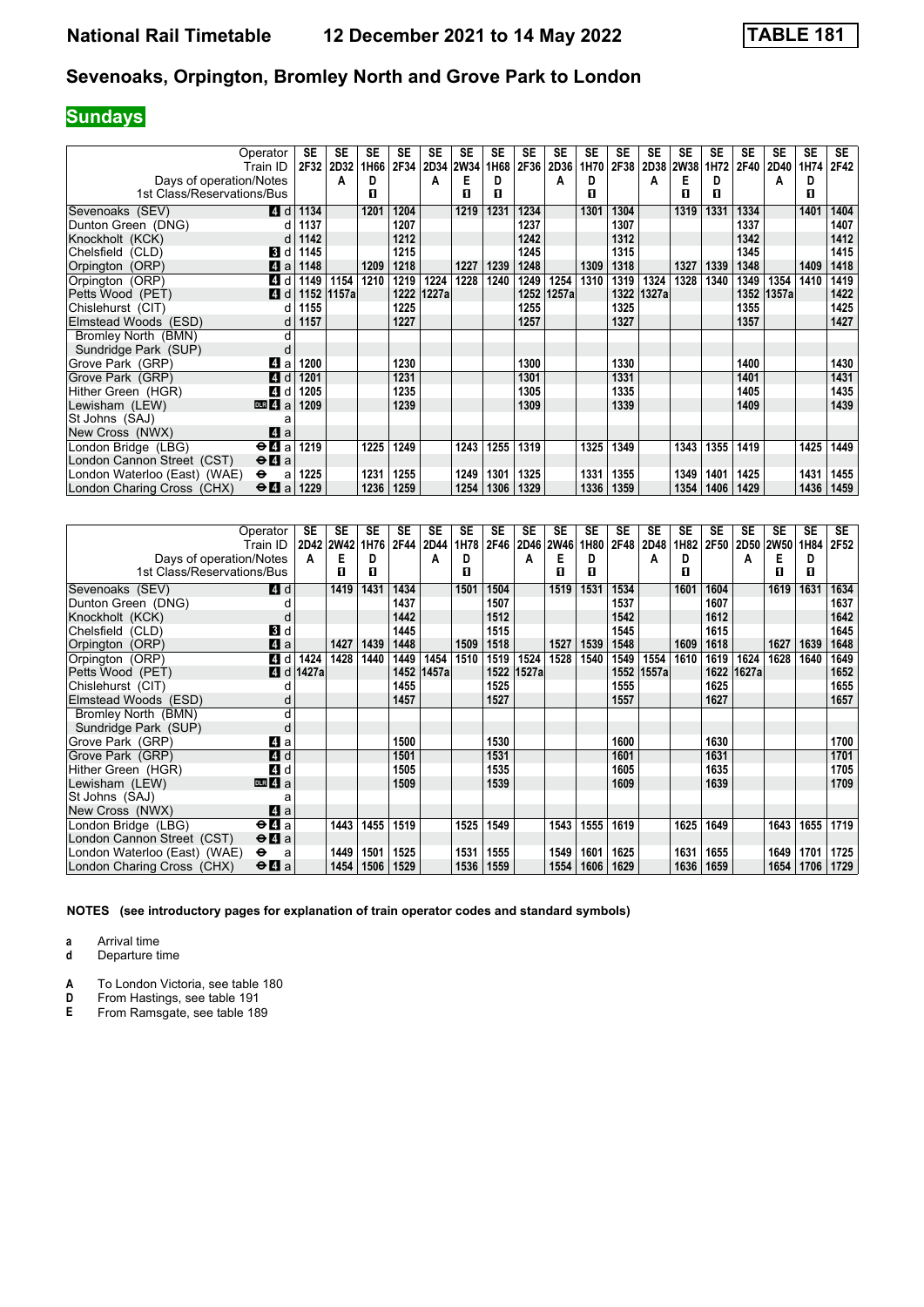# **Sundays**

|                              | Operator<br>Train ID                        | <b>SE</b><br>2D <sub>52</sub> | SE<br>1H86 | <b>SE</b><br>2F54 | <b>SE</b><br>2D54 2W54 | <b>SE</b> | SE<br>1H88 | <b>SE</b><br>2F56 | SE<br>2D56 | SE<br>1H <sub>52</sub> | SE<br>2F58 | <b>SE</b><br><b>2D58</b> | SE<br><b>2W58</b> | <b>SE</b><br>1H <sub>54</sub> | SE<br>2F60 | SE<br><b>2D60</b> | <b>SE</b><br>1H <sub>56</sub> | <b>SE</b><br>2F62 | <b>SE</b><br>2D62 |
|------------------------------|---------------------------------------------|-------------------------------|------------|-------------------|------------------------|-----------|------------|-------------------|------------|------------------------|------------|--------------------------|-------------------|-------------------------------|------------|-------------------|-------------------------------|-------------------|-------------------|
| Days of operation/Notes      |                                             | A                             | D          |                   | А                      | E         | D          |                   | A          | D                      |            | A                        | Е                 | D                             |            | A                 | D                             |                   | A                 |
| 1st Class/Reservations/Bus   |                                             |                               | п          |                   |                        | П         | п          |                   |            | п                      |            |                          | п                 | п                             |            |                   | п                             |                   |                   |
|                              |                                             |                               |            |                   |                        |           |            |                   |            |                        |            |                          |                   |                               |            |                   |                               |                   |                   |
| Sevenoaks (SEV)              | 4 d                                         |                               | 1701       | 1704              |                        | 1719      | 1731       | 1734              |            | 1801                   | 1804       |                          | 1819              | 1831                          | 1834       |                   | 1901                          | 1904              |                   |
| Dunton Green (DNG)           | d                                           |                               |            | 1707              |                        |           |            | 1737              |            |                        | 1807       |                          |                   |                               | 1837       |                   |                               | 1907              |                   |
| Knockholt (KCK)              | d                                           |                               |            | 1712              |                        |           |            | 1742              |            |                        | 1812       |                          |                   |                               | 1842       |                   |                               | 1912              |                   |
| Chelsfield (CLD)             | <b>3</b> d                                  |                               |            | 1715              |                        |           |            | 1745              |            |                        | 1815       |                          |                   |                               | 1845       |                   |                               | 1915              |                   |
| Orpington (ORP)              | Z1 a                                        |                               | 1709       | 1718              |                        | 1727      | 1739       | 1748              |            | 1809                   | 1818       |                          | 1827              | 1839                          | 1848       |                   | 1909                          | 1918              |                   |
| Orpington (ORP)              | 4<br>d                                      | 1654                          | 1710       | 1719              | 1724                   | 1728      | 1740       | 1749              | 1754       | 1810                   | 1819       | 1824                     | 1828              | 1840                          | 1849       | 1854              | 1910                          | 1919              | 1924              |
| Petts Wood (PET)             | 4 d                                         | 1657a                         |            | 1722              | 1727a                  |           |            | 1752              | 1757a      |                        | 1822       | 1827a                    |                   |                               |            | 1852 1857a        |                               | 1922              | 1927a             |
| Chislehurst (CIT)            |                                             |                               |            | 1725              |                        |           |            | 1755              |            |                        | 1825       |                          |                   |                               | 1855       |                   |                               | 1925              |                   |
| Elmstead Woods (ESD)         | d                                           |                               |            | 1727              |                        |           |            | 1757              |            |                        | 1827       |                          |                   |                               | 1857       |                   |                               | 1927              |                   |
| Bromley North (BMN)          | d                                           |                               |            |                   |                        |           |            |                   |            |                        |            |                          |                   |                               |            |                   |                               |                   |                   |
| Sundridge Park (SUP)         | d                                           |                               |            |                   |                        |           |            |                   |            |                        |            |                          |                   |                               |            |                   |                               |                   |                   |
| Grove Park (GRP)             | Z1 a                                        |                               |            | 1730              |                        |           |            | 1800              |            |                        | 1830       |                          |                   |                               | 1900       |                   |                               | 1930              |                   |
| Grove Park (GRP)             | 4d                                          |                               |            | 1731              |                        |           |            | 1801              |            |                        | 1831       |                          |                   |                               | 1901       |                   |                               | 1931              |                   |
| Hither Green (HGR)           | 4 d                                         |                               |            | 1735              |                        |           |            | 1805              |            |                        | 1835       |                          |                   |                               | 1905       |                   |                               | 1935              |                   |
| Lewisham (LEW)               | $DLR$ 4 a                                   |                               |            | 1739              |                        |           |            | 1809              |            |                        | 1839       |                          |                   |                               | 1909       |                   |                               | 1939              |                   |
| St Johns (SAJ)               | a                                           |                               |            |                   |                        |           |            |                   |            |                        |            |                          |                   |                               |            |                   |                               |                   |                   |
| New Cross (NWX)              | ZI a                                        |                               |            |                   |                        |           |            |                   |            |                        |            |                          |                   |                               |            |                   |                               |                   |                   |
| London Bridge (LBG)          | $\Theta$ <b><math>\blacksquare</math></b> a |                               | 1725       | 1749              |                        | 1743      | 1755       | 1819              |            | 1825                   | 1849       |                          | 1843              | 1855                          | 1919       |                   | 1925                          | 1949              |                   |
| London Cannon Street (CST)   | $\Theta$ <b>A</b> a                         |                               |            |                   |                        |           |            |                   |            |                        |            |                          |                   |                               |            |                   |                               |                   |                   |
| London Waterloo (East) (WAE) | $\bullet$<br>a                              |                               | 1731       | 1755              |                        | 1749      | 1801       | 1825              |            | 1831                   | 1855       |                          | 1849              | 1901                          | 1925       |                   | 1931                          | 1955              |                   |
| London Charing Cross (CHX)   | $\Theta$ <b>l</b> a                         |                               | 1736       | 1759              |                        | 1754      | 1806       | 1829              |            | 1836                   | 1859       |                          | 1854              | 1906                          | 1929       |                   | 1936                          | 1959              |                   |

|                              | Operator<br>Train ID                        | SE<br><b>2W62</b> | <b>SE</b><br>1H58 | <b>SE</b><br>2F64 | <b>SE</b><br>2D64 | <b>SE</b><br>1H60 | <b>SE</b><br>2F66 | <b>SE</b> | <b>SE</b><br>2D66 2W66 | <b>SE</b><br>1H62 | <b>SE</b><br>2F68 | <b>SE</b><br><b>2D68</b> | <b>SE</b><br>1H64 | <b>SE</b><br>2F70 | <b>SE</b>  | <b>SE</b><br>2D70 2W70 | <b>SE</b><br>2F72 | <b>SE</b><br>2D72 | <b>SE</b><br>1H68 |
|------------------------------|---------------------------------------------|-------------------|-------------------|-------------------|-------------------|-------------------|-------------------|-----------|------------------------|-------------------|-------------------|--------------------------|-------------------|-------------------|------------|------------------------|-------------------|-------------------|-------------------|
| Days of operation/Notes      |                                             | Е                 | D                 |                   | A                 | D                 |                   | A         | Е                      | D                 |                   | А                        | D                 |                   | A          | Е                      |                   | A                 | D                 |
| 1st Class/Reservations/Bus   |                                             | п                 | 0                 |                   |                   | п                 |                   |           | п                      | п                 |                   |                          | п                 |                   |            | п                      |                   |                   | п                 |
|                              |                                             |                   |                   |                   |                   |                   |                   |           |                        |                   |                   |                          |                   |                   |            |                        |                   |                   |                   |
| Sevenoaks (SEV)              | <b>4d</b>                                   | 1919              | 1931              | 1934              |                   | 2001              | 2004              |           | 2019                   | 2031              | 2034              |                          | 2101              | 2104              |            | 2119                   | 2134              |                   | 2201              |
| Dunton Green (DNG)           |                                             |                   |                   | 1937              |                   |                   | 2007              |           |                        |                   | 2037              |                          |                   | 2107              |            |                        | 2137              |                   |                   |
| Knockholt (KCK)              |                                             |                   |                   | 1942              |                   |                   | 2012              |           |                        |                   | 2042              |                          |                   | 2112              |            |                        | 2142              |                   |                   |
| Chelsfield (CLD)             | <b>B</b> d                                  |                   |                   | 1945              |                   |                   | 2015              |           |                        |                   | 2045              |                          |                   | 2115              |            |                        | 2145              |                   |                   |
| Orpington (ORP)              | Zi a                                        | 1927              | 1939              | 1948              |                   | 2009              | 2018              |           | 2027                   | 2039              | 2048              |                          | 2109              | 2118              |            | 2127                   | 2148              |                   | 2209              |
| Orpington (ORP)              | $\boldsymbol{A}$<br>d                       | 1928              | 1940              | 1949              | 1954              | 2010              | 2019              | 2024      | 2028                   | 2040              | 2049              | 2054                     | 2110              | 2119              | 2124       | 2128                   | 2149              | 2154              | 2210              |
| Petts Wood (PET)             | 4d                                          |                   |                   | 1952              | 1957a             |                   | 2022              | 2027a     |                        |                   |                   | 2052 2057a               |                   |                   | 2122 2127a |                        |                   | 2152 2157a        |                   |
| Chislehurst (CIT)            |                                             |                   |                   | 1955              |                   |                   | 2025              |           |                        |                   | 2055              |                          |                   | 2125              |            |                        | 2155              |                   |                   |
| Elmstead Woods (ESD)         |                                             |                   |                   | 1957              |                   |                   | 2027              |           |                        |                   | 2057              |                          |                   | 2127              |            |                        | 2157              |                   |                   |
| Bromley North (BMN)          | d                                           |                   |                   |                   |                   |                   |                   |           |                        |                   |                   |                          |                   |                   |            |                        |                   |                   |                   |
| Sundridge Park (SUP)         |                                             |                   |                   |                   |                   |                   |                   |           |                        |                   |                   |                          |                   |                   |            |                        |                   |                   |                   |
| Grove Park (GRP)             | ZI a                                        |                   |                   | 2000              |                   |                   | 2030              |           |                        |                   | 2100              |                          |                   | 2130              |            |                        | 2200              |                   |                   |
| Grove Park (GRP)             | <b>4</b> d                                  |                   |                   | 2001              |                   |                   | 2031              |           |                        |                   | 2101              |                          |                   | 2131              |            |                        | 2201              |                   |                   |
| Hither Green (HGR)           | $\boldsymbol{A}$<br>d                       |                   |                   | 2005              |                   |                   | 2035              |           |                        |                   | 2105              |                          |                   | 2135              |            |                        | 2205              |                   |                   |
| Lewisham (LEW)               | $\overline{m}$ 4 a                          |                   |                   | 2009              |                   |                   | 2039              |           |                        |                   | 2109              |                          |                   | 2139              |            |                        | 2209              |                   |                   |
| St Johns (SAJ)               |                                             |                   |                   |                   |                   |                   |                   |           |                        |                   |                   |                          |                   |                   |            |                        |                   |                   |                   |
| New Cross (NWX)              | ZI a                                        |                   |                   |                   |                   |                   |                   |           |                        |                   |                   |                          |                   |                   |            |                        |                   |                   |                   |
| London Bridge (LBG)          | $\Theta$ <b><math>\mathbf{u}</math></b> a   | 1943              | 1955              | 2019              |                   | 2025              | 2049              |           | 2043                   | 2055              | 2119              |                          | 2125 2149         |                   |            | 2143                   | 2219              |                   | 2225              |
| London Cannon Street (CST)   | $\Theta$ <b><math>\Omega</math></b> a       |                   |                   |                   |                   |                   |                   |           |                        |                   |                   |                          |                   |                   |            |                        |                   |                   |                   |
| London Waterloo (East) (WAE) | $\bullet$<br>a                              | 1949              | 2001              | 2025              |                   | 2031              | 2055              |           | 2049                   | 2101              | 2125              |                          | 2131              | 2155              |            | 2149                   | 2225              |                   | 2231              |
| London Charing Cross (CHX)   | $\Theta$ <b><math>\blacksquare</math></b> a | 1954              | 2006              | 2029              |                   | 2036              | 2059              |           | 2054                   | 2106              | 2129              |                          | 2136              | 2159              |            | 2154                   | 2229              |                   | 2236              |

**NOTES (see introductory pages for explanation of train operator codes and standard symbols)**

**a** Arrival time

**d** Departure time

**A** To London Victoria, see table 180<br>**D** From Hastings, see table 191

**D** From Hastings, see table 191<br>**E** From Ramsgate, see table 18

From Ramsgate, see table 189